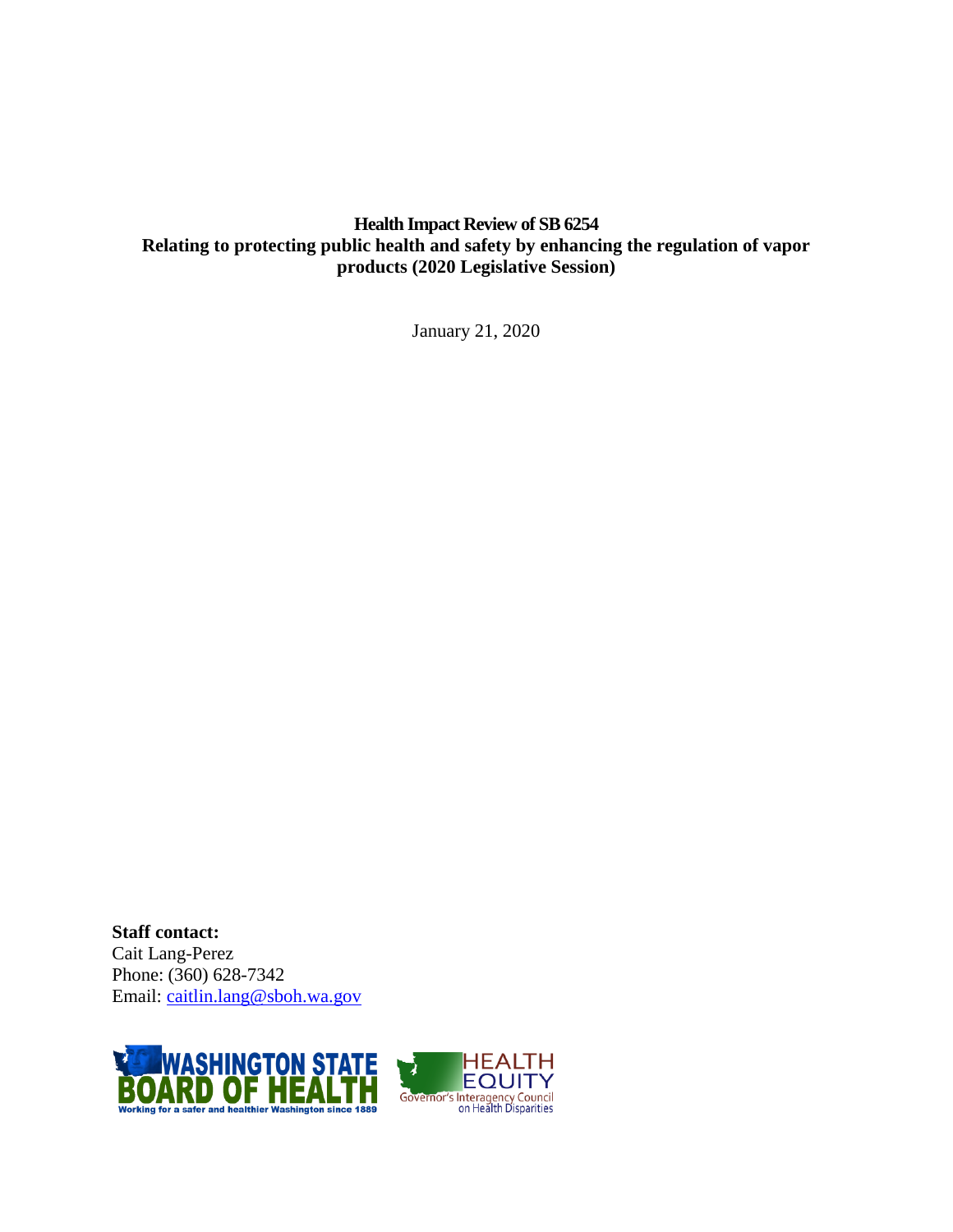#### **Full review**

The full Health Impact Review report is available at: <https://sboh.wa.gov/Portals/7/Doc/HealthImpactReviews/HIR-2020-11-SB6254.pdf>

#### **Acknowledgements**

We would like to thank the key informants who provided consultation and technical support during this Health Impact Review.

# **Contents**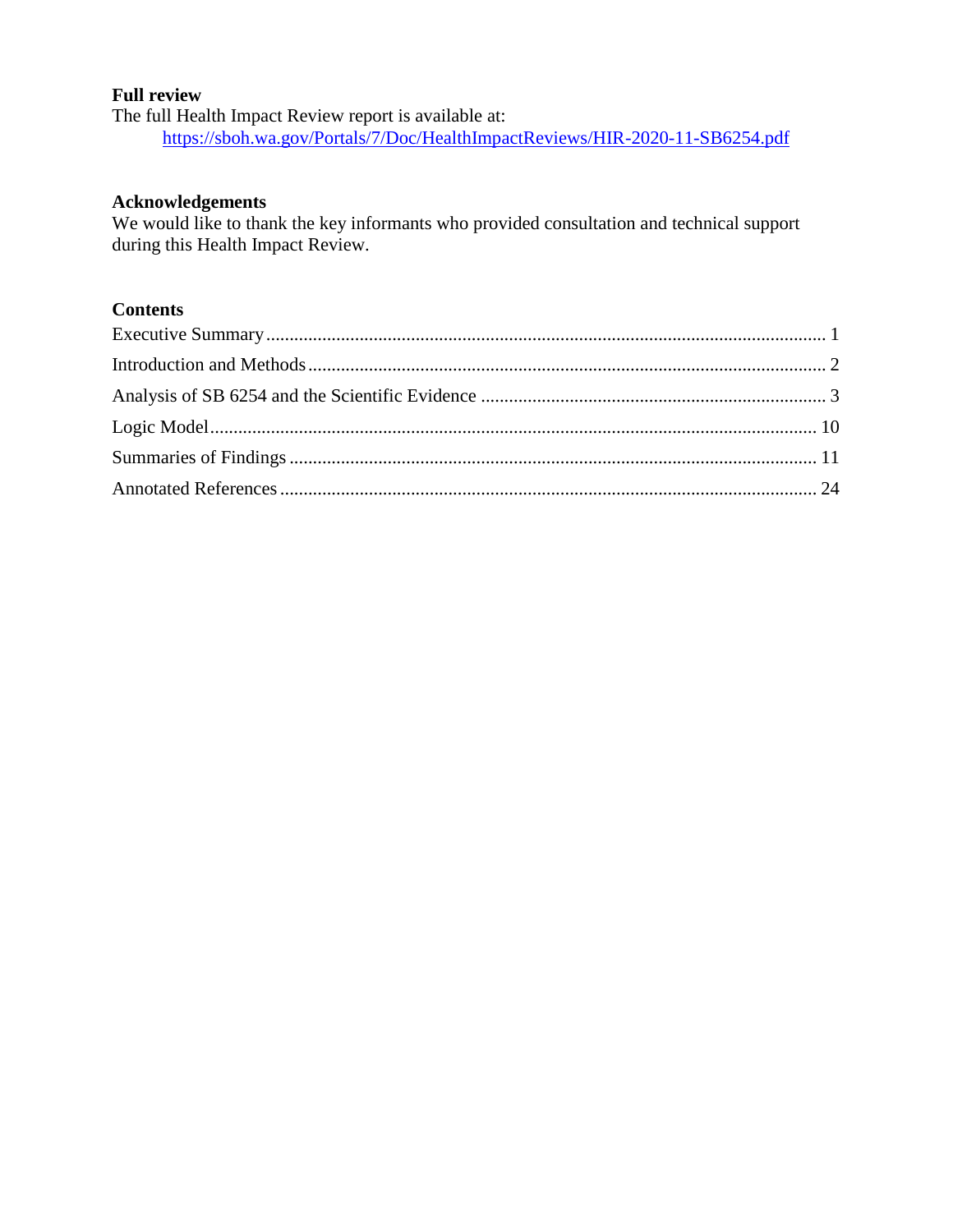# <span id="page-2-0"></span>**Executive Summary SB 6254, Protecting public health and safety by enhancing the regulation of vapor products (2020 Legislative Session)**

**Evidence indicates that [SB 6254](http://lawfilesext.leg.wa.gov/biennium/2019-20/Pdf/Bills/Senate%20Bills/6254.pdf?q=20200121155758) would likely decrease initiation and use of vapor products and other tobacco products among youth and young adults, thereby improving health outcomes. It is unclear how the bill would impact health inequities.**

# **BILL INFORMATION**

**Sponsors:** Kuderer, Cleveland, Wilson, C., Carlyle, Das, Darneille

**By Request:** Governor Inslee

#### **Summary of Bill:**

Full details about the provisions of this bill can be found in the bill text linked above. Given the large number of provisions, the summary only highlights sections relevant to this review.

 Prohibits retailers, manufacturers, delivery sellers, or distributors licensed under Chapter [70.345 RCW](https://app.leg.wa.gov/RCW/default.aspx?cite=70.345) (Vapor Products) from selling, offering for sale, or possessing with the intent to sell or offer for sale flavored vapor products, or any product they know or reasonably should know will be used with or in a vapor product to create a flavored vapor product.

# **HEALTH IMPACT REVIEW**

# **Summary of Findings:**

This Health Impact Review found the following evidence for relevant provisions in SB 6254:

- **Very strong evidence** that prohibiting the sale of flavored vapor products will likely decrease initiation and use of vapor products among adolescents and young adults.
- **Very strong evidence** that decreasing initiation and use of vapor products among adolescents and young adults will likely decrease initiation and use of tobacco products among these populations.
- **Very strong evidence** that decreasing use of vapor products among adolescents and young adults will likely improve health outcomes.
- **Very strong evidence** that decreasing use of tobacco products among adolescents and young adults will improve health outcomes.
- **Unclear evidence** of the bill's impacts on health inequities. Other factors may influence how this bill impacts inequities such as access to flavored vapor products on tribal lands and military bases and use of other flavored tobacco products. These factors are analyzed in more detail in the full Health Impact Review.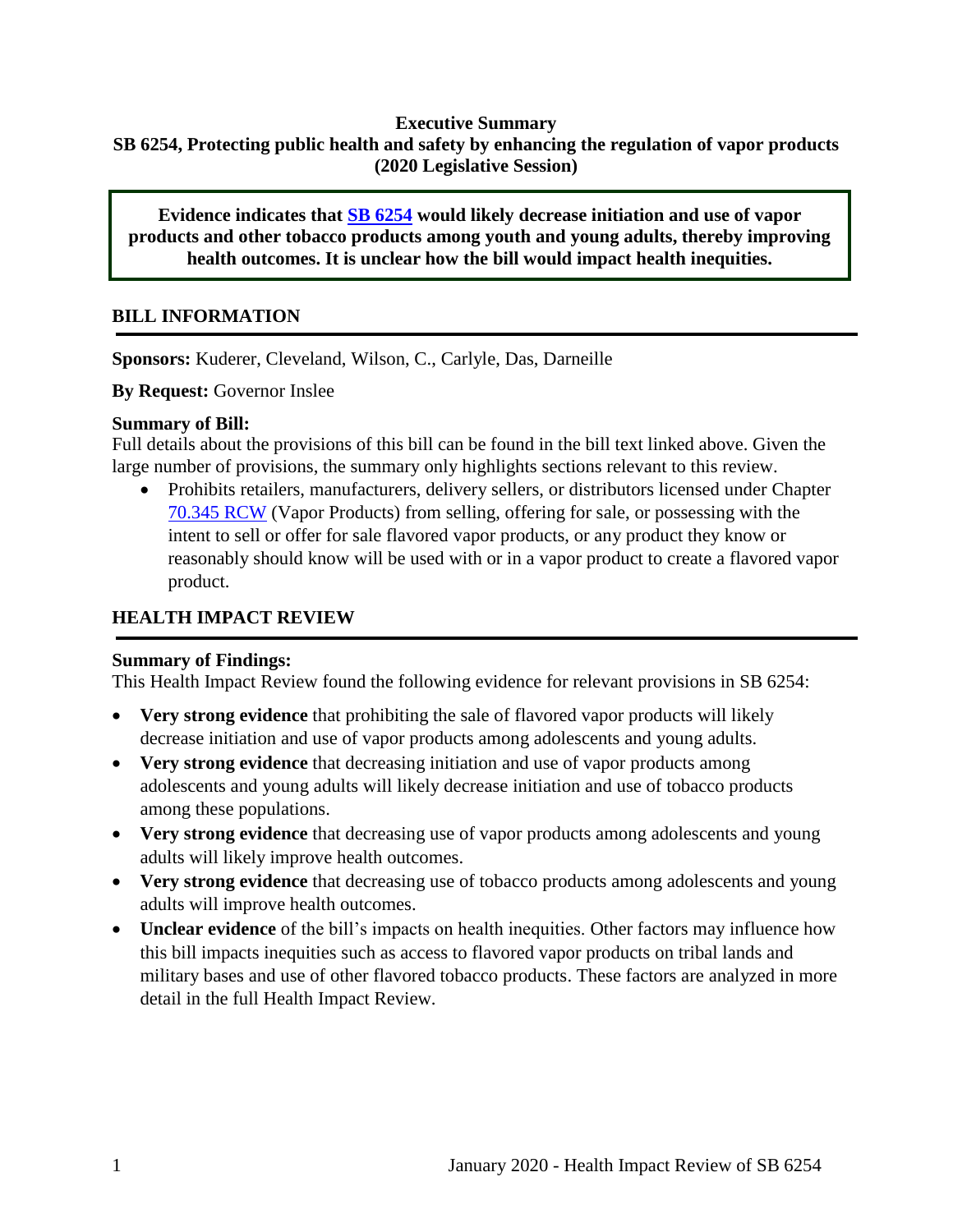#### **Introduction and Methods**

<span id="page-3-0"></span>A Health Impact Review is an analysis of how a proposed legislative or budgetary change will likely impact health and health disparities in Washington State [\(RCW 43.20.285\)](http://apps.leg.wa.gov/rcw/default.aspx?cite=43.20.285). For the purpose of this review 'health disparities' have been defined as the differences in disease, death, and other adverse health conditions that exist between populations [\(RCW 43.20.270\)](http://apps.leg.wa.gov/rcw/default.aspx?cite=43.20.270). This document provides summaries of the evidence analyzed by State Board of Health staff during the Health Impact Review of Senate Bill 6254 [\(SB 6254\)](https://app.leg.wa.gov/billsummary?BillNumber=6254&Year=2019&Initiative=false).

Staff analyzed the content of SB 6254 and created a logic model depicting possible pathways leading from the provisions of the bill to health outcomes. We consulted with experts and contacted key informants about the provisions and potential impacts of the bill. We conducted an objective review of published literature for each pathway using databases including PubMed, Google Scholar, and University of Washington Libraries. More information about key informants and detailed methods are available upon request.

The following pages provide a detailed analysis of the bill including the logic model, summaries of evidence, and annotated references. The logic model is presented both in text and through a flowchart (Figure 1). The logic model includes information on the strength-of-evidence for each relationship. The strength-of-evidence has been defined using the following criteria:

- Not well researched: the review of literature yielded few if any studies or only yielded studies that were poorly designed or executed or had high risk of bias.
- **A fair amount of evidence:** the review of literature yielded several studies supporting the association, but a large body of evidence was not established; or the review yielded a large body of evidence but findings were inconsistent with only a slightly larger percentage of the studies supporting the association; or the research did not incorporate the most robust study designs or execution or had a higher than average risk of bias.
- **Strong evidence:** the review of literature yielded a large body of evidence on the relationship (a vast majority of which supported the association) but the body of evidence did contain some contradictory findings or studies that did not incorporate the most robust study designs or execution or had a higher than average risk of bias; or there were too few studies to reach the rigor of "very strong evidence;" or some combination of these.
- Very strong evidence: the review of literature yielded a very large body of robust evidence supporting the association with few if any contradictory findings. The evidence indicates that the scientific community largely accepts the existence of the association.

This review was subject to time constraints, which influenced the scope of work for this review. The annotated references are only a representation of the evidence and provide examples of current research. In some cases only a few review articles or meta-analyses are referenced. One article may cite or provide analysis of dozens of other articles. Therefore the number of references included in the bibliography does not necessarily reflect the strength-of-evidence. In addition, some articles provide evidence for more than one research question, so are referenced multiple times.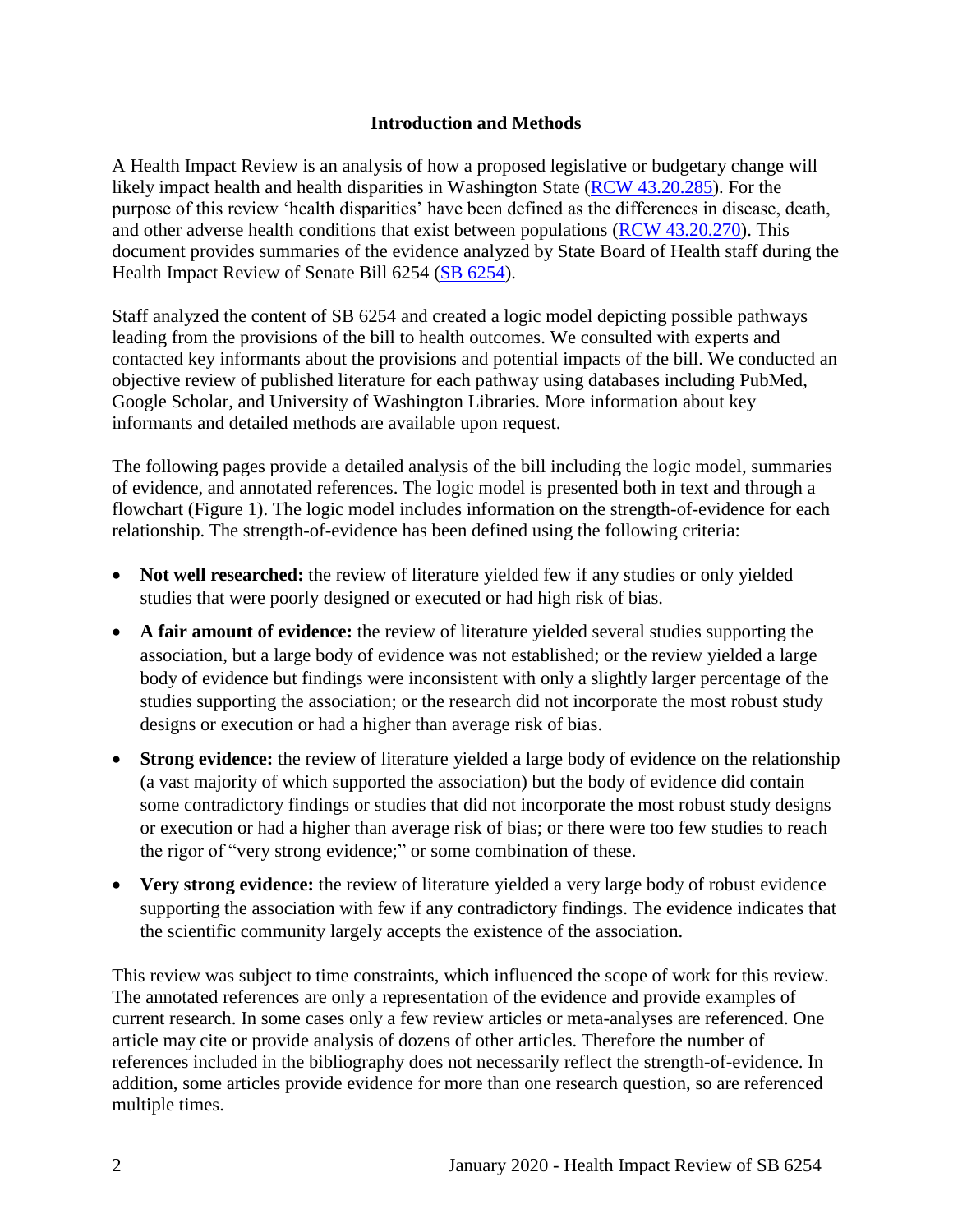#### **Analysis of SB 6254 and the Scientific Evidence**

#### <span id="page-4-0"></span>**Summary of relevant background information**

- In June 2009, the Family Smoking Prevention and Tobacco Control Act (2009 Tobacco Control Act) was signed into law in part to reduce smoking rates among adolescents.<sup>1</sup> It gave the U.S. Food and Drug Administration (FDA) authority to regulate the manufacture, distribution, and marketing of tobacco products. <sup>1</sup> The Tobacco Control Act banned flavors, except menthol and tobacco, in cigarettes<sup>1</sup> specifically as one strategy to reduce the use of cigarettes among young people.
- In May 2016, the FDA finalized a rule to extend its authority over all tobacco products, known as the 'Deeming Rule.<sup>2</sup> Newly regulated products, including electronic nicotine delivery systems (ENDS), such as electronic cigarettes and e-liquids, are required to comply with all Federal Food, Drug, and Cosmetic Act (FD&C Act) and FDA regulations specific to tobacco products.<sup>2</sup> Specifically, Section 910 of the FD&C Act imposes certain premarket-review requirements for "new tobacco products" (i.e., those that were not commercially marketed in the U.S. as of February 15, 2007).<sup>3</sup>
	- o In a January 2020 FDA announcement, the agency reported, "to date, no ENDS products have been authorized by the FDA – meaning that all ENDS products currently on the market are considered illegally marketed and are subject to enforcement, at any time, in the FDA's discretion."<sup>4</sup>
- In 2018, the FDA took action to reduce youth access to e-cigarettes. The FDA:
	- o Issued 1,300 warning letters and fines to "retailers who illegally sold JUUL and other e-cigarette products to minors," marking the "largest coordinated enforcement effort in the FDA's history."<sup>5</sup> As of September 11, 2019, FDA had issued more than 8,600 warning letters and more than 1,000 fines to retailers (both online and brick-and-mortar stores) for sales of ENDS and their components to minors.<sup>6</sup>
	- o Issued letters to the top five-selling e-cigarette brands (which compromise 97% of the U.S. e-cigarette market) requiring each company to submit plans detailing how they will limit marketing and youth access to their product.<sup>5</sup>
	- $\circ$  Launched "The Real Cost" youth e-cigarette prevention campaign.<sup>7</sup>
	- o Issued a directive that all "flavored [electronic nicotine delivery system] products (other than tobacco, mint, and menthol flavors or non-flavored products) must be sold in age-restricted, in-person locations and, if sold online, under heightened practices for age verification."<sup>7</sup>
	- o Issued a Notice of Proposed Rulemaking to ban menthol in combustible tobacco products, including cigarettes and cigars.<sup>7</sup>
- In November 2018, JUUL Labs, which has more than 70% of the U.S. e-cigarette market share, announced that it would suspend sales of most of its flavored e-cigarette pods in retail stores and would discontinue its media promotions.<sup>8</sup> By early 2019, competitors quickly filled the market demand with similar flavored products or JUUL-compatible flavored nicotine cartridges.<sup>9</sup>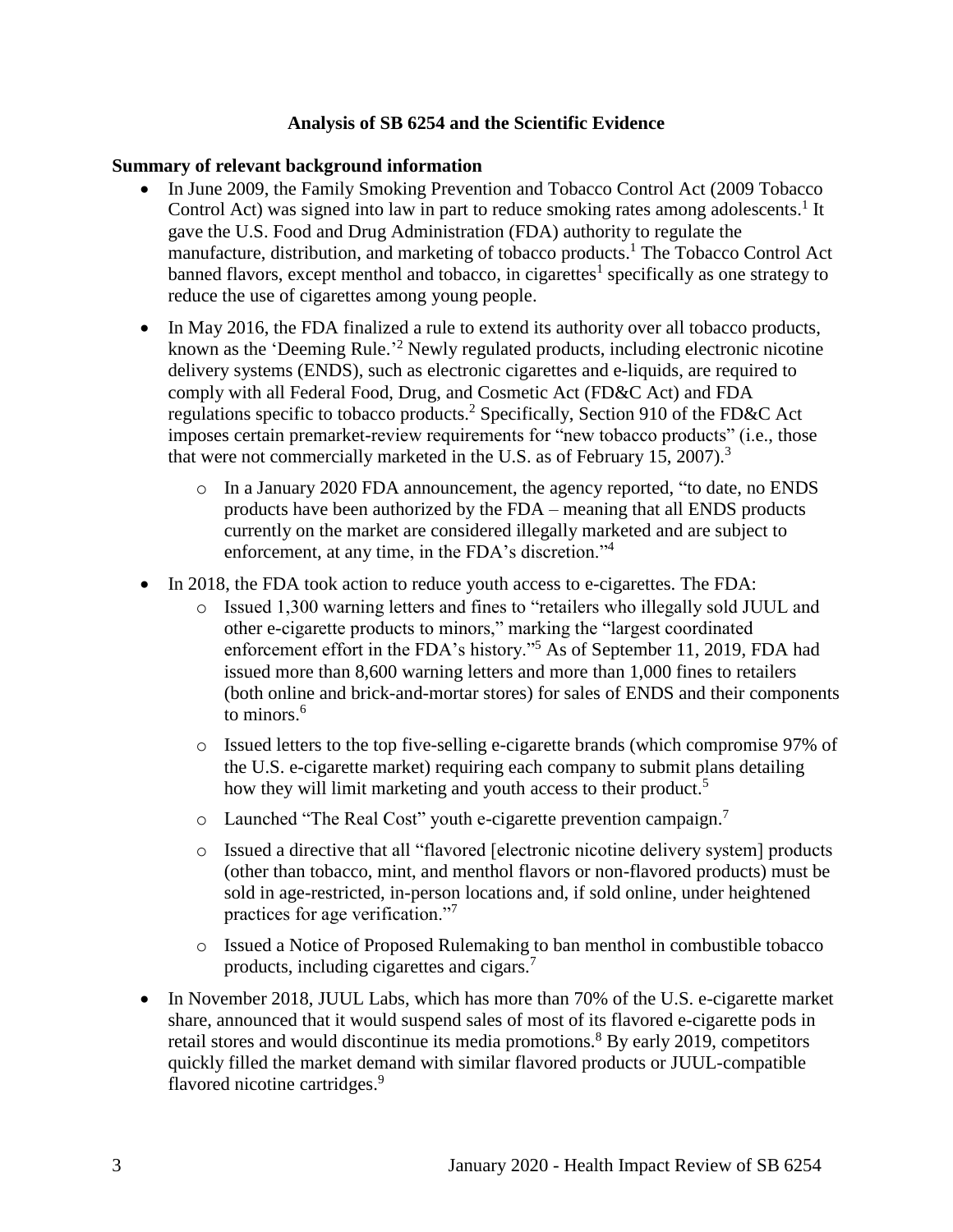- In December 2018, the Office of the Surgeon General issued an advisory about ecigarette use among youth.<sup>10</sup> The statement noted that, "any e-cigarette use among young people is unsafe, even if they do not progress to future cigarette smoking."<sup>10</sup>
- In 2019, the Washington State Legislature passed EHB 1074 [\(Chapter 15, Laws of 2019\)](http://lawfilesext.leg.wa.gov/biennium/2019-20/Pdf/Bills/Session%20Laws/House/1074.SL.pdf), Protecting youth from tobacco products and vapor products.<sup>11</sup> The law increases the legal age of sale of tobacco and vapor products from 18 to 21 years of age and permits the Governor to seek government-to-government consultations with tribes about raising the minimum legal age of sale in cigarette tax compacts. The law became effective January 1, 2020.
- In July 2019, FDA launched its first youth e-cigarette prevention TV ads educating youth about the dangers of e-cigarette use.<sup>12</sup>
- In July 2019, the Centers for Disease Control (CDC), FDA, state and local health departments, and other clinical and public health partners began investigating outbreaks of lung injury associated with e-cigarette use.<sup>13</sup> CDC summarized that, "as of January 14, 2020, a total of 2,668 hospitalized [e-cigarette, or vaping, product use-associated lung injury (EVALI)] cases or deaths have been reported to CDC from all 50 states, the District of Columbia, and two U.S. territories (Puerto Rico and U.S. Virgin Islands). Sixty deaths were confirmed in 27 states and the District of Columbia."<sup>[13,](#page-30-0)[14](#page-31-0)</sup> CDC reports, among the 2,668 hospitalized EVALI cases or deaths with available data: 15% of patients were under 18 years old; 37% of patients were 18 to 24 years old; 24% of patients were 25 to 34 years old; and 24% of patients were 35 years or older; and the majority of cases (66%) were male.<sup>13</sup> While this investigation is ongoing, CDC states, "All EVALI patients have a reported history of using e-cigarette, or vaping, products,"<sup>13</sup> and "a lung infection does not appear to be causing the symptoms."<sup>15</sup> Patient exposure data indicate: "Vitamin" E acetate has been identified as a chemical of concern among people with EVALI," and "THC is present in most of the samples tested by FDA to date, and most patients report a history of using THC-containing products." As of January 7, 2020, "the latest national and state findings suggest THC-containing e-cigarette, or vaping, products, particularly from informal sources like friends, family, or in-person or online dealers, are linked to most of the cases and play a major role in the outbreak." While vitamin E acetate has been strongly linked with EVALI, "evidence is not sufficient to rule out the contribution of other chemicals of concern, including chemicals in either THC- or non-THCcontaining products, in some reported EVALI cases."[14,](#page-31-0)[16](#page-32-0) A January 2020 update on EVALI stated, "the contributing cause or causes of EVALI for persons reporting exclusive use of nicotine only products warrants further investigation."<sup>14</sup>
	- $\circ$  On September 11, 2019, Public Health Seattle & King County (PHSKC) announced the first confirmed Washington State case of severe pulmonary disease associated with e-cigarette use in a King County teenager.<sup>17</sup>
	- o On September 16, 2019, the Washington State Department of Health (DOH) confirmed two new cases (a patient in their teens and a patient in their twenties) identified by the Spokane Regional Health District.<sup>18</sup>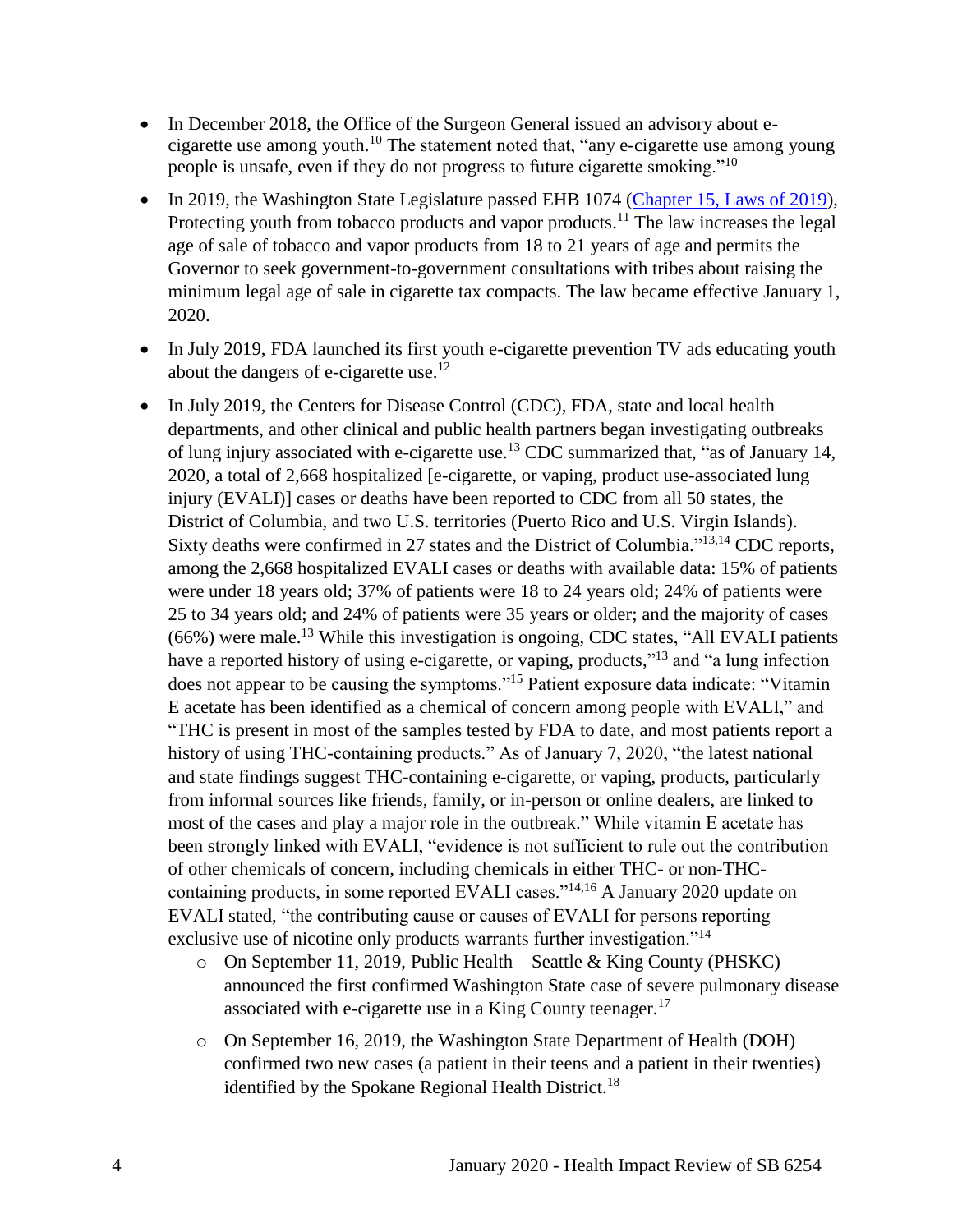- o As of January 15, 2020, there have been 23 cases of vaping associated lung injury reported in Washington (since April 2019).<sup>18</sup> Fifty-seven percent of patients are male.<sup>18</sup> Among Washington State patients, 22% are 10 to 19 years old; 26% are 20 to 29 years old; 30% are 30 to 39 years old; 13% of patients are 40 to 49 years old; and 9% are 70 to 79 years old.<sup>18</sup> Patients in Washington report using THC products only (3 cases); nicotine products only (9 cases); THC and nicotine products (6 cases); and other products (4 cases).<sup>18</sup> Product use data is unknown for two patients and not yet released for two patients.<sup>18</sup>
- In September 2019, Michigan became the first state to prohibit the sale of flavored vapor products.<sup>19</sup> California, Massachusetts, and New York are considering similar proposals.<sup>19</sup>
- On September 9, 2019, FDA issued a warning letter to JUUL Labs Inc. for marketing unauthorized modified risk tobacco products to consumers, including statements made by a JUUL representative to youth in a school.<sup>20</sup> The Acting FDA Commissioner stated, "before marketing tobacco products for reduced risk, companies must demonstrate with scientific evidence that their specific product does in fact pose less risk or is less harmful [than cigarettes]."<sup>20</sup>
- On September 11, 2019, the Federal administration announced that FDA would "outline a plan within the coming weeks for removing flavored e-cigarettes and nicotine pods from the market, excluding tobacco flavors." <sup>19</sup> Early reports stated that prohibited flavors would include mint and menthol.
- On September 27, 2019, Governor Inslee issued Executive Order 19-03, Addressing the Vaping Use Public Health Crisis (Executive Order). Among other directives, the Executive Order directed DOH to "request the State Board of Health use its emergency rulemaking authority to impose a ban on all flavored vapor products, including THC vapor products, at the Board's next meeting on October 9 [2019]."<sup>21</sup> The Executive Order became effective immediately.
	- o The Washington State Board of Health (SBOH) has the authority under RCW 43.20.050(2)(f) to adopt rules for the prevention and control of infectious and noninfectious diseases.<sup>22</sup>
	- o On October 9, 2019, SBOH adopted the emergency rulemaking order to create chapter 246-80 Washington Administrative Code (WAC).<sup>23</sup> Chapter 246-80 WAC "bans the sale of flavored vapor products, including flavored THC vapor products, requires non-marijuana vapor product retailers to display a warning of the risk of lung disease associated with the use of vapor products, and requires reporting of cases of lung injury associated with use of vapor products from health care providers and health care facilities."<sup>24</sup> The emergency rule became effective October 10, 2019 and will be in effect for 120 days.<sup>25</sup>
	- o On November 18, 2019, SBOH adopted a second emergency rule prohibiting the sale of vapor products containing vitamin E acetate (WAC 246-80-021).<sup>24</sup> The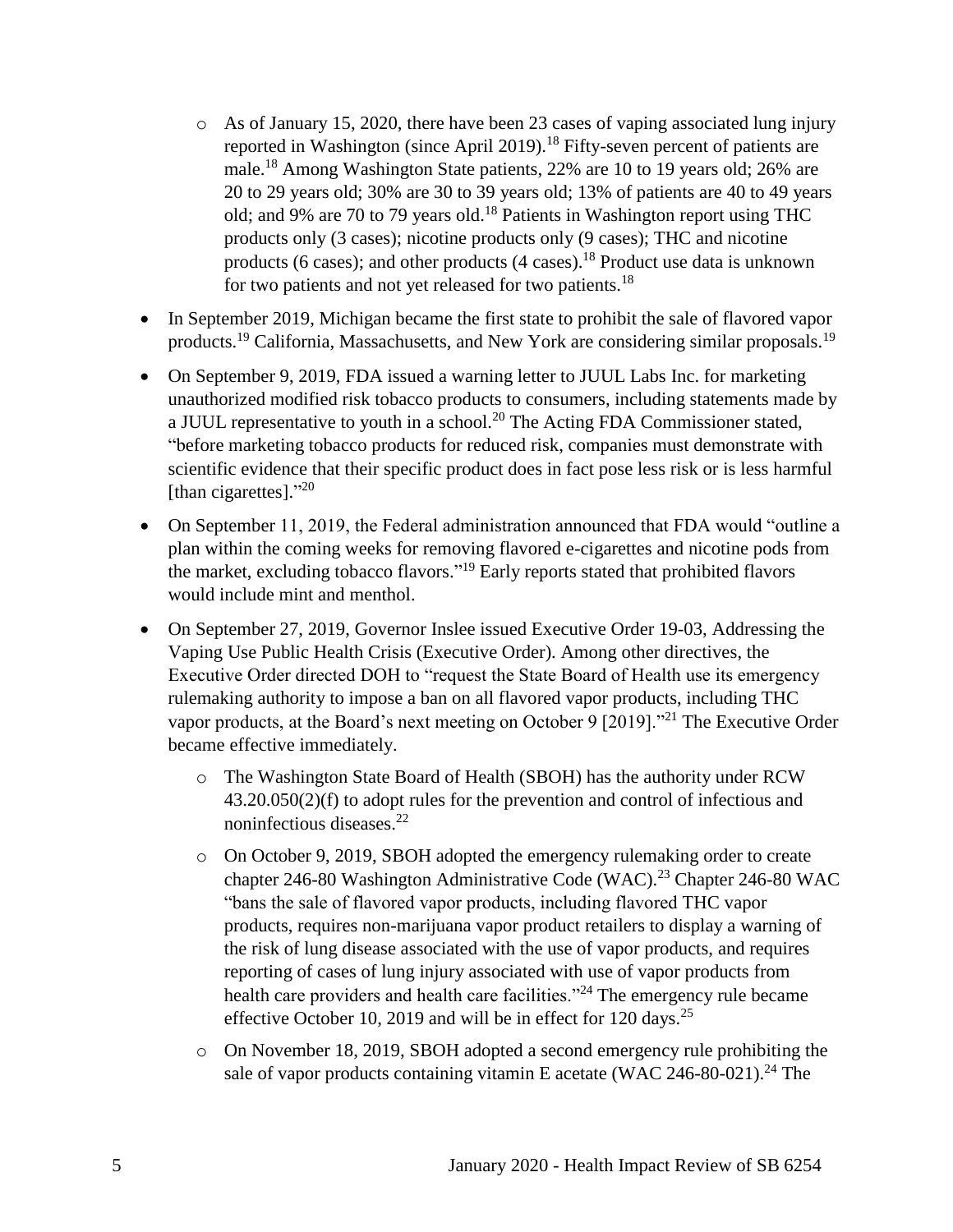emergency rule became effective November 20, 2019 and will be in effect for 120 days.<sup>26</sup>

- On December 20, 2019, President Trump signed legislation to amend the FD&C Act and raise the federal minimum age of sale of tobacco products from 18 to 21 years.<sup>27</sup> On December 27, 2019, the FDA announced the law would go into effect immediately (DOH, personal communication, January 2020). However, as the main enforcement agency, FDA has six months to revise its regulations and 90 days to put these regulations into effect (DOH, personal communication, January 2020).
- On January 2, 2020, FDA issued "Enforcement Priorities for Electronic Nicotine Delivery System (ENDS) and Other Deemed Products on the Market Without Premarket Authorization" as guidance for industry.<sup>3</sup> The policy "prioritizes enforcement against certain unauthorized flavored e-cigarette products that appeal to kids, including fruit and mint flavors. Under this policy, companies that do not cease manufacture, distribution and sale of unauthorized flavored cartridge-based e-cigarettes (other than tobacco or menthol) within 30 days risk FDA enforcement actions."<sup>4</sup> The FDA's enforcement priorities are "not a 'ban' on flavored or cartridge-based ENDS [...] If a company can demonstrate to the FDA that a specific product meets the applicable standard set forth by Congress, including considering how the marketing of the product may affect youth initiation and use, then the FDA could authorize that product for sale."<sup>4</sup>

#### **Summary of SB 6254**

Full details about the provisions of this bill can be found in the bill text linked above. Given the large number of provisions, the summary only highlights sections relevant to this review.

- Prohibits retailers, manufacturers, delivery sellers, or distributors licensed under chapter 70.345 RCW from selling, offering for sale, or possessing with the intent to sell or offer for sale flavored vapor products, or any product they know or reasonably should know will be used with or in a vapor product to create a flavored vapor product.
	- o Defines "flavored vapor product" as "any vapor product that contains a taste or smell, other than the taste or smell of tobacco, that is distinguishable by an ordinary consumer either prior to or during the consumption of a vapor product, including, but not limited to, any taste or smell relating to fruit, menthol, mint, wintergreen, chocolate, cocoa, vanilla, honey, or any candy, dessert, alcoholic beverage, herb, or spice."

# **Health impact of SB 6254**

Evidence indicates that SB 6254 would likely decrease initiation and use of vapor products and other tobacco products among youth and young adults, thereby improving health outcomes. It is unclear how the bill would impact health inequities.

# **Pathway to health impacts**

The potential pathway leading from the provisions of SB 6254 to decreased health inequities are depicted in Figure 1. There is very strong evidence that prohibiting the sale of flavored vapor products will likely decrease initiation and use of vapor products among adolescents and young adults.28-41 There is very strong evidence that decreasing initiation and use of vapor products among adolescents and young adults will likely decrease initiation and use of tobacco products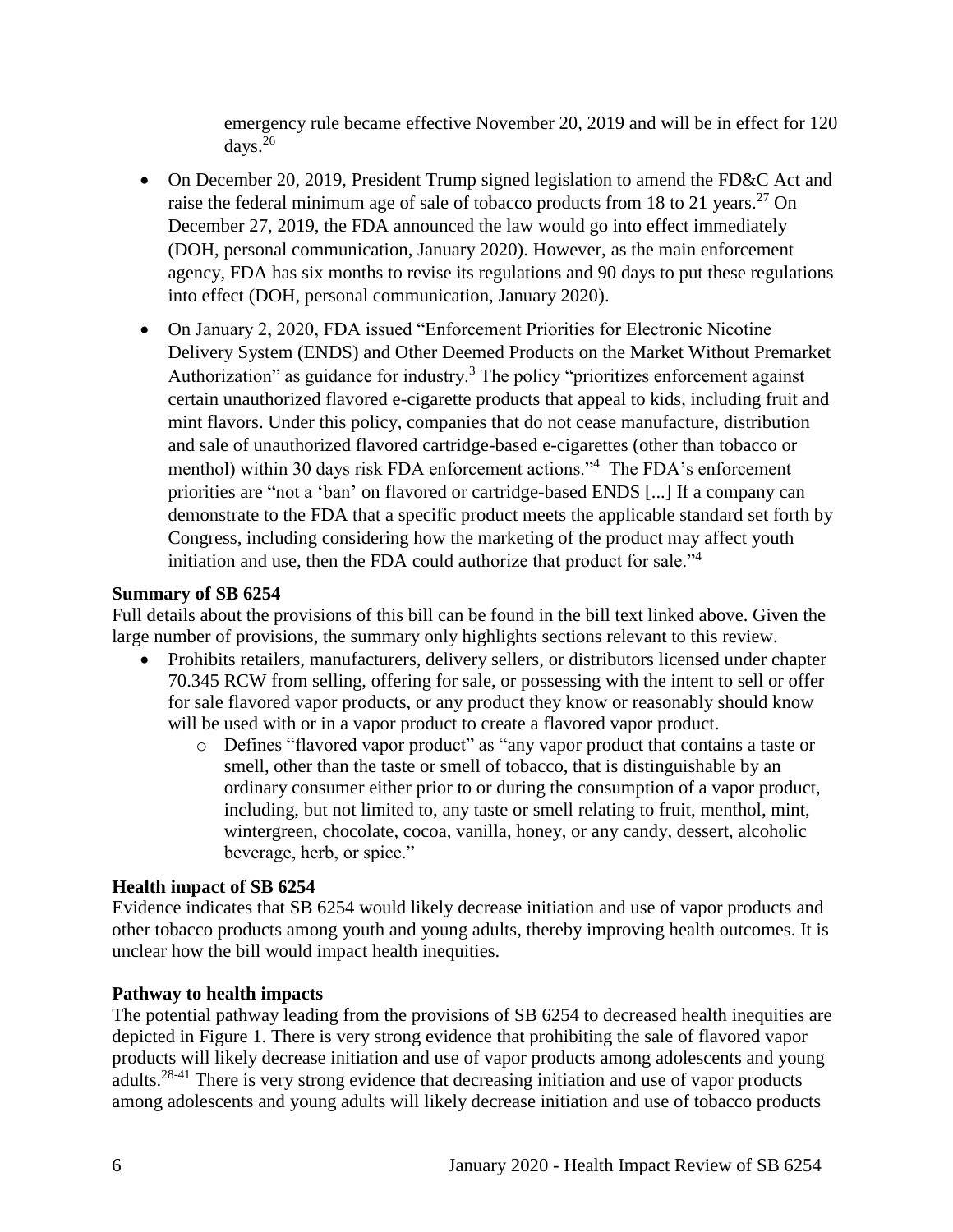among these populations.<sup>[29,](#page-35-0)[42-48](#page-44-0)</sup> There is very strong evidence that decreasing use of vapor products among adolescents and young adults will likely improve health outcomes for these individuals. [42-44](#page-44-0)[,46](#page-46-0)[,47](#page-46-1)[,49-60](#page-47-0) There is also very strong evidence that decreasing use of tobacco products among adolescents and young adults will improve health outcomes for these individuals.<sup>61-63</sup> Finally, it is unclear how the bill will impact health inequities.<sup>64-69</sup> Other factors may influence how this bill impacts inequities such as access to flavored vapor products on tribal lands and military bases and use of other flavored tobacco products. These factors are analyzed in more detail beginning on page 15.

#### **Scope**

This analysis focuses on the provisions in the bill related to prohibiting the sale of flavored vapor products. Provisions regulating the advertising of vapor products and the establishment of a vapor products stewardship program are not included in this analysis.

Due to time limitations, we only researched the most direct connections between the provisions of the bill and decreased health inequities and did not explore the evidence for all possible pathways. Therefore, this Health Impact Review focused on the impact that prohibiting the sale of flavored vapor products would have on health outcomes and health equity for adolescents and young adults. Additional potential pathways are discussed in "Other Considerations" beginning on page 17. We did not evaluate potential impacts related to:

- The economic impacts of prohibiting the sale of flavored vapor products on industry or businesses. In September 2019, an estimated 4,650 vapor product licenses (non-THC) were in effect in Washington State, of which approximately 4,300 were retailer licenses (unpublished data, Washington State Liquor and Cannabis Board [LCB], personal communication, January 2020). As of January 10, 2020 there were 677 (15%) fewer vapor product licenses in the state (unpublished data, LCB, personal communication, January 2020). Retailer licenses represented the majority of the decrease in licenses (LCB, personal communication, January 2020).
- Other proposed vapor product requirements (i.e., nicotine limits, container size restrictions, ingredient disclosure, labeling, marketing limits, or requirements for internet sales).
- Enforcement and compliance efforts for retailers. SB 6254 authorizes LCB, in conjunction with law enforcement agencies, to "conduct random, unannounced inspections to ensure compliance" and allows LCB to "seize any vapor products sold, offered for sale, or possessed in violation of this chapter." Compliance violations may result in a monetary penalty (e.g., \$200 for the first violation in any three-year period; up to \$3,000 for the fourth or subsequent violation within any three-year period). Third and fourth (or subsequent) violations within any three-year period are also subject to license suspension (i.e., for a period of six months and 12 months, respectively). Key informants in San Francisco shared that it is vital to conduct education and outreach (e.g., mailings and in person visits) with retailers following the passage of such legislation to answer their questions before enforcement begins (San Francisco Department of Public Health [SFDPH] and San Francisco Tobacco-Free Coalition, personal communication, September 2019). For example, outreach in San Francisco allowed the department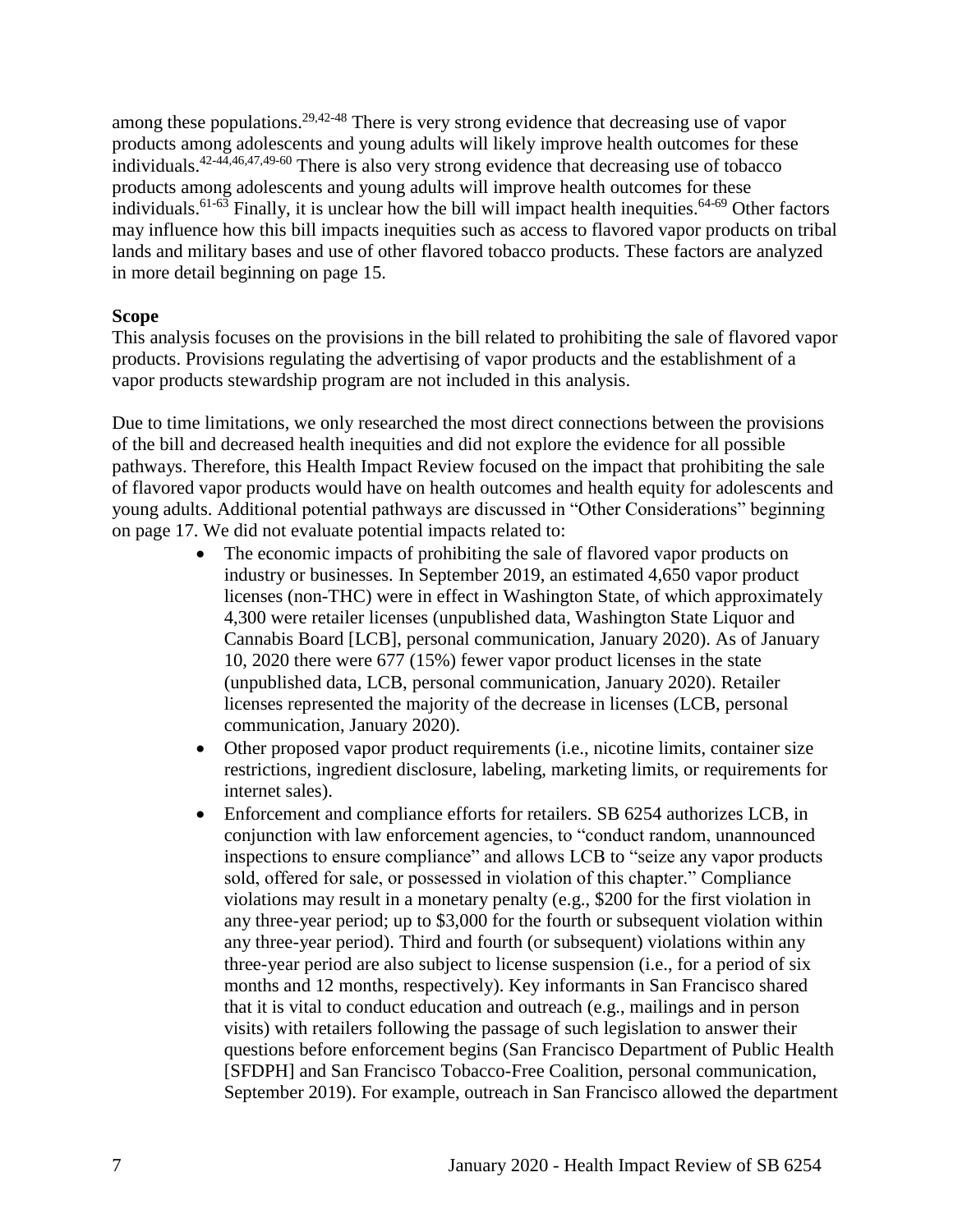to develop a list of 'questionable' flavored tobacco products from retailers' perspectives and to provide clear guidance of what did or did not qualify as a flavored product.<sup>70</sup> Additionally, outreach efforts allowed retailers to indicate which languages they needed materials in to serve staff and customers.<sup>70</sup>

• The repeal of [RCW 70.345.210](https://app.leg.wa.gov/RCW/default.aspx?cite=70.345.210) (State preemption—Exceptions).<sup>71</sup> The repeal of this chapter would allow cities and counties to adopt and enforce stricter requirements than Washington State (e.g., fees or license requirements on retail outlets for possessing or selling vapor products; regulations for the use of vapor products in outdoor public places).

#### **Magnitude of impact**

Estimates suggest there are over 460 brands and 8,000 flavors of e-cigarettes on the U.S. market.<sup>[72,](#page-57-0)[73](#page-58-0)</sup> According to JUUL, 85% of its sales are from mint and other flavors.<sup>19</sup>

#### *Adolescents and young adults*

Overall, tobacco product use among middle and high school students decreased from 2011 to 2017 nationally.<sup>74</sup> Contrary to these declines, e-cigarette use has increased dramatically among middle and high school students, and e-cigarettes are now the most commonly used tobacco product among youth.<sup>[7,](#page-27-0)[10,](#page-29-0)[42,](#page-44-0)[74](#page-58-1)</sup> E-cigarette use statistically significantly increased from 1.5% of high school students in 2011 to 20.8% of high school students in 2018.<sup>75</sup> For middle school students, 0.6% reported using e-cigarettes in 2011 compared to 4.9% in 2018.<sup>75</sup> The 2016-2017 Youth Risk Behavior Surveillance System also found that 42.4% of students had ever used an electronic vapor product and 13.2% currently used e-cigarettes.<sup>65</sup> In addition, CDC found that ecigarette use increased 78% (from 11.7% to 20.8%) among high school students and 48% (from 3.3% to 4.9%) among middle school students from 2017 to 2018, reversing previous trends suggesting use may be declining.<sup>[7](#page-27-0)[,10](#page-29-0)[,75](#page-59-0)</sup> The next most popular tobacco products among high school students were cigars  $(7.7\%)$  and cigarettes  $(7.6\%)$ .<sup>76</sup> In a Morbidity and Mortality Weekly Report, CDC attributed the increase in e-cigarette use from 2017 to 2018 to "recent popularity of e-cigarettes shaped like a USB flash drive, such as JUUL."<sup>75</sup> The Office of the Surgeon General cited evidence that JUUL sales increased 600% from 2016 to 2017.<sup>10</sup>

Data from the 2019 Monitoring the Future Survey show the prevalence of past month nicotine vaping was more than 1 in 4 students in  $12<sup>th</sup>$  grade; 1 in 5 in  $10<sup>th</sup>$  grade; and 1 in 11 in 8<sup>th</sup> grade.<sup>77</sup> Results show that "vaping prevalence more than doubled in each of the three grades from 2012 to 2019."<sup>77</sup> Based on results of the 2019 National Youth Tobacco Survey of a nationally representative sample of high school students (n=10,097 participants) and middle school students (n=8,837 participants), an estimated 27.5% of high school students and 10.5% of middle school students reported current e-cigarette use.<sup>78</sup> Among current e-cigarette users, an estimated 34.2% of high school students and 18.0% of middle school students reported frequent use (20 or more days in the past 30 days), and an estimated 63.6% of high school students and 65.4% of middle school students reported exclusive use of e-cigarettes.<sup>78</sup> Among high school students, an estimated 72.2% of current exclusive e-cigarette users reported current use of flavored ecigarettes.<sup>78</sup> Among middle school students, an estimated 59.2% of current exclusive e-cigarette users reported current use of flavored e-cigarettes.<sup>78</sup>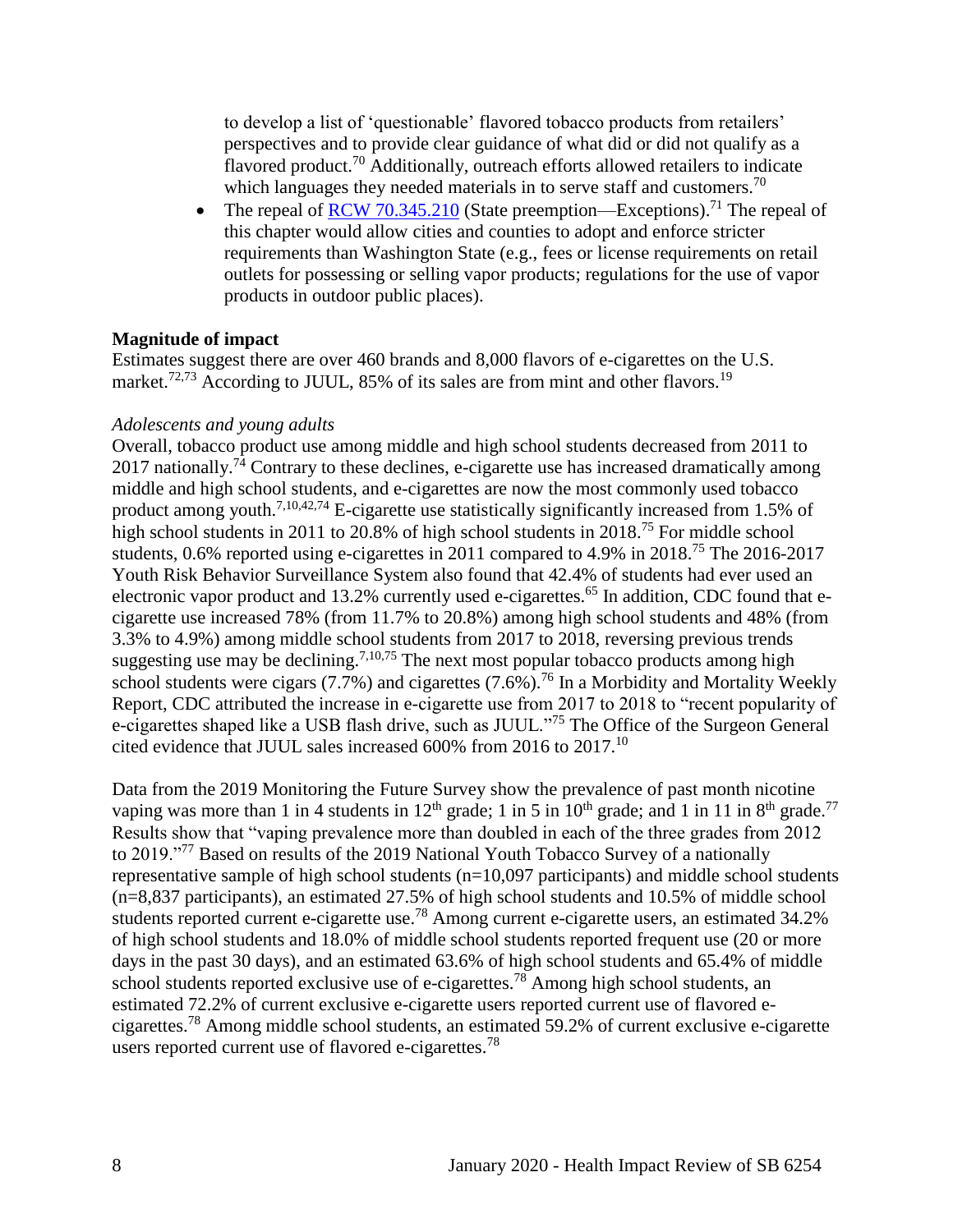In Washington State, results of the 2018 Washington State Healthy Youth Survey (HYS) indicate the prevalence of current (i.e., past 30-day) vapor product use among  $6<sup>th</sup>$  graders (3%),  $8<sup>th</sup>$ graders (10%),  $10^{th}$  graders (21%), and  $12^{th}$  graders (30%) has significantly increased since 2016.<sup>66</sup> However, these results may underestimate the true prevalence of e-cigarette/vapor product use. Evidence indicates that some adolescents and young adults do not consider using JUUL (i.e., JUULing) as using e-cigarette/vapor devices and may not report relevant behaviors when surveyed about vaping.<sup>76</sup> HYS data indicate that the most commonly reported substances "vaped" among current users across grade levels contain nicotine or flavor only (i.e., no nicotine or tetrahydrocannabinol [THC]). However, it is likely that adolescents and young adults may not realize that products they are using contain nicotine (personal communication, August and September 2019). A 2019 analysis of convenience store and mass market sales data (2013-2018) found that zero-nicotine products accounted for less than 1% of the dollar market share across all years analyzed.<sup>79</sup> Finally, HYS results also show greater statewide prevalence of past 30-day use of both e-cigarettes and cigarettes as grade level increases ( $6<sup>th</sup>$  grade:  $<1%$ ,  $12<sup>th</sup>$  grade:  $6%$ ).<sup>66</sup>

Effective January 1, 2020, the legal age of sale of tobacco and vapor products will increase from 18 to 21 years of age in Washington State (Chapter 15, Laws of 2019). The Health Impact Review of ESSB 1074 found that evidence indicates that this policy change would likely decrease use of tobacco and vapor products among youth and young adults, thereby improving health outcomes. However, while the policy change also permits the Governor to seek government-to-government consultations with tribes about raising the minimum legal age of sale in cigarette tax compacts, the legislation did not impact the purchase age on tribal lands or military bases, and young adults ages 18 to 20 could still purchase tobacco and vape products on tribal land or military bases.

#### *Adults*

Results of the 2017 National Health Interview Survey indicate an estimated 2.8% (6.9 million) of U.S. adults currently use e-cigarettes.<sup>80</sup> Moreover, 40.5% of current tobacco product users were daily users of e-cigarettes.<sup>80</sup> Among current tobacco product users who reported using 2 or more tobacco products the most prevalent tobacco product combination was cigarettes and e-cigarettes  $(30.1\%)$ <sup>80</sup> Primary reasons for e-cigarette use among adults include "curiosity, flavoring, cost, consideration of others, convenience, and simulation of cigarettes, as well as to attempt to quit smoking."<sup>80</sup>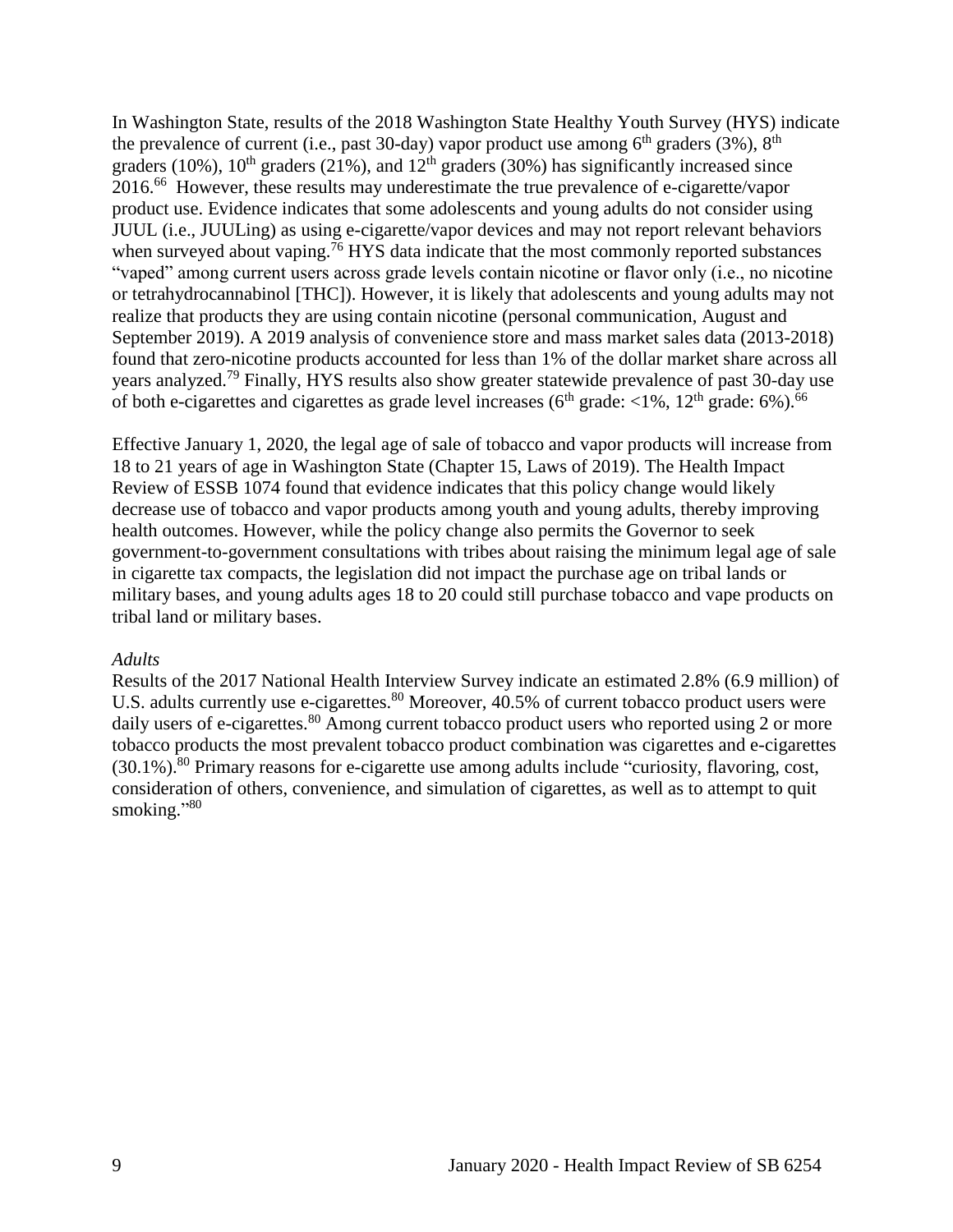<span id="page-11-0"></span>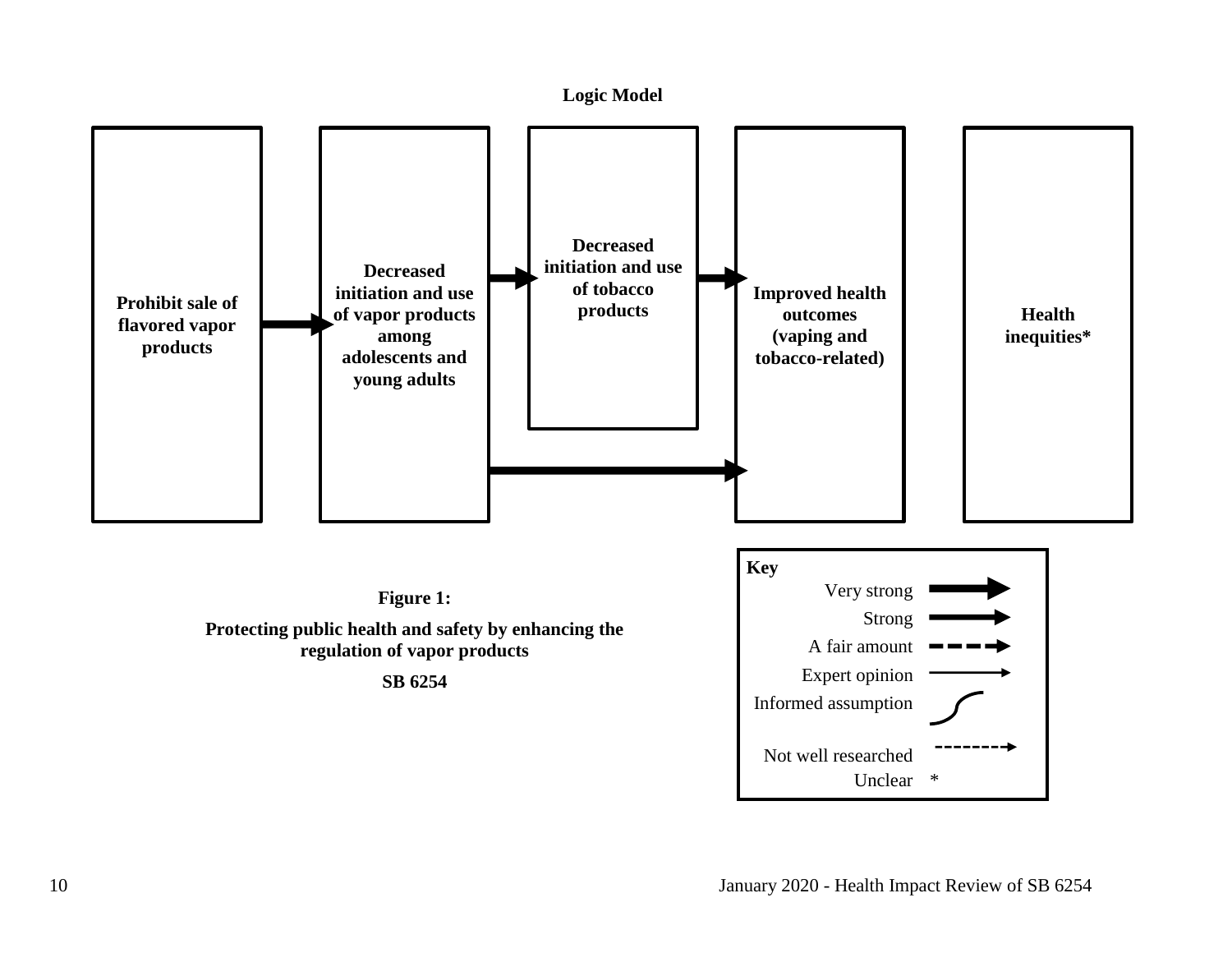#### **Summaries of Findings**

#### <span id="page-12-0"></span>**Will prohibiting the sale of flavored vapor products decrease initiation and use of vapor products among adolescents and young adults?**

There is very strong evidence that prohibiting the sale of flavored vapor products (e.g., ecigarettes, vapes, and JUUL) will likely result in decreased initiation and use of vapor products among adolescents and young adults. $28-39,41$  $28-39,41$ 

In June 2018, voters in San Francisco, California passed Proposition E, which prohibited the sale or distribution of flavored tobacco products (including e-cigarettes).<sup>[81,](#page-62-0)[82](#page-62-1)</sup> Analysts contacted staff at the San Francisco Department of Public Health (SFDPH) to determine if prohibiting the sale and distribution of flavored vapor products would result in compliance among retailers. Following its passage, the SFDPH and partners visited 801 retail sites to conduct education and outreach efforts with retailers to support compliance with the new ordinance.<sup>70</sup> Site visitors distributed posters, offered to supply written materials in additional languages, and collected questions regarding potentially flavored tobacco products. From December 2018 to March 2019, 13 SFDPH inspectors conducted 693 tobacco compliance inspections (out of 761 locations).<sup>70</sup> Of the inspections conducted in 2018 (n=360), flavored tobacco products were present at 284 locations (versus 58 with no flavored tobacco products present).<sup>70</sup> Of the inspections conducted from January through March of 2019 (n=362), flavored tobacco products were identified at just 50 locations (versus 279 with no flavored tobacco products present).<sup>70</sup> Researchers at Stanford University also conducted a compliance check of retailers in San Francisco, and unpublished results of their independent check indicate high compliance rates among retailers (SFDPH, personal communication, September 2019). Following the implementation of Chapter 246-80 WAC prohibiting the sale of flavored vapor products in Washington, LCB conducted educational compliance visits to non-THC vapor product and marijuana retailers from October 24 to December 19, 2019 (LCB, personal communications, January 2020). Of the non-THC vapor product retailers 94% were initially in compliance with the ban (unpublished data, LCB, personal communication, January 2020). Of marijuana retailers, 98% were in compliance with the flavor ban at the time the officer arrived at the store (unpublished data, LCB, personal communication, January 2020). Results suggest prohibiting the sale and distribution of flavored tobacco and nicotine products can result in compliance among retailers, thereby limiting access to flavored products.

Moreover, research consistently shows that flavors, and associated advertising, contribute to the appeal, initiation, and use of tobacco products, including vapor products, particularly among adolescents and young adults.<sup>[28-34](#page-34-0)[,40](#page-42-0)[,83](#page-62-2)</sup> For example, among adolescents (12-17 years old) in Texas who used e-cigarettes, 72.9% reported using e-cigarettes because they "come in flavors I like."<sup>31</sup> Monitoring the Future 2019 Survey results show that, when teens are asked why they vape, 41.7% report "because it tastes good"  $(2<sup>nd</sup>$  most common answer).<sup>83</sup> Flavors have been shown to increase positive (e.g., euphoria, relaxation) and decrease negative (e.g., nausea, coughing) subjective experiences among novice users.<sup>29</sup> Such positive subjective experiences are associated with initiation and sustained cigarette smoking, whereas negative experiences may be associated with reduced odds of sustained cigarette use.<sup>29</sup> Similarly, a longitudinal cohort study of high school students found that, after controlling for other variables (e.g., peer and family ecigarette use, sensation-seeking, and combustible cigarette smoking), "adolescents who initially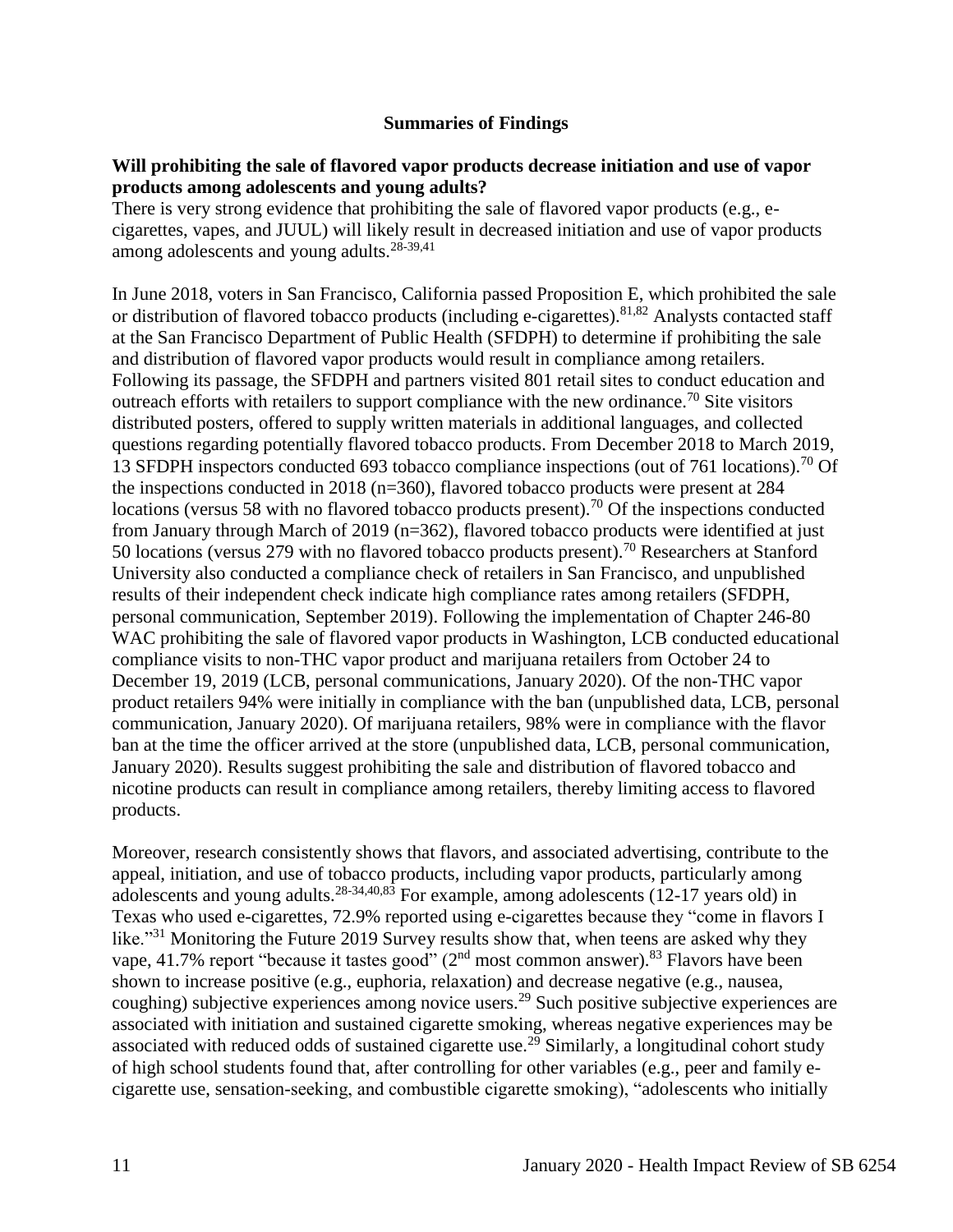vaped a flavored e-cigarette progressed to current and more frequent e-cigarette use more rapidly than adolescents who initially vaped an unflavored e-cigarette."<sup>41</sup> Preferences for specific flavors (i.e., fruit, dessert, and alcohol) and the total number of flavors preferred have also been associated with more days of e-cigarette use among adolescents, "indicating that flavor preferences may play an important role in adolescent e-cigarette use."<sup>33</sup> A 2019 study found adolescents (12-17 years) and young adults (18-24 years) were more likely (4.58 times and 2.28 times, respectively) than adults 25 years of age and older to concurrently use multiple flavors.  $34$ Results of a study of 3,878 U.S. adults showed 8% of participating e-cigarette users reported flavors as a reason for first trying e-cigarettes.<sup>84</sup> Meanwhile, 53% of respondents reported first using e-cigarettes out of curiosity and 30% reported first using them because they wanted to quit or reduce smoking. <sup>84</sup>

Sweet and fruit flavors, in particular, strongly appeal to adolescents and young adults.<sup>[30](#page-36-0)[,32](#page-37-0)[,33](#page-38-0)</sup> Evidence from a small (n=20) double-blind laboratory study of young adults aged 19 to 34 who vape indicated that e-cigarette solutions that "stimulate orosensory perceptions of sweetness (in and of themselves) may be primary drivers of appeal."<sup>32</sup> After controlling for flavor and nicotine, perceived sweetness was significantly positively associated with appeal ratings.<sup>32</sup> Specifically, "each one point increase in sweetness rating  $(0-100)$  was associated with an estimated 0.51 increase in 'liking,' a 0.51 increase in 'willingness to use again,' and a \$0.04 increase in 'amount willing to pay for a day's worth of the solution."<sup>32</sup> Meanwhile, "throat hit" (from nicotine) ratings were not positively associated with appeal and were inversely associated with liking.<sup>32</sup> Researchers re-analyzed data from those who reported non-sweet flavor preferences to determine if pre-existing flavor preferences influenced study outcomes. Findings from the overall sample held true for the sub-sample that preferred non-sweet flavors.<sup>32</sup>

Evidence also suggests that advertisements for flavored vapor products, particularly for fruit and sweet flavors, are attractive to adolescents and young adults and are perceived as targeted toward them. For example, a majority of adolescents and young adults (14-21 years) surveyed believed advertisements for flavored e-liquids "target individuals about their age, not older adults."<sup>35</sup> A 2018 study assessed whether nonsmoking young adults (ages 18-25 years) perceive sweet/fruit flavor e-cigarette advertisements more like sweets and fruits and less like tobacco, despite being equivalent to tobacco flavored e-cigarettes.<sup>30</sup> Results showed "a significant impact of advertising for sweet/fruit flavors on increased neural cue-reactivity" compared to tobacco flavor e-cigarette advertisements.<sup>30</sup> Sweet/fruit flavor advertising was also associated with "poorer memory for health warnings, increased visual attention to advertising content and decreased visual attention to warning labels, and relatively increased liking and intent to try these products."<sup>30</sup> This increased brain response to sweet/fruit versus tobacco flavored e-cigarette advertisements provides evidence of a relative product preference for sweet/fruit flavor e-cigarettes in nonsmoking young people.<sup>30</sup>

Additionally, study authors found that participating young adults who spent more time viewing the advertising content and less time viewing the warning label "reported greater liking and intentions to use e-cigarettes."<sup>30</sup> Authors concluded that advertising for sweet/fruit flavors "may increase positive associations with e-cigarettes and/or override negative associations with tobacco, and interfere with health warnings."<sup>30</sup> This evidence aligns with findings of a 2018 systematic review in which evidence from five studies show flavored tobacco products,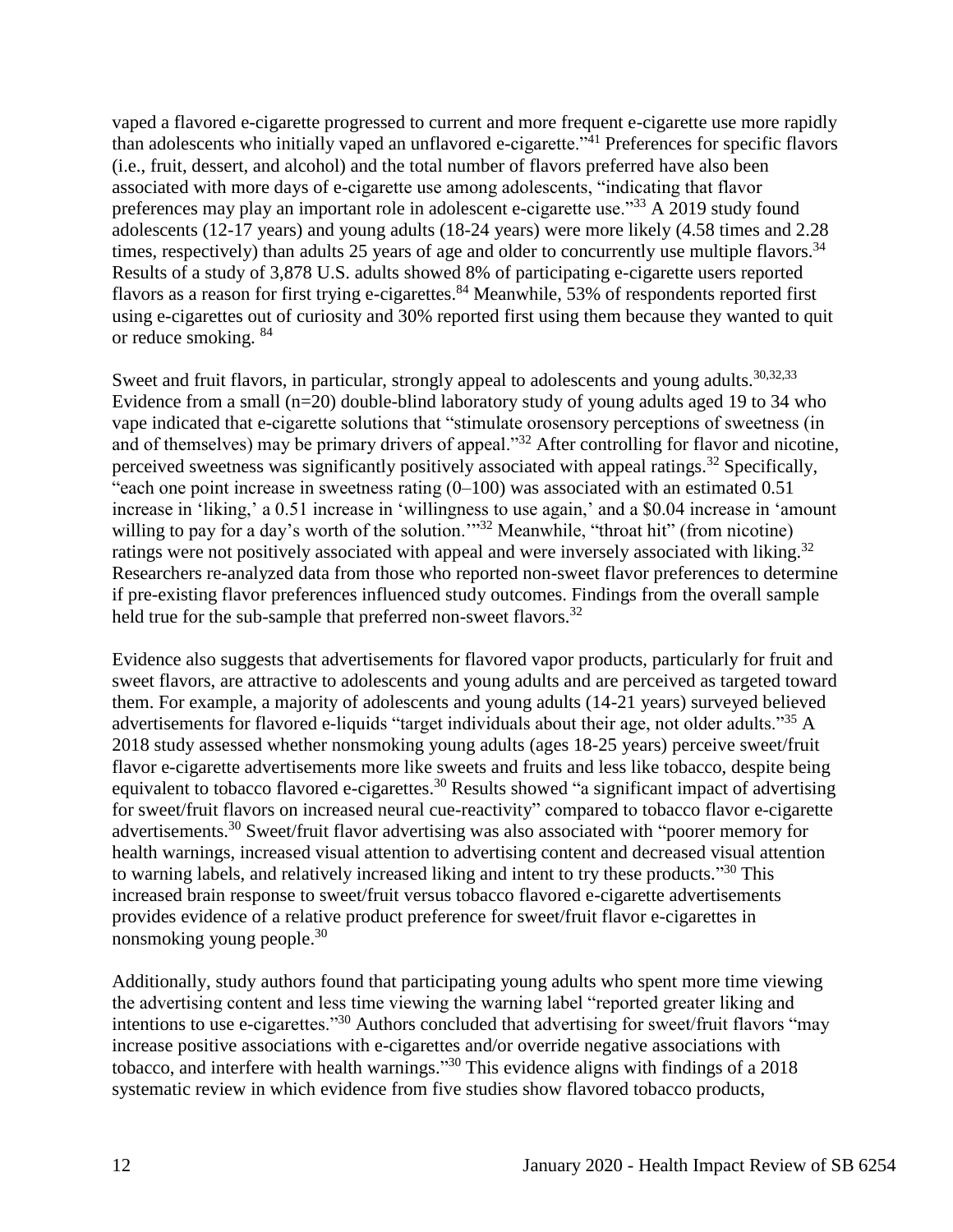including e-cigarettes, are perceived as less harmful than non-flavored products by younger participants.<sup>28</sup>

Evidence also indicates that restricting flavors in e-cigarettes and other tobacco products has the potential to substantially reduce use of these products by youth  $(12-17 \text{ years})^{36}$  and young adults  $(18-29 \text{ years})$ .<sup>[36,](#page-40-0)[37](#page-40-1)</sup> While more than 90% of youth and young adult e-cigarette users surveyed in Texas reported using flavored products, approximately three-quarters of these "flavored ecigarette users said that they would *not* use an e-cigarette if it was not available in a flavored form (e.g., candy, fruit, mint/menthol, etc.)."<sup>36</sup> While reported discontinued use was highest among e-cigarette users and hookah users, results suggest eliminating flavors in other tobacco products (i.e., cigar products, smokeless tobacco) would also decrease the use of these products among adolescents and young adults.<sup>36</sup> Another analysis of cross-sectional surveys of youth (12-17 years old), young adults (18-29 years old), and older adults (30+ years old) found that fruit and candy flavors predominated for all age groups.<sup>31</sup> Authors concluded, "restricting the range of e-cigarette flavors (e.g., eliminating sweet flavors, like fruit and candy) may benefit youth and young adult prevention efforts.<sup>31</sup> However, it is unclear what impact this change would have on adult smoking cessation."<sup>31</sup>

Removing availability of flavored products may also decrease initiation and use. The 2018 HYS found that, accessing products through non-social sources (e.g., buying from a store, the internet, or a vending machine) was most common among  $12<sup>th</sup>$  graders (26%) compared to  $10<sup>th</sup>$  (14%) and 8<sup>th</sup> graders (16%).<sup>66</sup> A separate survey of over 1,700 youth aged 15 to 17 years who reported vaping in the past 30 days found that 78.2% owned their own vaping device, with 32.2% purchasing their device online and 22.3% purchasing it in a vapor shop or lounge.<sup>85</sup> A survey with  $9<sup>th</sup>$  and  $12<sup>th</sup>$  grade students in California found that 9.3% reported buying tobacco products (including hookah, e-cigarettes, and cigarettes) from retailers directly.<sup>86</sup>

Social availability was also a large access point, with 72.8% of youth reporting using someone else's vaping device in the past 30 days, and 80.5% who borrowed stating that they borrowed from a friend.<sup>85</sup> In Washington State, results of the HYS found roughly 65% of students currently using tobacco and electronic vapor products reported accessing them through social sources (e.g., giving money to someone, "bumming", from a person 18 or older, and taking from a store or family).<sup>66</sup> A survey with 9<sup>th</sup> and 12<sup>th</sup> grade students in California found that 55% reported getting tobacco products (including hookah, e-cigarettes, and cigarettes) from peers.<sup>86</sup> One researcher suggested that, "social sources might be even more important for vaping than for smoking cigarettes; cigarette smokers likely get cigarettes from other people only when they do not possess their own, but vapers use others' devices even when they have their own."<sup>85</sup>

Lastly, the 2009 Tobacco Control Act banned flavored cigarettes (except menthol and tobacco) as a result of evidence that flavored products attract youth.<sup>[38](#page-41-0)[,39](#page-41-1)</sup> Research evaluating adolescent tobacco use before and after the ban found that banning flavored cigarettes was associated with a 17% decrease in cigarette smoking.<sup>39</sup> However, use of menthol cigarettes, cigars, and pipe tobacco increased significantly "implying substitution toward the remaining legal flavored tobacco products."<sup>39</sup> Even with an overall 14% increase in the use of other flavored tobacco products, banning flavored cigarettes resulted in a net 6% decrease in the probability of adolescents using any tobacco product.<sup>39</sup> Study authors concluded that, "the results suggest the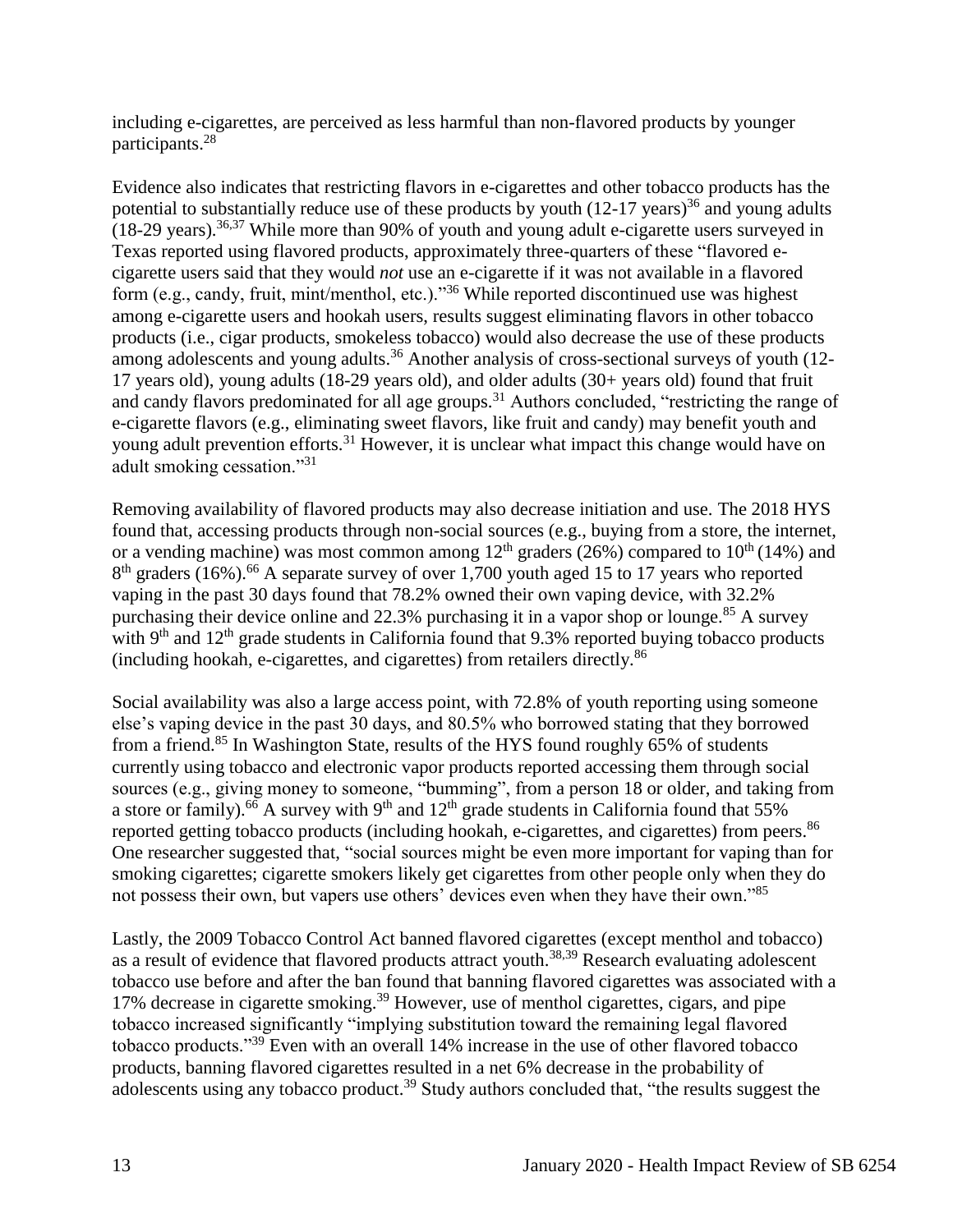2009 flavored cigarette ban did achieve its objective of reducing adolescent tobacco use, but effects were likely diminished by the continued availability of menthol cigarettes and other flavored tobacco products."<sup>39</sup>

Overall, there is very strong evidence that prohibiting the sale and distribution of flavored vapor products will likely decrease initiation and use of products by adolescents and young adults.

# **Will decreasing initiation and use of vapor products among adolescents and young adults decrease initiation and use of other tobacco products among these populations?**  There is very strong evidence that decreasing initiation and use of vapor products among adolescents and young adults will likely result in decreased initiation and use of other tobacco products by these populations.[29](#page-35-0)[,42-46,](#page-44-0)[48](#page-46-2)

Evidence shows the use of e-cigarettes among youth is associated with future use of combustible cigarettes,[42-48,](#page-44-0)[87](#page-64-0) potentially increasing risk of long-term negative health outcomes and resulting in an overall net negative impact on public health.<sup>[7](#page-27-0)[,42](#page-44-0)</sup> Evidence suggests that adolescents and young adults who start using e-cigarettes may be more likely than their peers to begin using combustible cigarettes and other tobacco products.<sup>[45-47](#page-45-0)[,76](#page-59-1)[,87](#page-64-0)</sup> In a national survey of 12 to 17 year olds, researchers found that ever-using e-cigarettes was associated with 2.53 times greater odds of subsequently smoking cigarettes.<sup>43</sup> An analysis of 2015 Monitoring the Future data found that among participating  $12<sup>th</sup>$  graders (n=2,299) approximately 69.6% of those who initiated ecigarette use at grade 9 or earlier reported any cigarette smoking as compared to 46.5% of the respondents who initiated e-cigarettes in 12th grade and 14.8% of those respondents who never used e-cigarettes.<sup>87</sup> Furthermore, associations were significant for both experimental and frequent e-cigarette users, and the effects of early onset were stronger among frequent e-cigarette users.<sup>87</sup> Another study found that using e-cigarettes was strongly and consistently associated with greater risk of cigarette smoking initiation among adolescents and young adults, and that ecigarette use was an independent risk factor for cigarette smoking, even after controlling for multiple additional risk factors.<sup>44</sup> Results of a 2018 analysis of a pooled sample of U.S. adolescents found the risk of past-30-day smoking and of more frequent smoking after initiation was higher among those who at baseline had ever used e-cigarettes compared to those who had never used e-cigarettes.<sup>45</sup> Finally, an analysis of 2014 National Youth Tobacco Survey data found "the use of flavored e-cigarettes was associated with [significantly] higher odds of intention to initiate cigarette use compared with not using e-cigarettes."<sup>48</sup> Moreover, compared with users of nonflavored e-cigarettes, users of flavored e-cigarettes also had significantly higher odds of intention to initiate cigarette use.<sup>48</sup>

Additionally, the use of flavored e-cigarettes among adolescents and young adults increased significantly from 2013 to 2018, and use of flavored tobacco products by adolescents has been associated with increased risk of multiple tobacco product use (dual and poly tobacco use).<sup>29</sup> An analysis of 2017 National Youth Tobacco Survey results found, after controlling for covariates, "[f]lavored tobacco use [among adolescent respondents] was significantly correlated with a greater risk of dual and poly tobacco use (2.09 times greater risk and 5.54 times greater risk, respectively), relative to single product use."<sup>29</sup> For dual and poly tobacco users, the most commonly used flavored tobacco products were e-cigarettes followed by cigars and conventional cigarettes.<sup>29</sup> Evidence from California suggests that young adults (18-24 years of age) "who use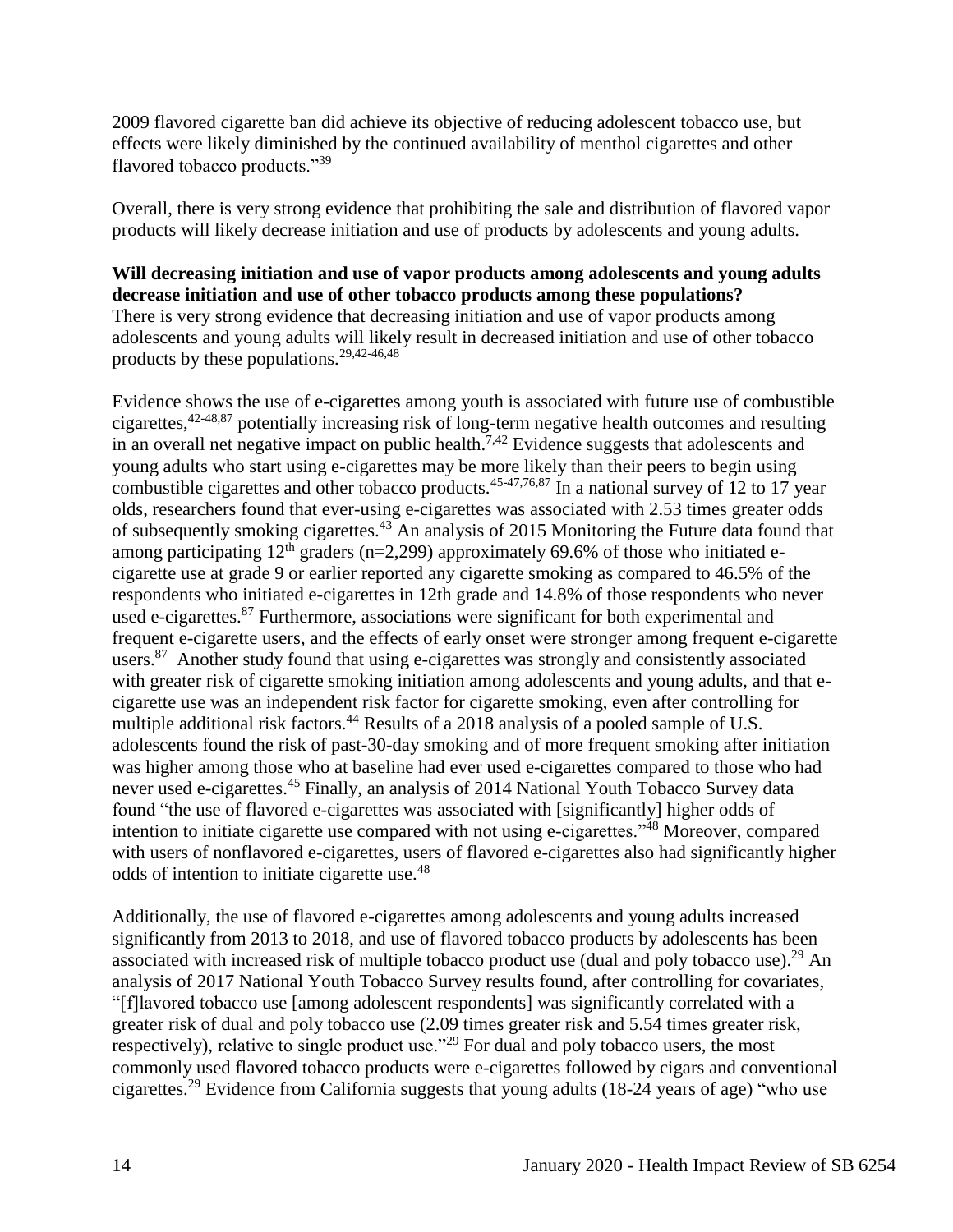more tobacco products [i.e., e-cigarettes, hookah, cigars/cigarillos, and smokeless tobacco] are at greater risk for increased cigarette smoking and maintaining multiple product use pattern."<sup>88</sup> These findings are consistent with previous research. Research also indicated that 95% of adult smokers begin smoking before they turn  $21<sup>89</sup>$  and early smoking onset is associated with greater likelihood of addiction and decreased likelihood of cessation.<sup>[7,](#page-27-0)[90](#page-65-0)</sup> Evidence shows that U.S. adolescents are initiating e-cigarette use at younger ages in recent years.<sup>91</sup> In 2018, 28.6% of lifetime e-cigarette users initiated use at 14 years or younger (versus  $8.8\%$  in 2014).<sup>91</sup>

Overall, there is very strong evidence that reducing initiation and use of vapor products among adolescents and young adults will likely result in decreased initiation and use of other tobacco products among this population.

#### **Will decreasing use of vapor products among adolescents and young adults improve health outcomes?**

Evidence related to the impact of vapor product use on health is still emerging. Although some evidence has suggested that e-cigarettes may pose less risk to individuals than combustible cigarettes,  $42,49,50$  $42,49,50$  $42,49,50$  the use of e-cigarettes has been shown to have negative impacts on health for adolescents and young adults,  $5,7,10,42,51$  $5,7,10,42,51$  $5,7,10,42,51$  $5,7,10,42,51$  $5,7,10,42,51$  and there is very strong evidence that decreasing use of vapor products among adolescents and young adults will likely improve health outcomes for these individuals.  $42-44,46,47,49-60$  $42-44,46,47,49-60$  $42-44,46,47,49-60$  $42-44,46,47,49-60$ 

Generally, research has shown that e-cigarette use has numerous negative health impacts, including respiratory, cardiac, and digestive system effects; unintentional and intentional poisonings; and injuries due to explosion.<sup>92</sup> In a 2018 report about the public health consequences of e-cigarettes, the National Academy of Sciences stated that, although e-cigarette use poses less risk to individuals than combustible cigarettes, there is conclusive evidence that use of e-cigarettes has multiple adverse impacts on health.<sup>42</sup> They found evidence that ecigarettes can explode and cause burns and injuries; intentional or accidental exposure to eliquids can result in seizures, anoxic brain injury, vomiting, lactic acidosis, and other effects; and intentionally or unintentionally drinking or injecting e-liquids can be fatal.<sup>42</sup> From 2011 to 2017 the Washington Poison Center received 2,966 total cases related to nicotine exposure among children 0 to 12 years of age.<sup>52</sup> The majority of cases were in children under 5, and 22% (653) of cases were related to e-cigarettes.<sup>52</sup> In 2018, the Washington Poison Center received 136 cases specific to e-cigarettes, including 79 cases among children 0 to 12 years of age.<sup>93</sup> Children were primarily exposed through ingestion, and experienced symptoms like vomiting, coughing/choking, drowsiness/lethargy, and pallor.<sup>52</sup>

The National Academy of Sciences also found substantial evidence that e-cigarette use results in symptoms of dependence on e-cigarettes, formation of reactive oxygen species/oxidative stress, increased heart rate shortly after nicotine intake, and exposure to chemicals capable of causing DNA damage and mutagenesis, suggesting the possibility that long-term exposure could increase risk of cancer and adverse reproductive health outcomes.<sup>[42](#page-44-0)[,92](#page-66-0)</sup> Overall, the report concluded that e-cigarettes contain and emit numerous potentially toxic substances (e.g., metals, mercury, formaldehyde, and other cancer-causing nitrosamines),<sup>[42,](#page-44-0)[94,](#page-67-0)[95](#page-68-0)</sup> and that nicotine intake among adult e-cigarette users is comparable to intake from combustible tobacco cigarettes.<sup>[42](#page-44-0)[,96](#page-68-1)</sup> In addition, a study of JUUL products found levels of menthol at concentrations known to increase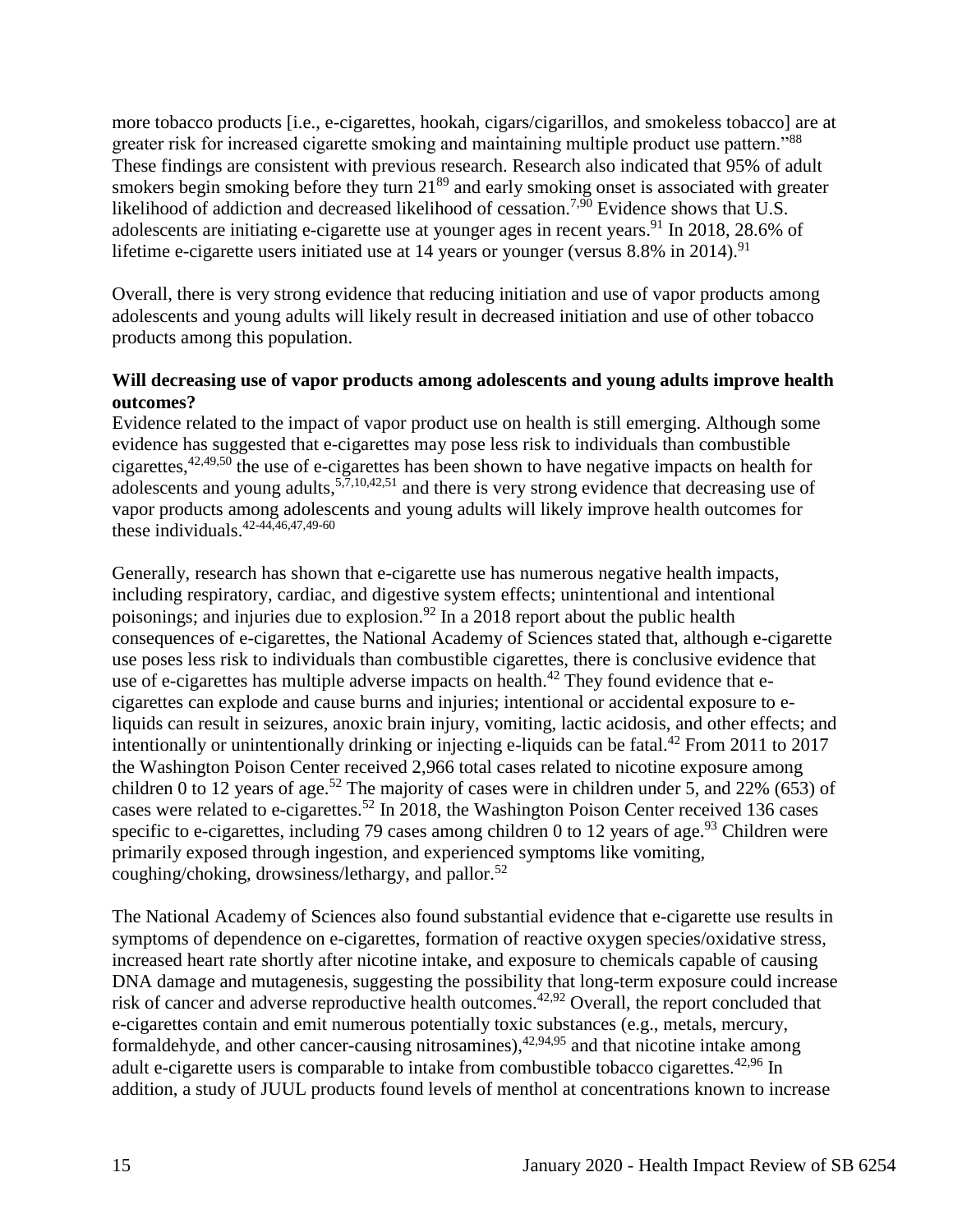nicotine intake.<sup>96</sup> Lastly, a study of adolescents aged 13-18 years old who use e-cigarettes found that, compared to non-users, users had three times greater levels of five volatile organic compounds in their urine and saliva, most of which are known carcinogens.<sup>53</sup>

A large body of recent research also found that solvents and flavor chemicals in e-cigarettes cause harm at the cellular level and are cytotoxic.<sup>[50,](#page-47-1)[57,9](#page-50-0)2</sup> Propylene glycol and glycerin are the most common solvents used in vapor products. While both are 'generally recognized as safe' for ingestion, propylene glycol and glycerin have been found to be cytotoxic when aerosolized through vaping.<sup>[92](#page-66-0)[,95](#page-68-0)</sup> One study found that e-liquid refills containing glycerin were the most cytotoxic, and 91% of glycerin-based refill fluids were cytotoxic when aerosolized. $92$ 

There is also research showing that flavor chemicals are cytotoxic in both e-liquid and aerosol form. While many flavor chemicals used in vaping products have been approved for ingestion, they have not been tested for inhalation safety or toxicity.<sup>[38,](#page-41-0)[73,](#page-58-0)[92,](#page-66-0)[97](#page-69-0)</sup> Flavor chemicals are not typically listed on e-cigarette packaging,<sup>38</sup> and most e-liquids contain multiple flavor chemicals. Many have been shown to contain harmful aerosol components and aldehydes, which impair lung function.<sup>[38,](#page-41-0)[73](#page-58-0)</sup> One study found that nicotine and flavoring chemicals were equally responsible for compromising lung function.<sup>73</sup> A study evaluating 36 e-cigarette refill fluids representing a range of brands and flavors found that 54% were cytotoxic in both the fluid and aerosol form, and 23% were cytotoxic in the aerosol but not the fluid form.<sup>92</sup> Another study looking specifically at flavor chemical concentrations in the eight pre-filled JUUL e-cigarette pods available on the market found that all e-liquids and corresponding aerosols were cytotoxic to human lung epithelial cells.<sup>98</sup> One study demonstrated that a single exposure to cinnamaldehyde flavoring in e-cigarettes impairs lung function, potentially resulting in the development or exacerbation of respiratory disease.<sup>[55](#page-50-1)[,99](#page-70-0)</sup> Other studies have also shown that cherry-flavored products (benzaldehyde)<sup>97</sup> and chocolate-flavored products (2,5dimethyprazine)<sup>100</sup> are potentially harmful.<sup>92</sup> Flavor chemical concentrations have also been found in some e-cigarette products at levels that exceed daily occupational exposure limits from inhalation.<sup>38</sup>

Additional emerging research also supports the Institute of Medicine's finding that using ecigarettes is associated with adverse effects such as airway and lung obstruction.<sup>51</sup> One study found that e-cigarette use is independently and significantly associated with increased odds of heart attack.<sup>54</sup> Data from 96,467 respondents to the 2014, 2016, and 2017 National Health Interview Survey found that adults that used e-cigarettes were 34% more likely to have a heart attack and 25% more likely to have coronary artery disease compared to adults that did not use ecigarettes.<sup>72</sup> Users were at increased risk of heart attack and coronary artery disease regardless of whether they vaped occasionally or daily.<sup>72</sup> Other studies have found that e-cigarette devices emit particulate matter and that passive or secondhand exposure to vaping products could impact health.<sup>[60,](#page-52-0)[101](#page-70-1)</sup> For example, a study among youth in Florida found that secondhand exposure to aerosol from electronic nicotine delivery systems was associated with higher odds of asthma attacks among youth with asthma.<sup>101</sup>

In July 2019, CDC, FDA, state and local health departments, and other clinical and public health partners began investigating outbreaks of lung injury associated with e-cigarette use.<sup>13</sup> The outbreak peaked in September 2019.<sup>13</sup> As of January 14, 2020, CDC had received reports of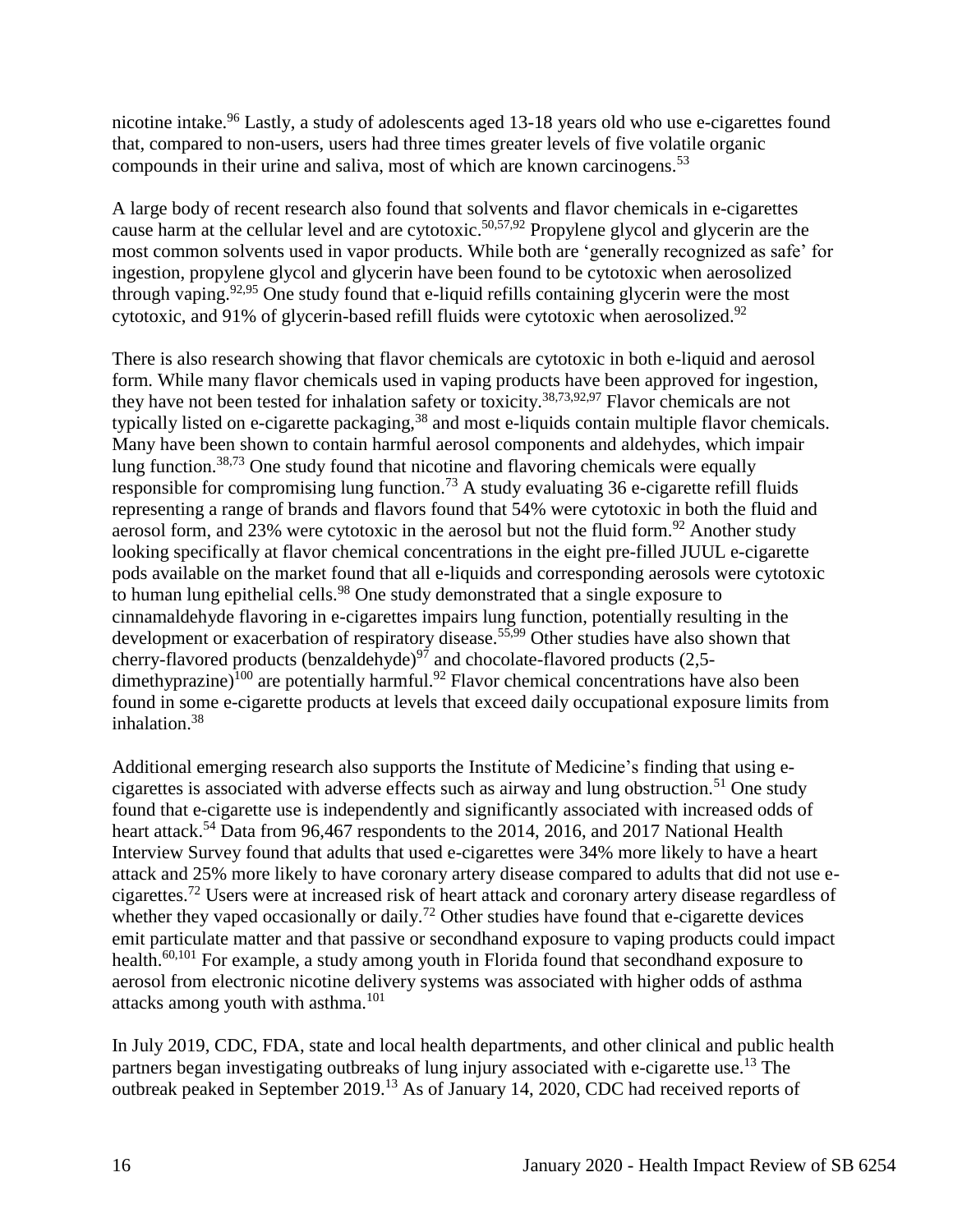2,668 hospitalized EVALI cases, including 60 deaths, from 50 states, the District of Columbia, and two U.S. territories (Puerto Rico and U.S. Virgin Islands).<sup>13</sup> The majority (76%) of patients have been 34 years old or younger.<sup>13</sup> Since 2019, there have been 23 cases in Washington State.<sup>18</sup> While the disease investigation is ongoing, "all EVALI patients have reported a history of using e-cigarette, or vaping, products containing nicotine, THC, or both."<sup>13</sup> Vitamin E acetate is strongly linked to the EVALI outbreak. However, CDC states, "evidence is not sufficient to rule out the contribution of other chemicals of concern, including chemicals in either THC or non-THC products, in some of the reported EVALI cases."<sup>13</sup> Among other recommendations, CDC recommended that youth and young adults never use e-cigarette products.<sup>102</sup> CDC also noted that long-term treatment and impacts to lung function for these patients are unknown.<sup>103</sup>

Lastly, evidence shows that most adolescents and young adults do not use e-cigarettes to quit smoking.<sup>[45,](#page-45-0)[76](#page-59-1)</sup> For example, data from the National Youth Tobacco Survey (2016) showed only 7.8% of respondents cited cessation as a reason for e-cigarette use.<sup>45</sup>

Overall, there is very strong evidence that decreasing use of vapor products among adolescents and young adults will likely improve health outcomes for these individuals.

#### **Will decreasing use of tobacco products among adolescents and young adults improve health outcomes?**

There is very strong evidence that decreased use of tobacco products improves health outcomes.61-63 Because this connection is widely accepted, less time was dedicated to researching this relationship.

Tobacco use is the leading cause of preventable disease and death in the U.S. $^{61}$  A very strong body of evidence has shown a causal link between combustible cigarette smoking and diseases in nearly every organ, diminished health status, exacerbation of asthma, inflammation, impaired immune function, age-related macular degeneration, harms to the fetus, diabetes, erectile dysfunction, arthritis, cancer, and premature death. $62$  CDC has found that tobacco use is causally associated with at least 12 types of cancer, including cancer of the oral cavity and pharynx; esophagus; stomach; colon and rectum; liver; pancreas; larynx; lung, bronchus, and trachea; kidney and renal pelvis; urinary bladder; cervix; and acute myeloid leukemia.<sup>61</sup> Other research found that higher average cigarette use during adolescence was associated with poorer academic performance, mental health, physical health, and social functioning as well as with greater academic unpreparedness, physical ailments, and delinquency.<sup>63</sup>

#### **Will improving health outcomes for adolescents and young adults impact health inequities?**

Overall, it is unclear from the available evidence how prohibiting the sale of flavored vapor products would impact health inequities in Washington State. We did not find any research looking at the impact of prohibiting the sale of flavored vapor products by subpopulations or communities.

While little research has looked specifically at the impact of prohibiting flavoring in vapor products across subpopulations, inequities in e-cigarette use are documented $64-69$  and presented below.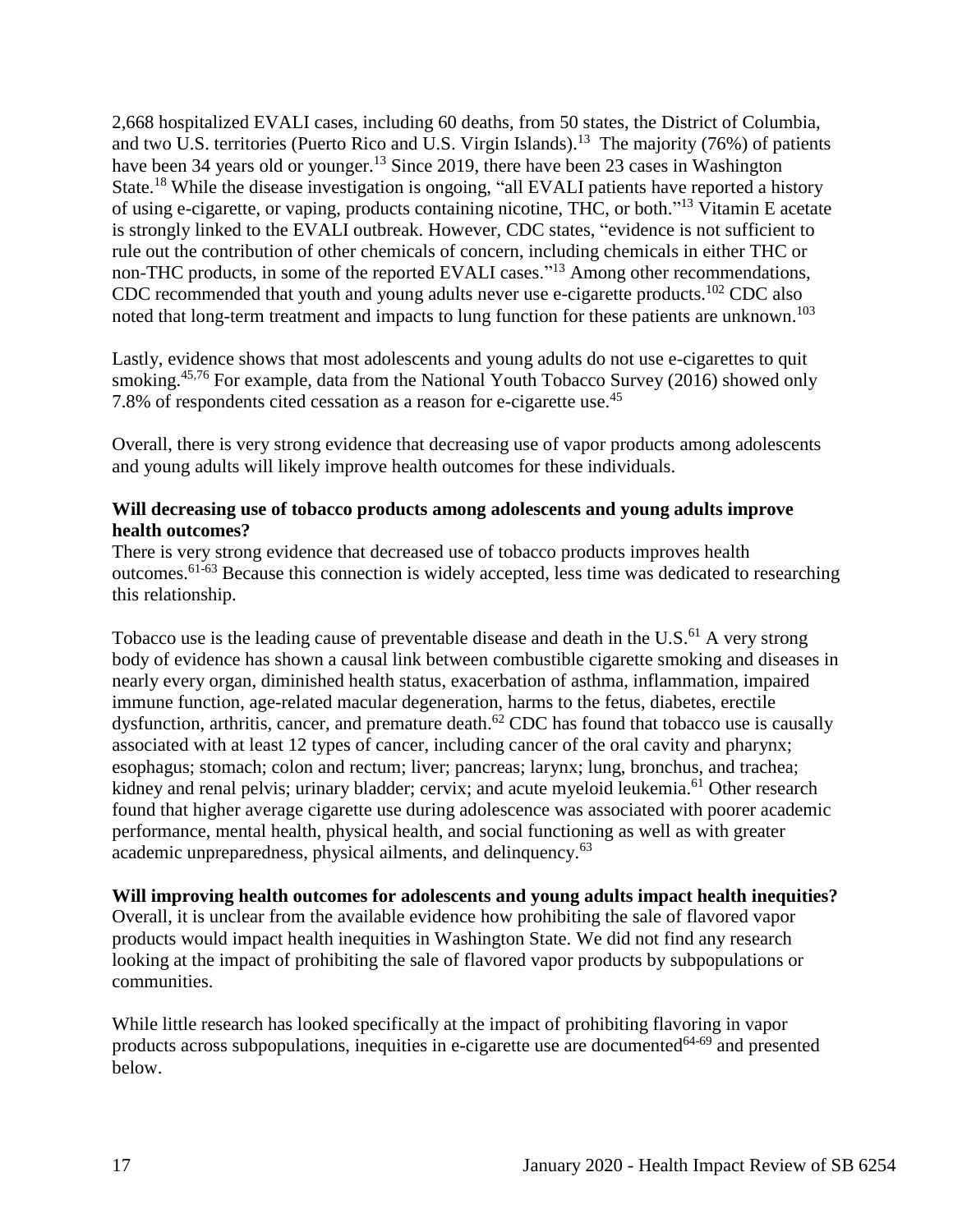#### *Inequities by race/ethnicity*

Data from the 2018 HYS show e-cigarette use was significantly higher than cigarette use for all grade levels and all races/ethnicities.<sup>[64,](#page-53-0)[104](#page-71-0)</sup> Survey results indicate that current use of ecigarettes/vapor products among  $10<sup>th</sup>$  and  $12<sup>th</sup>$  graders is higher among American Indian/Alaska Native (AI/AN), multi-racial, and white students than their peers.<sup>64</sup> Among  $8<sup>th</sup>$  graders, current use of e-cigarettes/vapor products was higher among Hispanic/Latino, AI/AN, multi-racial, and Black/African American students than other racial/ethnic groups.<sup>64</sup>

Current law [\(RCW 43.06.455\)](http://apps.leg.wa.gov/rcw/default.aspx?cite=43.06.455) allows the Governor to enter into cigarette tax compacts with tribes, and applies to the sale of all tobacco and vape products sold on tribal lands. While tribes could choose to prohibit the sale of flavored vapor products, SB 6254 does not apply to products sold on tribal lands. Therefore, if tribal retailers continue to sell flavored vape products, it is possible that use and initiation rates among AI/ANs and other Washingtonians living on or accessing goods on tribal land will not be as positively impacted by SB 6254. If this leads to a greater decline in vaping use among other subpopulations, this could exacerbate the vaping inequities that currently exist for AI/AN communities in Washington.

For example, following a menthol cigarette ban in Ontario, Canada, "22% of the daily menthol cigarette users reported purchasing menthol cigarettes after the ban" compared to 5% of the occasional menthol users and 0.3% of the non-menthol smokers.<sup>105</sup> The primary source for purchasing menthol cigarettes was on First Nation Reserves.<sup>105</sup> This purchasing pattern did not increase over time among prior daily menthol smokers (21% at both short-term and long-term follow-up).<sup>105</sup> Results were consistent with previous research findings that "25% of menthol smokers claim that they would find some way to purchase menthol cigarettes despite a ban."<sup>105</sup>

Overall, it is unclear how the bill would impact communities in Washington, especially for AI/AN youth and other youth living on or accessing flavored vape products on tribal land. Further discussion specific to the initiation and use of other flavored tobacco products is on page 17.

# *Inequities by sexual orientation and gender identity*

Nationally, students identifying as gay, lesbian, and bisexual were more likely to use e-cigarettes than students who identify as heterosexual (17.5% versus 13.2%, respectively).<sup>65</sup> Results of the 2018 HYS show that current use of e-cigarette/vapor products varied by sexual orientation.<sup>64</sup> Among  $10<sup>th</sup>$  graders, 32.1% of gay, lesbian, or bisexual students; 23.6% of those who indicate they are "questioning, something else fits;" and 20.8% of students identifying as heterosexual reported current e-cigarette use.<sup>64</sup>

Additionally, results of the 2018 HYS show that current e-cigarette use among  $10<sup>th</sup>$  graders varied by gender identity. Transgender students reported the greatest current use (44.7%) followed by students who felt something else fits better (30.0%), students questioning/not sure of their gender identity (24.4%), cis-gender female students (22.4%), and cis-gender male students  $(20.8\%)$ <sup>66</sup>

Overall, it is unclear how the bill would impact LGBTQIA adolescents and young adults. See discussion specific to the initiation and use of other flavored tobacco products on page 17.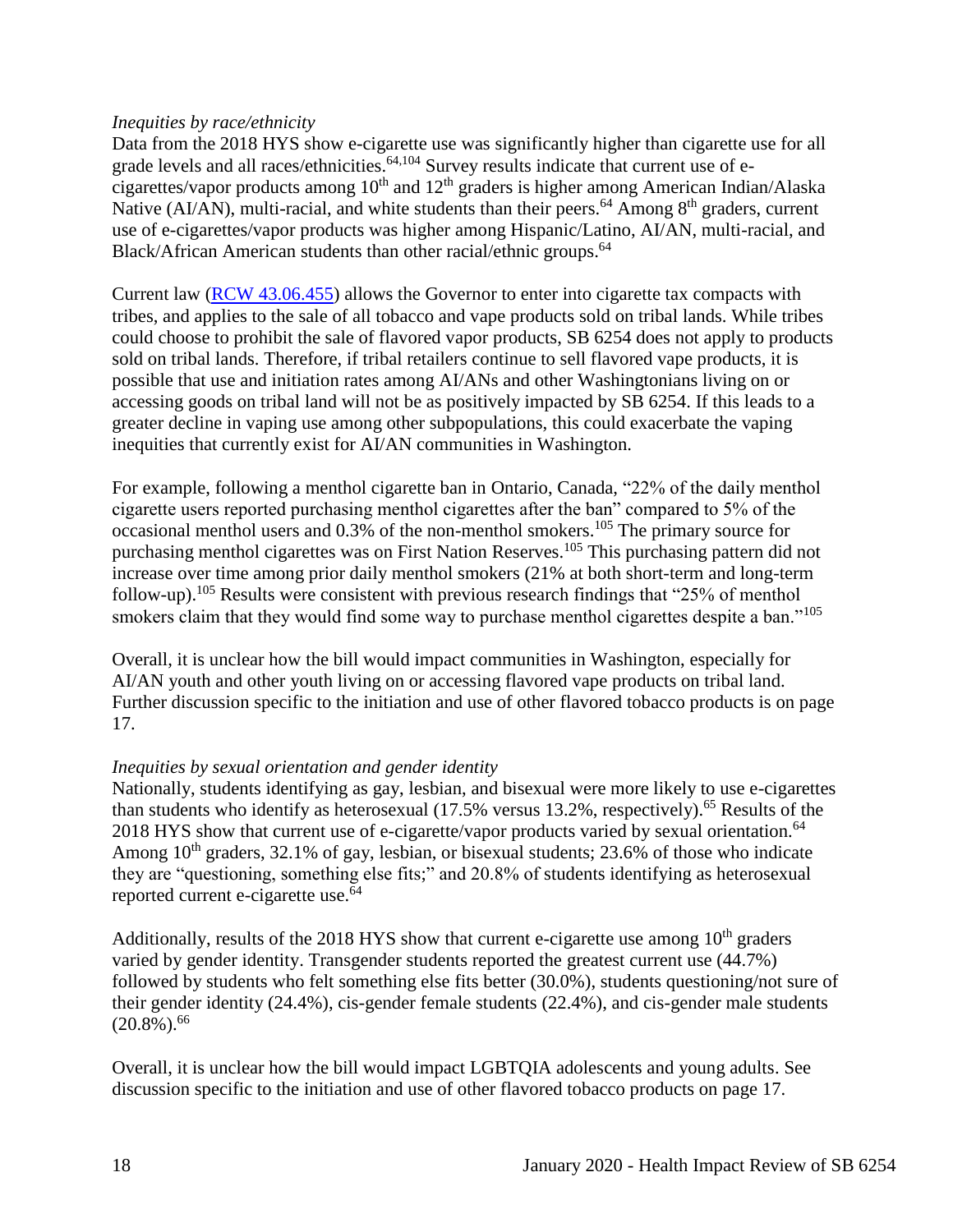#### *Inequities by socioeconomic status*

Generally, lower socioeconomic status (SES) is associated with greater exposure to tobacco cigarette advertising and cigarette use.<sup>[67](#page-55-0)[,106](#page-74-0)</sup> However, evidence from Connecticut found "higher" SES was associated with greater [e-cigarette specific] advertising exposure. Furthermore, exposure to more advertising was significantly associated with using e-cigarettes more frequently."<sup>67</sup> This aligns with information shared by a key informant in California who indicated the higher initial costs (compared to other flavored tobacco products) of vapor starter kits (typically \$30-\$50) make these products more accessible to higher SES adolescents and young adults (SFDPH, personal communication, September 2019). Results of the 2017-2018 California Student Tobacco Survey show the prevalence of current e-cigarette use among students  $(8<sup>th</sup>, 10<sup>th</sup>, and 12<sup>th</sup> grades)$  in San Francisco and San Mateo Counties (20.8%) is nearly double that of current use among their peers statewide  $(10.9\%)$ .<sup>68</sup> In 2017, the median household income in both San Mateo County (\$116,653) and San Francisco County (\$110,816) were well above the statewide median  $(\$71,805)$ .<sup>107</sup> Additional research is necessary to examine the association between SES and e-cigarette use over time.

Available evidence and information shared by key informants indicate that prohibiting the sale of flavored vapor products may disproportionately benefit adolescents and young adults of higher SES. Meanwhile, the sale of other flavored tobacco products (e.g., blunt wrappers), which are sold at lower price points, would still be available. See discussion specific to the initiation and use of other flavored tobacco products on page 17.

#### *Inequities by military status*

National data indicate that active duty military members are more likely than the general population to report currently smoking or currently using e-cigarettes.<sup>69</sup> In 2015, 35.7% of military personnel reported ever trying e-cigarettes compared to 12.6% of the general population and 11.1% reported being daily e-cigarette users compared to 3.7% of the general population.<sup>69</sup> While purchase data for e-cigarettes specifically on military bases is not available, the Health Related Behavior Survey for Active Duty Service Members found that 80.7% of military personnel reported buying cigarettes on a military base, suggesting that purchase of tobacco products on base may be high generally.<sup>69</sup> Since SB 6254 would not affect vapor products sold on military bases in Washington, it is possible that this bill could have a smaller impact on decreasing use of vaping products among active duty military personnel, thereby potentially creating a disparity or exacerbating inequities that already exist at the national level.

Overall, there has not been a large enough body of evidence established to determine how laws prohibiting the sale of flavored vapor products may impact different subpopulations and communities in Washington State, and the impact on health inequities is unclear.

#### **Other considerations**

This Health Impact Review focused on the most direct pathway between provisions in the bill and health outcomes and health equity. Evidence for other potential pathways are discussed below.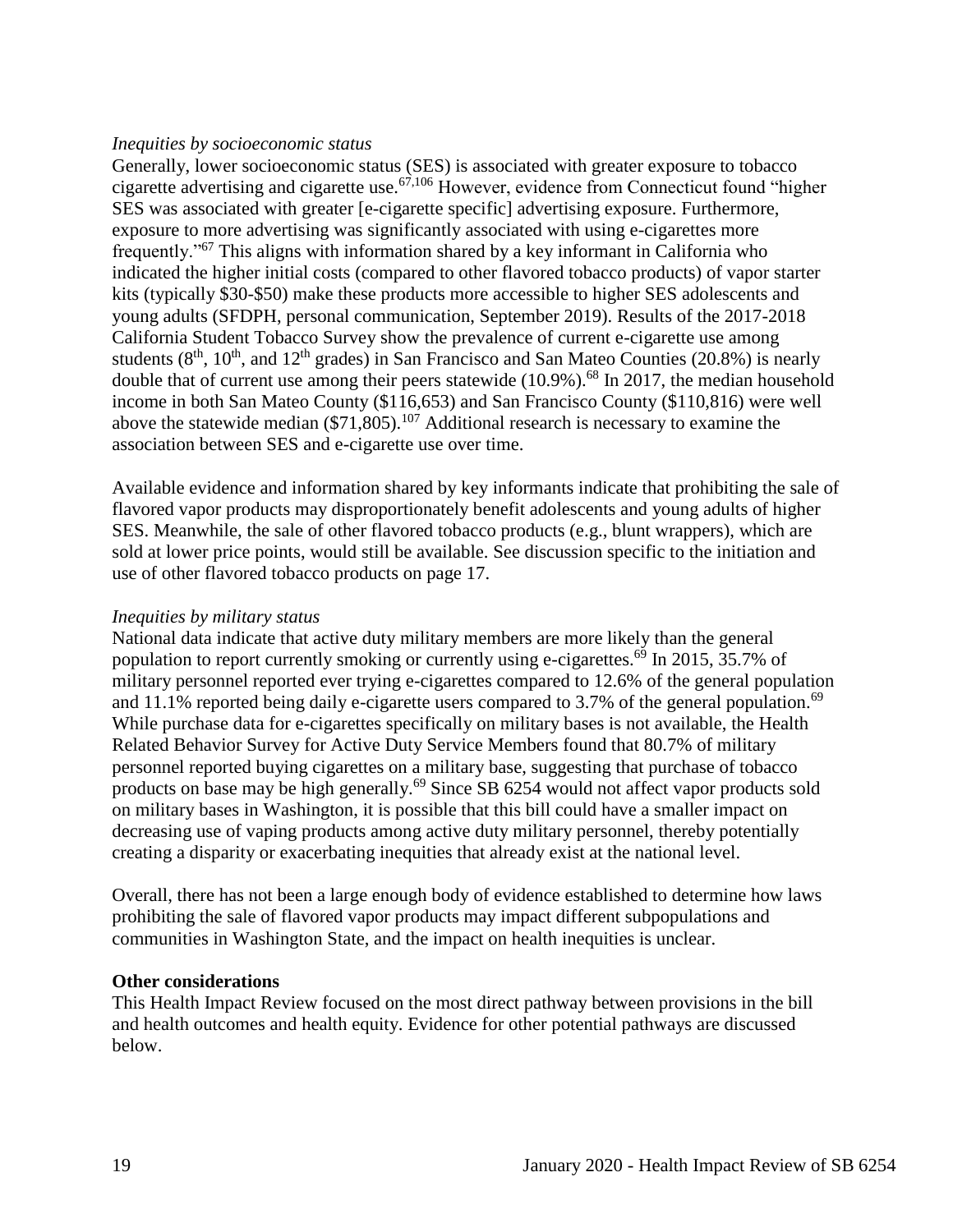#### *Initiation and use of other flavored tobacco products*

Other flavored tobacco products include cigars, cigarillos/little cigars, blunt wraps, smokeless tobacco, hookah, cigarettes (allowed flavors menthol/mint), and others. Like vapor products, these flavored options disproportionately appeal to young people and serve as an entry point to the tobacco market. For example, an analysis of national data from 2004 to 2014 found that adolescent smokers aged 12 to 17 years old were the most likely group to use menthol cigarettes compared to all other age groups.<sup>108</sup> Moreover, according to the FDA's scientific evaluation, "menthol has a physiological impact on smoking that increases initiation and progression to regular cigarette smoking, increases nicotine dependence and decreases smoking cessation success."<sup>105</sup> Findings are consistent with results of a 2017 systematic review in which "longitudinal studies demonstrate initiation with menthol cigarettes facilitates progression to established use in young smokers."<sup>109</sup>

The tobacco industry also has a long, well-established history of marketing products (including flavors) to people in low-income communities, communities of color,  $110-112$  and LGBTOIA communities.<sup>113</sup> For example, companies used targeted advertisements in community press, cigarette giveaways, philanthropy, and sponsorship of cultural activities (e.g., Black History Month events) to appeal to specific communities and develop a market for products.<sup>[110](#page-75-0)[,113](#page-76-0)</sup> Targeted advertising for menthol cigarettes has contributed to their wide use among Black/African American (89%), Native Hawaiian (80%), Puerto Rican (62%), Filipino (58%), and Latino smokers (47%).<sup>111</sup> Smokers who identify as LGBT are also significantly more likely to smoke menthol cigarettes (more than  $36\%$ ) than those who identify as heterosexual.<sup>113</sup> Disproportionate use of menthol cigarettes contributes to inequities experienced by these populations as menthol makes cigarettes easier to smoke and harder to quit.<sup>[110,](#page-75-0)[111,](#page-75-1)[113](#page-76-0)</sup> Because marketing for other tobacco products has targeted communities that have been marginalized, prohibiting the sale of flavors in vapor products alone may exacerbate existing inequities (personal communications, August to September 2019). Those who use flavored vapor products only are more likely to benefit, while those who are disproportionately exposed to and use other flavored tobacco products (single, dual, or poly use) may be less impacted by the legislation.

Additionally, there is concern that prohibiting the sale of some flavored products may result in some consumers switching to other flavored tobacco products (product substitution) rather than simply discontinuing use of vapor products (personal communications, August to September 2019). As flavored vapor products and policies regulating them are relatively new, it is unclear to what extent different groups will either quit using vapor products or switch to/increase use of other tobacco products. Analysts reviewed evaluations of regulations restricting flavors in other tobacco products (i.e., cigarettes, menthol cigarettes, and cigars) in the U.S.; Providence, Rhode Island; and Canada to assess the potential for switching. While this literature is less generalizable, it provides insight into the potential impact of prohibiting the sale of flavored products.

In the U.S., research evaluating the 2009 Tobacco Control Act prohibiting the sale and distribution of flavored cigarettes found that, while use of cigarettes decreased following the law's implementation, use of menthol cigarettes, cigars, and pipe tobacco increased significantly "implying substitution toward the remaining legal flavored tobacco products."<sup>39</sup> Study authors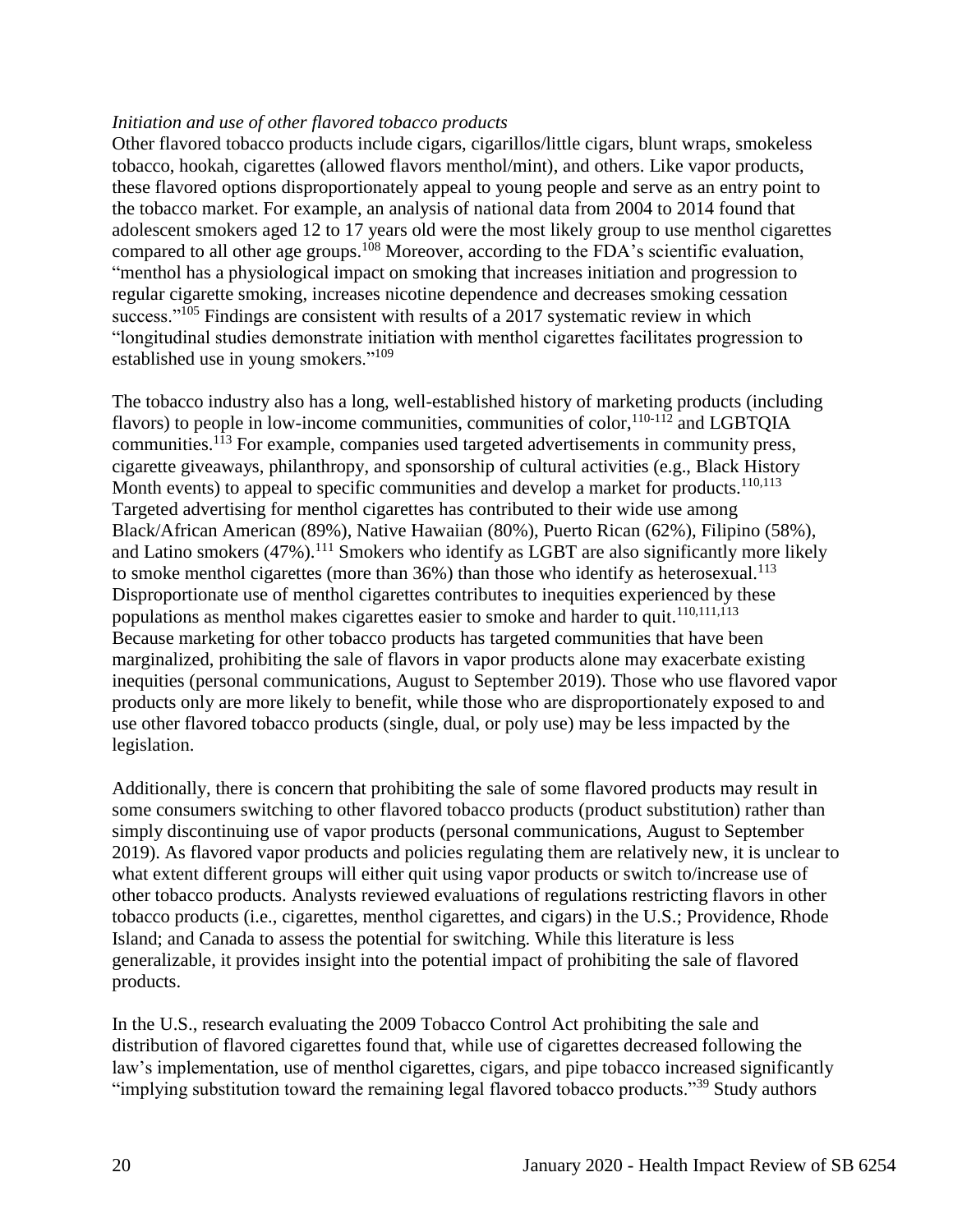concluded that, "the results suggest the 2009 flavored cigarette ban did achieve its objective of reducing adolescent tobacco use, but effects were likely diminished by the continued availability of menthol cigarettes and other flavored tobacco products."<sup>39</sup>

Similarly, in January 2013, the city of Providence, Rhode Island, began enforcing a restriction on the retail sale of all non-cigarette tobacco products with a characterizing flavor other than tobacco, menthol, mint, or wintergreen. Researchers assessed the policy impact (January 2012- December 2016) on cigar sales, which represented 95% of flavored non-cigarette tobacco product sales in the city.<sup>114</sup> Results showed, "policy implementation was associated with a fivetimes greater decrease in average weekly sales of all cigars ([flavored] and otherwise) from prepolicy to postpolicy periods in Providence as compared with the more modest decrease observed in the [rest of the state]."<sup>114</sup> However, researchers found increases in sales of several brands of cigars labelled with concept-flavor names (e.g., Jazz) rather than explicit-flavor names (e.g., Watermelon Mist).<sup>114</sup> They also identified some evidence of product substitution and crossborder purchasing.<sup>114</sup> Despite these challenges, sales of all cigars decreased significantly (31%) in Providence following the flavor restriction policy compared to the rest of the state. 114

In 2009, the Canadian government passed federal regulations restricting flavors (excluding menthol) in small cigars. To assess the policy's effect, researchers analyzed wholesale data (2001 through 2016) to estimate changes in sales of cigars with and without flavor descriptors and analyzed changes for each flavor type over time.<sup>115</sup> Results show the Federal flavor regulations were "associated with a reduction in the sales of [flavored] cigars by 59 million units."<sup>115</sup> While increases in sales of cigars with descriptors other than flavors (e.g., color) were observed (9.6 million increase), the overall level (decline of 49.6 million units) and trend of sales of cigars (6.9 million units per quarter) declined following the ban.<sup>115</sup> Authors concluded flavor regulations "have the potential to substantially impact tobacco sales. However, exemptions for certain [flavors] and product types may have reduced the effectiveness of the ban, indicating the need for comprehensive, well-designed regulations."<sup>115</sup>

Another Canadian study assessed the impact of Ontario's menthol cigarette ban on smoking behavior of participants who reported current smoking (i.e., daily, occasional, and non-menthol cigarette smokers) at baseline prior to the ban. <sup>105</sup> At follow-up, "20% of occasional menthol smokers and 24% of daily menthol smokers reported quitting in the long terms, which exceeded what was predicted by smokers at baseline."<sup>105</sup> Overall, daily menthol smokers had significantly higher rate of reporting having quit smoking and were more likely to have tried to quit after the ban compared with non-menthol smokers, controlling for smoking and demographic characteristics.<sup>105</sup> Findings suggested an increased rate of quitting 1 year following Ontario's ban on the sale of menthol tobacco products. <sup>105</sup> However, the impact was observed in older adults but not younger adults (16 to  $29$  years).<sup>105</sup> "The difference may be due to younger adults not having a brand preference and switching to other tobacco or nicotine products."<sup>105</sup> Authors noted a combustible tobacco menthol ban would be more impactful for at-risk subpopulations of youth and young adults if there was less availability of other flavored tobacco or nicotine products.<sup>105</sup>

Additionally, a key informant shared that, since Canada implemented restrictions on some flavored tobacco products (e.g., cigars, cigarettes, and hookah), the tobacco industry has adopted new tactics to appeal to former flavor buying customers. For example, companies have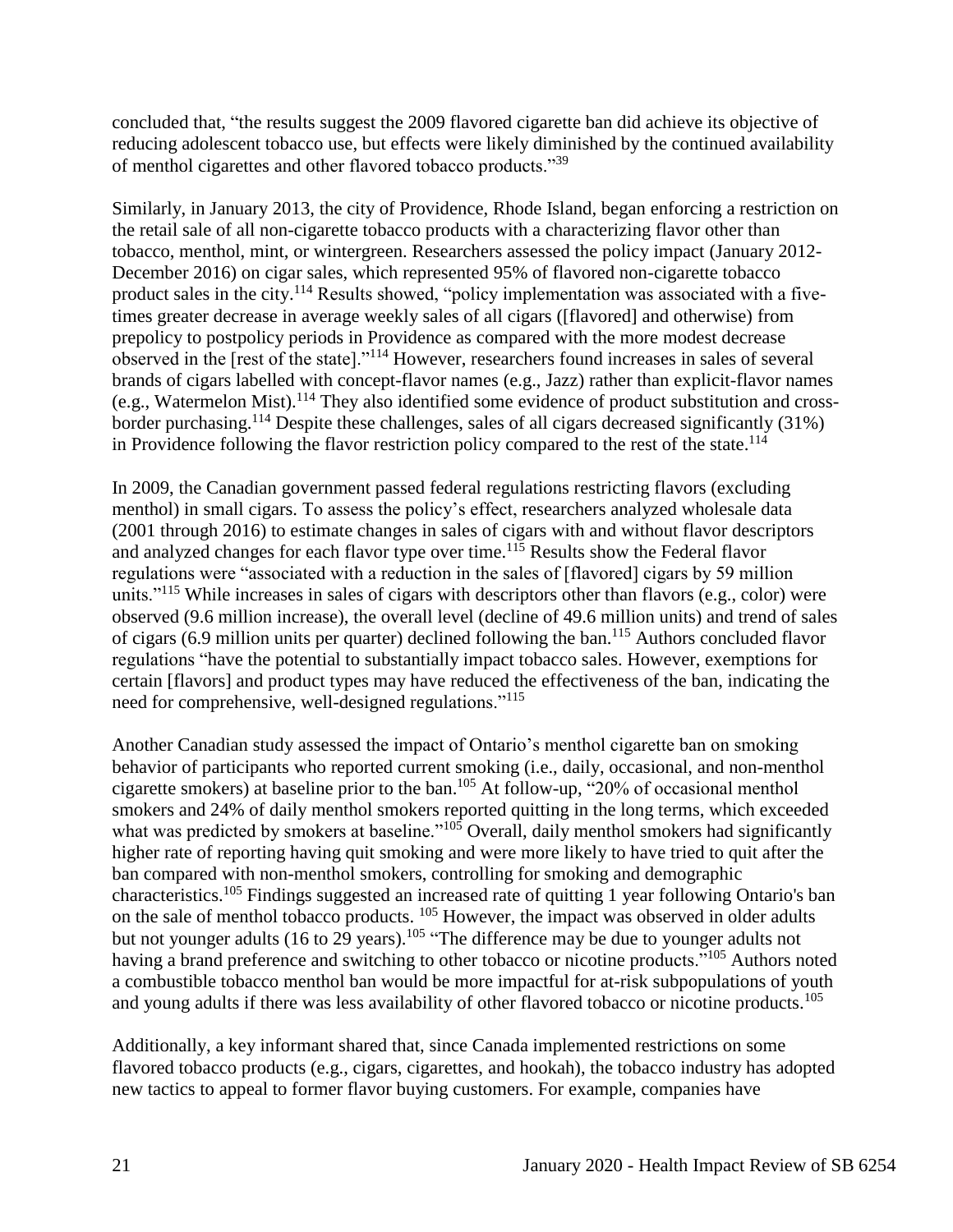introduced 'add on' flavor products (dry or liquid options) which customers can now purchase and add to tobacco products (personal communication, 2019). Currently, these add on flavors have not gained the same traction that flavored products showed. This is likely due to inertia—it takes more effort for customers to purchase and use the flavor add on than it did to buy the ready-made flavored product (personal communication, August 2019). Companies have also found loopholes in the regulations that have allowed them to create product descriptors other than flavor. For example, companies have provided retailers with sales materials to guide customers to the new brand product (e.g., color) which most closely matches the previous product's flavor descriptor (personal communication, August 2019).

While Canada and other jurisdictions have implemented multiple narrowly defined tobacco policies to restrict flavors, San Francisco policymakers adopted a more comprehensive approach. The San Francisco Health Code defines "tobacco product" broadly to include those "products containing, made, or derived from tobacco or nicotine that is intended for human consumption" and "any device or component, part, or accessory that delivers nicotine alone or combined with other substances […] whether or not the device or component is sold separately."<sup>81</sup> This language was crafted so that established tobacco regulations will apply to future products brought to market (SFDPH, personal communication, September 2019).

Overall, it is unclear how and to what extent SB 6254 will affect initiation and use of other flavored tobacco products by adolescents and young adults. Therefore, we did not include this pathway in the logic model on page 8.

#### *Cessation*

E-cigarettes are not approved by the FDA as an aid to quit smoking.<sup>116</sup> The U.S. Department of Health and Human Services stated that, "so far, the research shows there is limited evidence that e-cigarettes are effective for helping smokers quit."<sup>116</sup> However, the FDA has approved several smoking cessation products designed to help users gradually withdraw from smoking (i.e., nicotine replacement therapy) in which flavors are approved—nicotine chewing gum and nicotine lozenges.<sup>117</sup> Vapor product manufacturers may apply to have their product reviewed by FDA for approval as a cessation option which could include flavors. Due to confidentiality laws, the Division of Drug Information in the FDA's Center for Drug Evaluation and Research (CDER) cannot provide information related to drug applications that may have been submitted to the agency (CDER, personal communication, September 2019), and analysts were unable to determine whether any vapor product manufacturers have applied to have their product reviewed as a cessation device.

Overall, there is mixed evidence that e-cigarettes provide opportunity for cessation for adult combustible cigarette smokers.<sup>[7](#page-27-0)[,42](#page-44-0)</sup> While some studies suggest that e-cigarettes may be useful cessation tools or may help smokers decrease their use of combustible cigarettes, other studies have found that e-cigarette use is associated with a decreased likelihood of quitting combustible cigarettes and increased consumption of combustible cigarettes.56-59 A 2016 meta-analysis concluded that e-cigarettes, as they are currently being used, are actually associated with lower quit rates among adult combustible cigarette smokers.<sup>59</sup> National Health Interview Survey data (2014 to 2016) indicate the dominant pattern of e-cigarette use in adults is dual use of both combustible cigarettes and e-cigarettes.<sup>76</sup> As part of the interim guidance issued by CDC to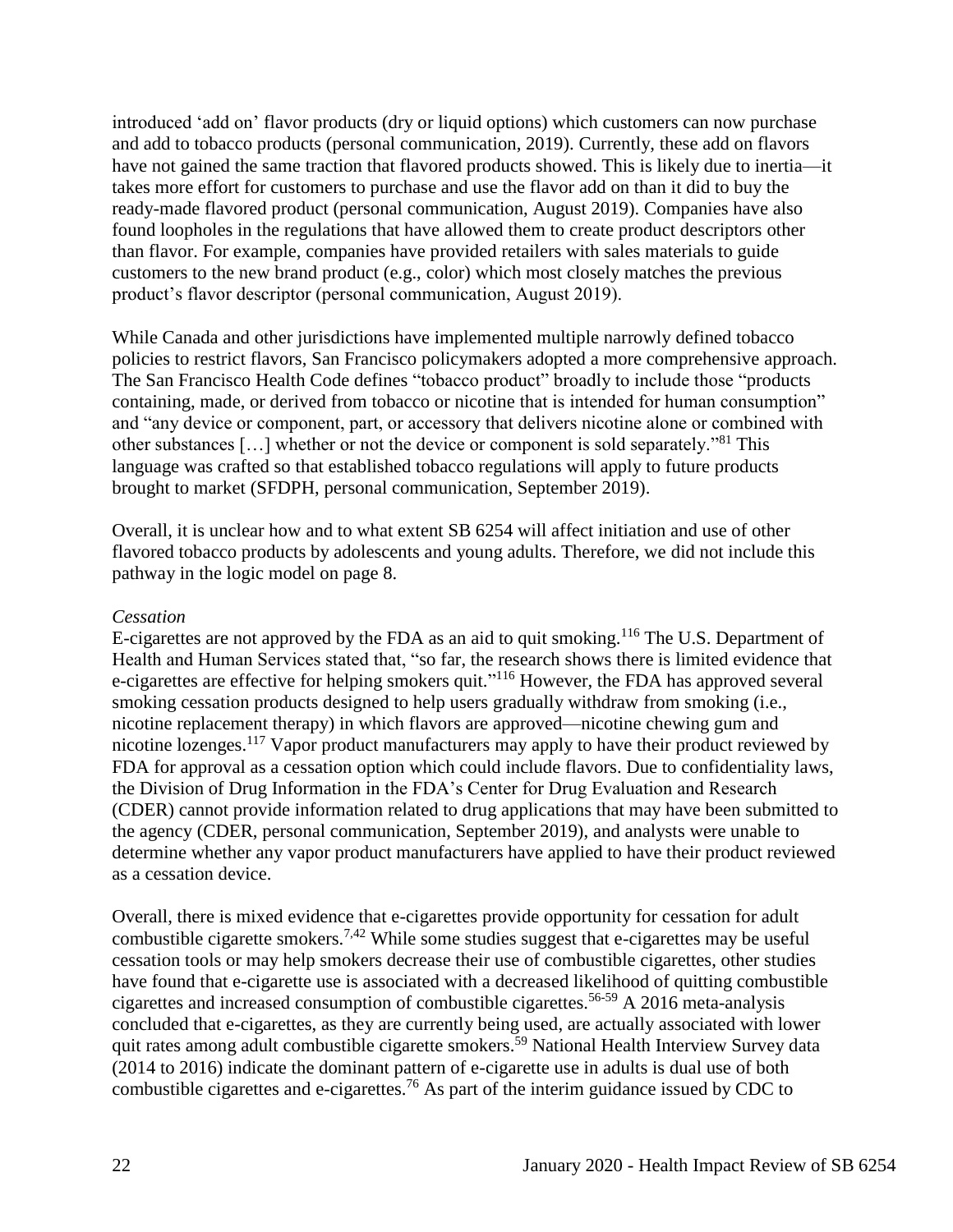address the outbreak of severe pulmonary illness associated with e-cigarette use, CDC recommended that, "adult smokers who are attempting to quit should use evidence-based smoking cessation treatments, including counseling and FDA-approved medications."<sup>102</sup> In sum, the National Academy of Sciences stated that, "the net public health effect, harm or benefit, of ecigarettes depends on three factors: their effect on youth initiation of combustible tobacco products, their effect on adult cessation of combustible tobacco products, and their intrinsic toxicity."<sup>42</sup> They concluded that "there would be net public health harm in the short and long terms if the products do not increase combustible tobacco cessation in adults."<sup>42</sup>

<span id="page-24-0"></span>Since there is mixed evidence that e-cigarettes provide opportunity for combustible tobacco cessation in adults and since evidence suggests that most adolescents and young adults do not use e-cigarettes to quit smoking,  $45.76$  $45.76$  we did not include this pathway in the logic model on page 8.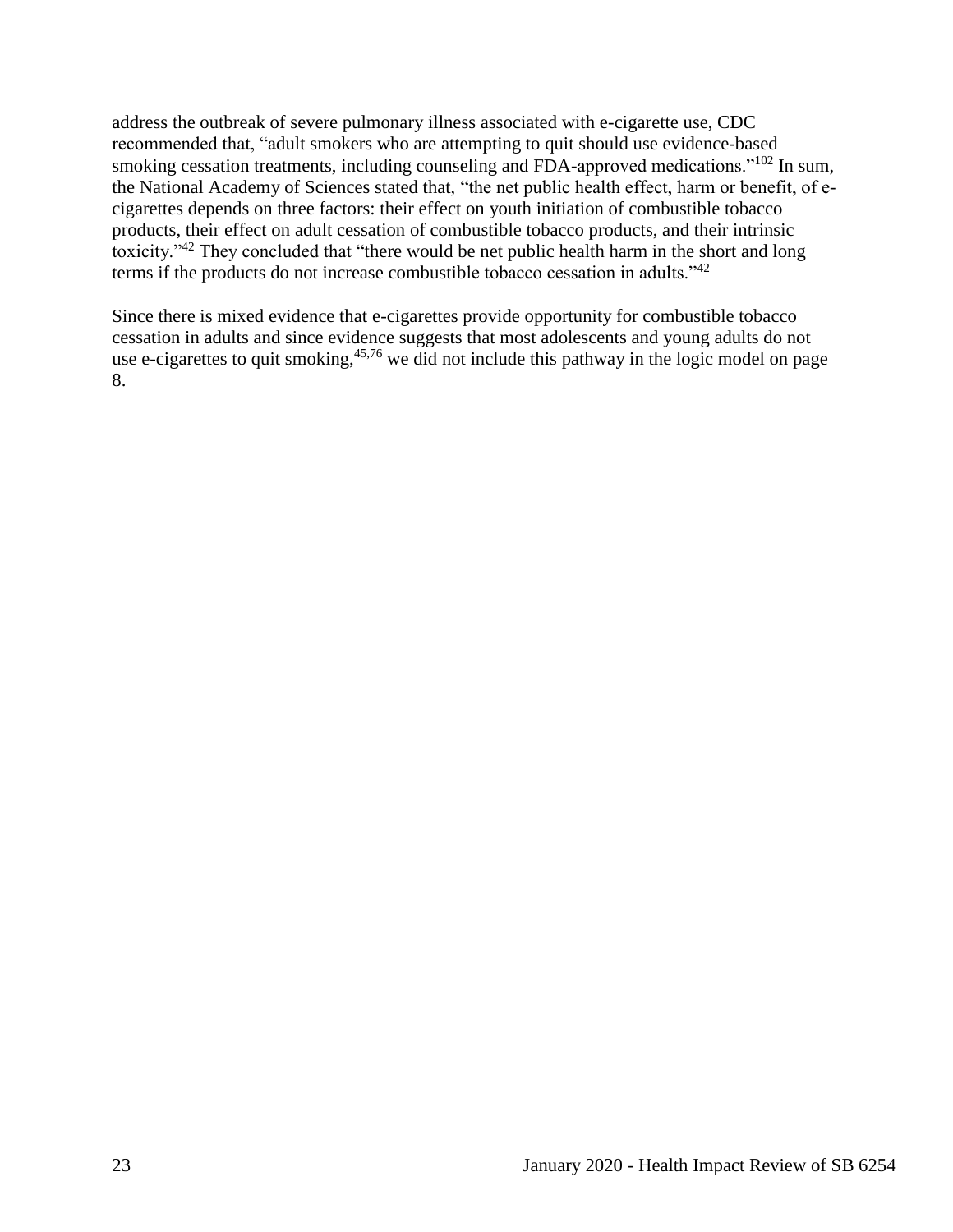#### **Annotated References**

# 1. **Family Smoking Prevention and Tobacco Control Act, 123 (2009).**

The 111th U.S. Congress found that "virtually all new users of tobacco products are under the minimum legal age to purchase such products" and that "tobacco advertising and marketing contribute significantly to the use of nicotine-containing tobacco products by adolescents." For this and other reasons, "It is in the public interest for Congress to enact legislation that provides the Food and Drug Administration with the authority to regulate tobacco products and the advertising and promotion of such products." Section Chapter IX--Tobacco Products, Section 907. Tobacco Product Standards  $(a)(1)(A)$  specifically bans the use of artificial or natural flavor (other than tobacco or menthol) or an herb or spice that is a characterizing flavor of the tobacco product or tobacco smoke in cigarettes. The full text of the Tobacco Control Act is available at [https://www.govinfo.gov/content/pkg/PLAW-111publ31/pdf/PLAW-111publ31.pdf.](https://www.govinfo.gov/content/pkg/PLAW-111publ31/pdf/PLAW-111publ31.pdf)

# 2. **Administration U.S. Food and Drug. Summary of the Deeming Final Rule. Silver Spring, Maryland: U.S. Food and Drug Administration.**

In this document the U.S. Food and Drug Administration (FDA) summarizes the Deeming Tobacco Products to be Subject to the Federal Food, Drug, and Cosmetic Act, as Amended by the Family Smoking Prevention and Tobacco Control Act; Restrictions on the Sale and Distribution of Tobacco Products and Required Warning Statements for Tobacco Products ('Deeming Rule'). The final rule was published on May 10, 2016. It extends the FDA's "tobacco product" authorities to "all other categories of tobacco products meeting the statutory definition of 'tobacco product' in the Federal Food, Drug, and Cosmetic Act (FD&C Act), except accessories of such products." The newly regulated products include currently marketed products (e.g., electronic cigarettes, cigars, waterpipe (hookah) tobacco) and future tobacco products. The Deeming Rule requires these tobacco products to comply with all provisions regarding "tobacco products" found in the FD&C Act and FDA regulations. The full text of the rule is available at [https://www.federalregister.gov/documents/2016/05/10/2016-10685/deeming-tobacco-products](https://www.federalregister.gov/documents/2016/05/10/2016-10685/deeming-tobacco-products-to-be-subject-to-the-federal-food-drug-and-cosmetic-act-as-amended-by-the)[to-be-subject-to-the-federal-food-drug-and-cosmetic-act-as-amended-by-the.](https://www.federalregister.gov/documents/2016/05/10/2016-10685/deeming-tobacco-products-to-be-subject-to-the-federal-food-drug-and-cosmetic-act-as-amended-by-the)

## 3. **Services U.S. Department of Health and Human, Food and Drug Administration Center for Tobacco Products. Administration USFaD. Enforcement Priorities for Electronic Nicotine Delivery Systems (ENDS) and Other Deemed Products on the Market Without Premarket Authorization. Silver Spring, Maryland: U.S. Food and Drug Administration; January 2020 2020.**

This U.S. FDA document outlines the agency's enforcement priorities for electronic nicotine delivery systems (ENDS) and other deemed products on the market without premarket authorization. The document is intended to serve as guidance for industry and represents the current thinking of the FDA on the topic. However, "FDA's guidance documents, including this guidance, do not establish legally enforceable responsibilities." It states, "For ENDS products marketed without FDA authorization, FDA intends to prioritize enforcement against: Any flavored, cartridge-based ENDS product (other than a tobacco- or menthol-flavored ENDS product); all other ENDS products for which the manufacturer has failed to take (or is failing to take) adequate measures to prevent minors' access; and any ENDS product that is targeted to minors or whose marketing is likely to promote use of ENDS by minors." Moreover, "FDA intends to prioritize enforcement of any ENDS product that is offered for sale after May 12,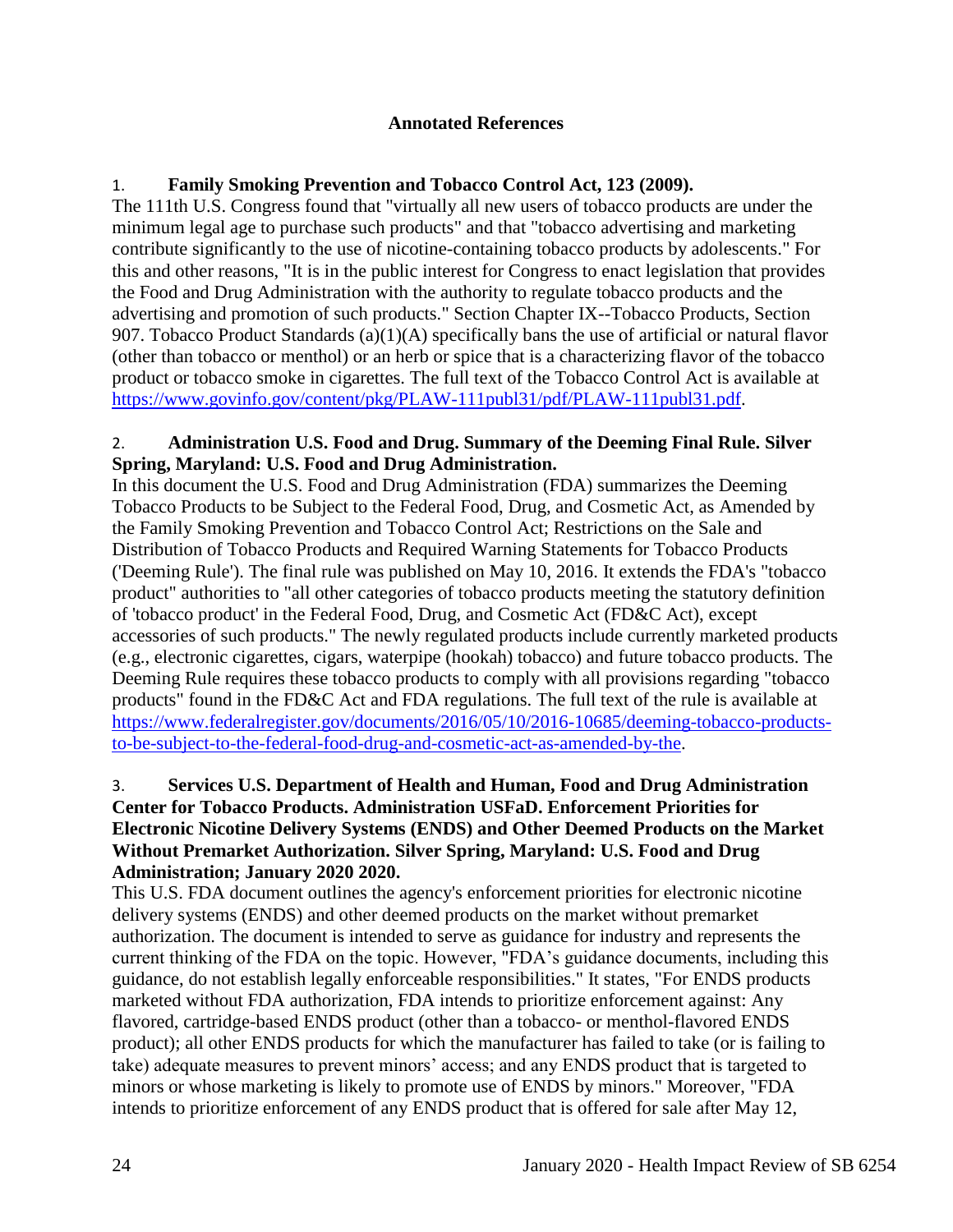2020, and for which the manufacturer has not submitted a premarket application (or after a negative action by FDA on a timely submitted application)." FDA intends to prioritize enforcement of the premarket review requirements for certain ENDS products, including against retailers selling such products beginning 30 days after issuance of this Final Guidance. FDA Guidance was informed by data showing substantial increases in youth use of ENDS products; substantive information received via public comment; and "health and safty issues connected to ENDS products [...] particularly given that these products have been marketed without premarket evaluation." In its review of premarket tobacco product applications, "FDA will consider, among other things: the product's components, ingredients, additives, and properties; manufacturing practices; and any studies or investigations into the health risks of the tobacco product."

#### 4. **FDA News Release -- FDA finalizes enforcement policy on unauthorized flavored cartridge-based e-cigarettes that appeal to children, including fruit and mint [press release]. Silver Springs, Maryland: U.S. Food & Drug Administration, 2 January 2020 2020.**

This FDA News Release announces that the FDA finalized its enforcement policy on unauthorized flavored cartridge-based e-cigarettes that appeal to children, including fruit and mint. "Companies that do not cease manufacture, distribution and sale of unauthorized flavored cartridge-based e-cigarettes (other than tobacco or menthol) within 30 days risk FDA enforcement actions." Health & Human Services (HHS) Secretary Alex Azar states, "HHS is taking a comprehensive, aggressive approach to enforcing the law passed by Congress, under which no e-cigarettes are currently on the market legally." According to the announcement, "For purposes of this policy, a cartridge or pod is any small, enclosed unit (sealed or unsealed) designed to fit within or operate as part of an ENDS product." Data show that cartridge-based ENDS products are most commonly used among youth. "By not prioritizing enforcement against other flavored ENDS products in the same way as flavored cartridge-based ENDS products, the FDA has attempted to balance the public health concerns related to youth use of ENDS products with considerations regarding addicted adult cigarette smokers who may try to use ENDS products to transition away from combustible tobacco products." In addition, "For all other products (cartridge-based or otherwise), including menthol-, tobacco-, and non-flavored ENDS products, the FDA will also prioritize enforcement where the manufacturer fails to take adequate measures to prevent youth access." The statement highlights, "the FDA's enforcement priorities are not a "ban" on flavored or cartridge-based ENDS [...] Manufacturers that wish to market any ENDS product – including flavored e-cigarettes or e-liquids – are required by law to submit an application to the FDA that demonstrates that the product meets the applicable standard in the law." Furthermore, "If a company can demonstrate to the FDA that a specific product meets the applicable standard set forth by Congress, including considering how the marketing of the product may affect youth initiation and use, then the FDA could authorize that product for sale." Finally, "The guidance also states that, after May 12, 2020, the FDA intends to also prioritize enforcement against any ENDS products that continue to be sold and for which the manufacturers have not submitted a premarket application."

### <span id="page-26-0"></span>5. **FDA News Release -- FDA takes new steps to address epidemic of youth e-cigarette use, including a historic action against more than 1,300 retailers and 5 major manufacturers for their roles perpetuating youth access [press release]. 2018.**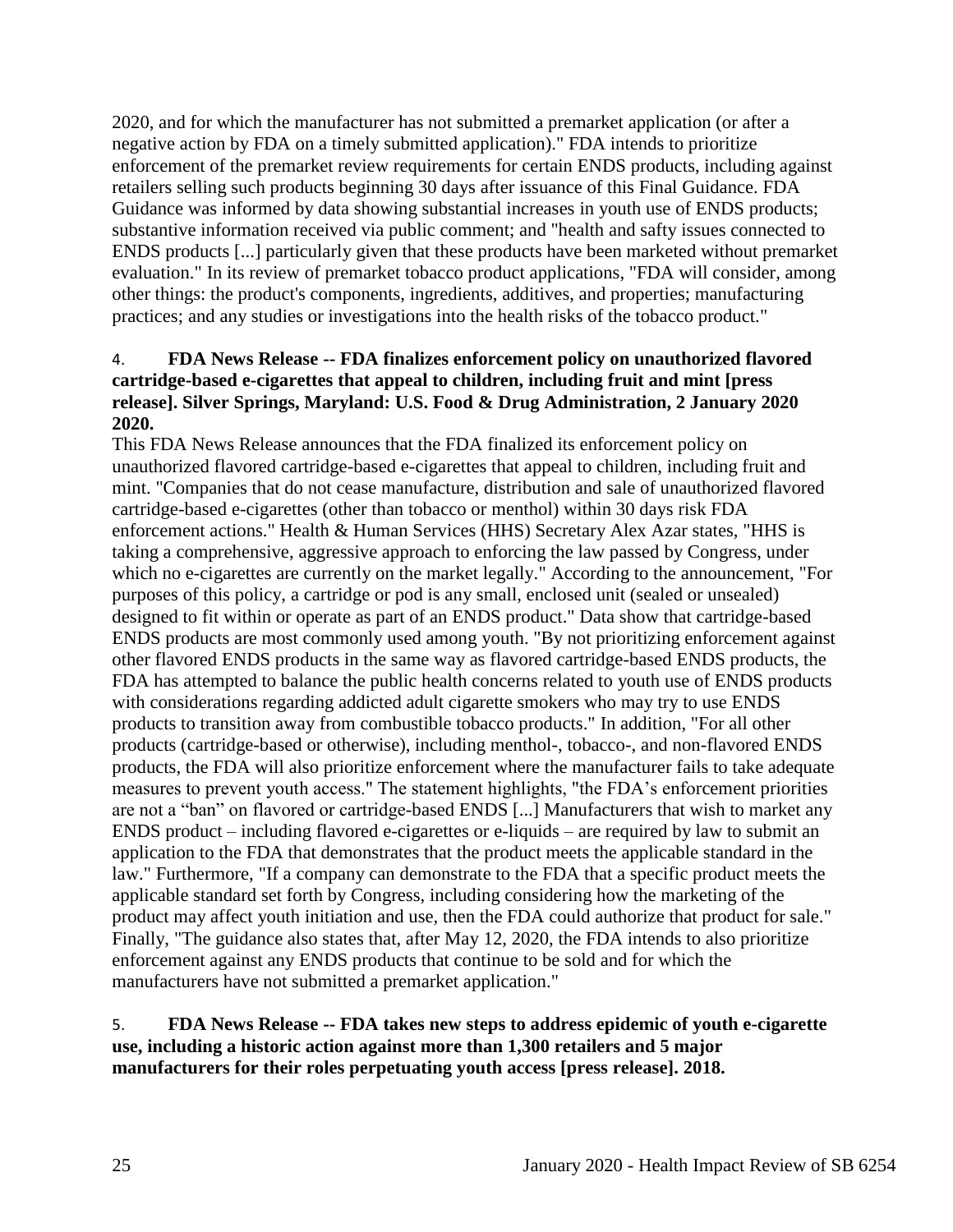In September 2018, the U.S. Food and Drug Administration issued 1300 warning letters and fines to retailers who illegally sold JUUL and other e-cigarette products to minors. The FDA news release stated that this was the "largest coordinated enforcement effort in the FDA's history." FDA Commissioner Scott Gottlieb stated, "we see clear signs that youth use of electronic cigarettes has reached an epidemic proportion, and we must adjust certain aspects of our comprehensive strategy to stem this clear and present danger. This starts with the actions we're taking today to crack down on retail sales of e-cigarettes to minors." The FDA also issued letters to the top five-selling e-cigarette brands (which comprise 97% of the U.S. e-cigarette market) , including JUUL, Vuse, MarkTen XL, blu e-cigs, and Logic requiring each company "to submit to FDA within 60 days plans describing how they will address the widespread youth access and use of their product." The FDA also committed to increasing enforcement efforts for e-cigarette manufacturers and retailers.

# 6. **FDA News Release -- Trump Administration Combating Epidemic of Youth E-Cigarette Use with Plan to Clear Market of Unauthorized, Non-Tobacco-Flavored E-Cigarette Products [press release]. Silver Spring, MD: U.S. Food and Drug Administration, 11 September 2019 2019.**

This news release from the U.S. Food and Drug Administration (FDA) outlines the Trump Administration's announcement that as part of its ongoing work to address the epidemic of youth e-cigarette use, the agency will finalize a compliance policy that prioritizes enforcement of the premarket authorization requirements for non-tobacco-flavored e-cigarettes. Preliminary data from the National Youth Tobacco Survey show "that more than a quarter of high school students were current (past 30 day) e-cigarette users in 2019 and the overwhelming majority of youth ecigarette users cited the use of popular fruit [65.9%] and menthol or mint [63.9%] flavors." Effective August 8, 2016, "all electronic nicotine delivery system (ENDS) products were expected to file premarket tobacco product applications with the FDA within two years. ENDS products currently on the market are not being legally marketed and are subject to government action. The compliance policy the FDA anticipates announcing in the coming weeks will outline enforcement policy addressing non-tobacco-flavored e-cigarette products that lack premarket authorization moving forward." FDA has issued more than 8,600 warning letters and more than 1,000 fines to retailers for sales of ENDS and their components to minors. Many e-liquid products resembling kid-friendly juice boxes, cereal, and candy have been removed from the market as the result of FDA warning letters--many written in collaboration with the Federal Trade Commission (FTC). On September 9, 2019, FDA issued a warning letter to JUUL Labs Inc. for "marketing unauthorized modified risk tobacco products by engaging in labeling, advertising, and/or other activities directed to consumers, including a presentation given to youth at a school."

# <span id="page-27-0"></span>7. **FDA Statement--Statement from FDA Commissioner Scott Gottlieb, M.D., on proposed new steps to protect youth by preventing access to flavored tobacco products and banning menthol in cigarettes [press release]. 2018.**

FDA Commissioner Scott Gottlieb outlines a "policy framework [that] reflects a re-doubling of the FDA's efforts to protect kids from all nicotine-containing products." He states that, "if we're to break the cycle of addiction to nicotine, preventing youth initiation on nicotine is a paramount imperative." He cites research showing that 90% of current adult smokers started smoking before 18 years of age, 95% started smoking before 21 years of age, and only 1% started smoking after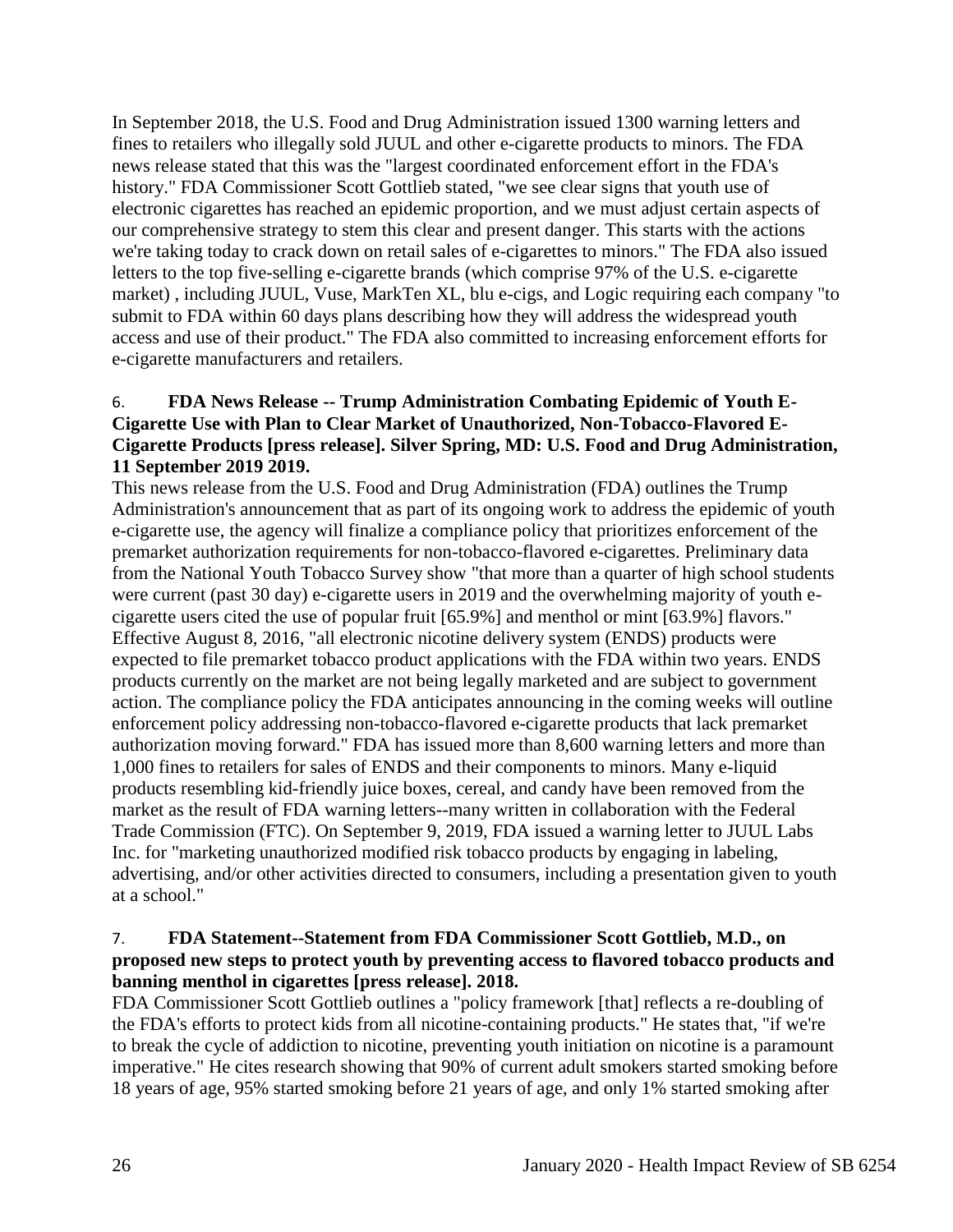26 years of age. Research with the Centers for Disease Control and Prevention found that ecigarette use among high school students increased 78% from 2017 to 2018, and 48% among middle school students- reversing prior trends from 2015 to 2017 suggesting that use was declining. To address these trends, FDA has taken a number of recent actions as part of their Youth Tobacco Prevention Plan, including increasing enforcement against retailers, targeting eliquid manufacturers marketing to youth, working with eBay to remove products from their website, and launching "The Real Cost" Youth E-Cigarette Prevention Campaign. Dr. Gottlieb stated, "I repeatedly said that, although we continue to believe that non-combustible tobacco products may provide an important opportunity to migrate adult smokers away from more harmful forms of nicotine delivery, these opportunities couldn't come at the expense of addicting a generation of kids to nicotine." This statement includes two directives from the FDA. First, FDA requires that all "flavored [electronic nicotine delivery systems] products (other than tobacco, mint, and menthol flavors or non-flavored products) must be sold in age-restricted, inperson locations and, if sold online, under heightened practices for age verification." Second, FDA issued a "Notice of Proposed Rulemaking that would seek to ban menthol in combustible tobacco products, including cigarettes and cigars." Data indicate that youth are more likely to use menthol cigarettes than any other group and that, "more than half (54 percent) of youth smokers ages 12-17 use menthol cigarettes, compared to less than one-third of smokers ages 35 and older." In addition, approximately 70% of African American youth use menthol cigarettes. In response, FDA is proposing a policy to ban flavors in cigars. Dr. Gottlieb emphasized that, "If youth trends don't move in the right direction, we will revisit all of these issues."

# 8. **Kaplan Sheila, Hoffman Jan. Juul Suspends Selling Most E-Cigarette Flavors in Stores.** *The New York Times.* **13 November 2018, 2018;Health.**

This article from The New York Times reported on the decision by Juul Labs to suspend sales of most of its flavored e-cigarette pods in retail stores and to discontinue its social media promotions. Juul said it would "keep mint, tobacco and menthol flavors for its devices in retail stores" to prevent some users from reverting to menthol cigarettes. The announcement came before the FDA's unveiled a series of measures to curb teenage vaping. "More than three million middle and high school students reported using e-cigarettes, according to preliminary, unpublished government data, with about one-third of them saying the flavors were a big factor in their choice." Juul's announcement also stated it would renew sales of suspended flavored products "at retail outlets that invested in age-verification technology."

# 9. **Kaplan Sheila. 'Juul-alikes' Are Filling Shelves With Sweet, Teen-friendly Nicotine Flavors.** *The New York Times.* **13 August 2019, 2019;Health.**

The New York Times reported that after Juul Labs, under pressure from the FDA, suspended sales of most of its popular flavored nicotine pods in stores in fall 2018, upstart competitors began producing their own fruity and candy-flavored versions. The proliferation of 'Juul-alikes' "shows just how entrenched the youth vaping problem became and that voluntary measures are unlikely to solve it." Juul "has filed patent infringement claims against 21 manufacturers and seller of copycat devices and pods." According to Juul, three companies have not agreed to stop selling their similar products. One of these competitors, Eonsmoke generated an estimated \$5.3 million in revenue in 2018. In 2019, the company's business has an estimated \$43.6 million in tracked sales as of mid-July. According to a 16-year-old quoted in the story, adolescents are attracted to the wide range of flavors. Additionally, he noted, "[s]ome of my friends use Eon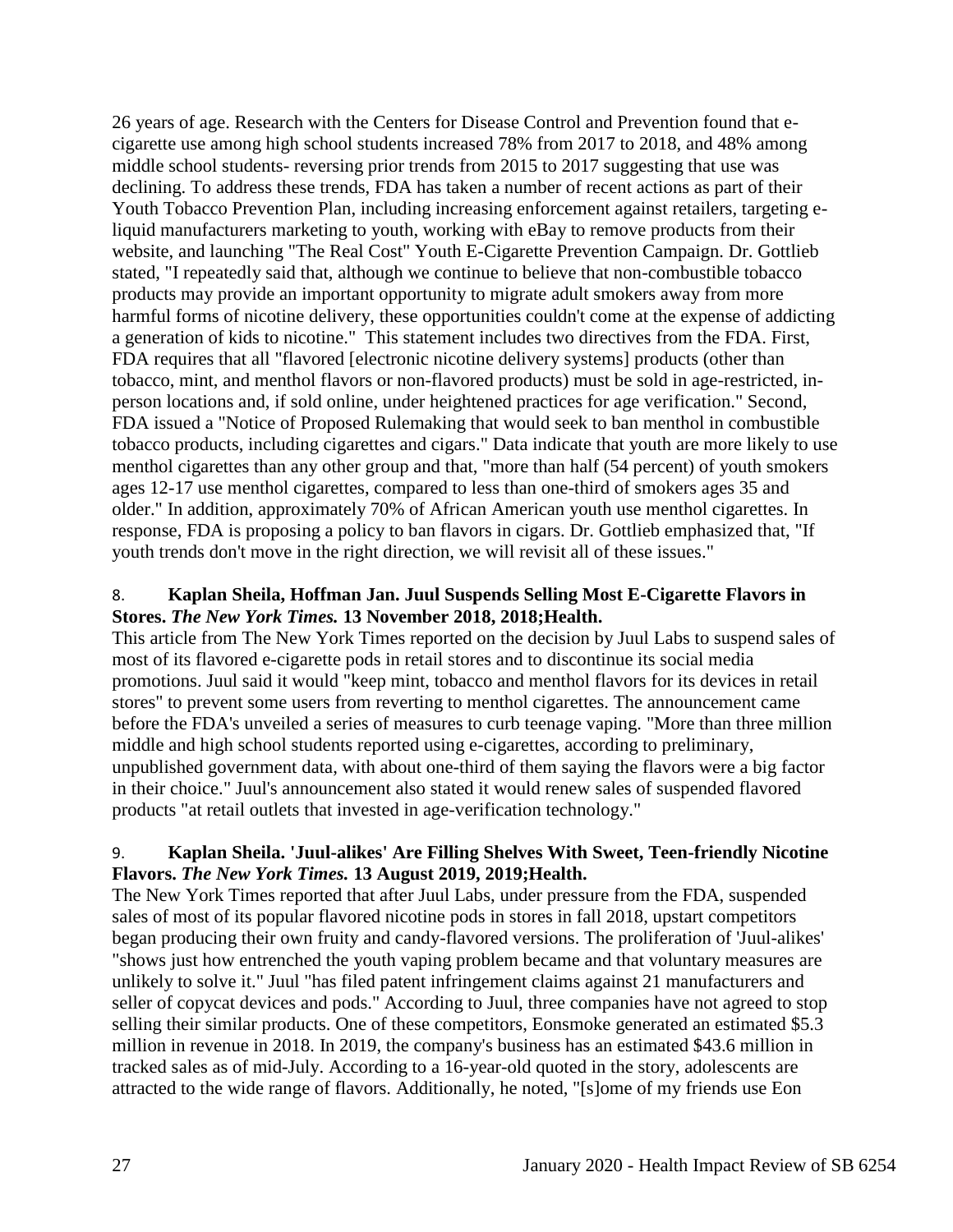pods because they have a higher nicotine percentage, because they want a bigger head rush." Eonsmoke is under investigation by both the F.D.A. and the attorney general of Massachusetts.

# <span id="page-29-0"></span>10. **Surgeon General's Advisory on E-cigarette Use Among Youth [press release]. U.S. Department of Health and Human Services, Centers for Disease Control and Prevention, 2018.**

In December 2018, the Office of the Surgeon General issued a statement "emphasizing the importance of protecting our children form a lifetime of nicotine addiction and associated health risks by immediately addressing the epidemic of youth e-cigarette use. The recent surge in ecigarette use among youth, which has been fueled by new types of e-cigarettes that have recently entered the market, is a cause for great concern. We must take action now to protect the health of our nation's young people." The statement included background information that e-cigarette use increased dramatically from 2017 to 2018, and that e-cigarette aerosol can negatively impact health. The Surgeon General noted that e-cigarette aerosol and flavorings can expose users and bystanders to metals, volatile organic compounds, and ultrafine particles that can be inhaled deeply into the lungs. The statement also includes information about JUUL. The sale of JUUL increased 600% from 2016 to 2017, and the Surgeon General stated that "all JUUL e-cigarettes have a high level of nicotine. A typical JUUL cartridge or 'pod' contains about as much nicotine as a pack of 20 regular cigarettes." In addition, JUUL uses nicotine salts which allow nicotine to be inhaled more easily and with less irritation than tobacco products and other e-cigarettes. The statement noted that, "any e-cigarette use among young people is unsafe, even if they do not progress to future cigarette smoking."

# 11. **ACT Relating to protecting youth from tobacco products and vapor products by increasing the minimum legal age of sale of tobacco and vapor products, Revised Code of Washington(2019).**

In 2019, Washington State legislators passed Engrossed House Bill 1074, An act relating to protecting youth from tobacco products and vapor products by increasing the minimum legal age of sale of tobacco and vapor products. The legislation prohibits selling or giving tobacco or vapor products to a person under the age of 21 and permits the Governor to seek government-togovernment consultations with tribes about raising the minimum legal age of sale in cigarette tax compacts. The law is effective January 1, 2020.

# 12. **FDA News Release -- FDA launches its first youth e-cigarette prevention TV ads, plans new educational resources as agency approaches one-year anniversary of public education campaign [press release]. Silver Spring, MD, 22 July 2019 2019.**

On July 22, 2019, the U.S. Food and Drug Administration announced the launch of its first ecigarette prevention TV ads educating kids about the dangers of e-cigarette use. Part of FDA's "The Real Cost" Youth E-Cigarette Prevention Campaign, a \$60 million effort, the new ads highlight emerging science which indicates that "teens who vape are more likely to start smoking cigarettes, putting them at risk of a lifetime of addiction to smoking and related disease." Specifically, "compared with non-users, youth who use e-cigarettes are more likely to try conventional cigarettes in the future. This was also a conclusion reached in a National Academies of Sciences, Engineering, and Medicine report in 2018 on the Public Health Consequences of E-Cigarettes." The ads will run on television networks aimed at youth (e.g., TeenNick, CW, MTV), as well as on music streaming sites, social media networks, and other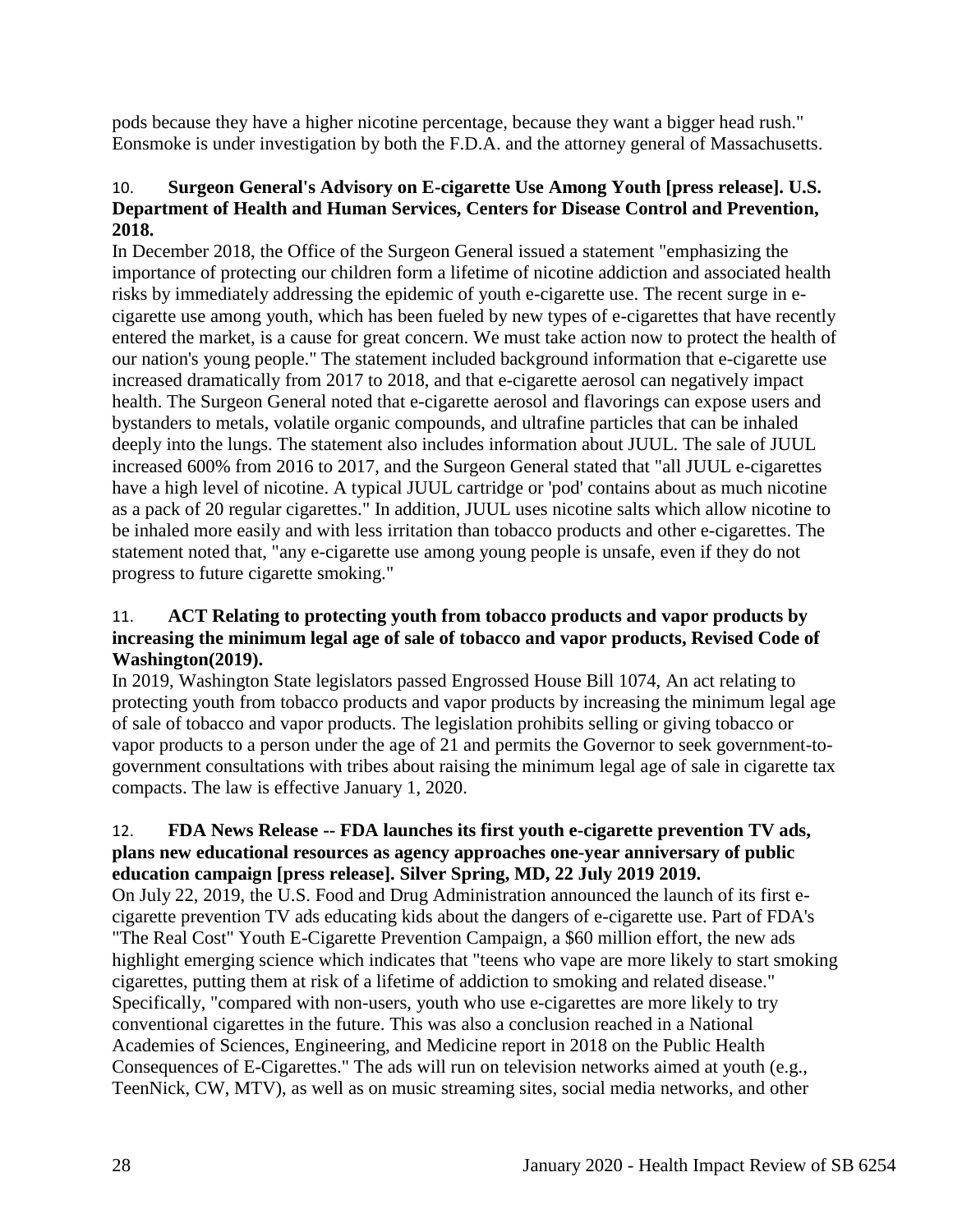teen-focused media channels. Highlighted messages include, that e-cigarettes, like cigarettes, put youth at risk for addiction and other health consequences; nicotine can rewire the brain to crave more nicotine; and that e-cigarettes can contain dangerous chemicals.

### <span id="page-30-0"></span>13. **Outbreak of Lung Injury Associated with E-cigarette Use, or Vaping. 2020; Available at: [https://www.cdc.gov/tobacco/basic\\_information/e-cigarettes/severe-lung](https://www.cdc.gov/tobacco/basic_information/e-cigarettes/severe-lung-disease.html)[disease.html.](https://www.cdc.gov/tobacco/basic_information/e-cigarettes/severe-lung-disease.html) Accessed 20 January 2020.**

In 2019, CDC, U.S. Food and Drug Administration, state and local health departments, and other clinical and public health partners began investigating outbreaks of severe pulmonary disease associated with e-cigarette use--i.e., E-cigarette, or Vaping, Associated Lung Injury (EVALI). "As of January 14, 2020, a total of 2,668 hospitalized EVALI cases or deaths have been reported to CDC from all 50 states, the District of Columbia, and two U.S. territories (Puerto Rico and U.S. Virgin Islands)." Sixty deaths have been confirmed in 27 states and the District of Columbia (as of January 14, 2020); Washington State is not among the states that have reported EVALI patient death(s). "The median age of deceased patients was 51 years and ranged from 15-75 years (as of January 14, 2020)." Of the total number of EVALI cases with available data (as of January 14, 2020): 66% were male; 15% were under 18 years old; 37% were 18 to 24 years old; 24% were 25 to 34 years old; and 24% were 35 years or older. The median age of patients was 24 years (range from 12-85 years). "Data from emergency department (ED) visits suggest that the EVALI outbreak began in June 2019, and cases have been declining since a peak in September. Overall, data suggest a period of gradual increase in ED visits associated with ecigarette use since 2017, followed by a sharp rise in June 2019. The CDC notes, "While ED visits associated with possible EVALI have declined [since a peak in September 2019], they have not returned to levels before June 2019 and EVALI remains a concern." National data show that certain groups of EVALI patients (i.e., those with cardiac disease, chronic pulmonary disease, and diabetes as well as older adults) are more likely to be rehospitalized or die. CDC reported, "2,022 hospitalized patients had data on substance use, of whom (as of January 14, 2020): 82% reported using THC-containing products; 33% reported exclusive use of THCcontaining products." Meanwhile, "57% reported using nicotine-containing products; 14% reported exclusive use of nicotine containing products." Of those EVALI patients who reported using nicotine-containing products, 54% provided data on product source (as of January 7, 2020): 69% reported acquiring products only from commercial sources; 17% reported acquiring products only from informal sources; and 15% reported acquiring products from both commercial and informal sources." Among younger EVALI patients (aged 13 to 17 years), 94% of acquired THC-containing products only from informal sources (versus 62% of those aged 45 years or older) and 42% acquired nicotine-containing products only from informal sources (versus 12% of those aged 45 years or older) (as of January 7, 2020). Patient exposure data indicate: "Vitamin E acetate has been identified as a chemical of concern among people with EVALI," and "THC is present in most of the samples tested by FDA to date, and most patients report a history of using THC-containing products." As of January 7, 2020, "The latest national and state findings suggest THC-containing e-cigarette, or vaping, products, particularly from informal sources like friends, family, or in-person or online dealers, are linked to most of the cases and play a major role in the outbreak. Among other recommendations, CDC recommends that youth and young adults, women who are pregnant, and adults who do not currently use tobacco products not use e-cigarette products.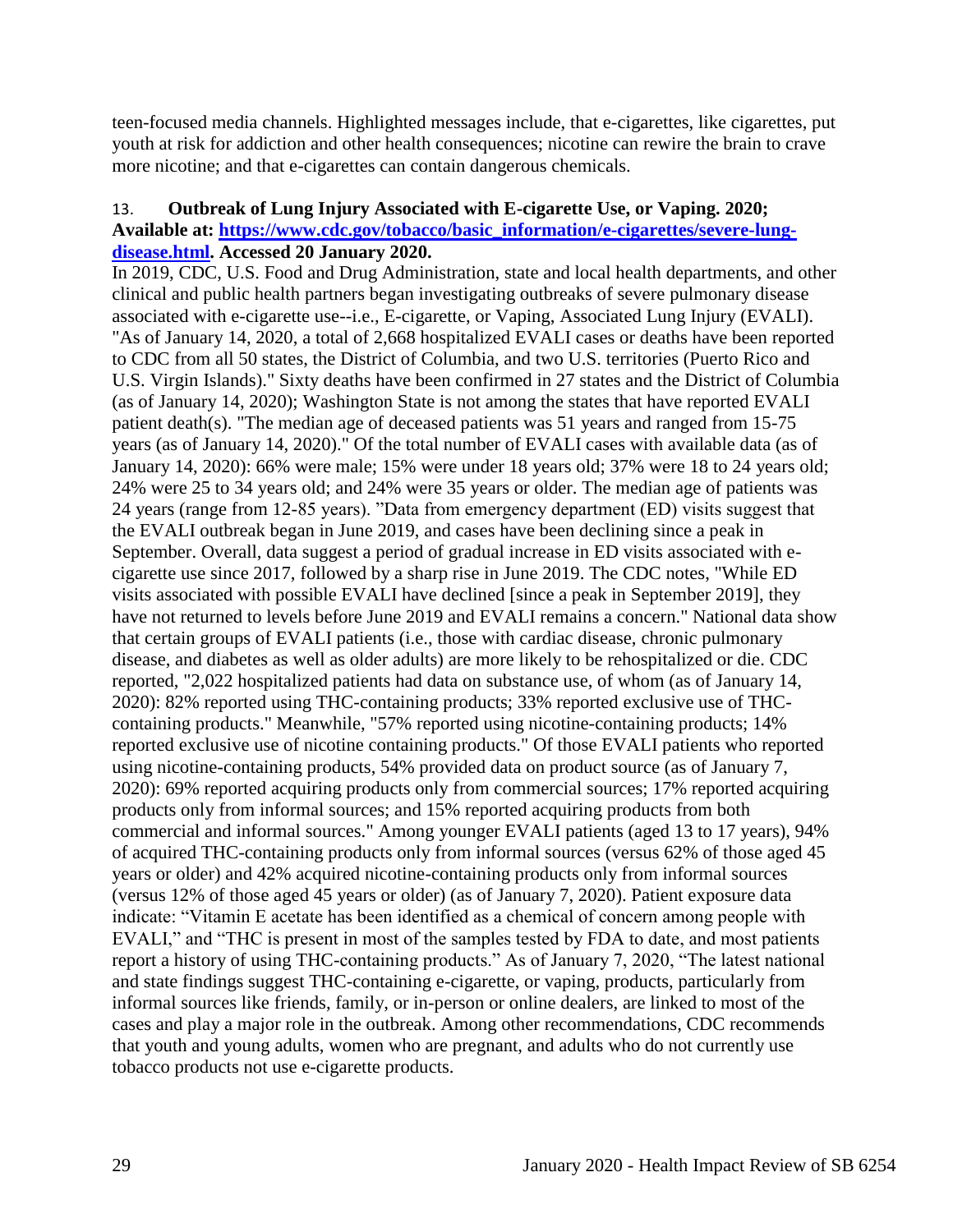## <span id="page-31-0"></span>14. **Krishnasamy Vikram P. , Hallowell Benjamin D. , Ko Jean Y. , et al. Update: Characteristics of a Nationwide Outbreak of E-cigarette, or Vaping, Product Use– Associated Lung Injury — United States, August 2019–January 2020.** *MMWR Morb Mortal Wkly Rep.* **2020;69.**

This Morbidity & Mortality Weekly Report "updates patient demographic characteristics, selfreported substance use, and hospitalization dates for EVALI patients reported to CDC by states, as well as the distribution of emergency department (ED) visits related to e-cigarette, or vaping, products analyzed through the National Syndromic Surveillance Program (NSSP)." As of January 14, 2020, a total of 2,668 hospitalized EVALI cases had been reported to CDC, the median patient age was 24 years (range=13–85 years), and 76% were aged <35 years. "Among 2,022 hospitalized patients with information on substances used, 1,650 (82%) reported using any THC-containing product, and 1,162 (57%) reported using any nicotine-containing product; 669 (33%) reported exclusive THC-containing product use, and 274 (14%) reported exclusive nicotine-containing product use." Authors report, "Vitamin E acetate is strongly linked to THCcontaining products used by EVALI patients. However, a minority of EVALI patients consistently report exclusive use of nicotine-containing products [...] The contributing cause or causes of EVALI for persons reporting exclusive use of nicotine only products warrants further investigation." Authors note, "The identification of EVALI as a new clinical syndrome highlights a need for further studies," and "understanding the long-term health consequences of EVALI will require long-term patient follow-up."

# 15. **Centers for Disease Control and Prevention. For the Public What You Need to Know. Outbreak of Lung Injury Associated with E-cigarette Use, or Vaping 2020; Available at: [https://www.cdc.gov/tobacco/basic\\_information/e-cigarettes/severe-lung-](https://www.cdc.gov/tobacco/basic_information/e-cigarettes/severe-lung-disease/need-to-know/index.html#symptoms)**

**[disease/need-to-know/index.html#symptoms.](https://www.cdc.gov/tobacco/basic_information/e-cigarettes/severe-lung-disease/need-to-know/index.html#symptoms) Accessed 15 January 2020, 20202.** This CDC webpage provides an overview of information regarding the outbreak of Lung Injury Associated with E-cigarette Use, or Vaping. Investigators report, "Patients in this investigation have reported symptoms such as: respiratory symptoms, including cough, shortness of breath, or chest pain; gastrointestinal symptoms, including nausea, vomiting, stomach pain, or diarrhea; nonspecific constitutional symptoms, like fever, chills, or weight loss." CDC notes, "Some patients have reported that their symptoms developed over a few days, while others have reported that their symptoms developed over several weeks." Evidence indicates that "a lung infection does not appear to be causing the symptoms." CDC and FDA recommend that "people should not use THC-containing e-cigarette, or vaping, products, particularly from informal sources like friends, family, or in-person or online sellers; Vitamin E acetate should not be added to e-cigarette, or vaping, products; [and] people should not add any other substances not intended by the manufacturer to products, including products purchased through retail establishments." Investigators state, "While it appears that vitamin E acetate is associated with EVALI, there are many different substances and product sources that are being investigated, and there may be more than one cause. Therefore, the best way for people to ensure that they are not at risk while the investigation continues is to consider refraining from the use of all e-cigarette, or vaping, products." Finally, "Regardless of the ongoing investigation: E-cigarette, or vaping, products should never be used by youths, young adults, or women who are pregnant. Adults who do not currently use tobacco products should not start using e-cigarette, or vaping, products. There is no safe tobacco product. All tobacco products, including e-cigarettes, carry a risk." As new data become available, CDC will continue to update guidance, as appropriate.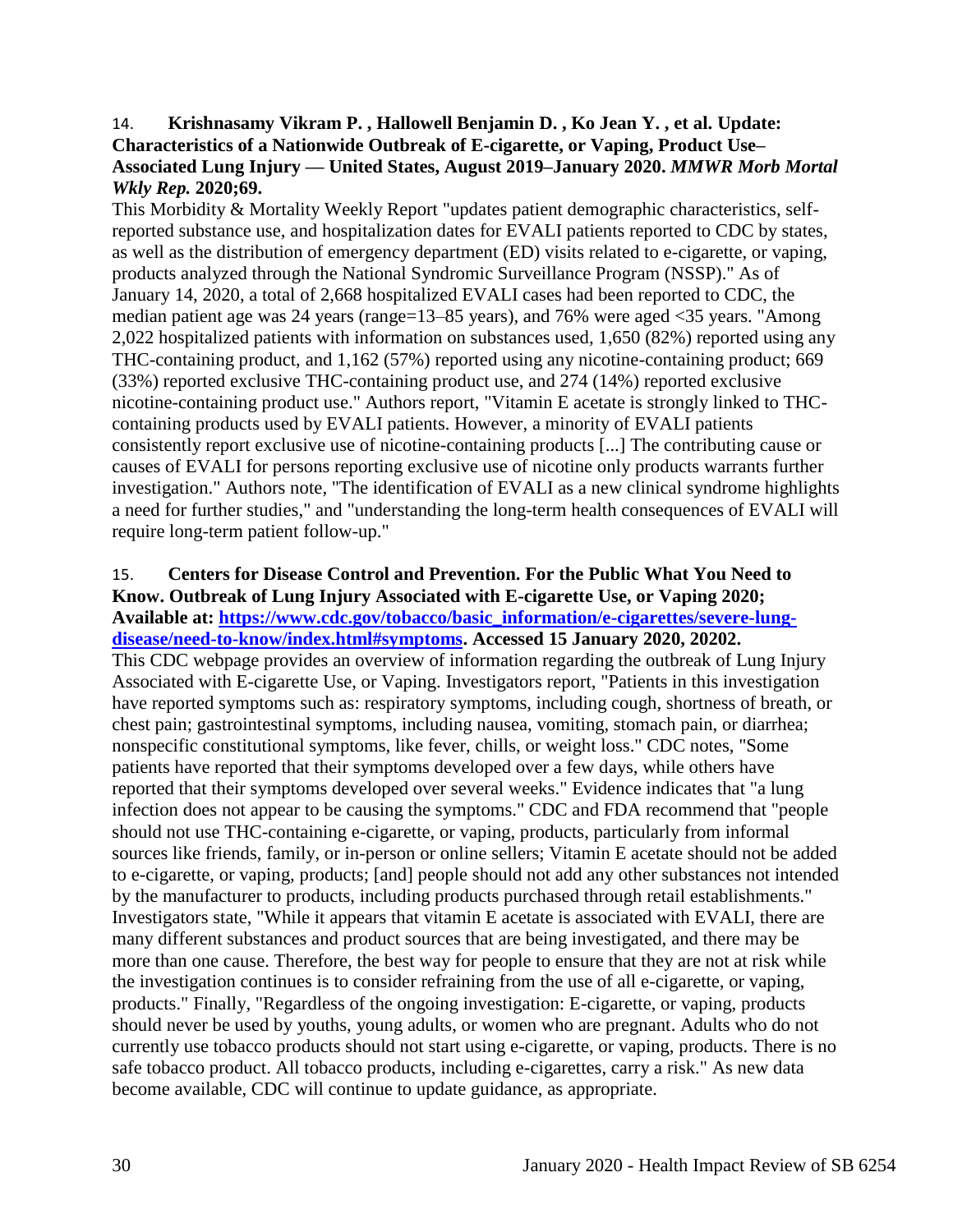# <span id="page-32-0"></span>16. **Ghinai Isaac , Navon Livia , Gunn Jayleen K.L. , et al. Characteristics of Persons Who Report Using Only Nicotine-Containing Products Among Interviewed Patients with E-cigarette, or Vaping, Product Use-Associated Lung Injury -- Illinois, August-December 2019.** *MMWR Morb Mortal Wkly Rep.* **2020;69.**

Ghinai et al. compared demographic, product use, and clinical characteristics of E-cigarette, or Vaping, Associated Lung Injury (EVALI) patients in Illinois who reported using only nicotinecontaining e-cigarette, or vaping, products with those of patients who reported using any THCcontaining products. Investigators reported, "Among 121 interviewed Illinois EVALI patients, nine who reported using only nicotine-containing products and had no indication of any THC use were more likely to be older, female, and less likely to experience constitutional symptoms or leukocytosis than were patients who used THC-containing products." Overall, authors conclude that "Although vitamin E acetate has been strongly linked with EVALI, evidence is not sufficient to rule out the contribution of other chemicals of concern, including chemicals in either THC- or non-THC-containing products, in some reported EVALI cases."

# 17. **Bogan Sharon. First Case of Vaping-Related Lung Illness Confirmed in King County. Seattle, Washington: Public Health - Seattle & King County; 2019.**

This article from Public Health - Seattle & King County (PHSKC) staff reported the first confirmed case of severe lung disease associated with e-cigarettes in Washington State. The patient (male, late teens) was hospitalized in August for fever, cough, and shortness of breath. He was treated in an intensive care unit for 5 days before being released to recover at home. The teenager reported vaping nicotine with propylene glycol as well as saffron, but PHSKC's investigation is ongoing and details about the type of vaping device, where the products were obtained or if other substances were also used were unknown at the point of publication. Dr. Jeff Duchin, Health Office for PHSKC, noted that "e-cigarettes and vaping are not safe [...] Youth, young adults and pregnant women should never use e-cigarettes or vapes." Duchin also noted that "[a]lthough e-cigarettes are not approved as a cigarette smoking cessation method, we are aware that some people use them in this way. People who want to quit or reduce cigarette smoking should consult with their health care provider for effective treatment options."

# 18. **Vaping Associated Lung Injury. 2020; Available at:**

# **[https://www.doh.wa.gov/Emergencies/VapingAssociatedLungInjury.](https://www.doh.wa.gov/Emergencies/VapingAssociatedLungInjury) Accessed 15 January 2020.**

Washington State Department of Health is working with local health jurisdictions, CDC, and FDA to investigate an outbreak of lung injury associated with e-cigarettes and vapor products (e.g., JUULs, e-cigarettes, e-cigs, vapes, e-hookahs, vape pens, mods, tanks, or electronic nicotine delivery systems). As of January 15, 2020, Washington State data show: 22% of patients are 10 to 19 years old; 26% of patients are 20 to 29 years old; 30% of patients are 30 to 39 years old; 13% of patients are 40 to 49 years old; 9% of patients are 70 to 79 years old; no reported patients are 50 to 69 years of age." The latest national findings suggest THC-containing vapor products, particularly those from informal sources like friends, family, or in-person or online dealers, are linked to most patients with vaping-associated lung injury and play a major role in the outbreak. In addition, vitamin E acetate, an additive in some THC-containing vapor products, is closely associated with vaping-associated lung injury." Nationally, about 13% of patients report exclusively using non-THC vapor products. In Washington, 39% of patients report only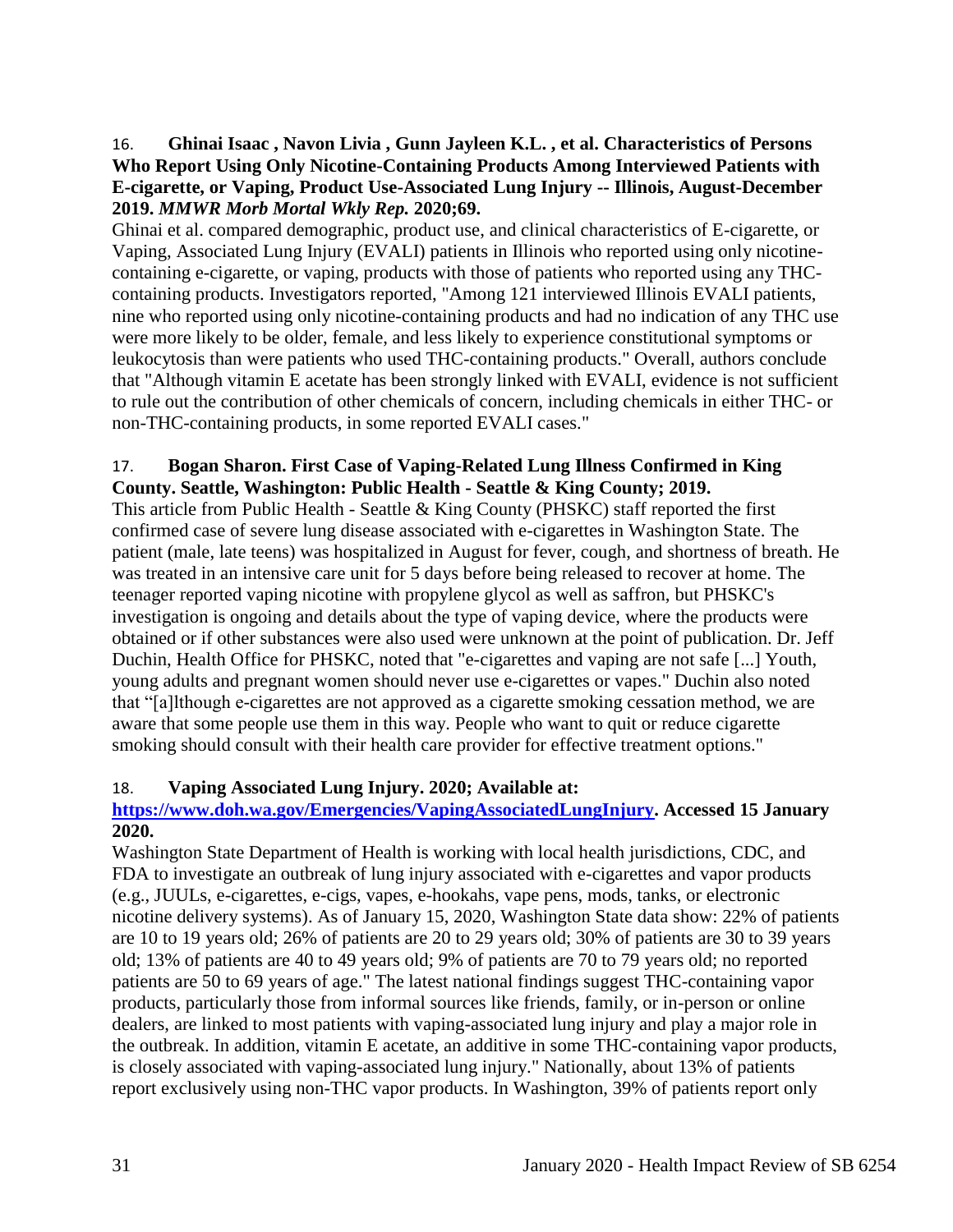using non-THC vapor products. Meanwhile, 13% of Washington patients report using THC products only; 26% report using THC and nicotine products; 4% report using "other" products; and product use data is unknown for two patients and not yet released for two patients. DOH states, "It is unclear if these patients are non fully disclosing THC use, are being exposed to a substance that is also in THC products, or have lung injury unrelated to vaping. Additionally, it is possible that there may be multiple substances in multiple vapor products that cause lung injury." As there are many different substances and product sources that are being investigated, and there may be more than one cause, DOH recommends, "the best way for people to ensure they are not at risk while the investigation continues is to consider refraining from the use of all e-cigarette, or vaping, products."

# 19. **Kaplan Sheila. Trump Administration Plans to Ban Flavored E-Cigarettes.** *The New York Times.* **11 September 2019, 2019.**

This article reported the Trump administration's announcement on Wednesday, September 11, 2019, that it would ban the sale of most flavored e-cigarettes. The announcement is in response to the outbreak of severe pulmonary disease associated with vaping. Michigan became the first state to prohibit the sale of flavored e-cigarettes. New York, Massachusetts, and California are also considering similar measures. The Secretary of Health and Human Services (HHS), Alex Azar II, stated that JUUL's removal of fruit flavor from stores simply prompted youths to shift to using menthol and mint flavors rather than to stop vaping altogether.

# 20. **FDA News Release -- FDA warns JUUL Labs for marketing unauthorized modified risk tobacco products, including in outreach to youth [press release]. Silver Springs, MD: U.S. Food and Drug Administration, 9 September 2019 2019.**

This U.S. Food and Drug Administration news release the agency details the warning letter issued to JUUL Labs Inc. requesting more information on concerning outreach and marketing practices (targeting students, tribes, health insurers, and employers) raised during a Congressional hearing in July 2019. The letter underscores that law requires "companies must demonstrate with scientific evidence that their specific product does in fact pose less risk or is less harmful [than cigarettes]. JUUL has ignored the law, and very concerningly, has made some of these statements in school to our nation's youth," stated Acting FDA Commissioner Ned Sharpless, M.D. According to testimony, "a JUUL representative speaking with students at his presentation in a school stated that: JUUL 'was much safer than cigarettes' and that 'FDA would approve it any day.'" FDA has requested JUUL provide a written response describing its corrective actions and its plan for maintaining compliance.

# 21. **Inslee Jay. Executive Order 19-03 Addressing the Vaping Use Public Health Crisis. In: Governor WSOot, ed. 27 September 2019 ed. Olympia, Washington2019.**

Governor Inslee issued Executive Order 19-03, Addressing the Vaping Use Public Health Crisis [EO] on September 27, 2019. The text acknowledges that vapor products containing nicotine are the most commonly used nicotine products in Washington among youth and that the appeal of flavors, and associated advertising targeting youth, are contributing to the dramatic increase in youth vaping. The EO highlights "in 2019, an outbreak of a lung injury emerged in previously health individuals who had recently vaped THC and/or nicotine vapor products, and the cause of the injury is not yet known." In response, the Governor directed the Washington State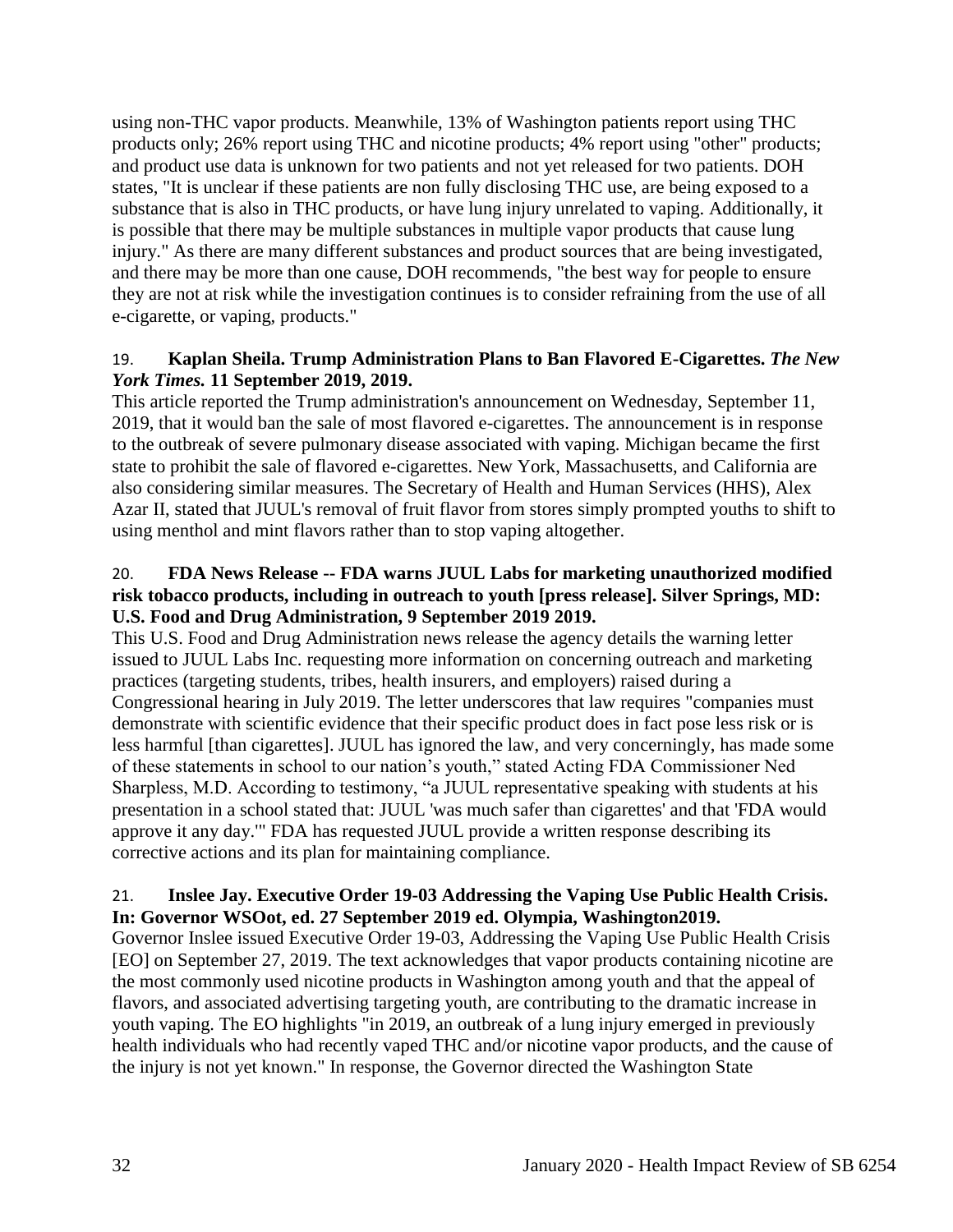Department of Health and Washington State Liquor and Cannabis Board to each take actions to address the this public health crisis. See full list of action items in the EO text.

# 22. **Powers and duties of state board of health--Rule making--Delegation of authority-- Enforcement of rules, 43.20.050 Revised Code of Washington.**

RCW 43.20.050(2)(f) gives the State Board of Health authority to adopt rules for the prevention and control of infectious and noninfectious diseases.

# 23. **Vapor Products and Flavors, Washington Administrative Code(2019).**

Chapter 246-80 WAC Vapor Products and Flavors documents the Washington State Board of Health's emergency rules. The rules will be in effect from October 10, 2019 for 120 days.

# 24. **Vapor Products and Flavors. Rulemaking 2019; Available at:**

# **[https://sboh.wa.gov/Rulemaking/CurrentRulesandActivity/VaporProductsandFlavors.](https://sboh.wa.gov/Rulemaking/CurrentRulesandActivity/VaporProductsandFlavors) Accessed January 2020, 2020.**

This Washington State Board of Health (SBOH) webpage provides an overview of SBOH's emergency rulemaking related to vapor products and flavors. It provides links to emergency rules.

# 25. **Health Washington State Board of. WSR 19-21-050 Emergency Rules In: Health WSBo, ed. Olympia, Washington2019.**

Washington State Register (WSR) 19-21-050 announces the creation of Chapter 246-80 WAC, Vapor products and flavors.

# 26. **Health Washington State Board of. WSR 19-24-001 Emergency Rules In: Health WSBo, ed. 20 November 2019 ed. Olympia, Washington2019.**

Washington State Register (WSR) 19-24-001 announces the creation of WAC 246-80-021, which bans the sale of vapor products containing vitamin E acetate.

#### 27. **U.S. Food and Drug Administration. Selling Tobacco Products in Retail Stores. 2019; Available at: [https://www.fda.gov/tobacco-products/retail-sales-tobacco](https://www.fda.gov/tobacco-products/retail-sales-tobacco-products/selling-tobacco-products-retail-stores)[products/selling-tobacco-products-retail-stores.](https://www.fda.gov/tobacco-products/retail-sales-tobacco-products/selling-tobacco-products-retail-stores) Accessed January 2020.**

This U.S. Food and Drug Administration webpage summarizes federal rules related to selling tobacco products in retail settings. It notes that "On December 20, 2019, the President signed legislation to amend the Federal Food, Drug, and Cosmetic Act, and raise the federal minimum age of sale of tobacco products from 18 to 21 years. It is now illegal for a retailer to sell any tobacco product – including cigarettes, cigars and e-cigarettes – to anyone under 21. FDA will provide additional details on this issue as they become available, and the information on this page will be updated accordingly in a timely manner."

# <span id="page-34-0"></span>28. **Huang L. L., Baker H. M., Meernik C., et al. Impact of non-menthol flavours in tobacco products on perceptions and use among youth, young adults and adults: a systematic review.** *Tob Control.* **2017;26(6):709-719.**

Huang et al. conducted a systematic review examining the impact of non-menthol flavors in tobacco products on tobacco use perceptions and behaviors among youth, young adults, and adults. Four databases were searched through April 2016. Of 1688 articles identified, authors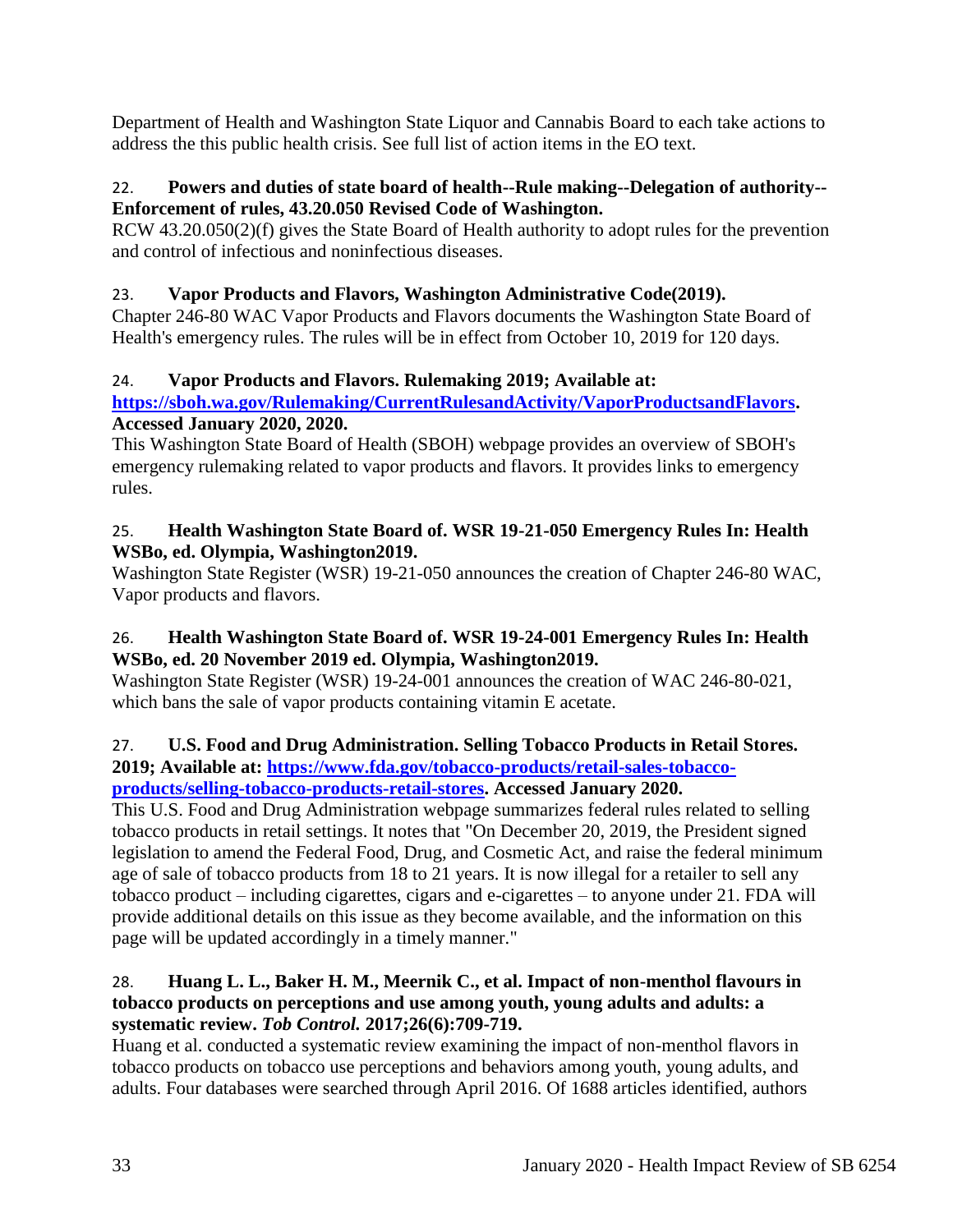excluded articles that were not English-language, were not peer-reviewed, were qualitative, assessed menthol-flavored tobacco products only and did not contain original data on outcomes that assessed the impact of flavors in tobacco products on perceptions and use behavior. "[Two] researchers extracted the data independently and used a validated quality assessment tool to assess study quality." Overall, 40 studies met the inclusion criteria (0% published between 2010 and 2016), and 17 of those studies examined e-cigarettes (10 U.S. based studies, 7 Non-U.S. based studies). Results showed that "tobacco product packaging with [flavor] descriptors tended to be rated as more appealing [6 studies] and as less harmful by tobacco users and non-users [5 studies]. Many tobacco product users, especially adolescents, reported experimenting, initiating [7 studies] and continuing to use [flavored] products [7 studies] because of the taste and variety of the [flavors]." For example, a U.S. study of 13,651 adolescents found "product flavoring was consistently reported as the most common reason for use across all product types, including ecigarettes (81.5%), hookah (78%), cigars (73.8%), smokeless tobacco (69%) and snus pouches (67.2%)." The systematic review found, those who used many flavored tobacco products also showed "decreased likelihood of intentions to quit compared with non-[flavored] tobacco product users." Authors concluded, flavors in most tobacco products "appear to play a key role in how users and non-users, especially youth, perceive, initiate, progress and continue using tobacco products. Banning non-menthol [flavors] from tobacco products may ultimately protect public health by reducing tobacco use, particularly among youth."

# <span id="page-35-0"></span>29. **Mantey D. S., Omega-Njemnobi O., Montgomery L. Flavored tobacco use is associated with dual and poly tobacco use among adolescents.** *Addict Behav.* **2019;93:269- 273.**

Mantey et al. examined the relationships between flavored tobacco use and single, dual, and poly tobacco product use, among adolescents. Researchers obtained cross-sectional data from the 2017 National Youth Tobacco Survey (NYTS). Participating adolescents (N=2,042) were past 30-day tobacco users. Tobacco use was assessed for 9 products (cigarettes, e-cigarettes, hookah, cigar products (i.e., cigars, little cigars, cigarillos), smokeless tobacco, snus, pip tobacco, bidis, and dissolvable tobacco. "Multivariable multinomial logistic regression models were used to assess the relationship between flavored tobacco use and past 30-day single, dual, and poly (three or more) tobacco product use." Data were weighted to be representative of U.S. middle and high school students, adjusting for nonresponse and probability of selection. Researchers conducted two analyses using different categories as referent groups "to allow for a comprehensive examination of the relationship between all groups. Covariates included sex, grade level, race/ethnicity and exposure to tobacco marketing." Data showed flavored tobacco use prevalence differed significantly by race/ethnicity ( $p<0.001$ ); non-Hispanic whites had the greatest prevalence (74.7%) followed by Hispanic/Latinos (66.5%). Additionally, "[s]ingle, dual, and poly tobacco use prevalence differed significantly by race (p=.035). Single product use prevalence was greatest among non-Hispanic blacks (66.5%). Dual product use was greatest among non-Hispanic whites (21.3%). Poly tobacco use was greatest among Hispanic/ Latinos (28.9%)." Approximately half of all participating adolescent tobacco users (45.7%) reported use of more than one product, and most adolescent tobacco users reported using flavors (69.4%). Specifically, analysis of 2017 National Youth Tobacco Survey results found that among dual and poly tobacco users, the most commonly used flavored tobacco products were e-cigarettes (34.3% and 44.6%, respectively), cigars (23.8% and 41.5%, respectively), and convention cigarettes (21.9% and 33.9%, respectively). After controlling for covariates, "[f]lavored tobacco use was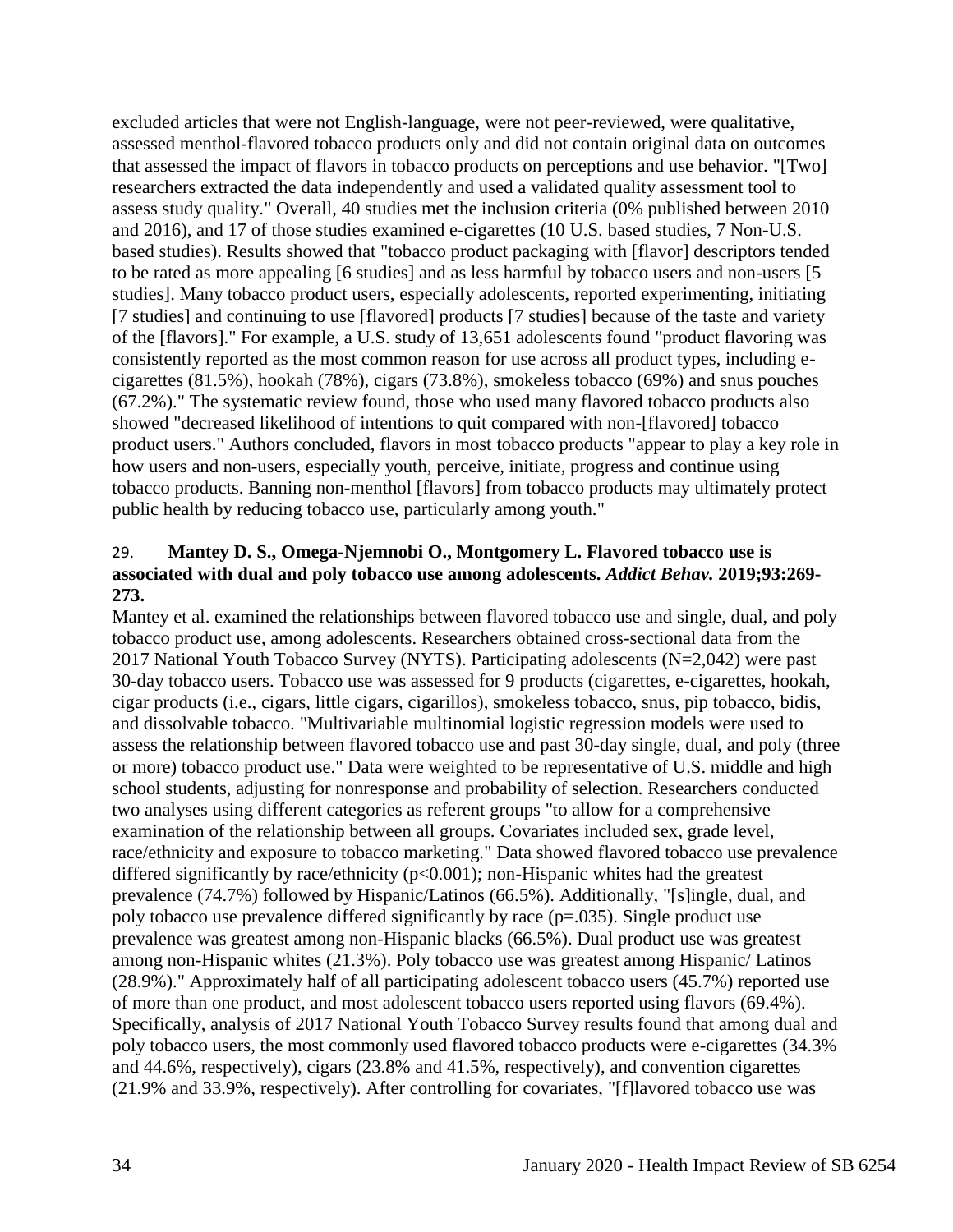significantly correlated with a greater risk of dual (RRR: 2.09) and poly (RRR: 5.54) tobacco use, relative to single product use." Moreover, "flavored tobacco use was significantly correlated with a greater risk of poly (RRR: 2.66) tobacco use, relative to dual tobacco use, controlling for covariates." Overall, authors noted a positive relationship for flavored tobacco use and multiple tobacco product use. Authors conclude, "[f]indings suggest the need to consider stronger regulations of flavored tobacco products [...] [and] the need to emphasize flavored tobacco use in prevention and education programs."

## 30. **Garrison K. A., O'Malley S. S., Gueorguieva R., et al. A fMRI study on the impact of advertising for flavored e-cigarettes on susceptible young adults.** *Drug Alcohol Depend.*  **2018;186:233-241.**

Garrison et al. tested a brain biomarker of product preference for sweet/fruit versus tobacco flavor e-cigarettes, and whether advertising for flavors interfered with warning labels. The study included college-age young adult participants (N=26; aged 18-25 years) who had tried an ecigarette and were susceptible to future e-cigarette use but were nonsmokers. The study sample was 54% male; 65% white, 15% black, 8% Asian, 8% white Hispanic, and 4% black Hispanic. Participants viewed advertisements in functional magnetic resonance imaging (fMRI), which has been used to objectively measure the effects of advertising (beyond self-report) by "testing whether the neural signal in response to advertisements can predict product preferences and purchasing." Participants viewed advertisements (taken from online media) for sweet (i.e., candy/desserts and fruit flavor and tobacco flavor e-cigarettes, menthol and regular cigarettes, and control images of sweets/fruits/mints with no tobacco product. "Cue-reactivity was measured in the nucleus accumbens, a brain biomarker of product preference. Advertisements randomly contained warning labels [formatted to meet current FDA requirements, FDA 2016b], and recognition of health warnings was tested post-scan. Visual attention was measured using eyetracking." Immediately following scanning, participants performed an unannounced recognition memory test of health messages. Results showed "a significant effect of e-cigarette condition (sweet/tobacco/control) on nucleus accumbens activity, that was not found for cigarette condition (menthol/regular/control)." Specifically, "[n]ucleus accumbens activity was greater for sweet/fruit versus tobacco flavor e-cigarette advertisements and did not differ compared with control images of sweets and fruits." Additionally, "[g]reater nucleus accumbens activity was correlated with poorer memory for health warnings." Overall, authors concluded results of this study and other exploratory eye-tracking findings suggest that "advertising for sweet/fruit flavors may increase positive associations with e-cigarettes and/or override negative associations with tobacco, and interfere with health warnings, suggesting that one way to reduce the appeal of ecigarettes to youth and educate youth about e-cigarette health risks is to regulate advertising for flavors."

# 31. **Harrell M. B., Weaver S. R., Loukas A., et al. Flavored e-cigarette use: Characterizing youth, young adult, and adult users.** *Prev Med Rep.* **2017;5:33-40.**

Harrell et al. investigated how the use of flavored e-cigarettes varies between youth (12-17 years old), young adults (18-29 years old), and older adults (30 + years old). Cross-sectional surveys of school-going youth (n = 3907; Texas Adolescent Tobacco and Marketing Surveillance System [TATAMS]) and young adult college students ( $n = 5482$ ; Marketing and Promotions Across Colleges in Texas Project [M-PACT]) in Texas, and young adults and older adults ( $n = 6051$ ; Tobacco Products and Risk Perceptions Survey [TPRPS]) nationwide were administered in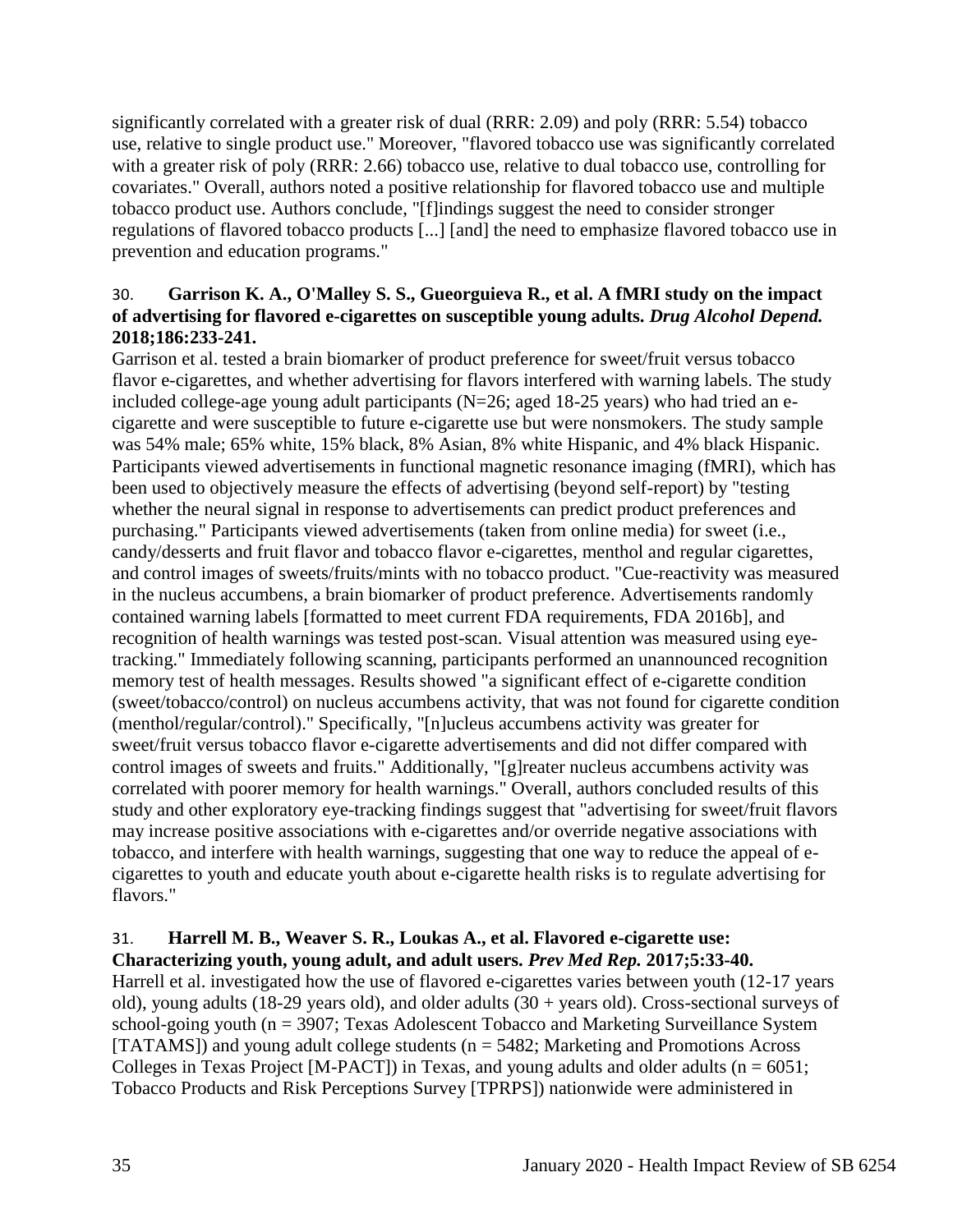2014-2015. "Most e-cigarette users said their first and 'usual' e-cigarettes were flavored." Results show that "at initiation, the majority of Texas school-going youth (98%), Texas young adult college students (95%), and young adults (71.2%) nationwide said their first e-cigarettes were flavored to taste like something other than tobacco, compared to 44.1% of older adults nationwide." Most youth, young adult, and adult e-cigarette users reported the "'usual' e-cigarette they used in the past 30 days were flavored, with the majority reporting that it was flavored to taste like something other than tobacco." Fruit and candy flavors predominated for all groups (Texas youth: 76% endorsed fruit and 57% endorsed candy; Texas young adult college students 83% and 52%, respectively; young adults nationwide: 74% and 50%, respectively; and older adults nationwide: 47% and 27%, respectively). Tobacco was the least commonly reported usual flavor among all age groups. Flavors were particularly important for Texas youth as a reason to use e-cigarettes; 72.9% reported using e-cigarettes because they "come in flavors I like" compared to 57.4% of young adult college students in Texas and 64.8% of young adults nationwide. "Among adults, the use of tobacco flavor at initiation was common among dual users (e-cigarettes + combustible tobacco), while other flavors were more common among former cigarette smokers ( $P = 0.03$ )." Authors conclude, "restricting the range of e-cigarette flavors (e.g., eliminating sweet flavors, like fruit and candy) may benefit youth and young adult prevention efforts. However, it is unclear what impact this change would have on adult smoking cessation."

# 32. **Goldenson N. I., Kirkpatrick M. G., Barrington-Trimis J. L., et al. Effects of sweet flavorings and nicotine on the appeal and sensory properties of e-cigarettes among young adult vapers: Application of a novel methodology.** *Drug Alcohol Depend.* **2016;168:176-180.** Goldenson et al. used a double-blind, cross-over design laboratory protocol to assess whether: "(1) sweet flavorings and nicotine affect e-cigarette appeal; (2) sweet flavorings increase

perceived sweetness; (3) nicotine increases throat hit; and (4) perceived sweetness and throat hit are associated with appeal." Double-blind laboratory conditions help control for exogenous factors (e.g., marketing strategies, cultural trends, pre-existing expectations about product effects, and social influences) that can influence the perceived appeal of certain e-cigarette products. Eligible participants were young adult vapers (N=20) ages 19-34 years who used ecigarettes one or more times per day/week for one or more months; smoked 15 or fewer conventional cigarettes per day; were not using smoking cessation medication; and were not pregnant or breastfeeding. The study sample was 55% male; average age 26.3 years; 45% white, 35% African American, and 20% Other race/ethnicity. On average, participants reported low to medium e-cigarette dependence (based on PSECD) and vaping for 3 years. Eleven participants reported regularly vaping a sweet flavor, and 9 reported usually using a non-sweet flavor. Participants self-administered "20 different e-cigarette solutions (10 flavors  $\times$  2 nicotine concentrations) that were separated into two counterbalanced blocks (nicotine and placebo). Within each block, 10 different e-cigarette solutions (6 sweet, 3 non-sweet and 1 flavorless) were presented in random order—constituting a Flavor (sweet vs. non-sweet vs. flavorless)  $\times$  Nicotine (nicotine vs. placebo) within-participant full factorial design." Evidence indicates that participants remained blind to the characterizing flavor they received (average accuracy rate in identifying administered flavor 9.7%; did not differ by Flavor condition). Participants followed a prescribed standardized puff sequence to test each solution. They then rated appeal (liking, willingness to use again and perceived monetary value), perceived sweetness and throat hit strength after each administration." Results showed sweet-flavored solutions produced greater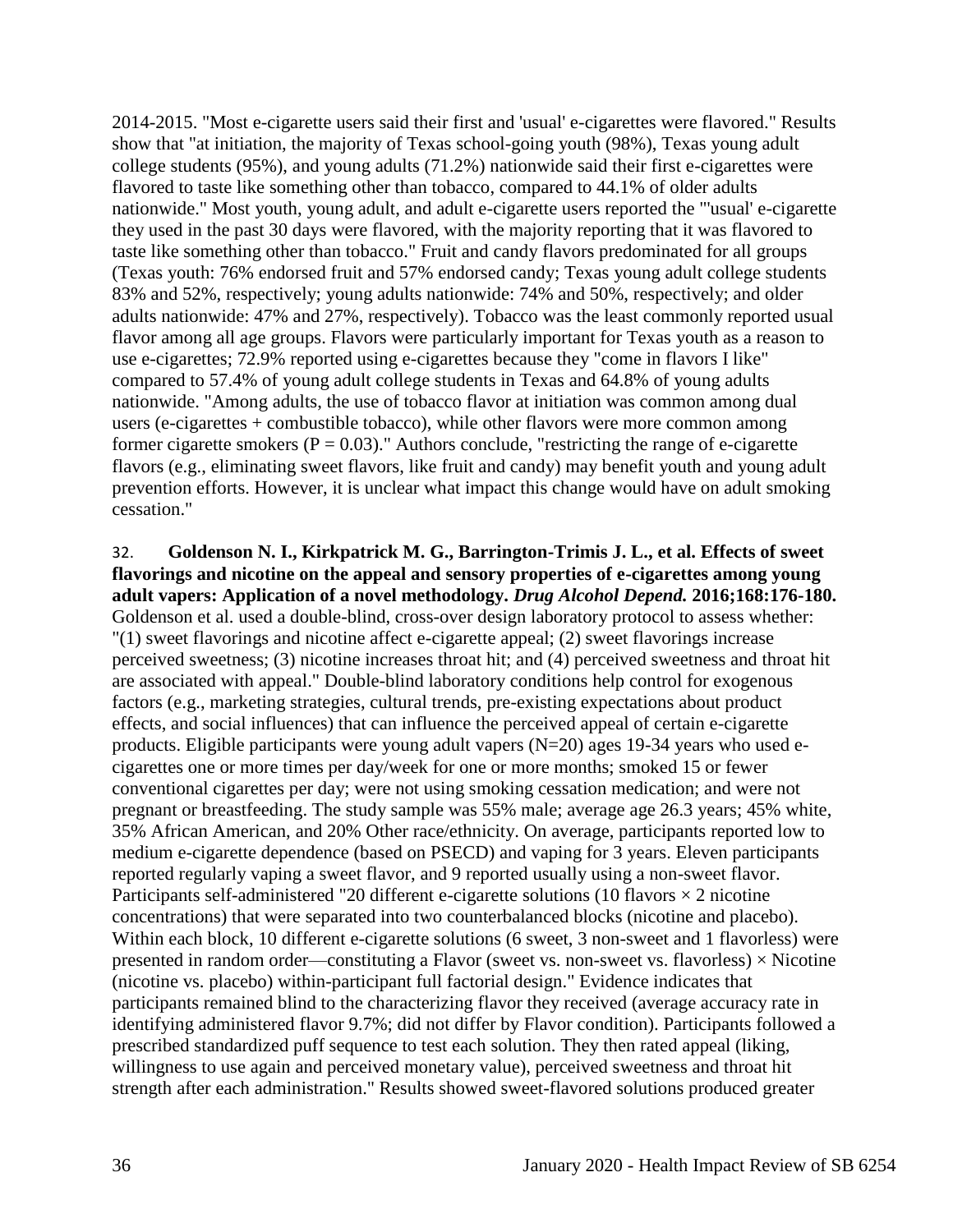appeal and perceived sweetness ratings compared to non-sweet and flavorless solutions (ps<0.0001). Secondly, nicotine produced greater throat hit ratings than the placebo. However, presence of nicotine did not significantly increase appeal (ps=0.25-0.59) nor interact with flavor effects on appeal (ps=0.76-0.99). "Controlling for flavor and nicotine, perceived sweetness was positively associated with appeal ratings (ps<0.0001)." Specifically, "each one point increase in sweetness rating (0–100) was associated with an estimated 0.51 increase in 'liking,' a 0.51 increase in 'willingness to use again,' and a \$0.04 increase in 'amount willing to pay for a day's worth of the solution.'" Meanwhile, throat hit ratings were not positively associated with appeal, and were inversely associated with liking (p=0.01). To assess whether pre-existing flavor preferences influenced study outcomes, researchers re-analyzed data from those who reported non-sweet flavor preferences separately. "As in the overall sample, all appeal outcomes were positively associated with sweetness ratings (ps<0.0001); willingness to use again and subjective value were not associated with throat hit [...] and liking was *inversely* associated with throat hit (p=0.02)." Findings suggest that "e-cigarette solutions that stimulate orosensory perceptions of sweetness (in and of themselves) may be primary drivers of appeal." Authors concluded, "[f]urther identification of compounds in e-cigarette solutions that enhance sensory perceptions of sweetness, appeal, and utilization of e-cigarettes are warranted to inform evidence-based regulatory policies."

### 33. **Morean M. E., Butler E. R., Bold K. W., et al. Preferring more e-cigarette flavors is associated with e-cigarette use frequency among adolescents but not adults.** *PLoS One.*  **2018;13(1):e0189015.**

Morean et al. examined whether: 1) "preferences for e-liquid flavors and the total number of flavors preferred differed between samples of adolescent and adult e-cigarette users" and 2) "preferences were associated with e-cigarette use frequency for adolescents or adults, respectively." The study's adolescent sample consisted of past-month e-cigarette users (n=396) from "5 Connecticut high schools who completed an anonymous, school-based survey in Fall 2014 (56.1% male; 16.18 [1.18] years; 42.2% past-month smokers)." The adult sample included past-month e-cigarette users (n=590) who "completed an anonymous, MTurk survey in Fall 2014 (53.7% male; 34.25 [9.89] years; 51.2% past-month smokers)." Researchers assessed preferences for "10 e-liquid flavors (i.e., tobacco, menthol, mint, fruit, coffee, vanilla, dessert/candy, spices, alcohol, and other) and the total number of flavors preferred by each group." The analysis found that compared to adults, "a larger proportion of adolescents preferred fruit, alcohol, and 'other' flavored e-liquids, whereas adults disproportionately preferred tobacco, menthol, mint, coffee, and spice-flavored e-liquids (p-values < .05). Adults also preferred a greater total number of flavors compared to adolescents and used e-cigarettes more frequently (p-values < .001)." However, flavor preferences were associated with frequency of e-cigarette use within the adolescent sample. Specifically, "the total number of flavors preferred was associated with more days of e-cigarette use  $[p<0.001]$ , as were preferences for fruit  $[p<0.01]$ , dessert  $[p<0.01]$ , and alcohol-flavored [p<0.01] e-liquids." Authors concluded, "[f]lavor preferences differed between adolescent and adult samples. While youth reported less frequent e-cigarette use overall, their preferences for specific flavors and the total number of flavors preferred were associated with more days of e-cigarette use, indicating that flavor preferences may play an important role in adolescent e-cigarette use."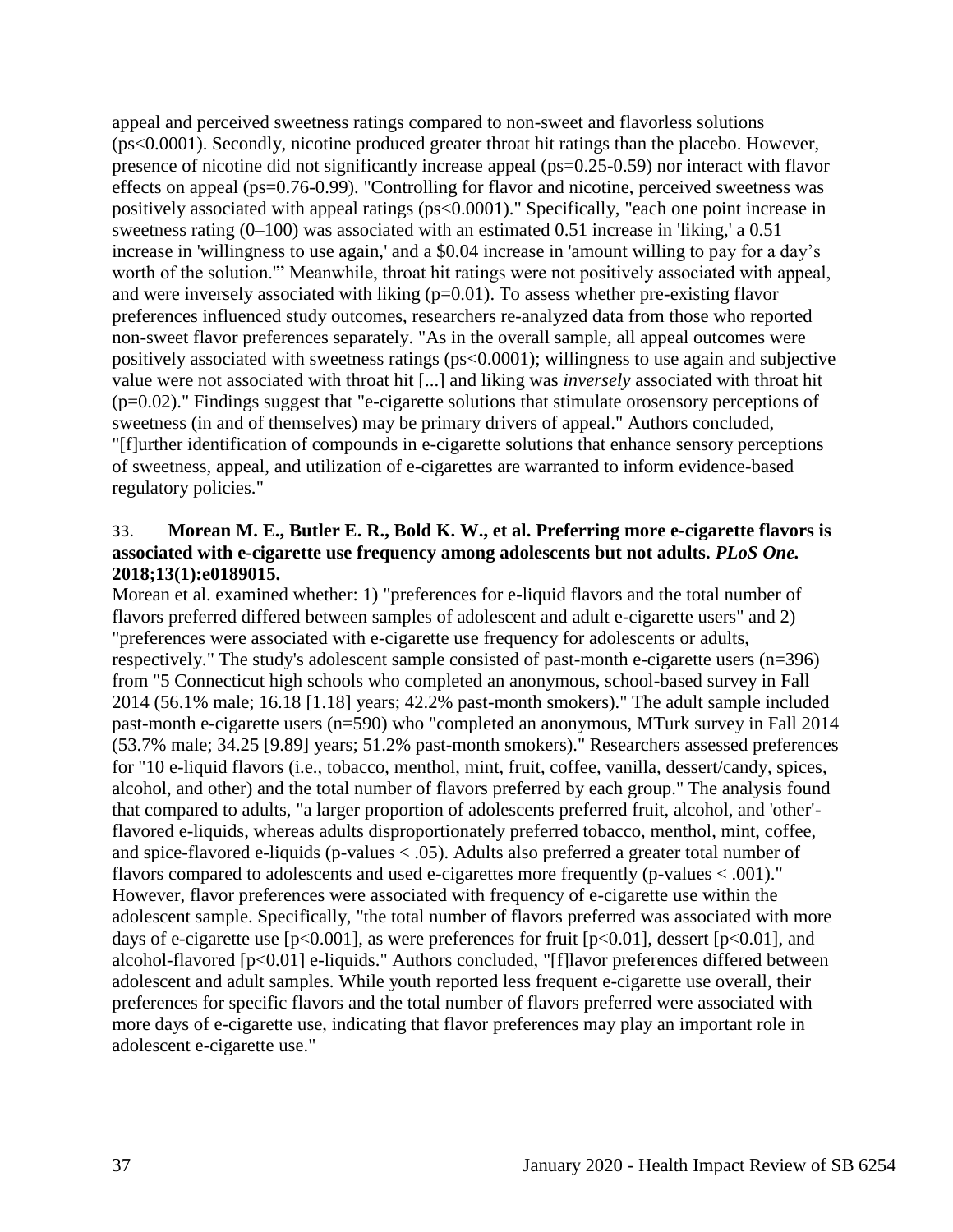#### 34. **Soneji S. S., Knutzen K. E., Villanti A. C. Use of Flavored E-Cigarettes Among Adolescents, Young Adults, and Older Adults: Findings From the Population Assessment for Tobacco and Health Study.** *Public Health Rep.* **2019;134(3):282-292.**

Soneji et al. examined the types of e-cigarette flavors used by adolescent (aged 12-17), young adult (aged 18-24), and older adult (aged >/=25) e-cigarette users. Researchers "assessed the prevalence of flavored e-cigarette use within the past month by flavor types and concurrent use of multiple flavor types among past-month e-cigarette users sampled during Wave 2 (2014-2015) of the Population Assessment for Tobacco and Health Study among 414 adolescents, 961 young adults, and 1711 older adults." Weighted logistic regression models were used for the use of fruit-, candy-, mint/menthol-, tobacco-, or other-flavored e-cigarettes and concurrent use of multiple flavor types. Authors considered covariates including "demographic characteristics, ecigarette use frequency, cigarette smoking status, current use of other tobacco products, and reasons for e-cigarette use." For example, cigarette smoking status varied by age with 35.8% of adolescent e-cigarette users, 14.1% of young adults users, and 3.6% of older adult users reporting having never smoked cigarettes. Additionally, 14.7% of adolescent users, 37.4% of young adult users, and 48.5% of adult users were current cigarette smokers who had tried to quit smoking in the past year. The number one reason for e-cigarette use among both adolescent (77.9%) and young adult users (90.3%) was the availability of appealing flavors. Meanwhile, appealing flavors was the 7th most commonly reported reason among older adult users (first - beliefs may be less harmful than cigarettes to themselves and others; 2 - acceptability of e-cigarette use in places where cigarettes are not allowed. Overall, "the leading e-cigarette flavor types among adolescents were fruit, candy, and other flavors; among young adults were fruit, candy, and mint/menthol; and among older adults were tobacco or other flavors, fruit, and mint/menthol." Compared with older adults, adolescents and young adults were more likely to use fruit-flavored e-cigarettes (adjusted odds ratio [aOR] = 3.35; 95% confidence interval [CI], 2.56-4.38; and aOR  $= 2.31$ ; 95% CI, 1.77-3.01, respectively) and candy-flavored e-cigarettes (aOR = 3.81; 95% CI, 2.74-5.28; and  $aOR = 2.95$ ; 95% CI, 2.29-3.80, respectively) and concurrently use multiple flavor types (aOR = 4.58; 95% CI, 3.39-6.17; and aOR = 2.28; 95% CI, 1.78-2.91, respectively)." Analysis by race/ethnicity found "the odds of mint/menthol–flavored e-cigarette use were higher among non-Hispanic black users ( $aOR = 3.81$ ; 95% CI, 2.78-5.22) and Hispanic users (aOR =1.60; 95% CI, 1.18-2.18) than among non-Hispanic white users." Authors concluded, "Regulation of sweet e-cigarette flavors (eg, fruit and candy) may help reduce the use of e-cigarettes among young persons without substantially burdening adult e-cigarette users."

## 35. **McKelvey K., Baiocchi M., Ramamurthi D., et al. Youth say ads for flavored eliquids are for them.** *Addict Behav.* **2019;91:164-170.**

McKelvey et al. showed adolescents and young adults (ages 14 to 21 years) advertisements for flavored e-liquids and asked which age group they thought advertisements targeted. Data were collected in 2016 (June through September) as part of a larger survey, a random sample of 255 youth from across California. The sample was 62.4% female; mean age=17.5, SD=1.7 [range 14-21]; 25.6% ever-used e-cigarettes; 24% white, 27% Asian/Pacific Islander, 36% Latino, and 12% Other. Participants viewed "eight ads, presented in randomized order, for fruit-, dessert-, alcohol- , and coffee-flavored e-liquids and indicated the age group they thought the ads targeted: younger, same age, a little older [18-24 years], or much older than them." Respondents could choose anywhere from 0 to 4 age groups as target age groups for each flavor ad. Researchers estimated population means and 95% confidence intervals using bootstrapping (100,000 replicate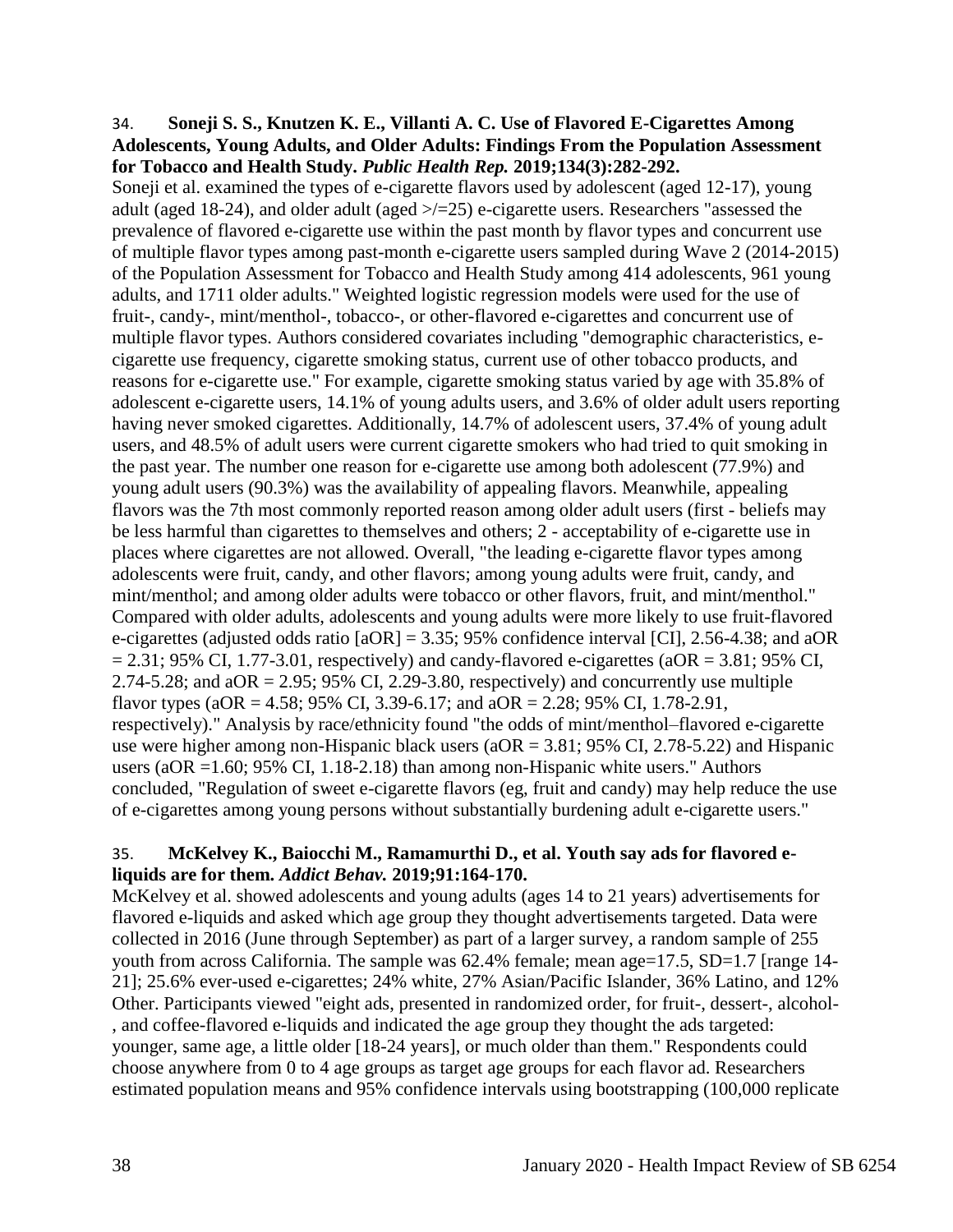samples). Results show 93.7% of participants indicated "the cupcake man flavor ad targeted an audience of people younger than they." More than half or respondents believed ads for smoothie (68.2%), cherry (63.9%), vanilla cupcake (58%), and caramel cappuccino (50.4%) flavors targeted their age group. Overall, "for no flavor ad did most feel the primary target age group was much older." Results indicate "youth believe ads for flavored e-liquids target individuals about their age, not older adults." Authors conclude, "findings support the need to regulate flavored e-liquids and associated ads to reduce youth appeal, which ultimately could reduce youth use of e-cigarettes."

### 36. **Harrell Melissa B., Loukas Alexandra, Jackson Christain D., et al. Flavored Tobacco Product Use among Youth and Young Adults: What if Flavors Didn't Exist?**  *Tobacco Regulation Science.* **2017;April(2):168-173.**

Harrell et al. conducted a study to determine "the potential for reductions in the prevalence of young people's e-cigarette and tobacco use if characterizing flavors were not present." Authors used two parallel cross-sectional surveys of 2,483 youth aged 12-17 years (TATAMS: Texas Adolescent Tobacco and Marketing Surveillance System) and 4,326 young adults aged 18-29 years (M-PACT: Marketing and Promotions across Colleges in Texas) in Texas (Houston, Dallas/Ft. Worth, San Antonio, Austin), which included questions related to current use of ecigarettes and other tobacco (cigarettes, cigar products, hookah, smokeless tobacco). Those who used e-cigarettes and other tobacco products were asked: "When you use [product], do you usually use any of the following flavors?" Those who used flavored products were asked: "Would you continue using [product] if it were not flavored?" Results showed "[f]lavored tobacco use was high for both youth (89%) and young adults (83%)" and "use of flavored ecigarettes and hookah was most common (>90% of past 30-day users)." However, if characterizing flavors were not present three-quarters of flavored tobacco users reported they would discontinue using the product. Furthermore, reported discontinued use was highest for ecigarettes and hookah and lowest for cigarettes. Findings show, "[s]ignificantly more young adult females than males reported they would not use the product if it were not flavored [ecigarettes: 77% vs. 69%, p=.03)." Results indicate that "these reductions would be expected to impact adolescent boys and girls across middle school and high school in Texas about equally. However, restricting or removing flavors may have a larger impact on young adult female than male e-cigarette and other tobacco product use." Authors noted, "[a]lthough youth often start their tobacco use with flavored products, this study reinforces that use of flavored tobacco products among current users after initiation and experimentation is also high." Authors concluded that "[r]estricting flavors in tobacco products would not eradicate e-cigarette or other tobacco use among young people, but the potential for substantial reductions in the prevalence of young people's e-cigarette and other tobacco use seems high if flavors were removed." Limitations of the study include: data are from school-going participants and may not be generalizable to out-of-school youth or young adults; cross-sectional data do not allow for direct estimation of flavors influence on initiation or cessation among young people. Authors cite menthol cigarette specific research which "suggests many menthol smokers, including young adults, support a ban on the use of this characterizing flavor in this product and would try to quit if such a ban were put into place."

## 37. **Pesko M. F., Kenkel D. S., Wang H., et al. The effect of potential electronic nicotine delivery system regulations on nicotine product selection.** *Addiction.* **2016;111(4):734-744.**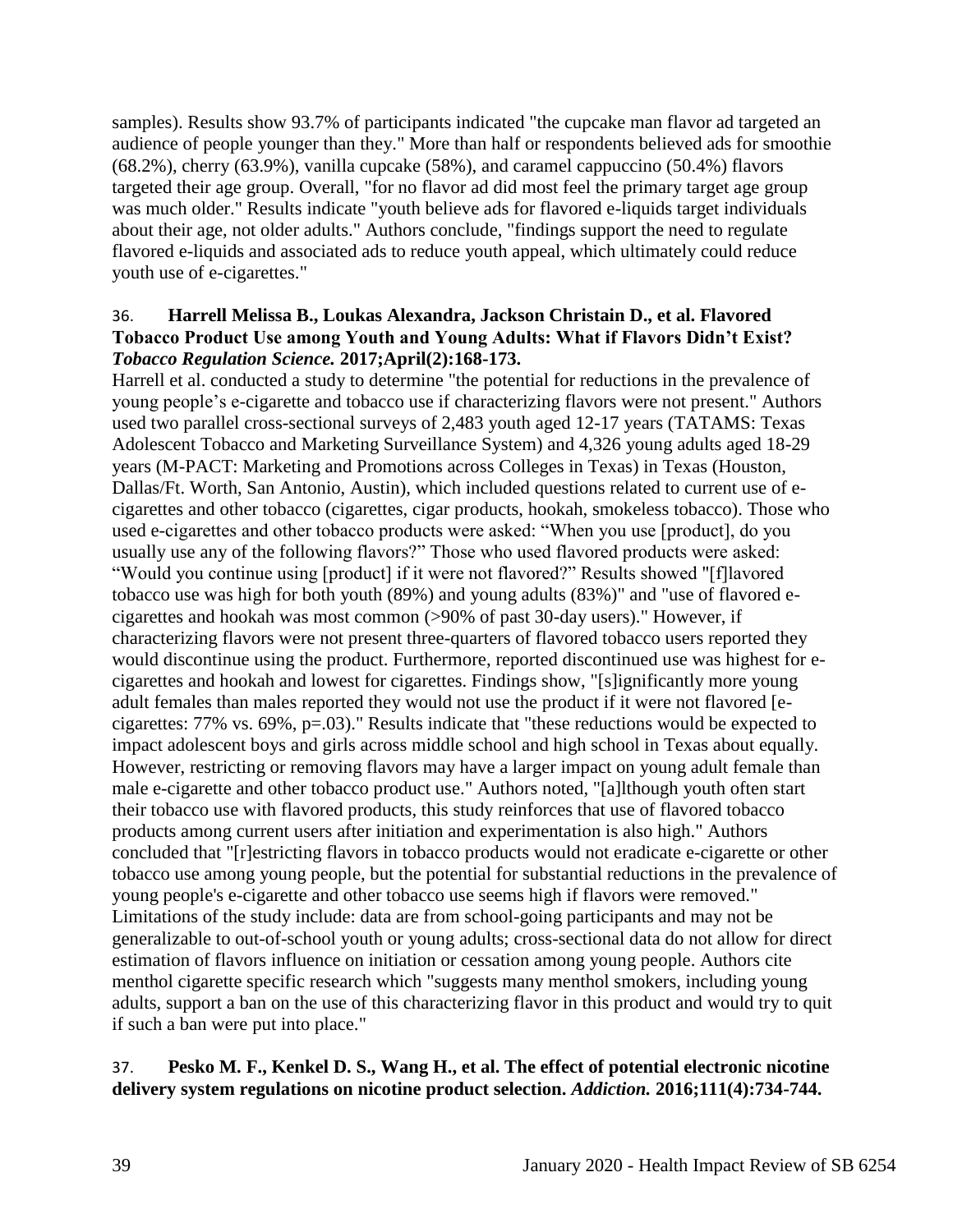Pesko et al. estimated the "effect of potential regulations of electronic nicotine delivery systems (ENDS) among adult smokers, including increasing taxes, reducing flavor availability and adding warning labels communicating various levels of risk." Researchers performed a discrete choice experiment (DCE) among a national sample of 1200 adult smokers. A total of 1200 adult smokers from the United States were recruited to participate in the study. Participants were presented with hypothetical purchase choice of cigarettes, nicotine replacement therapy and a disposable ENDS. Results showed restricting flavor availability in ENDS to tobacco and menthol was associated with a 2.1 percentage point reduction in ENDS selection  $(P < 0.001)$ among participating adults. Young adult smokers were 3.7 percentage points more likely to choose ENDS when multiple flavors were available than older adults ( $P < 0.001$ ). Findings suggest reducing flavor availability may reduce ENDS use by young adult smokers.

## 38. **Tierney P. A., Karpinski C. D., Brown J. E., et al. Flavour chemicals in electronic cigarette fluids.** *Tobacco Control.* **2016;25(e1):e10-15.**

Tierney et al. measured the flavor chemical components of 30 e-cigarette fluids from two brands: BLU and NJOY. The authors noted that, "adoption of e-cigarettes has far out-paced our understanding of their implications for health, including the initial composition of the e-cigarette fluids as well as presence of harmful by-products formed during 'vaping.'" Flavor compounds are not typically listed on e-cigarette packaging. However, flavoring has been a focus of e-cigarette marketing strategies despite the fact that flavored cigarettes were banned in 2009 based on evidence that flavors attract youth. The authors also quote the Flavor Extracts Manufacturers Association that, "'the Flavor Extracts Manufacturers Association Expert Panel does not evaluate flavor ingredients for use in tobacco products including e-cigarettes or other products that are not human food, or products that result in exposures other than ingestion...E-cigarette manufacturers should not represent or suggest that the flavor ingredients used in their products are safe because they have [Flavor Extracts Manufacturers Association 'generally recognized as safe' status for use in food because such statements are false and misleading.'" Tierney et al. found that flavor chemicals comprised 1-4% of the total fluid, and that six of the 24 isolated chemicals were aldehydes. Aldehydes are "a compound class recognized as 'primary irritants' of mucosal tissue of the respiratory tract." They also found that the majority of tobacco flavored e-cigarettes were found to contain confectionary flavor chemicals, rather than tobacco extracts. Overall, they concluded that, "the concentrations of some flavour chemicals in e-cigarette fluids are sufficiently high for inhalation exposure by vaping to be of toxicological concern." In 13 of the 30 e-liquids tested, flavor chemicals comprised more than 1% by weight. Based on these concentrations, the authors concluded that e-liquid consumption rates may be twice the recommended daily occupational exposure limits by inhalation for benzaldehyde and vanillin flavor chemicals.

## 39. **Courtemanche C.J., Palmer M.K., Pesko M.F. Influence of the Flavored Cigarette Ban on Adolescent Tobacco Use.** *American Journal of Preventive Medicine.*  **2017;52(5):e139-e146.**

Courtemanche et al. cite previous research findings that 17 year olds were three times as likely to use flavored cigarettes than smokers older than 25 years of age. In addition, the majority of tobacco users state that the first product they tried was a flavored product, "supporting the concern that these products may serve as a gateway to tobacco addiction." The 2009 Family Smoking Prevention and Tobacco Control Act banned all flavored cigarettes (except menthol) as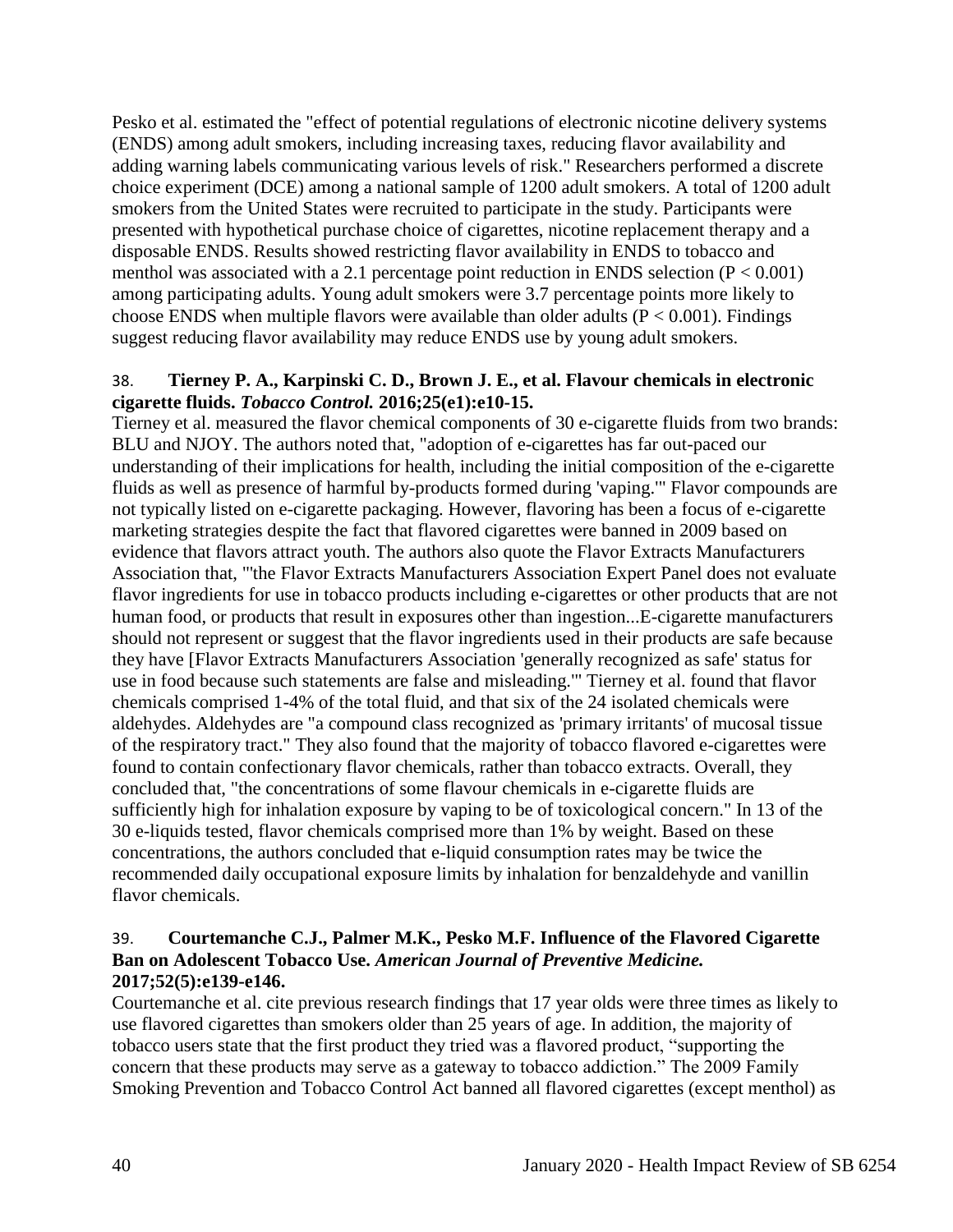a step to limit youth tobacco use and initiation. Courtemanche et al. evaluated the impact of the 2009 ban on flavored cigarette products on adolescent tobacco use. They used data from the National Youth Tobacco Survey (NYTS) from 1999 to 2013 to look at a number of variables before and after the ban, including: past 30-day cigarette use, number of cigarettes smoked in the past 30 days, use of menthol cigarettes among smokers, and past 30-day use of any other tobacco product besides cigarettes. Control variables included age, gender, race/ethnicity, price indices for cigarettes and other tobacco products, inflation, and youth unemployment rates. Their sample included 197,834 youth aged 11 to 19 years of age. Overall, the authors found that banning flavored cigarettes was associated with a 17% decrease in the likelihood of being a cigarette smoker (p<0.001) and a 58% decrease in cigarettes smoked (p=0.005). However, use of menthol cigarettes increased by 45% among smokers (p<0.001), use of cigars increased by 34%  $(p<0.001)$ , and use of pipe tobacco increased by 55% ( $p<0.001$ ). The authors stated these findings imply "substitution toward the remaining legal flavored tobacco products." The likelihood of using at least one non-cigarette tobacco product increased 14%. However, after taking into account these increases in other forms of tobacco, the authors found an overall net 6% decrease in the probability of using any tobacco product (including cigarettes) (<0.001). They concluded, "the results suggest the 2009 flavored cigarette ban did achieve its objective of reducing adolescent tobacco use, but effects were likely diminished by the continued availability of menthol cigarettes and other flavored tobacco products." This study did not account for hookah and e-cigarette use, as questions about these products were not included in the NYTS until 2011. However, the authors noted that 89% of adolescents that use hookah and 85% of adolescents that use e-cigarettes use flavors.

#### 40. **Meernik C., Baker H. M., Kowitt S. D., et al. Impact of non-menthol flavours in ecigarettes on perceptions and use updated systematic review.** *BMJ Open.*  **2019;2019(9):e031598.**

Meernik et al. conducted a systematic review examining the impact of non-menthol flavoured ecigarettes on e-cigarette perceptions and use among youth and adults. The review included 51 articles (i.e., quantitative observational and experimental studies) for synthesis, including 17 published up to 2016 and an additional 34 published between 2016 and 2018. Overall, "published between 2016 and 2018. Results indicate that non-menthol flavours in e-cigarettes decrease harm perceptions (five studies) and increase willingness to try and initiation of ecigarettes (six studies). Among adults, e-cigarette flavours increase product appeal (seven studies) and are a primary reason many adults use the product (five studies). The role of flavoured e-cigarettes on smoking cessation remains unclear (six studies)." Results of one national probability sample of U.S. students found that roughly one-third of U.S. students reporting ever using e-cigarettes because of the availability of flavors. High school students were more likely than middle school students to report flavors as a reason for use. Two studies in the USA and Canada among youth and adults found that "citing [flavor] availability or taste as a reason for e-cigarette use was higher among younger e-cigarette users compared with older adults." Results of three studies using national probability samples of U.S. youth found, "Adolescents were more likely to try menthol-flavoured, candy-flavoured or fruit-flavoured ecigarettes compared with tobacco-flavoured e-cigarettes; and flavoured e-cigarette use among non-smoking youth was associated with increased intention to initiate cigarette use and smoking susceptibility, particularly among females and those not susceptible to tobacco marketing." Authors state, "Findings highlight the following: youth prefer non-tobacco -[flavored] e-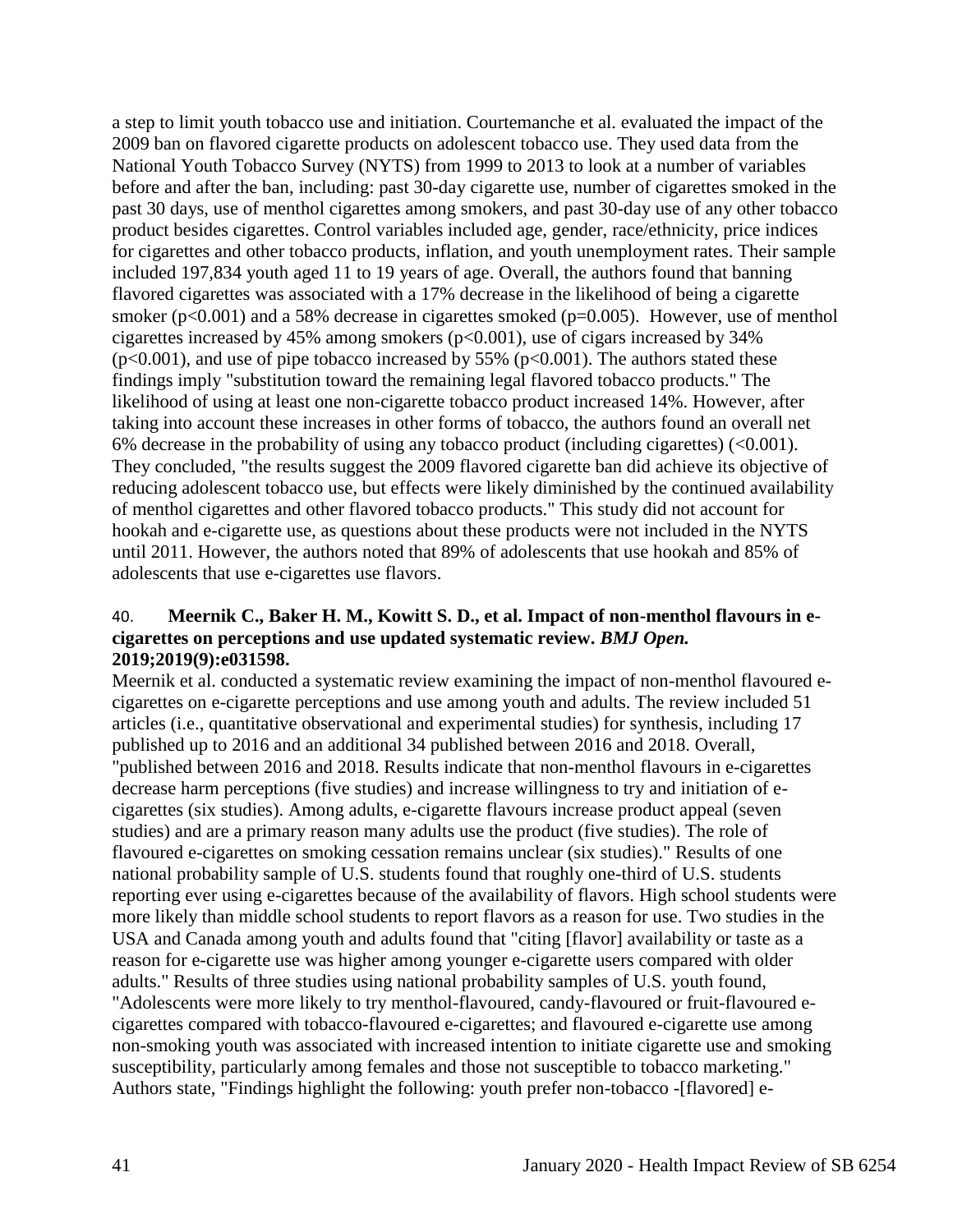cigarettes; [flavors]--particularly sweet [flavors] such as fruit and candy--decreased perceived product harm; and the availability of appealing [flavors] is associated with an increased willingness to try e-cigarettes, initiation of e-cigarettes and susceptibility to cigarette smoking." Specific to adults, evidence demonstrates the appeal of non-menthol flavors in e-cigarettes. Meanwhile, "evidence on whether non-menthol-[flavored] e-cigarettes promote or disrupt cessation among adult smokers remains unclear." Limitations of this review include that it excluded qualitative articles. Additionally, there was no minimum threshold for study quality and three studies received a score lower than 50% on the quality assessment, and three studies were funded or supported by e-cigarette industry or advocacy groups. Authors recommend findings from these studies that scoring lower in the quality assessment be interpreted with caution. As more than 90% of studies were cross-sectional, authors could not make causal inferences. Nearly half of the studies consisted of convenience samples in the USA, limiting generalizability. However, results highlighted in this annotation are largely pulled from the 40% of studies that used probability-based sampling. Finally, research on e-cigarette flavors is evolving; therefore, authors recommend periodic updates of this review.

#### 41. **Audrain-McGovern Janet , Rodriguez Daniel , Pianin Stephen , et al. Initial ecigarette flavoring and nicotine exposure and e-cigarette uptake among adolescents.** *Drug and Alcohol Dependence.* **2019;202(2019):149-155.**

Audrain-McGovern et al. examined "whether the presence of flavoring and/or the presence of nicotine at first e-cigarette exposure predicted progression to current e-cigarette use (use in past 30 days) as well as escalation in use (number of days in the past 30 days) among adolescents." Of 2,017 eligible 9th grade students enrolled in one of four public high schools in suburban Philadelphia, Pennsylvania, 2,000 received parental consent to participate in the prospective longitudinal cohort study. In total, 1,835 students chose to participate in a baseline survey conducted in November and December of 2016. "Adolescents completed three paper and pencil follow-up surveys at 6-month intervals with 92% completing a survey at wave 2 ( $N=1687$ , May/June 2017), 90% completing a survey at wave 3 (N=1658, November/December of 2017), 89% completing a survey at wave 4 (N=1637, May/June 2018), and 87% completing a survey at wave 5 (N=1601, November/December of 2018)." Potential covariates (variables that potentially overlapped with the risk for e-cigarette use; e.g., (e.g., peer and family e-cigarette use, sensationseeking, combustible cigarette smoking) were selected based on previous studies and were measured and incorporated into the statistical model. "Adolescents who reported ever having used e-cigarettes at baseline (N=354) comprised the analytical sample." Authors used a two-part Latent Growth Curve Model including flavor, nicotine, and other covariates. "Initial use of a flavored (vs unflavored) e-cigarette was associated with progression to current e-cigarette use ( $\beta$ =0.54, z=2.09, p=0.04) and escalation in the number of days of e-cigarette use ( $\beta$ =0.35,  $z=2.58$ ,  $p=0.01$ ) across the following 18 months." Additionally, "Initial use of an e-cigarette with nicotine (vs without nicotine) was associated with a greater number of days of e-cigarette use at baseline ( $\beta$ =0.49, z=2.16, p=0.03)." Results show, "Adolescents who initially vaped a flavored ecigarette progressed to current and more frequent e-cigarette use more rapidly than adolescents who initially vaped an unflavored e-cigarette." Authors concluded, "After controlling for these variables, we can conclude that flavoring and nicotine have independent effects on e-cigarette uptake." Authors recommend future research with larger samples to "delineate further synergistic effects of nicotine and flavoring on e-cigarette uptake."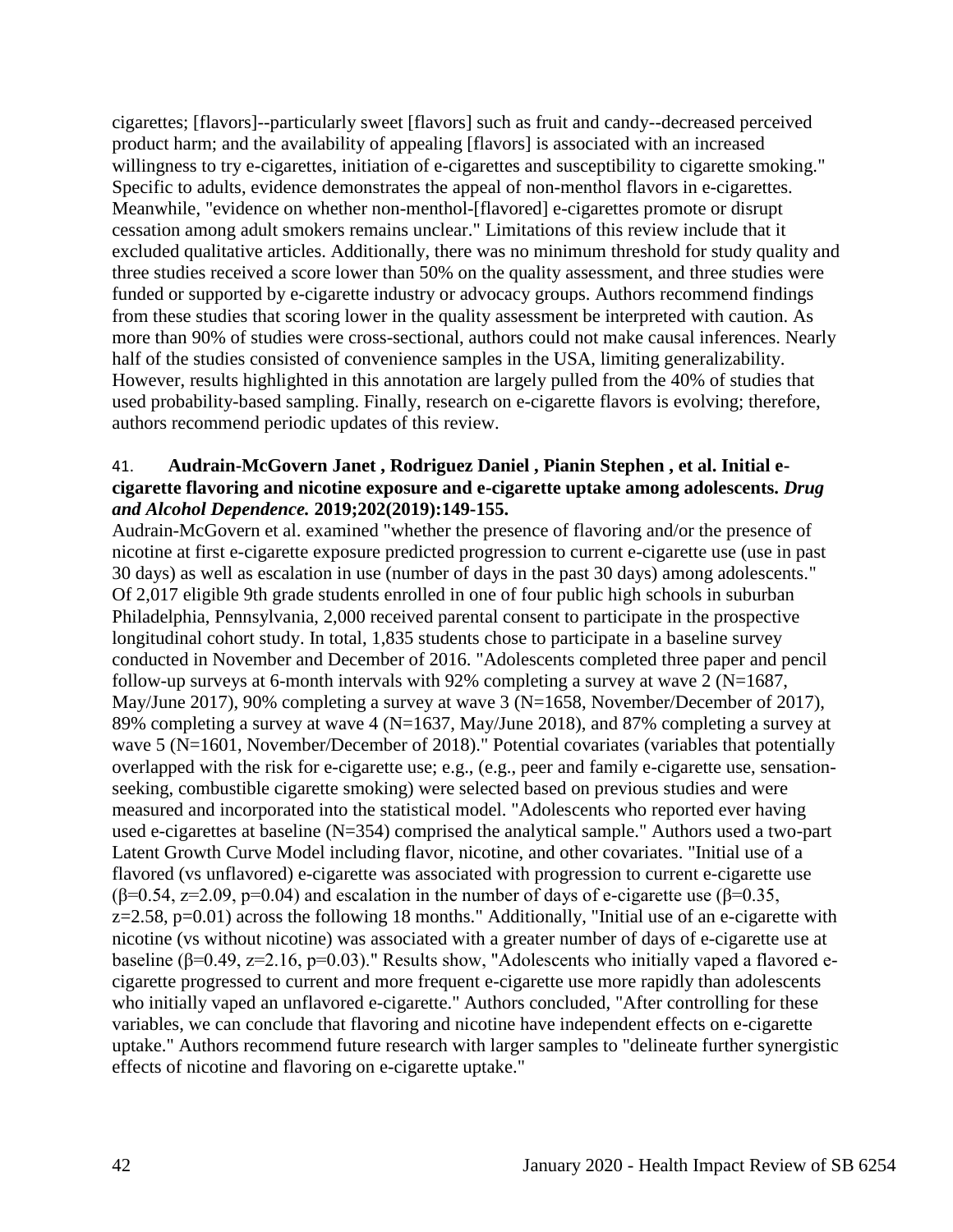#### 42. **Sciences National Academy of.** *Public Health Consequences of E-Cigarettes.* **Washington, D.C.: The National Academies Press; 2018.**

The U.S. Food and Drug Administration requested the National Academy of Sciences complete a report about the health impacts of e-cigarettes. As part of this white paper, the National Academy of Sciences evaluated existing published literature to determine whether there was conclusive, substantial, moderate, limited, insufficient, or no available evidence to determine the link between e-cigarette use and health outcomes. They stated that, "the net public health effect, harm or benefit, or e-cigarettes depends on three factors: their effect on youth initiation of combustible tobacco products, their effect on adult cessation of combustible tobacco products, and their intrinsic toxicity." E-cigarette use among youth and young adults has increased, and in 2016, ecigarette use was higher than cigarette smoking or use of any other tobacco product. Use was also higher among boys and Hispanic and non-Hispanic whites. They reached 9 conclusions about the make-up of e-cigarettes. They found conclusive evidence that: 1) E-cigarette use increases airborne concentrations of particulate matter and nicotine in indoor environments. 2) Exposure to nicotine from e-cigarette use is variable and depends on product characteristics and operation. 3) E-cigarettes contain and emit numerous potentially toxic substances in addition to nicotine. 4) The number, quantity, and characteristics of potentially toxic substances in ecigarettes are highly variable and depend on product characteristics and operation. They found substantial evidence that: 5) Nicotine intake from e-cigarettes among experienced adult ecigarette users is comparable to that from combustible tobacco cigarettes. 6) Under typical use, except for nicotine, there is lower exposure to potentially toxic substances from e-cigarettes compared to combustible tobacco cigarettes. 7) E-cigarettes contain metals. They found limited evidence that: 8) E-cigarette use increases levels of nicotine and other chemicals on indoor surfaces. 9) the number of metals in e-cigarettes could be greater than the number of metals in combustible cigarettes. The National Academy of Sciences also made 26 conclusions about the impact of e-cigarettes on health outcomes. They concluded that, "the implications for long-term effects on morbidity and mortality are not yet clear. Use of e-cigarettes instead of combustible tobacco cigarettes by those with existing respiratory disease might be less harmful." They found conclusive evidence that: 1) E-cigarette devices can explode and cause burns and injuries. 2) Intentional or accidental exposure to e-liquids can result in seizures, anoxic brain injury, vomiting, and lactic acidosis, among other effects. 3) Intentionally or unintentionally drinking or injecting e-liquids can be fatal. They found substantial evidence that: 4) Components of ecigarettes can promote formation of reactive oxygen species/oxidative stress. 4) E-cigarette use results in symptoms of dependence on e-cigarettes. 5) E-cigarette use increases heart rate shortly after nicotine intake. 6) Chemicals in e-cigarettes are capable of causing DNA damage and mutagenesis, suggesting the possibility that long-term exposure could increase risk of cancer and adverse reproductive outcomes. Related to initiation and cessation, they found 7 conclusions. They found mixed evidence that, "while e-cigarettes might cause youth who use them to transition to use of combustible tobacco products, they might increase adult cessation of combustible tobacco products." They found substantial evidence that "e-cigarette use increases risk of ever using combustible tobacco cigarettes among youth and young adults." Overall, the National Academy of Sciences found that the evidence across a range of outcomes suggests that, "e-cigarettes pose less risk to an individual than combustible tobacco cigarettes." They also concluded that "there would be net public health harm in the short and long terms if the products do not increase combustible tobacco cessation in adults."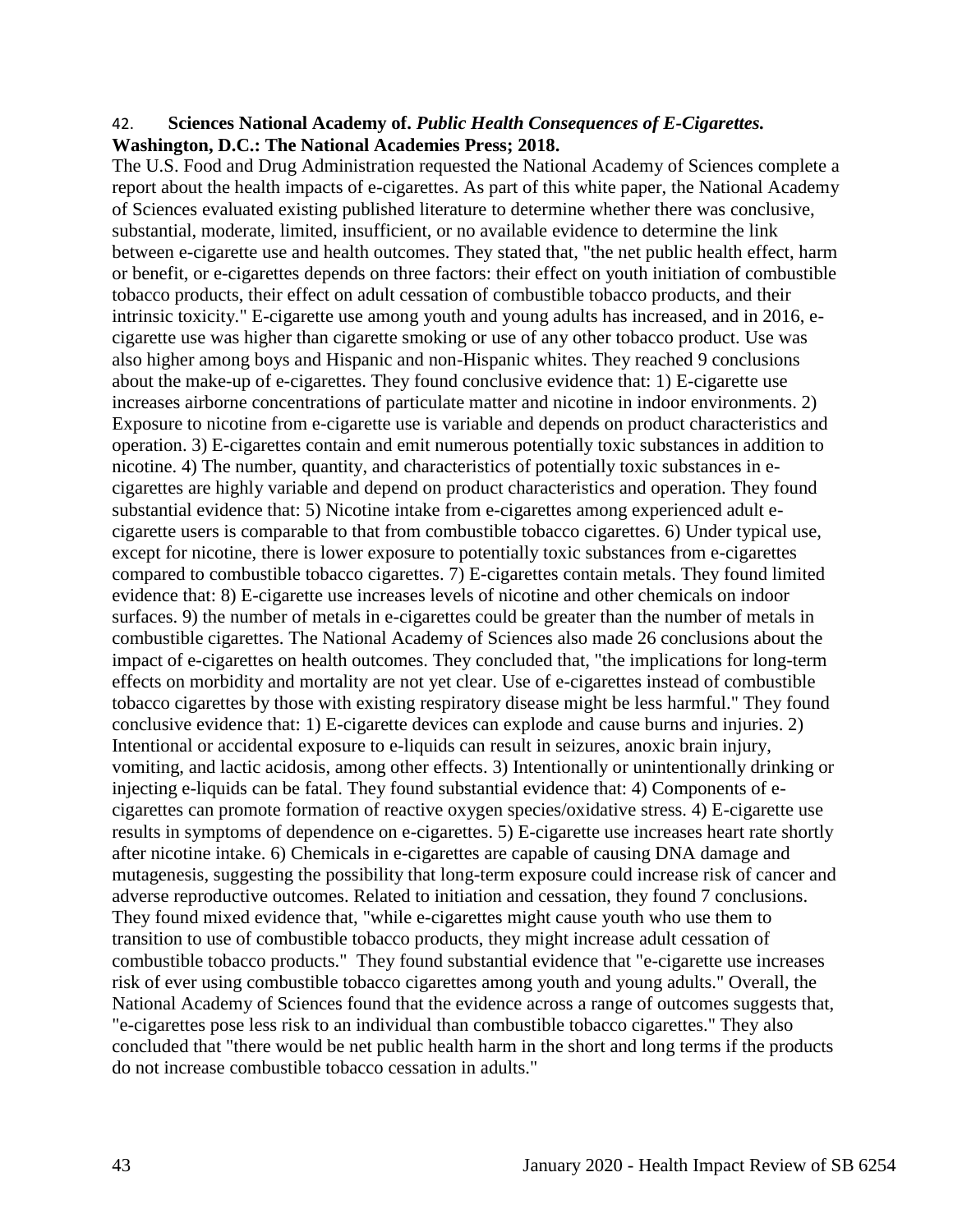43. **Watkins S. L., Glantz S. A., Chaffee B. W. Association of Noncigarette Tobacco Product Use With Future Cigarette Smoking Among Youth in the Population Assessment of Tobacco and Health (PATH) Study, 2013-2015.** *JAMA Pediatrics.* **2018;172(2):181-187.** Watkins et al. used data from the national Population Assessment of Tobacco and Health (PATH) survey to determine whether adolescents use of electronic cigarettes, hookah, noncigarette combustible tobacco, or smokeless tobacco led to cigarette smoking initiation. The authors stated that, "in addition to their direct health effects, how these products affect youth cigarette smoking is a major consideration in determining their net influence on public health." PATH is a nationally representative survey of 12 to 17 year olds, and the authors completed a longitudinal evaluation of survey responses for 10,384 youth from 2013 and 2015. At baseline, approximately 9% of youth had never tried a cigarette and had tried at least one non-cigarette tobacco product. They found that cigarette imitation was higher among youth that had used ecigarettes, hookah, noncigarette combustible tobacco, or smokeless tobacco. Overall, "the odds of past 30-day cigarette use at follow-up were approximately twice as high among baseline ever users of e-cigarettes (odds ratio [OR], 1.87; 95% CI, 1.15-3.05), hookah (OR, 1.92; 95% CI, 1.17-3.17), noncigarette combustible tobacco (OR, 1.78, 95% CI, 1.00-3.19), and smokeless tobacco (OR< 2.07; 95% CI, 1.10-3.87)." The authors found that "ever use of e-cigarettes was associated with 2.53 times greater odds of subsequent cigarette use." Using two or more types of non-cigarette tobacco products was associated with 4 times greater odds of past 30-day cigarette smoking at follow-up (OR, 3.95, 95% CI, 2.65-5.90, P<.001). The authors cite previous research showing that "approximately 90% of adult smokers first tried a cigarette by 18 years of age, and even infrequent smoking in adolescence is associated with established adult smoking."

## 44. **Soneji S., Barrington-Trimis J.L., Wills T.A., et al. Association Between Initial Use of e-Cigarettes and Subsequent Cigarette Smoking Among Adolescents and Young Adults-- A Systematic Review and Meta-analysis.** *JAMA Pediatrics.* **2017;171(8):788-797.**

Soneji et al. conducted a systematic review and meta-analysis of longitudinal studies to determine whether initial use of e-cigarettes leads to subsequent cigarette smoking among youth and young adults. They included 9 studies in their analysis. Overall, they found that e-cigarette use was strongly and consistently associated with greater risk for cigarette smoking initiation (OR 3.50, 95% CI 2.38-5.16) and past 30-day cigarette smoking (OR 4.28, 95% CI 2.52-7.27) among youth and young adults. In addition, their analysis found that e-cigarette use is an independent risk factor for cigarette smoking, after controlling for multiple additional risk factors.

### 45. **Barrington-Trimis Jessica L. , Kong Grace , Leventhal Adam M. , et al. E-cigarette Use and Subsequent Smoking Frequency Among Adolescents.** *Pediatrics.* **2018;142(6).**

E-cigarette use is associated with cigarette initiation. Barrington-Trimis et al. pooled data from 3 prospective cohort studies in California and Connecticut (baseline: 2013-2014; follow-up: 2014- 2016;  $N = 6,258$ ) to assess whether e-cigarette use is associated with more frequent cigarette use after initiation or whether adolescent cigarette or dual product users transition to e-cigarette use or nonuse. Authors found that fewer never e-cigarette users (at baseline) began smoking (7%) compared to those who had used e-cigarettes at baseline (21% reported smoking cigarettes at follow-up). "Baseline exclusive e-cigarette users had higher odds of reporting exclusive ecigarette use at follow-up ( $OR = 7.28$ ; 95% CI: 4.86–10.9), exclusive cigarette use at follow-up  $(OR = 3.84; 95\% \text{ CI: } 1.80 - 8.19)$ , or dual product use at follow-up  $(OR = 8.86; 95\% \text{ CI: } 5.08 - 1.05)$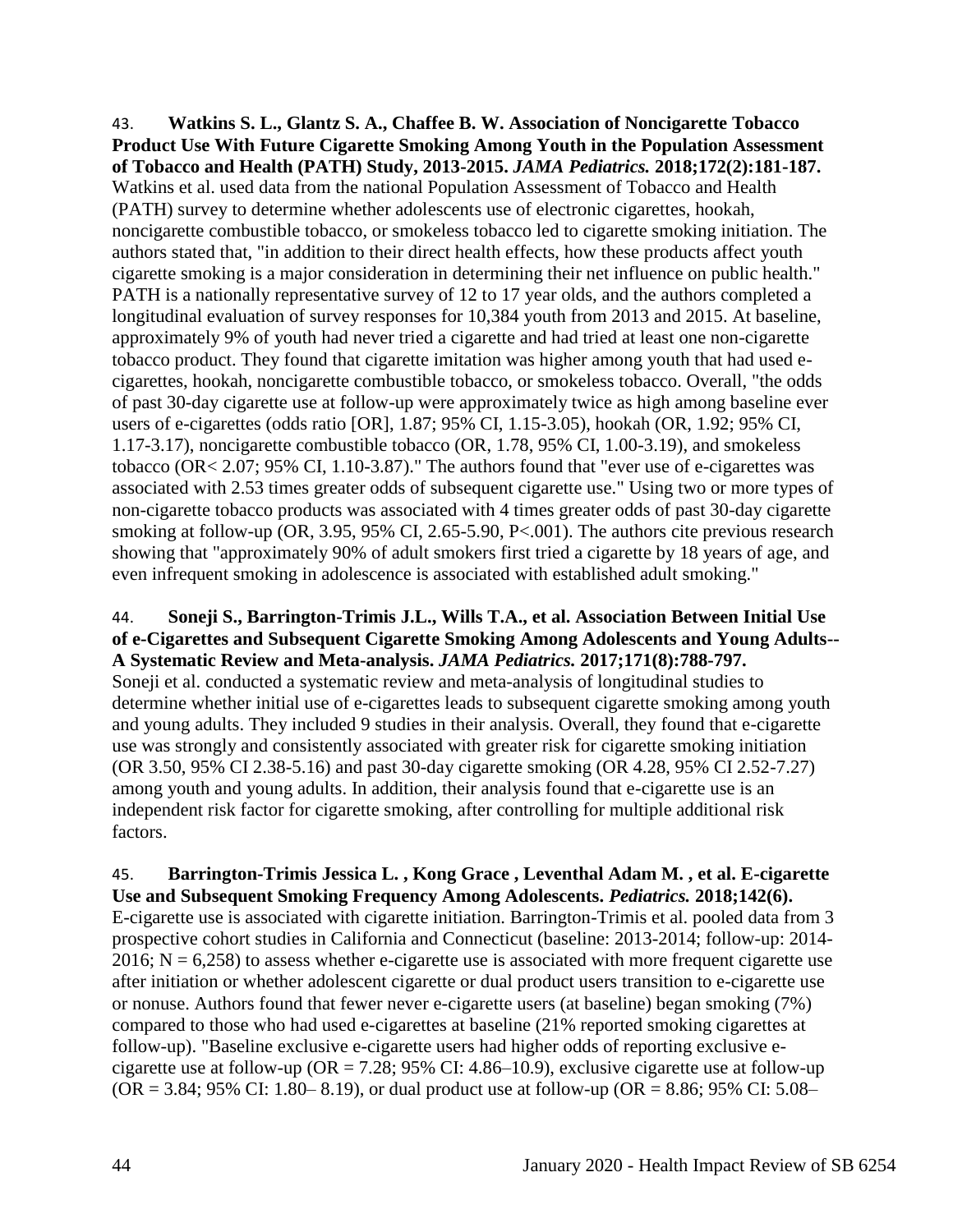15.4)." Once youth began smoking cigarettes (either never e-cigarette users or e-cigarette users at baseline) the amount that they smoked was similar. Researchers found, "Among baseline never smokers, e-cigarette users had greater odds of subsequent experimental (odds ratio  $[OR] = 4.58$ ; 95% confidence interval [CI]: 3.56–5.88), infrequent (OR = 4.27; 95% CI: 2.75–6.62) or frequent (OR = 3.51; 95% CI: 1.97–6.24) cigarette use; the 3 OR estimates were not significantly different." Whereas, "[b]aseline past-30-day exclusive cigarette use was associated with higher odds at follow-up of exclusive cigarette or dual product use than of exclusive e-cigarette use."

# 46. **Leventhal Adam M., Strong David R., Kirkpatrick Matthew G., et al. Association of electronic cigarette use with initiation of combustible tobacco product smoking in early adolescence.(Report). 2015;314(7):700.**

Leventhal et al. cite evidence that electronic cigarettes are being used among teens who have never used combustible cigarettes. They cite a 2014 estimate that in the United States 43% of 10th graders who reported using e-cigarettes in the previous 30 days reported never having tried combustible cigarettes. Leventhal et al. analyze data from a longitudinal survey of high school students from a convenience sample of 10 public high schools in the Los Angeles, California area. They collected data in three waves: baseline (fall 2013; 9th grade), 6-month follow-up (spring 2014), and 12-month follow-up (fall 2014; 10th grade). The final sample included students who completed all three waves of the survey (n=2,530). They found that students who reported e-cigarette use at baseline were also more likely to report use of combustible tobacco products in the previous 6 months. After adjusting for potential confounding factors, the authors found that baseline e-cigarette use was also associated with a higher likelihood of using combustible tobacco products (cigarettes, cigars, or hookah) at follow-up (averaged across the two follow-up periods OR 2.73 [95% CI 2.00-3.73]). This trend was also true for combustible cigarettes specifically (OR 3.25 [95% CI 2.29-4.62]).

## 47. **Thomas A Wills, Rebecca Knight, James D Sargent, et al. Longitudinal study of ecigarette use and onset of cigarette smoking among high school students in Hawaii.** *Tobacco Control.* **2016.**

Wills et al. analyzed 2013 and 2014 longitudinal school-based survey data from Hawaii. The baseline sample included 2,338 9th and 10th graders. Students who were not smokers at baseline but who had used e-cigarettes were significantly more likely to have smoked combustible cigarettes at the one-year follow-up than their non-smoking peers who had never tried ecigarettes (OR 2.87 [95% CI 2.03-4.05]). Among students who had tried combustible cigarettes at baseline, using e-cigarettes was not significantly related to changes in their frequency of smoking traditional cigarettes at follow-up.

# 48. **Dai H, Hoa J. Flavored Electronic Cigarette Use and Smoking Among Youth.**  *Pediatrics.* **2016;138(6).**

Dai and Hao applied a logistic regression model to 2014 National Youth Tobacco survey estimates flavored e-cigarette use to assess whether flavored e-cigarette use was associated with  $''(1)$  intention to initiate cigarette use among never smoking youth (n=16,471), (2) intention to quit tobacco use among current-smoking youth (n=1,338), and (3) perception of tobacco's danger among all respondents (n=21,491)." Among the 2,017 respondents reported using e-cigarettes in

the last 30 days, 1,228 (60.9%) reported using flavored e-cigarettes. "Among never-smoking youth, 55.6% (288) of current e-cigarette users reported using flavored e-cigarettes. Among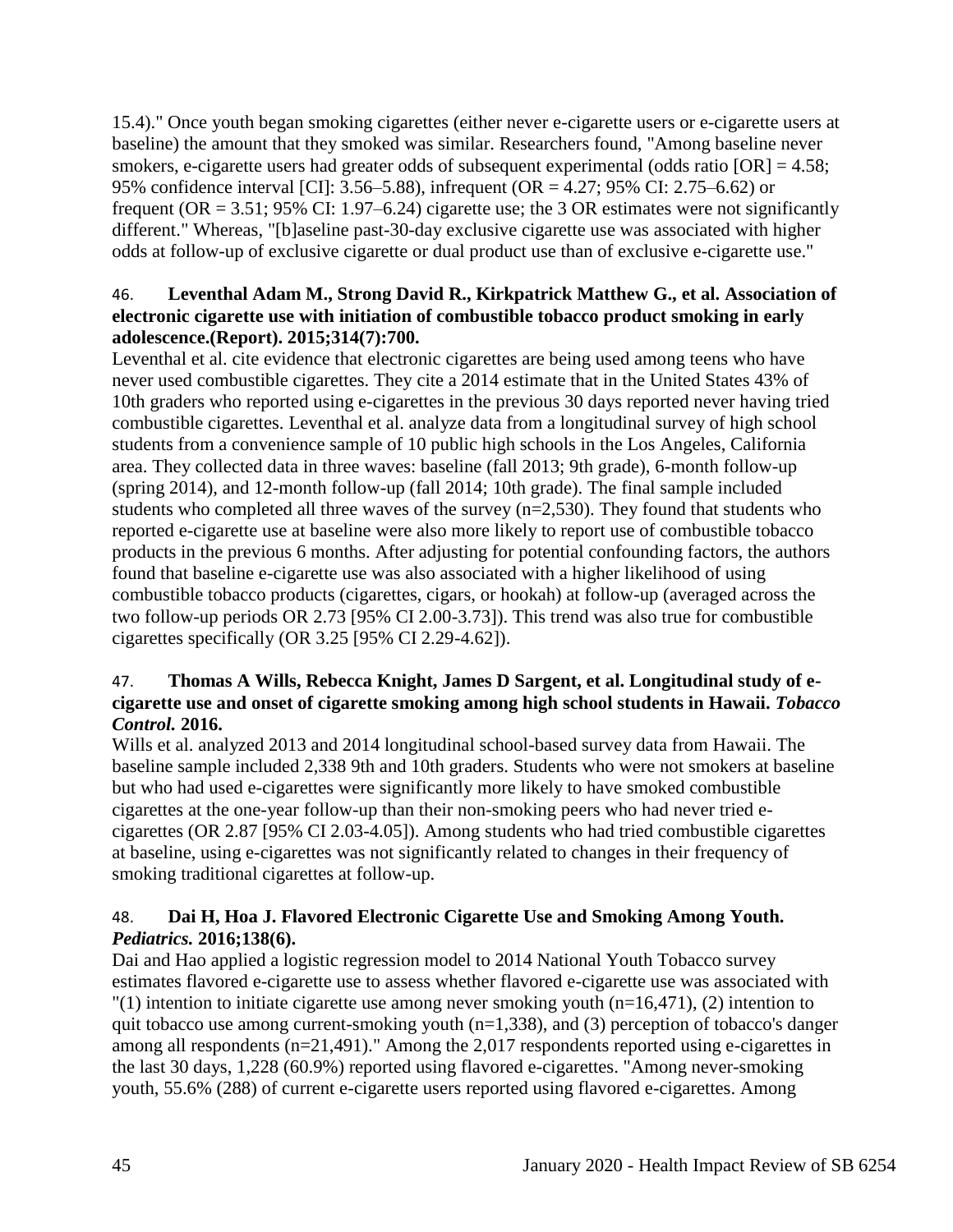current smokers, 68.4% (495) of current e-cigarette users reported using flavored e-cigarettes." Results of the analysis show, "Compared with not using e-cigarettes in the past 30 days, using flavored e-cigarettes was associated with higher odds of intention to initiate cigarette use among never-smoking youth (adjusted odds ratio  $[aOR] = 5.7$ ;  $P < .0001$ ), lower odds of intention to quit tobacco use among current-smoking youth ( $aOR = 0.6$ ;  $P = .006$ ), and a lower prevalence of perception of tobacco's danger among all respondents ( $aOR = 0.5$ ;  $P < .0001$ )." Specifically, "Compared with users of nonflavored e-cigarettes, users of flavored e-cigarettes also had higher odds of intention to initiate cigarette use ( $aOR = 1.7$ ;  $P = .02$ ." Authors concluded, "Flavored ecigarette use is associated with increased risks of smoking among youth." Since this analysis was released use of e-cigarettes has increased significantly among U.S. youth and young adults. Therefore, analysts assessed study results as moderately generalizable to the current Washington context.

#### 49. **Pisinger Charlotta, Dossing Martin. A systematic review of health effects of electronic cigarettes.** *Preventive Medicine.* **2014;69:248.**

Pisinger and Døssing conducted a systematic review of the literature on the health consequences of vaping products published before August 14, 2014. The authors identified 76 studies which met their inclusion criteria. They found that 34% of the studies' authors had a conflict of interest (e.g. the study was funded or somehow influenced by electronic cigarette manufacturers or consultants for manufacturers of medicinal smoking cessation therapy). Many studies found that product labels did not show the concentrations of solvents and flavoring and that products labeled nicotine free were sometimes found to actually contain nicotine in high concentrations. There was also variability in product concentrations from cartridge-to-cartridge. The authors conclude that the studies had many methodological problems and that the body of evidence is inconsistent, lack long-term follow up, and don't allow any firm conclusion on the safety of vaping products. They conclude that these 76 studies indicate that electronic cigarettes cannot be regarded as safe. The available evidence does indicate that at least some vaping products are toxic to human cells and contain toxic compounds such as metals, traces of carcinogenic nitrosamines, formaldehyde, mercury, and other potentially harmful components. Vaping was associated with significant airway and lung obstruction in the short term and other adverse effects in the mouth/throat. Some studies indicate that vaping may have less adverse effects or result in less exposure to harmful substances than combustible cigarettes. Some studies suggest that electronic cigarettes may be useful as a smoking reduction/cessation aid, but the evidence on their efficacy is conflicting.

#### 50. **Hocharoen Chanalee. An evaluation of potential harm of electronic cigarette aerosol exposures and directions for research and regulation. In: Taft D, ed: ProQuest Dissertations Publishing; 2015.**

Hocharoen conducted a systematic review of the literature on electronic cigarettes published between January 1, 2009 and January 31, 2015. Thirty-nine articles met the inclusion criteria. Three of these studies examined inflammatory markers, cytokines, and chemokines, all of which found that interleukins (cellular messengers for immune response) increased with electronic cigarette exposure. One study found that interleukin 6 decreased with e-cigarette exposure. Seven studies examined cytotoxicity (cell toxicity) or mutagenicity (ability to cause genetic mutations). These studies looked at the impacts of e-vapors of liquids on lung, throat, and mouth specific embryonic stem cells, and various fibroblasts. Six of these seven studies found cytotoxic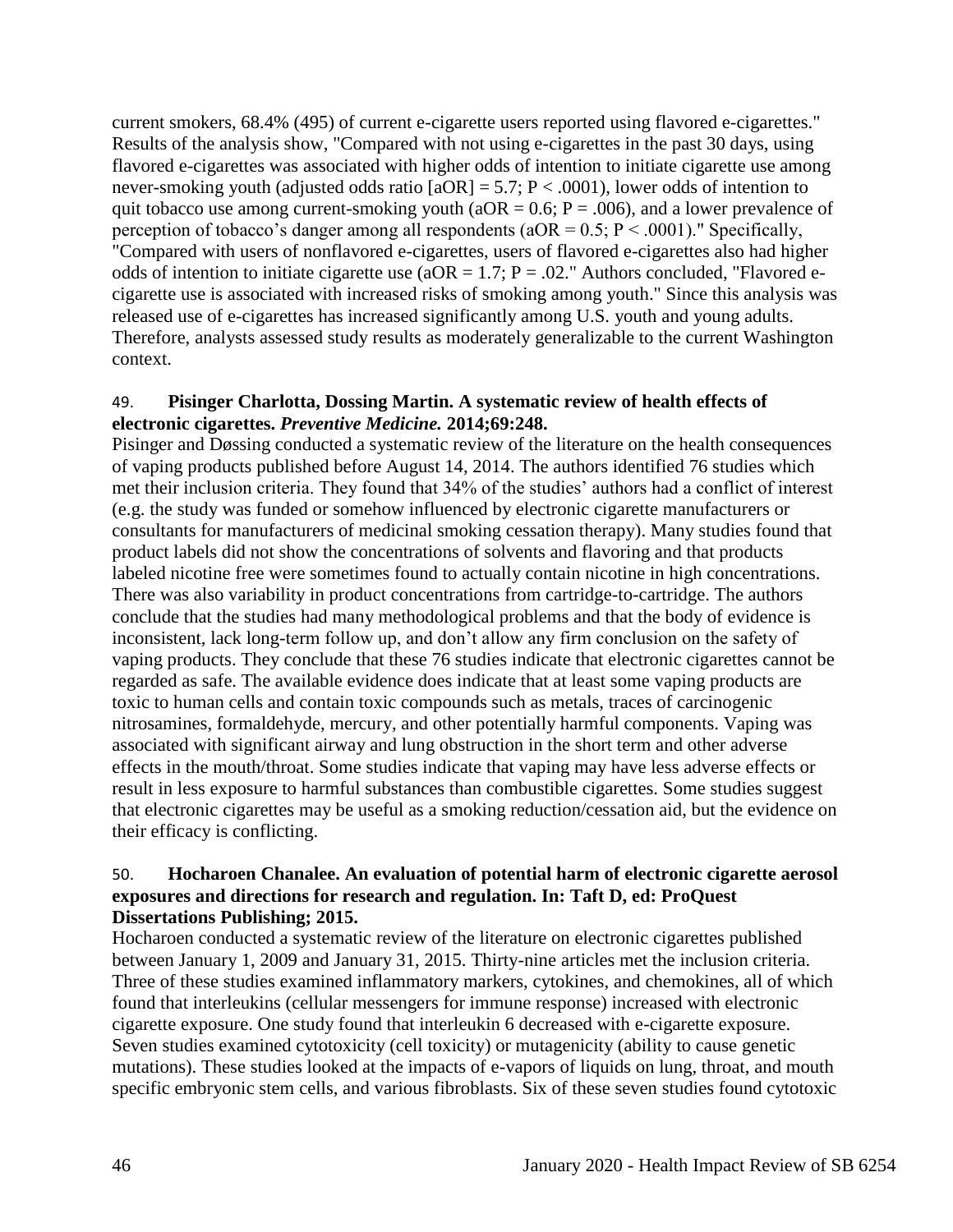effects, decreased cell viability, changes in cell morphology, reduced ATP detection, and cell mutagenicity for at least one of the measured flavors or e-liquid components. The seventh study found no cytotoxicity from e-liquids for epithelial carcinoma cells or Chinese Hamster ovary cells. The author concludes that cell viability is affected by e-cigarettes and that vapor products sometimes contain "carcinogens, metals, and other potentially harmful constituents." The author notes that while physiological effects of e-cigarettes have been found in the literature, potential adverse long-term effects have not been studied.

## 51. **General Office of the Surgeon. E-Cigarette Use Among Youth and Young Adults: A Report of the Surgeon General. Atlanta, GA: U.S. Department of Health and Human Services, Centers for Disease Control and Prevention, National Center for Chronic Disease Prevention and Health Promotion, Office of Smoking and Health; 2016.**

This report was prepared by the Centers for Disease Control and Prevention's National Center for Chronic Disease Prevention and Health Promotion, Office on Smoking and Health. It focused on examining the research around the epidemiology and health effects of e-cigarette use among youth and young adults in the United States. They note that, "the initial drafts of the chapters were written by 27 experts who were selected for their knowledge of the topics addressed. These contributions are summarized in five chapters that were evaluated by approximately 30 peer reviewers. After peer review, the entire manuscript was sent to more than 20 scientists and other experts, who examined it for its scientific integrity." The chapters outline the following topic areas: (1) historical background, (2) patterns of e-cigarette use among U.S. youth and young adults, (3) health effects of e-cigarette use among U.S. youth and young adults, (4) activities of e-cigarette companies, and (5) e-cigarette policy and practice implications.

# 52. **Center Washington Poison. 2017 Annual Toxic Trend Report: Nicotine and E-Cigarette. 2017.**

This brief report from the Washington Poison Center provides summary data from calls about nicotine exposure among children 0 to 12 years of age. From 2011 to 2017, the Washington Poison Center received 2,966 total cases related to nicotine exposure. The most cases occurred in 2015, with 521 total cases of nicotine exposure. In 2017, the Center had 440 cases of nicotine exposure and 373 (84.8%) cases were among children 0-5 years of age. About half of nicotine exposures come from cigarette/cigar exposure, 22% are related to e-cigarettes, and 22% are related to chewing tobacco. Children are primarily exposed through ingestion (94.5% of cases are due to ingestion), and common symptoms of nicotine exposure include vomiting, coughing/choking, drowsiness/lethargy, and pallor. Washington Poison Center noted that exposure reporting is voluntary, and that these numbers likely underrepresent nicotine exposure.

## 53. **Rubinstein M.L., Delucchi K., Benowitz N.L., et al. Adolescent Exposure to Toxic Volatile Organic Chemicals from E-Cigarettes.** *Pediatrics.* **2018;141(4).**

Rubinstein et al. analyzed urine and saliva samples from adolescents aged 13-18 years old who use electronic cigarettes to evaluate the presence of volatile organic compounds. More adolescents use e-cigarettes than cigarettes, and chemicals found in e-cigarettes are known to be harmful to human health. However, the authors noted that, "there are no data on toxicant exposure in adolescent e-cigarette users. However, there is great concern because exposure to toxicants during adolescence may result in greater harm than exposure in adulthood, given vulnerability to the acute and chronic effects of toxicants in general and from their cumulative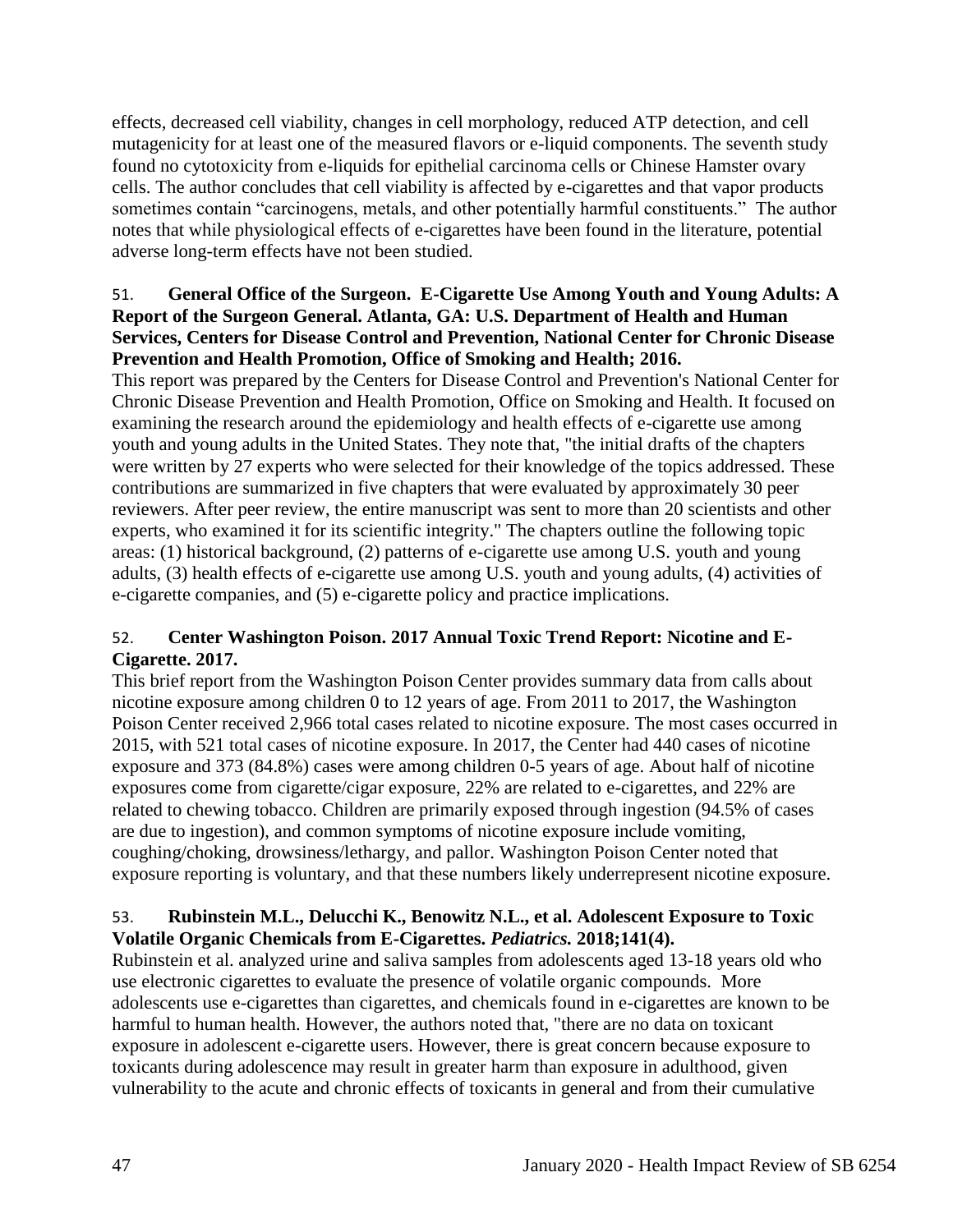exposure if started early." This study included adolescents participating in a larger longitudinal study of the effects of e-cigarettes on adolescents in the San Francisco Bay Area. Adolescents who used e-cigarettes were scheduled for a baseline appointment within 24 hours of use and provided saliva and urine samples for analysis. Saliva samples were analyzed for cotinine, a metabolite of nicotine. Urine samples were analyzed for NNAL (a potent carcinogen) and eight volatile organic compounds that are toxic environmental or tobacco smoke constituents. They used use categories based on self-report as well as chemical levels so that, "conservative criteria for group definitions meant that the e-cigarette-only group was clearly differentiated from the dual user group, and any [volatile organic compounds] found in the e-cigarette-only group could be clearly attributed to e-cigarette use." Based on their criteria, samples were analyzed for 67 ecigarette-only users, 16 dual users, and 20 controls. They found that the presence of 5 volatile organic compounds was significantly higher in e-cigarette-only users compared with controls (p < .05 for all compounds), but lower than in dual-users. For e-cigarette-only users, levels were statistically significantly higher for users that used e-cigarettes with nicotine all or some of the time and for users that reported more sessions of e-cigarette use per day. They also found that "levels of 3 other significant and likely toxic [volatile organic compounds] were just as high in users of nonnicotine products as in those using nicotine." The authors concluded, "Adolescent ecigarette-only users had levels of 5 [volatile organic compound] toxicants detected in their urine in quantities up to 3 times greater than in matched controls...levels of toxicant exposure in dual users were up to 3 times higher than in those who used only e-cigarettes." Many of these compounds are known carcinogens.

### 54. **Alzahrani T., Pena I., Temesgen N., et al. Association Between Electronic Cigarette Use and Myocardial Infarction.** *American Journal of Preventive Medicine.* **2018;55(4):455- 461.**

Alzahrani et al. evaluated 2014 and 2016 National Health Interview Survey data to determine whether electronic cigarette use could increase the risk of myocardial infarction. This was the first study to examine the relationship between e-cigarette use and heart attack. E-cigarette use has been shown to stimulate similar reactions as traditional cigarette use in otherwise healthy individuals, including endothelial dysfunction, oxidative stress, inflammation, platelet activation, and activation of the sympathetic nervous system. Interviewees were classified as never, former, and current e-cigarette and cigarette users. However, the definition of former use was not consistent between e-cigarette users and cigarette users. Based on NHIS responses, 25.8% of current e-cigarette users were former smokers and 66.2% of current e-cigarette users were also current cigarette smokers. Overall, the authors found that daily e-cigarette use was independently associated with increased odds of myocardial infarction (OR=  $1.79$ ,  $95\%$  CI=  $1.20$ ,  $2.66$ , pvalue= 0.004). Former and some day e-cigarette use were not associated with increased risk of heart attack. Former, some day, and current cigarette use were all associated with increased risk of heart attack. The authors also found that, "dual use of e-cigarettes and conventional cigarettes appears to be more dangerous than using either product alone." The authors state that their study likely underestimates the increased risk of heart attack from using e-cigarettes, and that more research is needed to fully understand the health impacts of former or some day e-cigarette use. They state that, "it is not known when the [myocardial infarctions] occurred relative to ecigarette use, and it is likely that some of the heart attacks subjects reported occurred before ecigarettes became available in the U.S. (around 2009). This situation will bias the [odds ratio]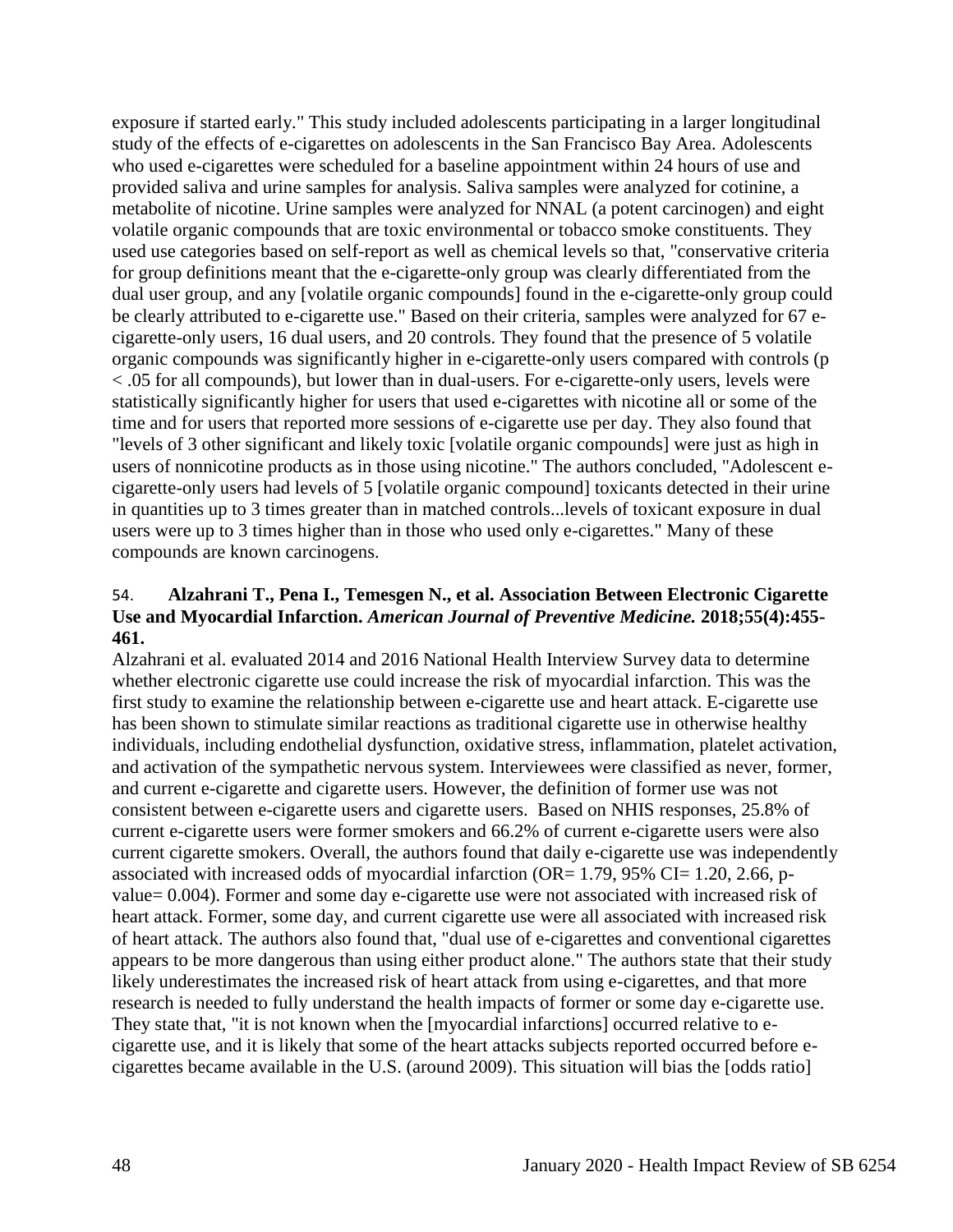estimates toward the null, meaning that the study results likely underestimate the true risks associated with e-cigarette use."

55. **Clapp P., Lavrich K., Reidel B., et al. The E-Cigarette Flavoring Cinnamaldehyde Suppresses Mitochondrial Function and Trasiently Impairs Cilia Beat Frequency in Human Bronchial Epithelial Cells. Paper presented at: Epithelial Function in Health and Disease- Poster Discussion Session; May 23, 2018, 2018; San Diego, California.** In this abstract, Clapp et al. explain that compounds in cigarettes impair mitochondrial function and reduce cilia beat frequency, impairing lung function. They note that cinnamaldehyde, which is commonly used to flavor e-cigarette products, has similar structural properties to compounds in cigarettes. They determined the content of cinnamaldehyde in e-cigarette products and exposed human bronchial epithelial cells to various levels to evaluate a dose-response relationship. Overall, the authors concluded, "data suggest that cinnamaldehyde, a ubiquitous flavoring agent commonly used in e-cigarettes, adducts to mitochondrial proteins, disrupts mitochondrial function, and significantly reduces intracellular ATP levels, which correlates with impaired [cilia beat frequency] in airway epithelial cells...inhalational exposures of cinnamaldehyde may increase the risk of respiratory infections in e-cigarette users."

## 56. **Gmel Gerhard, Baggio Stéphanie, Mohler-Kuo Meichun, et al. E- cigarette use in young Swiss men: is vaping an effective way of reducing or quitting smoking?** *Swiss medical weekly.* **2016;146:w14271.**

Gmel et al. summarize the current evidence on the impact of e-cigarettes on combustible cigarette usage, noting that the literature is conflicting—with some studies finding that vaping is associated with using fewer cigarettes but with being less likely to completely quit smoking combustible cigarettes, and other studies finding an increase in combustible cigarette usage and decreased likelihood of quitting, and still other studies finding that e-cigarettes were associated with more quit attempts and continued abstinence than NRT or using no aid. The authors used data from the Cohort Study on Substance Use Risk Factors in Switzerland. While 7,556 participants (all young men) provided consent to participate, 79.2% (n=5,987) completed the baseline questionnaire and 79.7% (n=6,020) completed the follow-up questionnaire. A total of 91.5% of the baseline respondents (n=5.476) also completed the follow-up questionnaire. Among those who did not smoke at baseline, those who were vaping at follow-up were more likely to start smoking and to become occasional or daily smokers at follow-up than were non-vapers. Among those who were occasional smokers at baseline, non-vapers were more likely to become non-smokers and less likely to become daily smokers than vapers. Among those who did not smoke at baseline, vapers were 6 times more likely to be occasion smokers and 12 times more likely to be daily smokers at follow-up than non-vapers. Among non-smokers at baseline, vapors smoked significantly more (10 times more) cigarettes weekly at follow-up then did non-vapers. Weekly cigarette use increased between baseline and follow-up for occasional smokers and decreased for daily smokers but these changes were not significantly between vapers and nonvapers.

# 57. **Grace Randolph C., Kivell Bronwyn M., Laugesen Murray. Estimating cross- price elasticity of e- cigarettes using a simulated demand procedure.** *Nicotine & tobacco research : official journal of the Society for Research on Nicotine and Tobacco.* **2015;17(5):592.**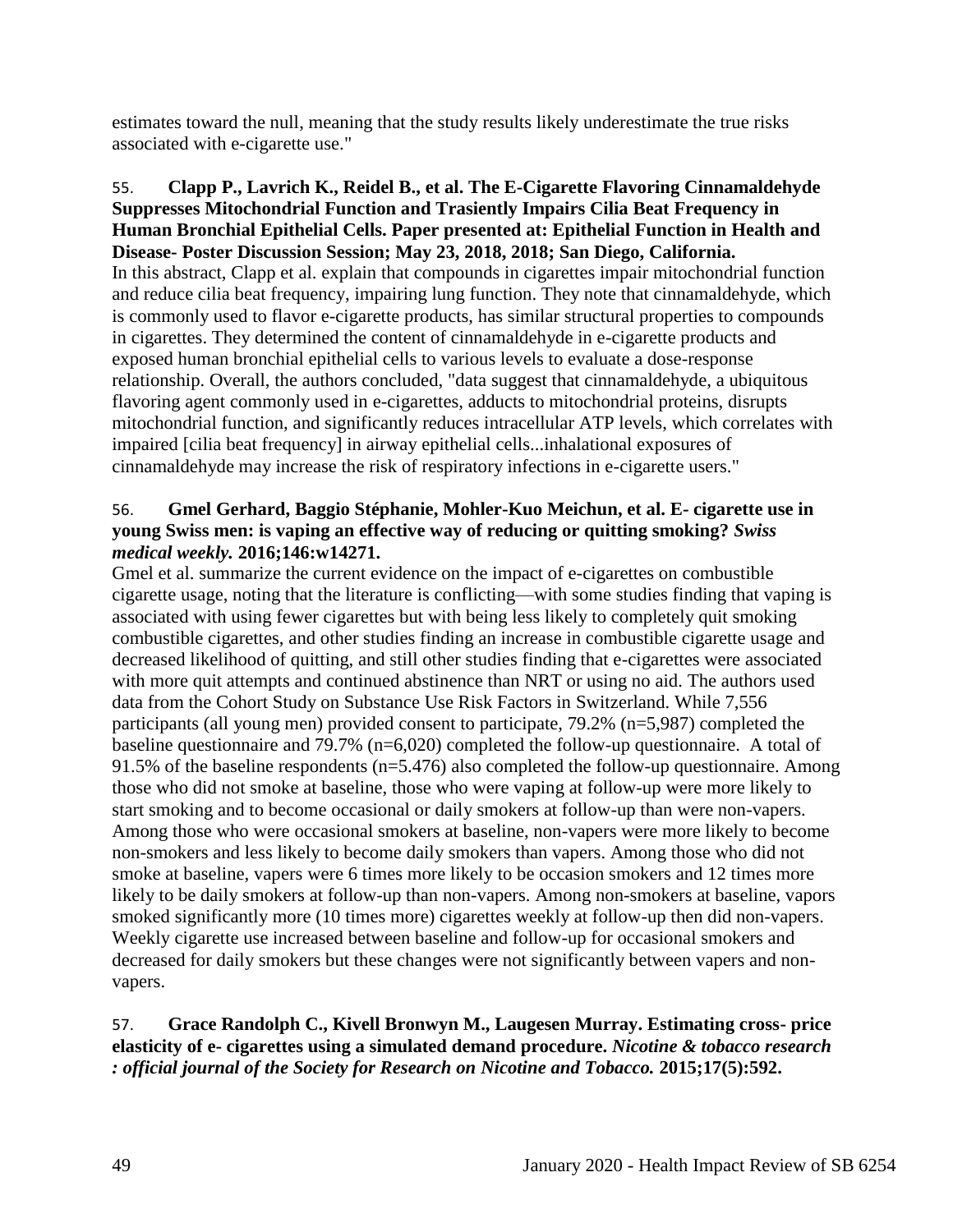Grace et al. collected data from a convenience sample of 210 daily smokers in New Zealand who were 18 years of age or older and who had no intention to quit smoking before January 1, 2013. They excluded any smokers who had ever used e-cigarettes. They interviewed participants between February and March of 2013 (response rate not noted). The researchers had participants complete a written survey and three additional validated surveys, complete the Cigarette Purchase Task (CPT), sample an e-cigarette, and then answer questions about their intentions to purchase e-cigarettes and their regular tobacco product. The CPT is used to measure demand for tobacco products across a range of prices. The authors used the CPT completed before sampling the e-cigarette as a baseline to determine the demand for combustible cigarettes in the absence of e-cigarettes. The participants also indicated their intentions to purchase e-cigarettes and combustible cigarettes after trying the e-cigarette. The authors found that the simulated demand for e-cigarettes increased as the price of regular cigarettes increased, with an average cross-price elasticity of 0.16 (indicating that a 10% increase in the cost of combustible cigarettes was associated with a 1.6% increase in the demand for e-cigarettes). However, the simulation also found that the low-cost availability of e-cigarettes did not decrease the demand for regular cigarettes at a higher price and that a significantly lower proportion of participants said that they would quit smoking tobacco completely if e-cigarettes were available than if they were not. This finding suggests that the availability of low-priced e-cigarettes could actually encourage people who would otherwise have quit smoking completely as a result of raising tobacco prices to instead continue to use combustible cigarettes perhaps in tandem with lower-cost e-cigarettes. So, while the study found that smokers may substitute e-cigarettes for combustible cigarettes as the cost of the later increases (with the cost of the former staying low), low-cost e-cigarette availability may actually discourage combustible cigarette smokers from quitting entirely as combustible cigarette prices increase.

## 58. **Rahman M. A., Hann N., Wilson A., et al. E- Cigarettes and Smoking Cessation: Evidence from a Systematic Review and Meta- Analysis.** *PLoS One.* **Vol 102015.**

Rahman et al. conducted a systematic review of the literature on combustible cigarette consumption or cessation after the use of e-cigarettes. Six studies met their inclusion criteria. They found that e-cigarettes with nicotine were more effective as a cessation tool than those without nicotine. The authors pooled data from two randomized control trials and found a risk ratio of 2.29 (95% CI 1.05-4.97). They also found that use of e-cigarettes was associated with smoking cessation and reduction in the number of cigarettes used—though three of the six studies did not include a control group. The authors note that they were only able to consider the efficacy of nicotine vs. non-nicotine e-cigarettes and were not able to compare the efficacy of ecigarettes to other cessation interventions.

### 59. **Kalkhoran Sara, Glantz Stanton A. E-cigarettes and smoking cessation in realworld and clinical settings: a systematic review and meta-analysis.** *The Lancet Respiratory Medicine.* **2016;4(2):116-128.**

Kalkhoran et al. conducted a systematic review and meta-analysis to evaluate the association between e-cigarette use and combustible cigarette cessation among adults. Thirty-eight studies met their inclusion criteria for the systematic review, 20 of which had control groups and were included in the meta-analysis. They found that the odds of combustible cigarette cessation among those who used e-cigarettes was 28% lower than for those who did not use e-cigarettes (OR 0.72 [95% CI 0.57-0.91]). When the authors only included studies of smokers with an interest in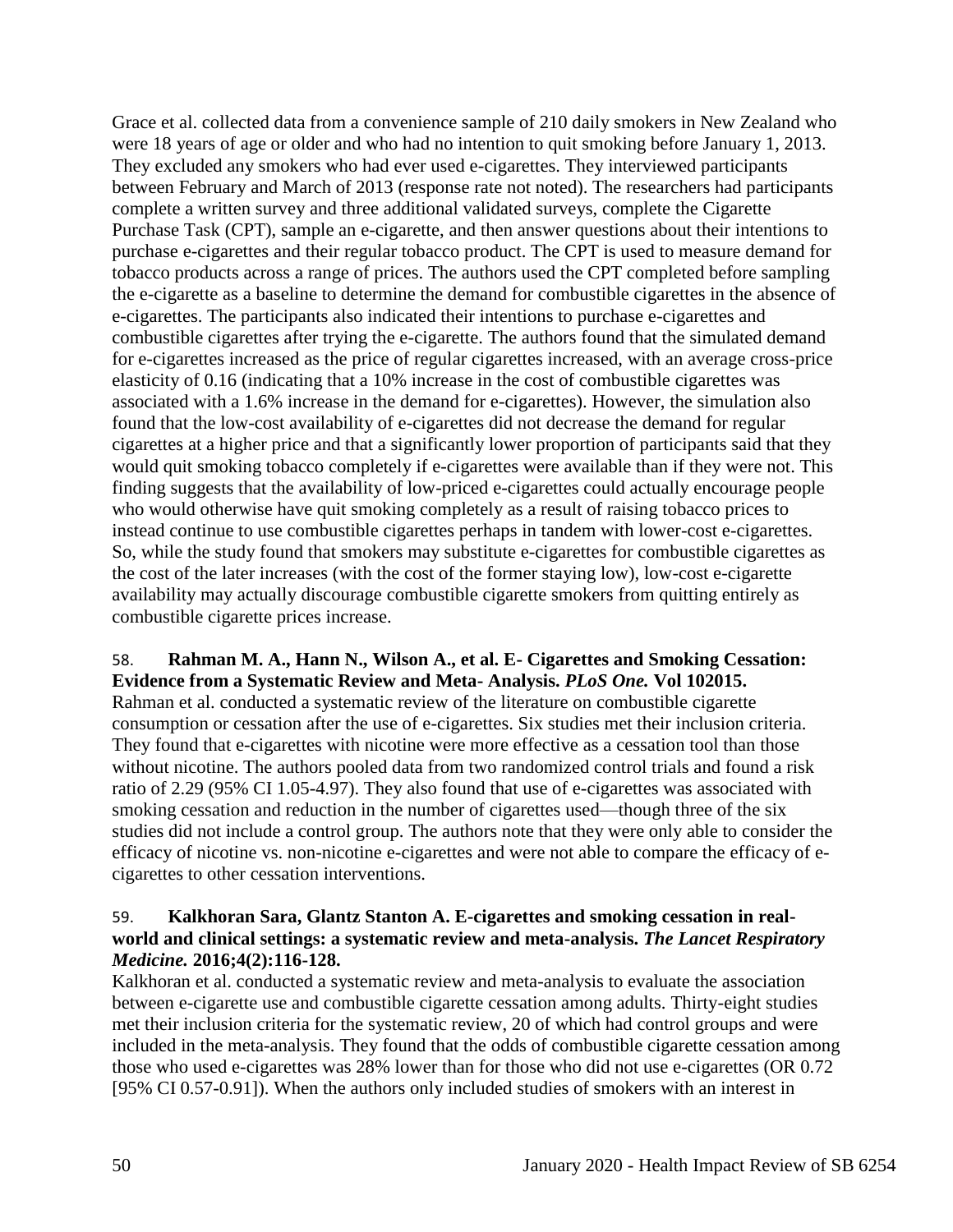quitting, they did not find a significant difference from the overall findings. The authors conclude that e-cigarettes, as they are currently being used, are associated with lower quit rates among combustible cigarette smokers.

# 60. **Protano C., Avino P., Manigrasso M., et al. Environmental Electronic Vape Exposure from Four Different Generations of Electronic Cigarettes: Airborne Particulate Matter Levels.** *International Journal of Environmental Research and Public Health.*  **2018;15(2172).**

Protano et al. evaluated the levels of airborne particulate matter emitted by four generations of ecigarette models in use in Italy. They found that all e-cigarette devices emitted particulate matter of a size that can be inhaled into the lungs (including PM10, PM4, PM2.5, and PM1). Newer models emitted greater levels of small particulate matter as a result of increased operating power. Overall, their findings suggest that passive vaping does occur, supporting "the need for legislative interventions to regulate e-cigs use in public places and other enclosed environments, in order to protect the health of any subject who is potentially exposed."

## 61. **Gallaway M.S., Henley S.J., Steele C.B., et al. Surveillance for Cancers Associated with Tobacco Use--United States, 2010-2014.** *Morbidity and Mortality Weekly Report, Centers for Disease Control and Prevention.* **2018;67(12):1-42.**

In this Surveillance Summary, the Centers for Disease Control and Prevention evaluates tobaccoassociated cancer incidence for 12 types of cancer associated with tobacco use from 2010 to 2014. They find that tobacco use contributes "to at least 12 types of cancer, including acute myeloid leukemia (AML) and cancers of the oral cavity and pharynx; esophagus; stomach; colon and rectum; liver; pancreas; larynx; lung, bronchus, and trachea; kidney and renal pelvis; urinary bladder; and cervix." They used cancer incidence data covering approximately 99% of the U.S. population from CDC's National Program of Cancer Registries and the National Cancer Institute's Surveillance, Epidemiology, and End Results program. Approximately 3.3 million new tobacco-associated cancer cases were reported from 2010 to 2014, or approximately 667,000 cases per year. They found that incidence remains high among whites, blacks, non-Hispanics, and individuals living in rural areas.

## 62. **Centers for Disease Control and Prevention National Center for Chronic Disease Prevention and Health Promotion, Office on Smoking and Health. The Health Consequences of Smoking: 50 Years of Progress. A Report of the Surgeon General. U.S. Department of Health and Human Services; 2014.**

The analysts writing the Surgeon General's reports on the health effects of smoking use a set of criteria to rank the strength of evidence that a causal relationship exits. For each health indicator, the analysts synthesize the evidence and then apply the criteria to the body of evidence. The report is then vetted by a series of external editors who are tasked with ensuring the accuracy of the report. This comprehensive analysis includes hundreds of references. The 2014 report concludes that since the 1964 Surgeon General's report, a very strong body of evidence has shown a causal link between cigarette smoking and diseases in nearly every organ, cancer (e.g. lung, liver and colorectal cancer), diminished health status, exacerbation of asthma, inflammation, impaired immune function, age-related macular degeneration, harms to the fetus, diabetes, erectile dysfunction, arthritis, and premature death. Research also shows that secondhand smoke causes cancers, reparatory disease, cardiovascular disease, stroke, and harms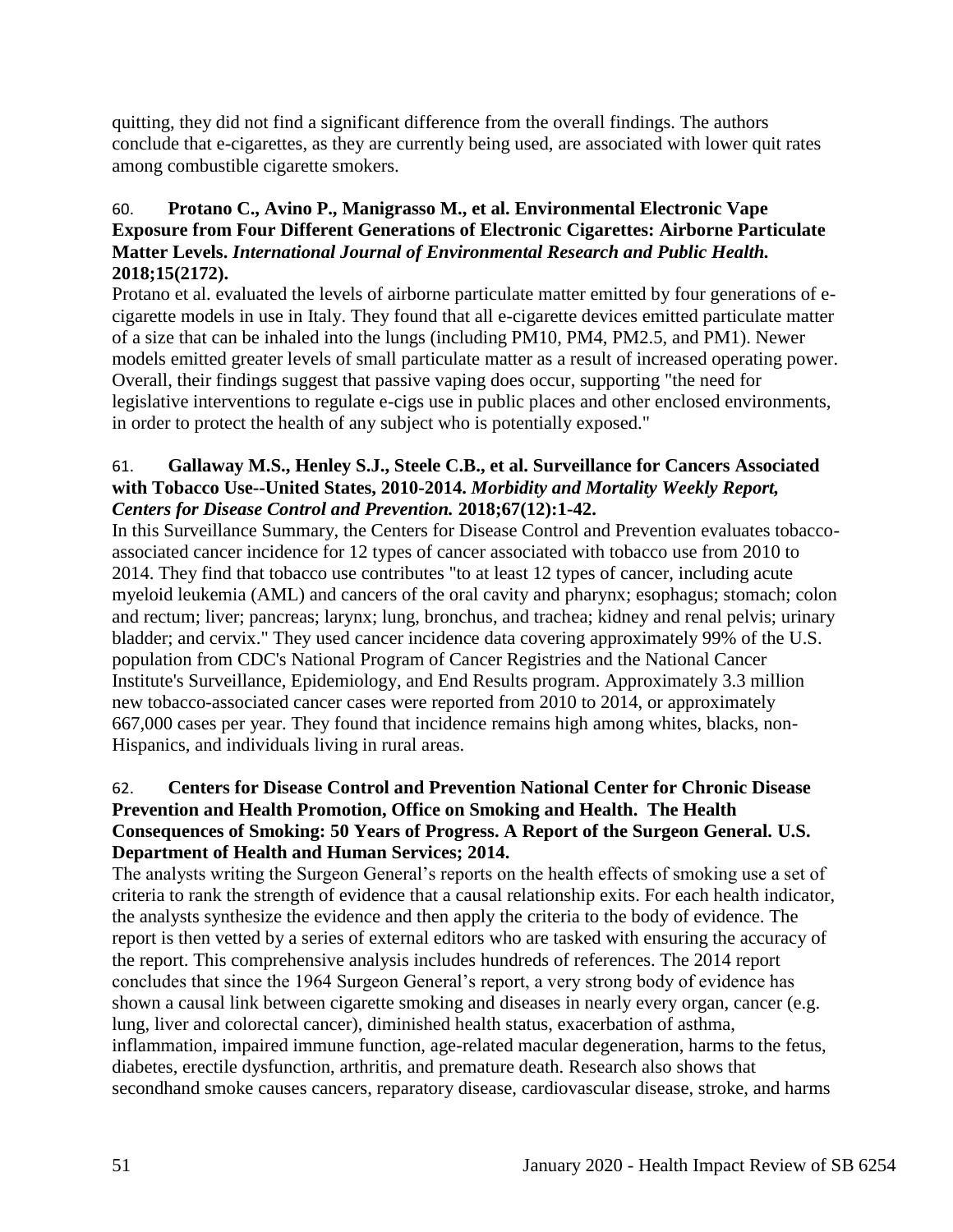to infant and child health. This report also summarizes the evidence indicating that tobacco use may have a different impact on adolescents than adults. The authors indicate that adolescence is a vulnerable stage of brain development, and that nicotine exposure during this age may have lasing adverse effects on brain development.

## 63. **Dunbar M.S., Tucker J.S., Ewing B.A., et al. Ethnic Differences in Cigarette Use Trajectories and Health, Psychosocial, and Academic Outcomes.** *Journal of Adolescent Health.* **2018;62:327-333.**

Dunbar et al. presented previous research that, "youth who initiate smoking and continue to smoke demonstrate poorer academic and occupational outcomes, social difficulties, behavioral problems, and more physical and mental health problems in young adulthood relative to individuals who abstain entirely or desist after a period of experimentation." They also summarized previous research suggesting that youth alcohol and marijuana use may impact academic performance and physical health disproportionately for some racial/ethnic groups. In this study, they examined adolescent smoking trajectories and academic, health, and social outcomes by race/ethnicity for students at the end of high school. The authors followed students who were in sixth or seventh grade in 2008 through their completion of high school in 2016. Approximately 6500 students from 16 middle schools in Los Angeles, California completed annual surveys during physical education classes. Surveys asked about current cigarette smoking, sociodemographics and race/ethnicity, academic orientation, academic unpreparedness, physical ailments/symptoms, physical health, mental health, social functioning, and delinquency. Overall, they found that higher average cigarette use was associated with poorer academic performance, mental health, physical health, and social functioning as well as with greater academic unpreparedness, physical ailments, and delinquency. Controlling for cigarette use trajectories, "racial/ethnic minority youth showed poorer outcomes in multiple domains--notably physical health and physical impairments." The authors concluded, "after adjusting for similar use patterns over time, as well as an index of socioeconomic status (mother's education), cigarette smoking during adolescence is associated with poorer outcomes for racial/ethnic minority youth compared with white peers, and these disparities in health, academic, and other functional domains are evident as early as high school."

#### 64. **QxQ Analysis: E-Cigarette/Vapor Product Use by Race/Ethnicity, Sexual Orientation, and Gender Identity. Looking Glass Analytics; 2018. [http://www.askhys.net/Analyzer.](http://www.askhys.net/Analyzer) Accessed September 2019.**

Washington State Healthy Youth Survey data from 2018 indicate that among 8th grade respondents the highest rate of vaping was reported among Hispanic students (15.4% [95% CI 12.0-18.8%), followed by American Indian or Alaska Native (AI/AN) students (14.6% [95% CI 9.4-19.8%]) and black students (13.6% [95% CI 8.5-18.7%]). Among 10th grade respondents, AI/AN students (28.0% [95% CI 18.7-37.3%]) and multi-racial students (24.4% [95% CI 20.7- 28.1%]) reported higher smoking rates than their peers. The percent of students who had reported using e-cigarette/vapor products at all in the past 30 days was highest among 12 grade respondents. AI/AN students (38.3% [95% CI 24.6-52.0%]) and multi-racial students (35.2% [95% CI 30.8-39.7%]) reported higher rates of using e-cigarettes/vapor products than their peers. Among 12th graders, the lowest rates of e-cigarette/vapor product use were reported by Asian and Black/African American students. These data suggest that in Washington State, AI/AN, and multi-racial, and Hispanic youth have disparately high rates of current e-cigarette/vapor product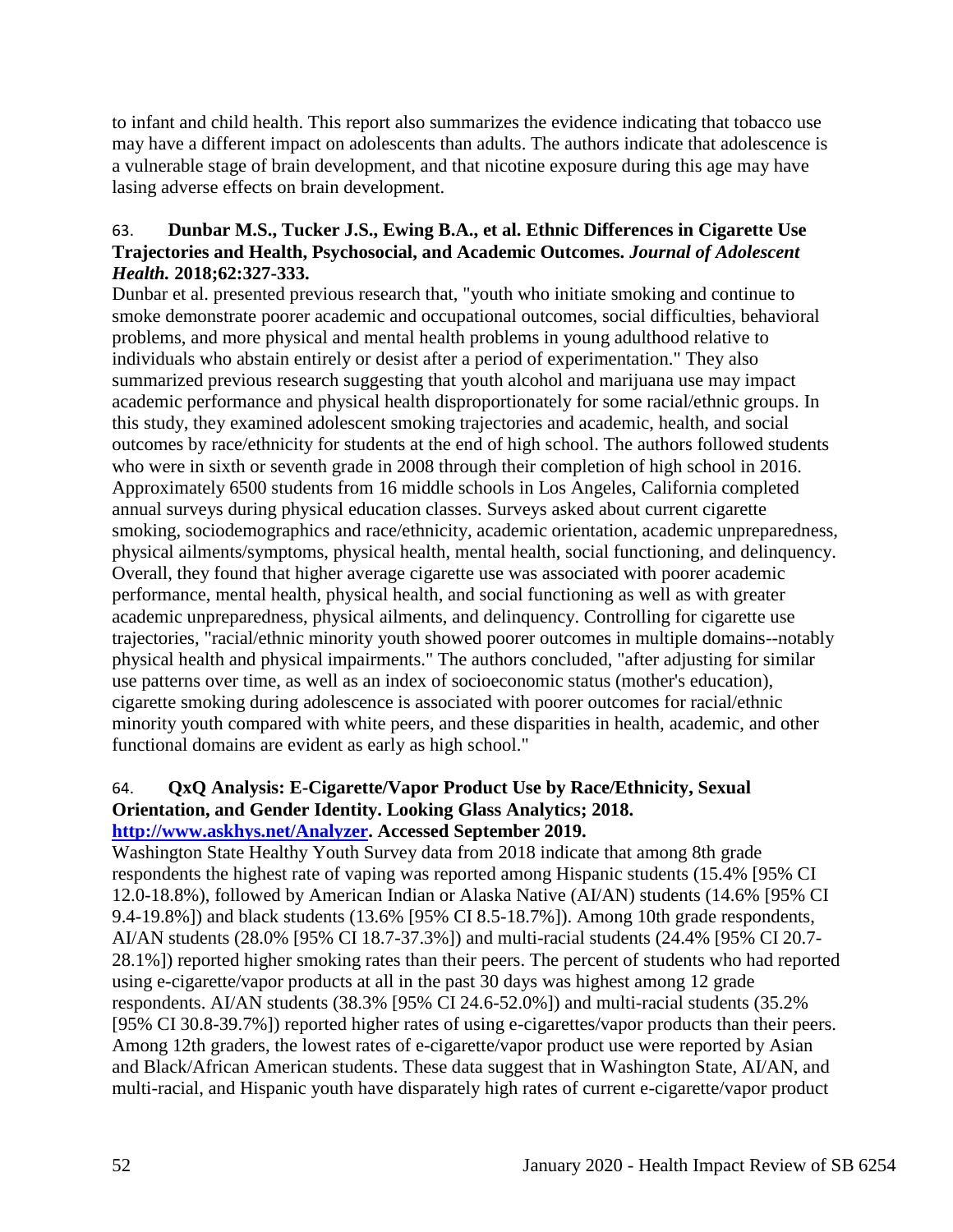use. It is important to note that the current race/ethnicity categories aggregate diverse subpopulations into one category—so disparities within these categories may be masked. For example, API subpopulations likely have very different smoking rates but they are aggregated into one category so these differences may be missed. White respondents in 10th and 12th grade also report high e-cigarette/vapor product current use compared to cigarette use. Students from the subsample of schools who participate in the extended form version of the Healthy Youth Survey also answered questions about their sexual orientation. Eighth grade respondents who identified as lesbian, gay, or bisexual were more likely to report using e-cigarettes/vapor products at all in the last 30 days (16.5% [95% CI 10.8-22.2%]) than their peers who identified as straight (10.1% [95% CI 7.9-12.3%]). This disparity also existed among 10th graders (32.1% [95% CI 27.4-36.8%] vs. 20.8% [95% CI 17.7-23.9%]) and 12 graders (35.4% [95% CI 29.9- 40.9%] vs. 28.1% [95% CI 24.3-31.9%]). Finally, the Healthy Youth Survey also asks students about their gender identity. Eighth grade and 12th grade data were suppressed due to fewer than 5 responses in at least one category. Among 10th grade respondents who identified as transgender were more likely to report using e-cigarettes/vapor products at all in the last 30 days (44.7% [95% CI 26.6-62.8%]) than their peers who identified as cisgender female (22.4% [95% CI 19.3-25.5%]) or cisgender male (20.8% [95% CI 17.5-24.1%]). Disparities also exist for students who report something else fits better (30.0% [95% CI 14.8-45.2%]), questioning/not sure of my gender identity (24.4% [95% CI 12.4-36.4%]), and who selected more than one response (28.0 [95% CI 14.0-42.0%]).

## 65. **Kann L., McManus T., Harris W.A., et al. Youth Risk Behavior Surveillance-- United States, 2017.** *Morbidity and Mortality Weekly Report, Centers for Disease Control and Prevention.* **2018;67(8).**

This MMWR Surveillance Report provides updated findings from the 2016-2017 Youth Risk Behavior Surveillance System (YRBSS) on the leading causes of morbidity and mortality among youth, including unintentional injuries and violence; tobacco use; alcohol and drug use; sexual behaviors; dietary behaviors; and physical inactivity. It presents data on health behaviors and health disparities by sex, race/ethnicity, grade in school, and sexual orientation. This is the first YRBSS survey that reports on questions added in 2015 related to sexual orientation. Washington State did not participate in the 2016-2017 YRBSS. Specific to tobacco use, this version of YRBSS either changed the wording of the question or response or asked a question for the first time related to the following measures: "having first tried cigarette smoking before age 13 years; having usually gotten their own electronic vapor products by buying them in a store; current, current frequent, and current daily smokeless tobacco uses; current cigarette, cigar, or smokeless tobacco use; current cigarette, cigar, smokeless tobacco, or electronic vapor produce use; having tried to quit using all tobacco products." From 1991 to 2017, the prevalence of ever trying cigarette smoking significantly decreased from 70.1% to 28.9% nationally. Male, white, and gay, lesbian, and bisexual students were more likely to have ever tried cigarette smoking compared to other students. In addition, this YRBSS asked for the first time about cigarette smoking before 13 years of age, and results indicated that 9.5% of students had tried cigarette smoking before 13 years of age. From 1991 to 2017, the prevalence of current cigarette use (smoked a cigarette at least once in the past 30 days) also significantly decreased from 27.5% to 8.8% nationally. Among students that currently used cigarettes, the prevalence was higher for males (9.8%) than females (7.8%), and whites (11.1%) compared to Hispanic (7.0%) or black (4.4%) students. Current cigarette use was almost twice as high among gay, lesbian, and bisexual students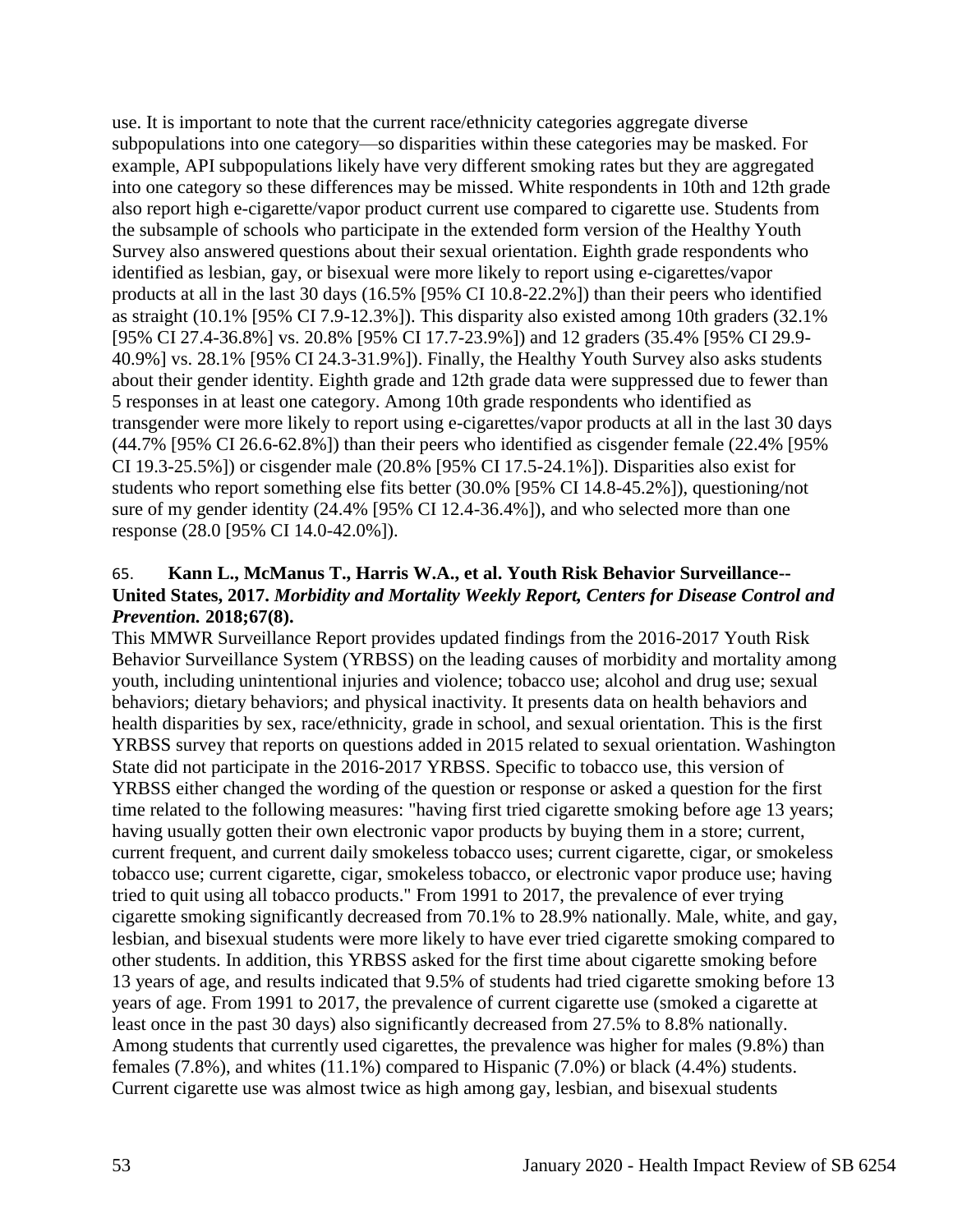(16.2%) compared to heterosexual students (8.1%). Nationally, 2.6% of students had smoked cigarettes on 20 or more days in the past 30 days, and 2.0% of students had smoked cigarettes on all 30 days. Frequent cigarette use was higher among whites and gay, lesbian, and bisexual students. Nationally, 42.4% of students had every used an electronic vapor product (e.g. ecigarettes, e-cigars, e-pipes, vape pipes, vaping pens, e-hookahs, hookah pens), and 13.2% of students currently used e-cigarettes (used an electronic vapor product at least once in the past 30 days). Among students that currently used e-cigarettes, the prevalence was higher for males (15.9%) than females (11.8%); whites (15.6%) compared to Hispanic (11.4%) or black (8.5%) students; and gay, lesbian, and bisexual students (17.5% compared to 13.2% of heterosexual students). Nationally, 3.3% of students had used an electronic vapor product on 20 or more days in the past 30 days, and 2.4% of students had used an electronic vapor product on all 30 days. Frequent vapor product use was higher among male, white, and gay, lesbian, and bisexual students. Among students that currently used electronic vapor products, 13.6% had gotten their own electronic vapor products by buying them in a store. Nationally, 5.5% of students currently used a smokeless tobacco product (e.g. chewing tobacco, snuff, dip, snus, or a dissolvable tobacco product). Approximately 24% of students had used any tobacco product during the past 12 months. Of these students, 41.4% had tried to quit and females, whites and Hispanics, and gay, lesbian, and bisexual students were more likely to have tried to quit. Overall, males were more likely to have engaged in tobacco use risk behaviors than females. White students were more likely to have engaged in tobacco use risk behaviors than Hispanic or black students. Gay, lesbian, and bisexual students were more likely to have engaged in tobacco use risk behaviors than heterosexual students, and the prevalence for current, current frequent, and current daily cigarette use was twofold or greater for gay, lesbian, and bisexual students compared to heterosexual students. The prevalence for current frequent and current daily cigarette use, and current frequent and current daily cigar use was twofold or greater for students who had sexual contact with only the same sex or with both sexes compared to students who had sexual contact with only the opposite sex.

## 66. **Healthy Youth Survey Fact Sheets: Tobacco Use and Tobacco & Vapor Product Use. Healthy Youth Survey Fact Sheets. Looking Glass Analytics; 2018.**

Analysts reviewed Washington State Healthy Youth Survey Fact Sheets for Tobacco and Tobacco & Vapor Product Use for grade levels 8, 10, and 12. These fact sheets provide current use trends for tobacco products (vapor products, cigarettes, and smokeless tobacco), statewide current use by race/ethnicity, single and dual use (cigarettes and vapor products), reported substance "vaped", and source. The most commonly reported substances "vaped" among current users across grade levels contain nicotine or flavor only (no nicotine or THC). The most commonly reported substance vaped among 8th graders is flavor only (44%), followed by nicotine in it (39%), THC (marijuana) in it (17%), and substance unknown (14%). Among 10th and 12th graders, the most commonly reported substance vaped contains nicotine (56% and 62%, respectively), followed by flavor only (33% and 26%), THC in it (21% and 24%), and substance unknown (10% and 8%).

## 67. **Simon Patricia , Camenga Deepa R. , Morean Meghan E. , et al. Socioeconomic status and adolescent e-cigarette use: The mediating role ofe-cigarette advertisement exposure.** *Preventive Medicine.* **2018;112(2018):193-198.**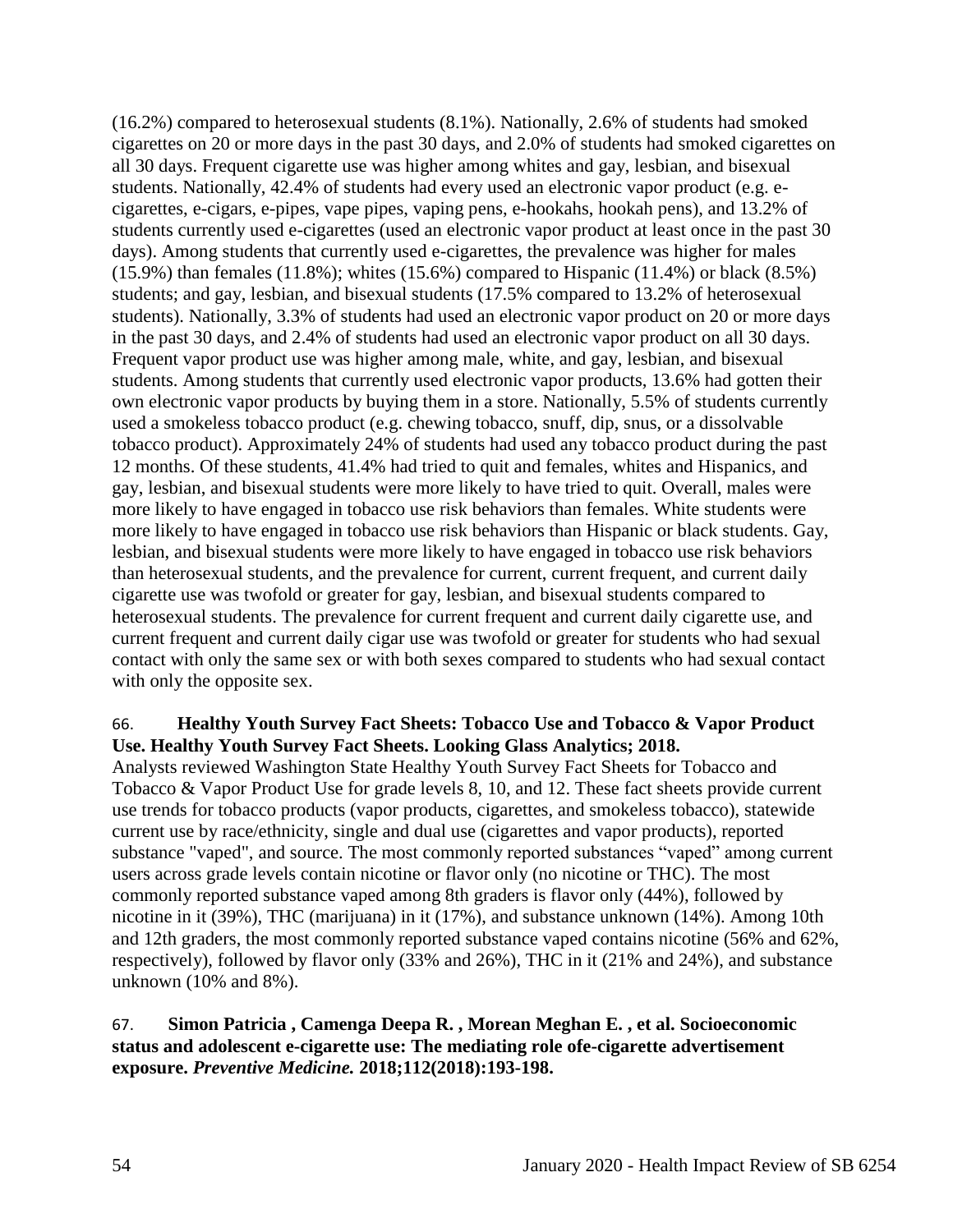Simon et al. examined "exposure to e-cigarette advertisements as a mediator of the relationship between [socioeconomic status (SES)] and adolescent e-cigarette use." While low SES is associated with "greater exposure to tobacco cigarette advertising and cigarette use," associations among SES, e-cigarette advertising, and e-cigarette use are not yet well understood. Authors used anonymous survey data collected from adolescents ( $N = 3,473$ ; 51% Female) attending 8 high schools in Connecticut in Spring 2015. "Mediation analysis was used to examine whether the total number of sources of recent e-cigarette advertising exposure (e.g., TV, radio, billboards, magazines, local stores [gas stations, convenience stores], vape shops, mall kiosks, tobacco shops, social media) mediated the association between SES (measured by the Family Affluence Scale) and past-month frequency of e-cigarette use." Researchers "clustered for school and controlled for other tobacco product use, age, sex, race/ethnicity and perceived social norms for e-cigarette use in the model." The sample had recently seen e-cigarette advertisements via 2.1 (SD = 2.8) advertising channels. "Mediation was supported (indirect effect:  $\beta$  = 0.01, SE = 0.00, 95% CI  $[0.001, 0.010]$ ,  $p = 0.02$ ), such that higher SES was associated with greater recent advertising exposure, which, in turn, was associated with greater frequency of e-cigarette use." Results suggest that "regulations to reduce youth exposure to e-cigarette advertisement may be especially relevant to higher SES youth." Authors recommend future research "examine these associations longitudinally and evaluate which types of advertisements target different SES groups."

## 68. **Zhu Shu-Hong, Zhuang Yue-Lin, Braden Katherine, et al. Results of the Statewide 2017-18 California Student Tobacco Survey. San Diego, California: Center for Research and Intervention in Tobacco Control (CRITC); 2019.**

This report summarized the main results from the 2017-18 California Student Tobacco Survey (CSTS), which was administered to 8th, 10th, and 12th grade students from September 2017 to June 2018. Random selection of California middle and high schools resulted in 333 schools and 151,404 students participating in the survey. Results show that students in San Mateo and San Francisco Counties reported current e-cigarette use at nearly double (20.8%) the use statewide (10.9%).

## 69. **Defense Department of. 2015 Health Related Behavior Survey for Active Duty Service Members. 2015.**

The Health Related Behavior Survey for Active Duty Service Members is a Department of Defense survey used to track health indicators for all branches of active-duty military personnel. Survey data from 2015 indicated that e-cigarette use has been increasing among military personnel. In 2015, 35.7% of military personnel reported ever trying e-cigarettes compared to 12.6% of the general population and 11.1% reported being daily e-cigarette users compared to 3.7% of the general population. The survey also found that 80.7% of military personnel reported buying cigarettes on a military base. Use also varied by branch and rank. All forms of tobacco use, including e-cigarette use, were highest among the Marine Corps (16.1%). E-cigarette use was also higher among lower ranking personnel. For example, 20% of junior enlisted personnel currently used e-cigarettes compared to 10.8% of mid-level enlisted personnel, 6.1% of senior enlisted personnel, 3.4% of warrant officers, 2.2% of junior officers, and 0.9 % of mid-grade or senior officers. Active-duty military members "aged 17-24 were almost ten times more likely to be a current e-cigarette smoker than service members aged 45 or older." By age, 22.8% of personnel aged 17-24 currently used e-cigarettes, 10.8% of personnel aged 25-34, 5.4% of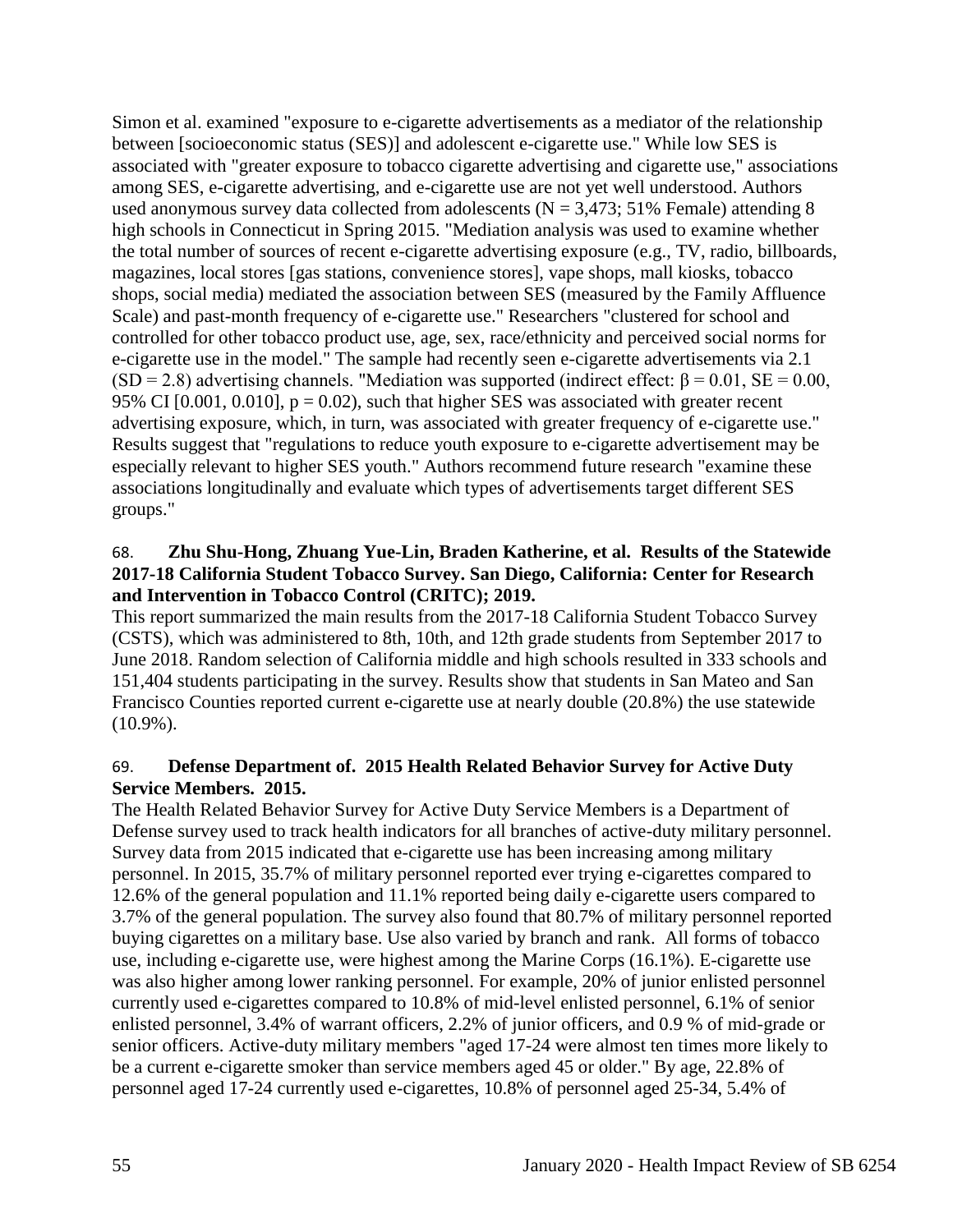personnel aged 35-44, and 2.5% of personnel older than age 45. Military personnel identifying as Hispanic and personnel having high school education or less also used e-cigarettes at a higher rate.

### 70. **Smith Derek. San Francisco vs. Goliath: how communities of color fought to protect our youth against Big Tobacco \*Step 2 - Implementing Innovation. San Francisco, California: San Francisco Department of Public Health; 2019.**

This presentation from the San Francisco Department of Public Health provides an overview of how it implemented the city ordinance prohibiting the sale and distribution of flavored tobacco products and cigarettes. It discusses outreach and education efforts as well as results of initial compliance inspections. Overall, inspections indicate that the majority of retailers are in compliance with the law. Based on prior non-compliance, 150 locations were prioritized for inspections. Those found to be selling received a Notice of Correction. In 2019, SFDPH's annual mailing shared details on how to comply with state and local laws. It has also expanded its quitting offerings to support the flavor restrictions. For example, it has funded and supported community contracts to meet African American youth needs as well as trans folks and Spanishspeaking smokers. The next round of priority populations include Chinese speaking men, African American adults, youth who use Juul, and Pacific Islander folks. In fall 2019, it will launch its Connect to Quit media campaign.

## 71. **State preemption--Exceptions, 70.345.210 Revised Code of Washington (RCW)(2016).**

RCW 70.345.210 (State preemption--Exceptions) preempts political subdivisions (e.g., cities and counties) from adopting or enforcing requirements for the licensure and regulation of vapor products promotions and sales at retail; imposing fees or license requirements on retail outlets for possessing or selling vapor products, other than general business taxes or license fees; and regulating the use of vapor products in outdoor public places, unless the public place is an area where children congregate. This statute does allow for regulation of vapor products in indoor public spaces.

## 72. **E-cigarettes linked to heart attacks, coronary artery disease and depression [press release]. 2019.**

This American College of Cardiology press release summarizes results from a study by Vindhyal et al. presented at the ACC's 68th Annual Scientific Session (2019). Vindhyal et al. reported that there are over 460 brands and 7,700 flavors of e-cigarettes. Vindhyal et al. analyzed data from 96,467 respondents to the National Health Interview Survey from 2014, 2016, and 2017. They found that adults who use vapor products are significantly more likely to have a heart attack, coronary artery disease, and depression compared to those that do not use vape products. For example, after controlling for age, sex, body mass index, high cholesterol, high blood pressure, and smoking combustible cigarettes, adults that used e-cigarettes were 34% more likely to have a heart attack and 25% more likely to have coronary artery disease compared to adults that do not use e-cigarettes. Users were at increased risk of heart attack and coronary artery disease regardless of whether they vaped daily or occasionally. The authors noted that further longitudinal data is needed to establish causation. However, the authors stated that the results "show a clear association between any kind of smoking and negative health outcomes."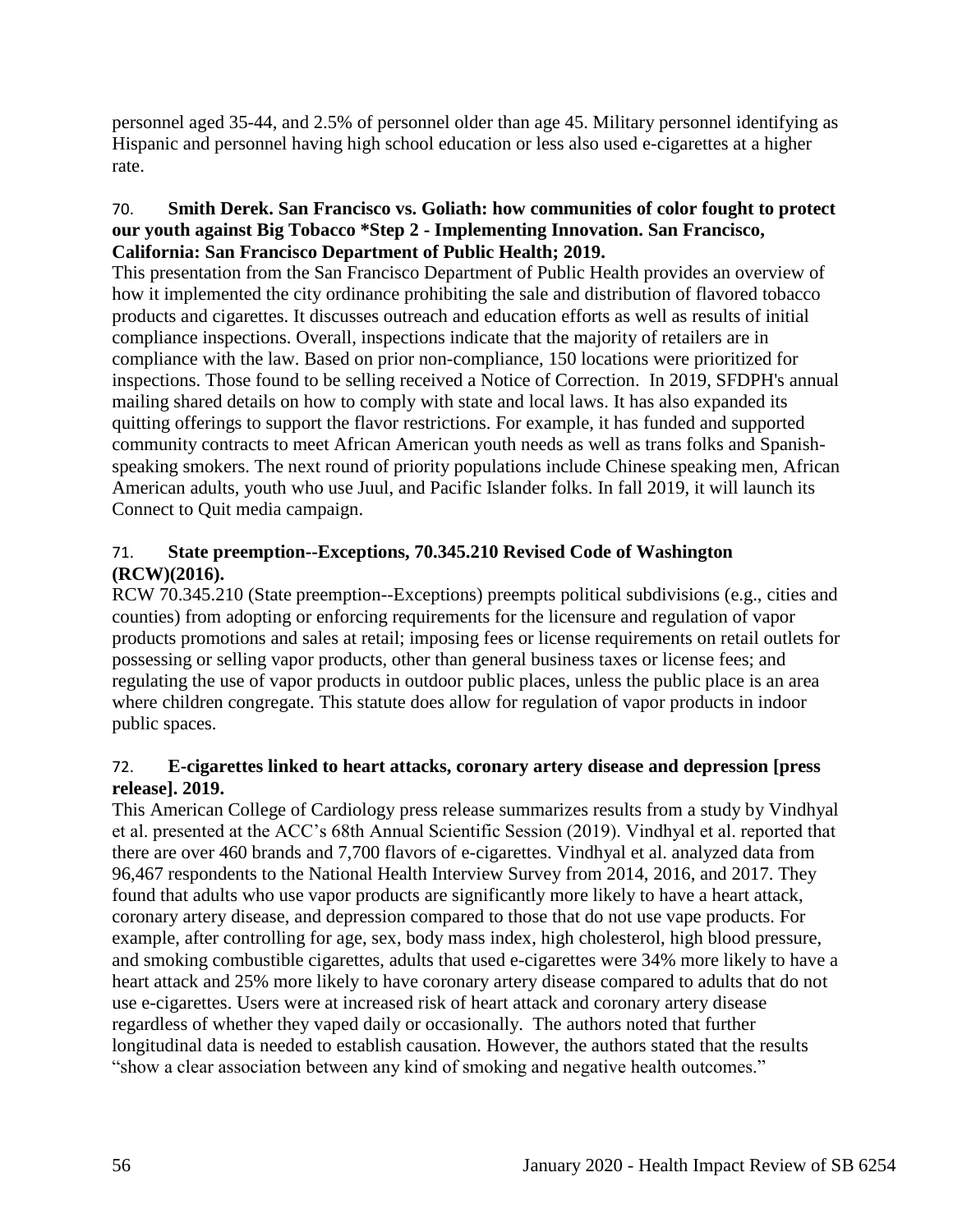#### 73. **Gerloff J., Sundar I. K., Freter R., et al. Inflammatory Response and Barrier Dysfunction by Different e-Cigarette Flavoring Chemicals Identified by Gas Chromatography-Mass Spectrometry in e-Liquids and e-Vapors on Human Lung Epithelial Cells and Fibroblasts.** *Appl In Vitro Toxicol.* **2017;3(1):28-40.**

There are over 8,000 flavors of e-cigarettes on the market. Gerloff et al. looked at the impact of e-cigarette flavoring chemicals on lung function. Specifically, they looked at impact of various chemicals on the release of proinflammatory cytokine (interleukin-8) in human lung epithelial cells and human lung fibroblasts in vitro, and on barrier dysfunction in human bronchial epithelial cells. They looked at the impact of various e-liquids at three different concentrations to evaluate dose-response impacts after 24 hours of exposure. The authors stated that, "flavored ecigs are a public health concern not just because they attract youth for experimentation (gateway for initiating tobacco products) but also due to the presence of chemicals that serve as flavorings that may lead to their own health hazards. Flavoring chemicals contain harmful aerosol constituents, such as maltol, vanillin, acetoin, and diacetyl apart from nicotine, vegetable glycerin, and propylene glycol/glycerol." In addition, "recent studies have shown that cytotoxic effects posed by e-liquids are mainly due to increasing concentrations of the flavoring agents." The authors noted that there is a lack of data about potential short and long- term health impacts and toxicity from inhaling flavored chemicals. This study found that acetoin, diacetyl, maltol, and ortho-vanillin significantly induced the release of interleukin-8 in human bronchial epithelial cells. Acetoin, pentanedione, maltol, and ortho-vanillin also induced release of interleukin-8 among human primary lung fibroblast cells. None of the flavorings produced a significant proinflammatory response in lung epithelial cells. E-cigarette flavoring chemicals had a dosedependent impact on lung epithelial cells and fibroblasts. The authors also found that flavoring chemicals impact barrier dysfunction in human bronchial epithelial cells, which can increase access of pollutants, bacteria, and viruses into the lungs. They authors stated, "previously, it has been shown that soluble components of e-cig, including nicotine exposure, caused a dosedependent loss of lung endothelial barrier function associated with oxidative stress and inflammatory response. Our data show that nicotine and e-cig flavoring agents…differentially affect epithelial barrier function time dependently. This suggests that both nicotine and flavoring chemicals in e-cigs are equally responsible for compromising epithelial integrity/[tight junctions], which allows particles to cross the epithelial barrier." The authors noted that "food flavoring chemicals approved and evaluated as safe by FEMA for ingestion are now widely being used in [electronic nicotine delivery systems] without knowing their safety and inhalation toxicity." This study confirmed that inhaling diacetyl can cause damage to lung cells. They also cited a previous study that found that cytotoxicity was correlated with the total number and concentration of chemicals present in flavored e-cigarettes. Another study found that 30 puffs from cherry-flavored e-cigarettes contained higher levels of benzaldehyde than combustible cigarettes. The authors concluded that, "our finds suggest that flavoring chemicals are present in e-liquid/e-cigar aerosols, which are proinflammatory and long-term exposure to flavoring chemicals may lead to lung injurious responses."

## 74. **Wang T.W., Gentzke A., Sharapova S., et al. Tobacco Product Use Among Middle and High School Students--United States, 2011-2017.** *Morbidity and Mortality Weekly Report, Centers for Disease Control and Prevention.* **2018;67(22):629-633.**

Centers for Disease Control and Prevention and the Food and Drug Administration evaluated data from the National Youth Tobacco Surveys from 2011 to 2017. They estimated nationwide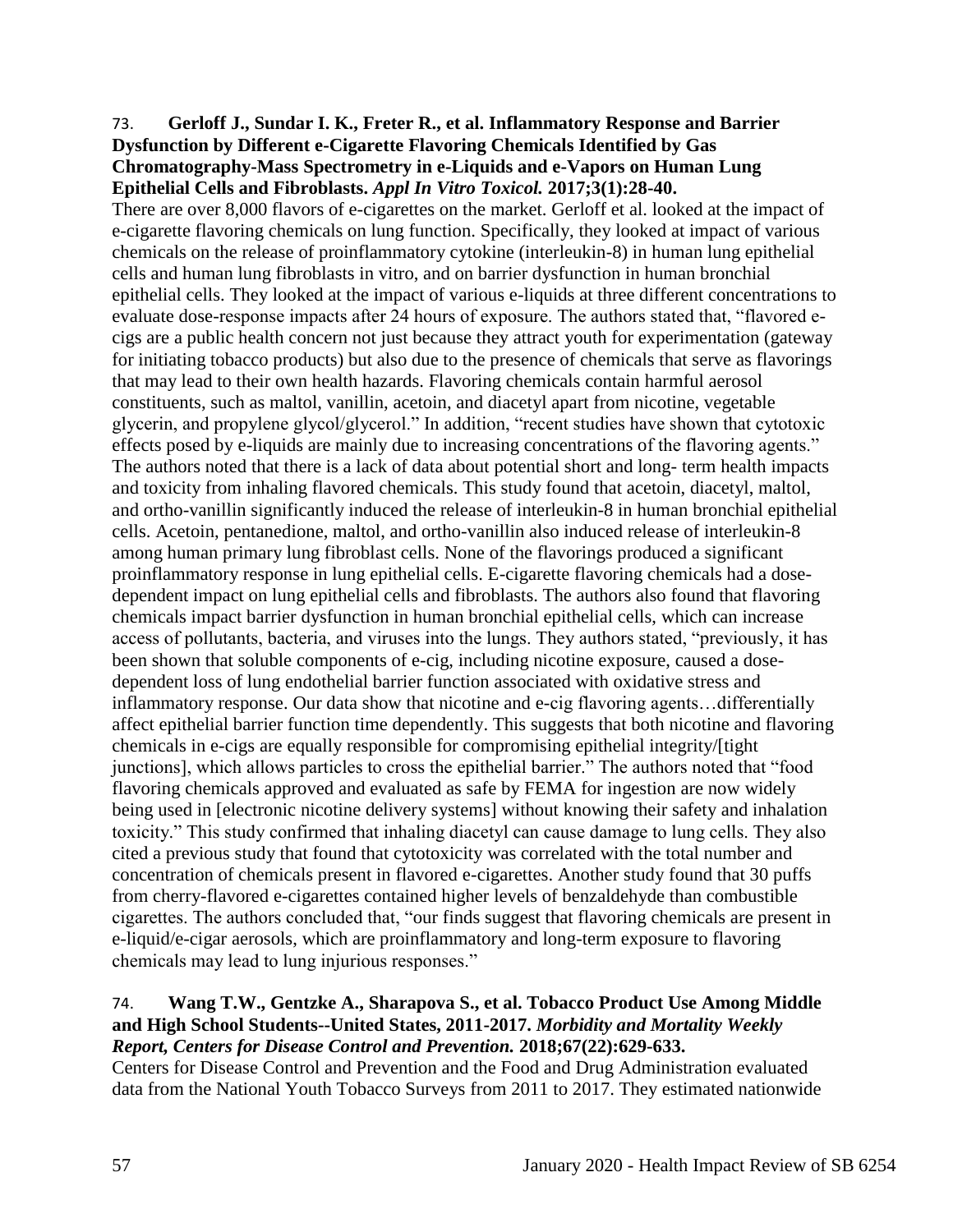current use of tobacco products for students in middle and high school. Overall, they found that tobacco use decreased from 24.2% of high school students (grades 9-12) in 2011 to 19.6% of high school students in 2017, and from 7.5% of middle school students (grades 6-8) in 2011 to 5.6% of middle school students in 2017. E-cigarettes were the most commonly used tobacco product across all grades. Although use of tobacco products decreased overall, e-cigarette use increased from 1.5% of high school students in 2011 to 11.7% of high school students in 2017. E-cigarette and hookah use also increased from 2011 to 2017 for middle school students. Currently, "in 2017, approximately one in five high school students (2.95 million) and one in 18 middle school students (0.67 million) currently used a tobacco product." The authors note that, "several factors continue to promote and influence tobacco product use among youths, including exposure to tobacco product advertising and imagery through various media, as well as the availability of flavored tobacco products."

## 75. **Cullen K.A., Ambrose B.K., Gentzke A.S., et al. Notes From The Field: Use of Electronic Cigarettes and Any Tobacco Product among Middle and High School Students-- United States, 2011-2018.** *Morbidity and Mortality Weekly Report, Centers for Disease Control and Prevention.* **2018;67(45).**

E-cigarettes entered the U.S. market in 2007, and were the most commonly used tobacco product among youth by 2014. This Morbidity and Mortality Weekly Report update provides a summary of adolescent e-cigarette use in the U.S. from 2011 to 2018. Using data from the National Youth Tobacco Survey, this update shows that e-cigarette use among high school and middle school students statistically significantly increased between 2011 and 2018. For high school students, 1.5% of students reported using e-cigarettes in 2011 and 20.8% reported using e-cigarettes in 2018 ( $p < 0.001$ ). For middle school students, 0.6% reported using e-cigarettes in 2011 and 4.9% reported using e-cigarettes in 2018 ( $p < 0.001$ ). Both groups experienced large increases between 2017 and 2018, with high school use increasing by 78% (11.7% to 20.8% of students,  $p<0.001$ ) and middle school use increasing by  $48\%$  (3.3% to 4.9% of students, p=0.001). The authors attribute the increase in e-cigarette use between 2017 and 2018 to "recent popularity of ecigarettes shaped like a USB flash drive, such as JUUL."

## 76. **Bhatnagar A., Whitsel L. P., Blaha M. J., et al. New and Emerging Tobacco Products and the Nicotine Endgame: The Role of Robust Regulation and Comprehensive Tobacco Control and Prevention: A Presidential Advisory From the American Heart Association.** *Circulation.* **2019;139(19):e937-e958.**

In its Presidential Advisory on New and Emerging Tobacco Products, the American Heart Association (AHA) highlighted the dramatic increase in use of electronic cigarettes (ecigarettes), particularly among adolescents and young adults, as a significant health concern. AHA stated, "[a]lthough these products may benefit by helping some smokers to quit or to move to a less harmful product, the long-term health effects of these products and the net public health effect associated with their use remain unclear and widely debated." Evidence indicates that use of e-cigarettes by youth "seems to be nearly exclusively for recreational purposes because youth use does not seem to be associated with quit attempts or quit contemplation." The National Academies of Sciences, Engineering, and Medical summary of the latest research on e-cigarettes indicates that these products "contain fewer numbers and lower levels of toxicants than combustible tobacco cigarettes and that exposure to nicotine and toxicants from aerosolization of e-cigarette constituents depended on the characteristics of the device and its use." Upon review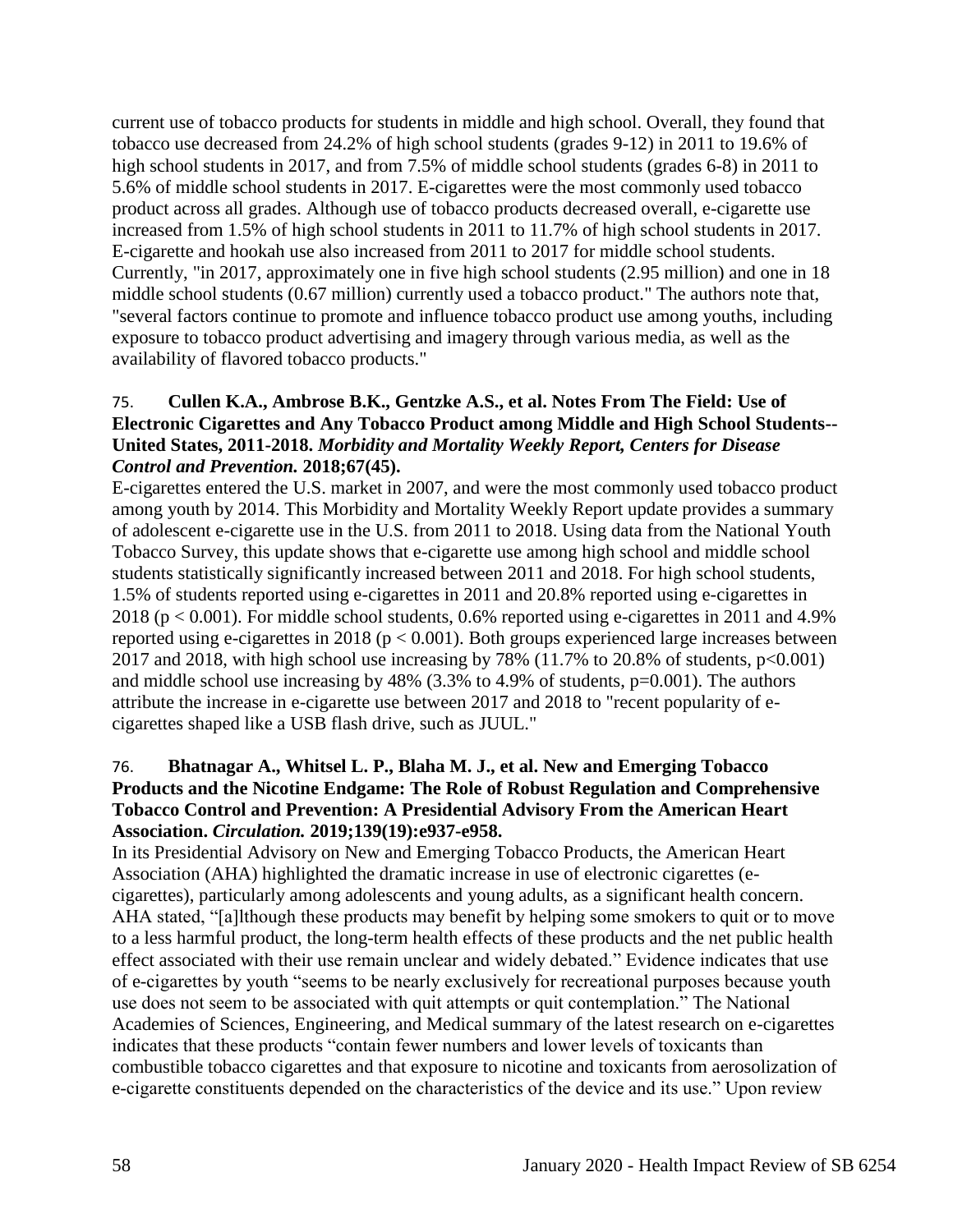of the evidence, the committee found that "e-cigarettes likely pose less risk than continuing to smoke cigarettes", but that e-cigarettes are "not without adverse biological effects in humans." Population dynamic modeling conducted before the rise in JUUL use indicated that, "assuming that the use of e-cigarettes increases the net cessation rate of combustible cigarettes among adults, the use of these products could generate a net public health benefit, despite the increased use of combustible tobacco products by young adults." However, the modeling also showed that "in some scenarios in which e-cigarette toxicity was much higher or the gateway effects from ecigarette use to combustible cigarette use were much stronger, the public health benefit was substantially less or e-cigarette use was even associated with net harm. Moreover, if e-cigarettes do not promote cessation of combustible tobacco products in adults, the policy model projected that there would be net public harm in both the short and long terms." The committee therefore "prioritized research to determine whether e-cigarettes promote smoking cessation." AHA noted that data documenting the increasing use of e-cigarettes among adolescents and young adults may underestimate the true prevalence because evidence indicates that "some youth self-report that they are not using e-cigarettes when they are using electronic hookah, JUUL, and other similar products." A growing body of evidence shows that young people who use e-cigarettes, particularly products with higher nicotine content, "are more likely than those not using these products to try and to continue cigarette smoking." Evidence also indicates that e-cigarettes may contribute to former smokers reinitiating tobacco use and sustaining nicotine use. A populationbased, prospective cohort study found "no evidence that e-cigarette use helps adult smokers quit at rates higher than when these products are not used." Moreover, while dual users may smoke fewer cigarettes, they tend to compensate with more e-cigarette use, which increases their overall exposure to nicotine. "Therefore, even though e-cigarettes might help maintain smoking reduction and lower withdrawal symptoms, the long-term health impact of dual use remains largely unknown." AHA noted that, to date, "there is no experimental evidence to support the view that flavors help adults switch from combustible tobacco products or to quit tobacco altogether." However, evidence suggests restricting flavoring in all tobacco can reduce the appeal of these products to adolescents and young adults.

77. **Miech Richard , Johnston Lloyd , O'Malley Patrick M. , et al. Correspondence: Trends in Adolescent Vaping, 2017-2019.** *The New England Journal of Medicine.* **2019.** Miech et al. used data from Monitoring the Future to assess "whether adolescents' vaping of nicotine continued to increase from 2018 to 2019, after the previous year's record increase, the largest for any substance tracked by Monitoring the Future over the past 44 years." The survey collects data from a nationally representative samples of 12th, 10th, and 8th-grade students. Data indicate that across the 2017, 2018, and 2019, response rates were equal to or greater than 80% for each grade level (12th grade 80%, 10th grade 86%, and 8th grade 88%), with most nonresponse due to students' absence. A randomly selected subset (1/3 of total year sample) received questions on nicotine vaping. The analysis found that from 2017 to 2019 vaping prevalence more than doubled in each of the three grades. "In 2019, the prevalence of use during the previous 30 days was more than 1 in 4 students in 12th grade, more than 1 in 5 in the 10th grade, and more than 1 in 11 in the 8th grade." Daily nicotine vaping (i.e., vaping on at least 20 of the past 30 days) was reported by 12% of 12th grade students, 7% of 10th grade students, and 2% of 8th grade students.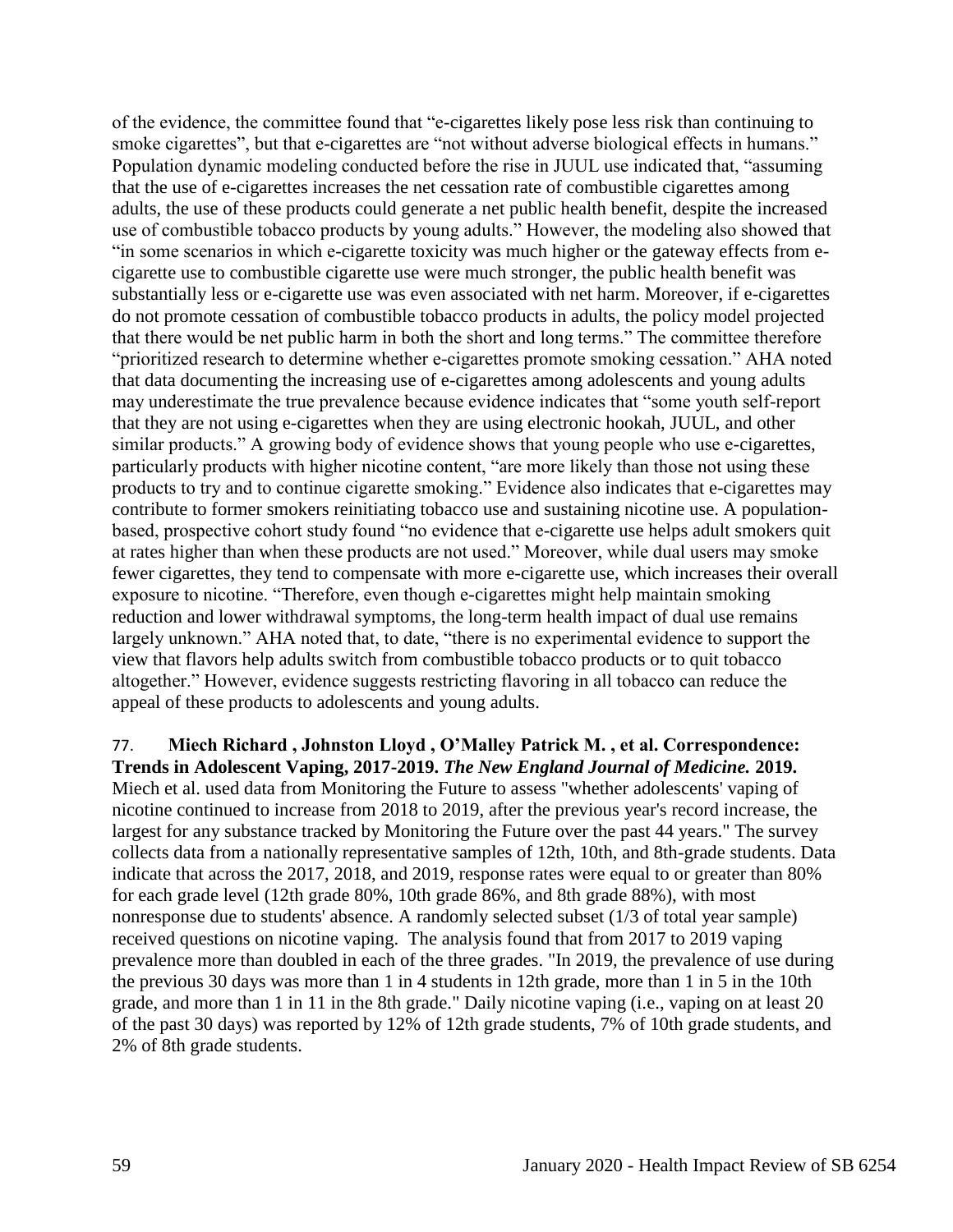#### 78. **Cullen Karen A. , Gentzke Andrea S., Sawdey Michael D. , et al. e-Cigarette Use Among Youth in the United States, 2019.** *JAMA.* **2019;322(21):2095-2103.**

Cullen et al. estimated the prevalence of e-cigarette use among U.S. high school and middle school students in 2019 including frequency of use, brands used, and use of flavored products. Researchers conducted cross-sectional analyses of a school-based nationally representative sample of 19,018 U.S. students in grades 6 to 12 participating in the 2019 National Youth Tobacco Survey. Survey data were collected February 15, 2019 to May 24, 2019. "The survey included 10 097 high school students (mean [SD] age, 16.1 [3.0] years; 47.5%female) and 8837 middle school students (mean [SD] age, 12.7 [2.8] years; 48.7% female). The response rate was 66.3%." Results show, "Among current e-cigarette users, an estimated 34.2% (95%CI, 31.2%- 37.3%) of high school students and 18.0% (95%CI, 15.2%-21.2%) of middle school students reported frequent use, and an estimated 63.6% (95%CI, 59.3%-67.8%) of high school students and 65.4% (95%CI, 60.6%-69.9%) of middle school students reported exclusive use of ecigarettes." Moreover, "Among high school students, an estimated 72.2% (95% CI, 69.1%- 75.1%) of current exclusive e-cigarette users reported current use of flavored e-cigarettes. Among middle school students, an estimated 59.2% (95% CI, 54.8%-63.4%) of current exclusive e-cigarette users reported current use of flavored e-cigarettes." Meanwhile, among high school students "an estimated 25.4 (95% CI, 22.5%-28.5%) of current exclusive e-cigarette users reported current use of unflavored e-cigarettes. Among middle school students, an estimated 38.1% (95% CI, 33.7%-42.8%) of current exclusive e-cigarette users reported current use of unflavored e-cigarettes.

### 79. **Romberg A. R., Miller Lo E. J., Cuccia A. F., et al. Patterns of nicotine concentrations in electronic cigarettes sold in the United States, 2013-2018.** *Drug Alcohol Depend.* **2019;203:1-7.**

Romberg et al. examined changes in nicotine concentrations of e-cigarette products sold from 2013 to 2018. Authors used sales data aggregated in 4-week periods from March 2, 2013 to September 8, 2018 (66 months) for convenience stores and mass market channels. Internet and vape shop sales were not available. "Internet searches were used to supplement information for nicotine concentration and flavor. Products were categorized by nicotine concentration, flavor, type (disposable or rechargeable), and brand." Authors assessed dollar sales, unit sales, and average nicotine concentration. Results show that "during 2013-2018, the average nicotine concentration in e-cigarettes sold increased overall, for all flavor categories, and for rechargeable e-cigarettes." Furthermore, during that time period "the proportion of total dollar sales comprised of higher nicotine concentration e-cigarettes (>4% mg/mL) increased from 12.3% to 74.7%." Authors found, "Zero-nicotine products accounted for less than 1% of dollar market share across all years analyzed." Authors note that higher concentrations of nicotine may influence patterns of e-cigarette use.

# 80. **Wang Teresa W., Asman Kat, Gentzke Andrea S., et al. Tobacco Product Use Among Adults -- United States, 2017.** *Morbidity and Mortality Weekly Report.*  **2018;67(44):1225-1232.**

The National Health Interview Survey (NHIS) is an annual, nationally representative, in-person survey of the noninstitutionalized U.S. civilian population. In 2017, the adult sample included 26,742 adults aged 18 years and older. The response rate was 53.0%. The survey assessed adult use of five tobacco products: cigarettes; cigars (cigars, cigarillos, or filtered little cigars); pipes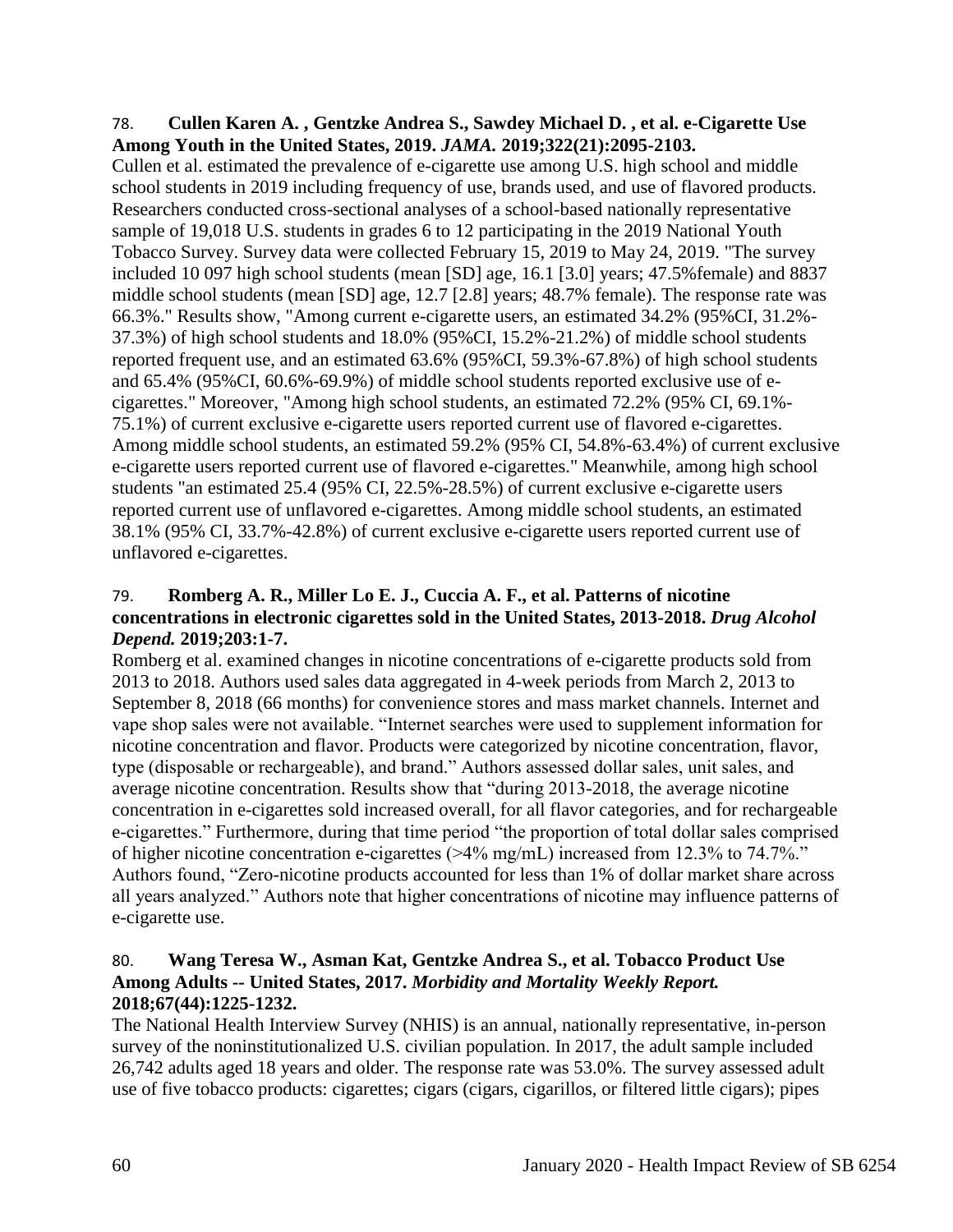(regular pipes, water pipes, or hookahs); e-cigarettes; and smokeless tobacco (chewing tobacco, snuff, dip, snus, or dissolvable tobacco). Data were weighted to adjust for differences in selection probability and nonresponse and to provide nationally representative estimates. Overall, an estimated 2.8% (6.9 million) of U.S. adults currently used e-cigarettes in 2017. Among current tobacco product users, 40.5% were daily users of e-cigarettes. "Overall, 3.7% of U.S. adults (9.0 million; 19% of current tobacco product users) used [2 or more] tobacco products." The most prevalent tobacco product combination was cigarettes and e-cigarettes (30.1%). Young adults (i.e., aged 18-24 years) reported the highest use of e-cigarettes (5.2%) despite having lower use of any tobacco product than those 25-44 years of age and 45-64 years. Primary reasons for ecigarette use among adults include curiosity, flavoring, cost, consideration of others, convenience, and simulation of cigarettes, as well as to attempt to quit smoking. Authors noted that "[d]ifferences in tobacco product use across population groups might be related to multiple factors, including targeted advertising, differing perceptions regarding the relative harm or social acceptability of tobacco use, and differences in tobacco product prices and levels of access to cessation resources."

## 81. **Article 19H: Permits for the Sale of Tobacco, San Francisco Health Code(2016).**

Section 19H.2. of the San Francisco Health Code defines "Tobacco Product" as "(1) any product containing, made, or derived from tobacco or nicotine that is intended for human consumption, whether smoked, heated, chewed, absorbed, dissolved, inhaled, snorted, or sniffed, or ingested by any other means, including, but not limited to, cigarettes, cigars, little cigars, chewing tobacco, pipe tobacco, bidis or snuff; (2) any device or component, part, or accessory that delivers nicotine alone or combined with other substances to the person using the device including but not limited to electronic cigarettes, cigars, or pipes, whether or not the device or component is sold separately. "Tobacco Product" does not include any product that has been approved by the United States Food and Drug Administration for use as a tobacco cessation product where such product is marketed and sold solely for such an approved purpose."

## 82. **Article 19Q: Prohibiting the Sale of Flavored Tobacco Products, San Francisco Health Code(2018).**

Article 19Q.1-19Q.8 of the San Francisco Health Code was added by Ordinance 140-17, approved July 7, 2017. However the ordinance was suspended by the filing of a referendum petition. The law was adopted by the voters as part of Proposition E at the June 5, 2018 election and became effective 30 days after the election results were declared. Under 19Q.3 "(a) The sale or distribution by an Establishment of any Flavored Tobacco Product is prohibited." and "(b) There shall be a rebuttable presumption that a Tobacco Product, other than a Cigarette, is a Flavored Tobacco Product if a Manufacturer or any of the Manufacturer's agents or employees, in the course of their agency or employment, has made a statement or claim directed to consumers or to the public that the Tobacco Product has or produces a Characterizing Flavor, including, but not limited to, text, color, and/or images on the product's Labeling or Packaging that are used to explicitly or implicitly communicate that the Tobacco Product has a Characterizing Flavor." Section 19Q.4 applies the same statutory language to flavored cigarettes.

## 83. **Abuse National Institute on Drug. Teen Drug Use Monitoring the Future 2020 - Vaping. Washington, D.C. : National Institutes of Health 2019.**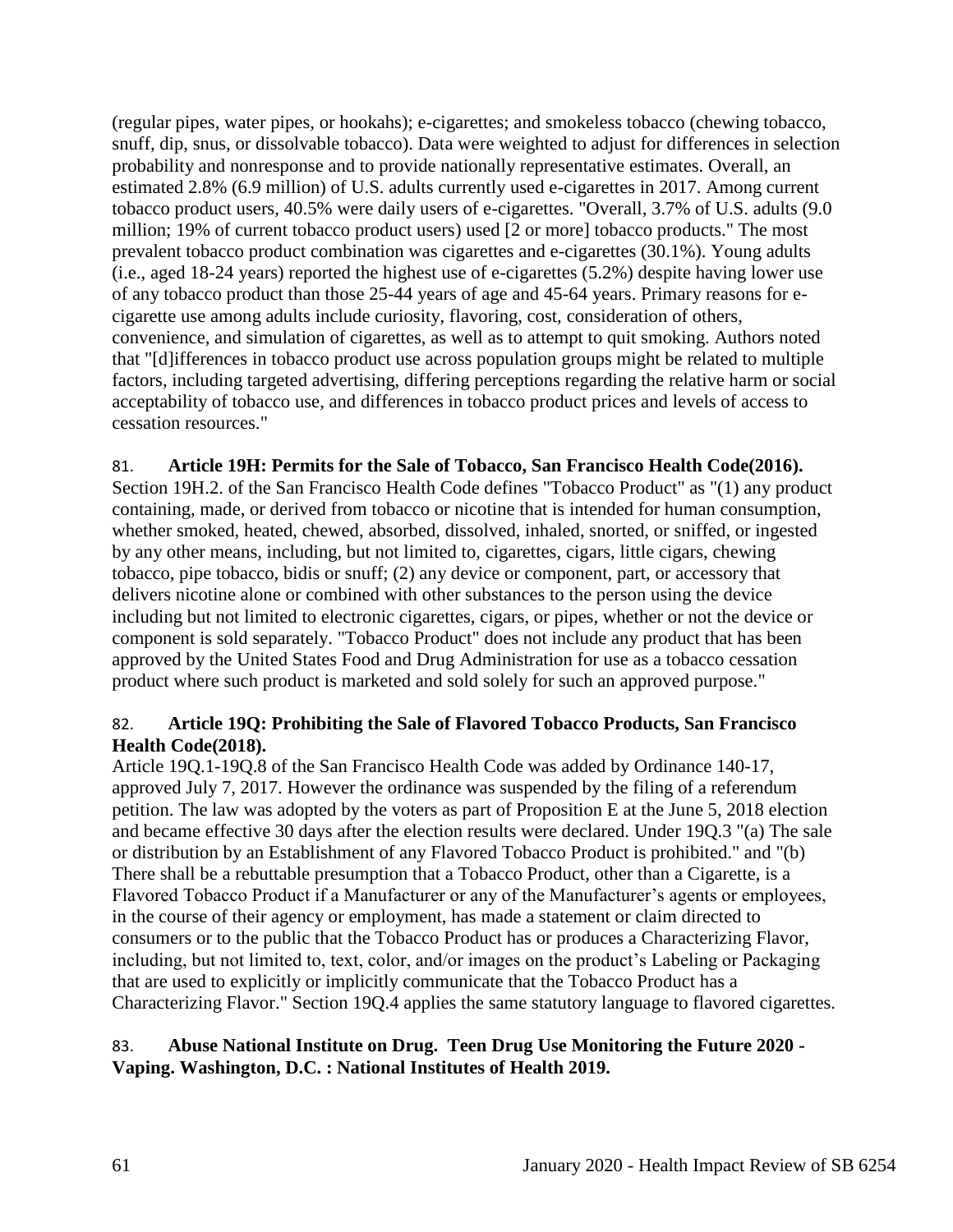This infographic is based on results of the 2019 Monitoring the Future (MTF) Survey, "an annual survey of 8th, 10th, and 12th graders conducted by researchers at the Institute for Social Research at the University of Michigan, Ann Arbor, under a grant from the National Institute on Drug Abuse, part of the National Institutes of Health." Conducted since 1975, "the survey has measured how teens report their drug, alcohol, and cigarette use and related attitudes in 12th graders nationwide; 8th and 10th graders were added to the survey in 1991." Results of the 2019 survey are based on 42,531 participating students from 396 public and private schools. 2019 Past Month Nicotine Vaping Equates to: 1 in  $4 - 12$ th graders; 1 in  $5 - 10$ th graders; and 1 in  $10 - 8$ th graders. The 2017-2018 increase in nicotine vaping was the largest one-year jump ever tracked for any substance in the 45-year survey history. The 2018-2019 increase in THC vaping is the second largest one-year jump tracked. When asked why they vape, 41.7% reported vaping "because it tastes good" (2nd most common reason). The most common reason was "to experiment - to see what it's like" (60.9%). Additionally, 37.4% reported vaping "to relax or relieve tension" (a significant increase [nearly 1/3] since 2018), and 8.1% reported vaping "because I'm 'hooked' - I have to have it" (a significant increase, more than doubled from 2018).

#### 84. **Pepper Jessica K. , Ribisl Kurt M. , Emery Sherry L. , et al. Reasons for Starting and Stopping Electronic Cigarette Use** *Int J Environ Res Public Health.*  **2014;11(2014):10345-10361.**

Pepper et al. assessed reasons cited by adult e-cigarette users for starting and then stopping electronic cigarette (e-cigarette) use. "Among a national sample of 3878 U.S. adults who reported ever trying e-cigarettes, the most common reasons for trying were curiosity (53%); because a friend or family member used, gave, or offered e-cigarettes (34%); and quitting or reducing smoking (30%)." Researchers found nearly two-thirds (65%) of those who started using e-cigarettes later stopped using them. "Discontinuation was more common among those whose main reason for trying was not goal-oriented (e.g., curiosity) than goal-oriented (e.g., quitting smoking) (81% vs. 45%,  $p < 0.001$ ). The most common reasons for stopping e-cigarette use were that respondents were just experimenting (49%), using e-cigarettes did not feel like smoking cigarettes (15%), and users did not like the taste (14%)." Results suggest there are "two categories of e-cigarette users: those who try for goal-oriented reasons and typically continue using and those who try for non-goal-oriented reasons and then typically stop using." Authors recommend additional research focus on distinguishing "e-cigarette experimenters from motivated users whose decisions to discontinue relate to the utility or experience of use. Depending on whether e-cigarettes prove to be effective smoking cessation tools or whether they deter cessation, public health programs may need distinct strategies to reach and influence different types of users."

## 85. **Pepper J. K., Coats E. M., Nonnemaker J. M., et al. How Do Adolescents Get Their E-Cigarettes and Other Electronic Vaping Devices?** *American Journal of Health Promotion.*  **2018:890117118790366.**

Pepper et al. conducted an online survey of 1,729 adolescents aged 15-17 who reported vaping in the past 30 days (using an e-cigarette or similar device) to determine how youth obtain or access vaping devices. Adolescent use of e-cigarettes increased significantly between 2011 and 2015, and in 2016 11% of U.S. 10th graders and 12% of U.S. 12 graders reported vaping. Minimum purchase age for e-cigarettes was established nationally as 18 years in 2016. While prior studies have found that social sources are the main way adolescents access cigarettes, little is known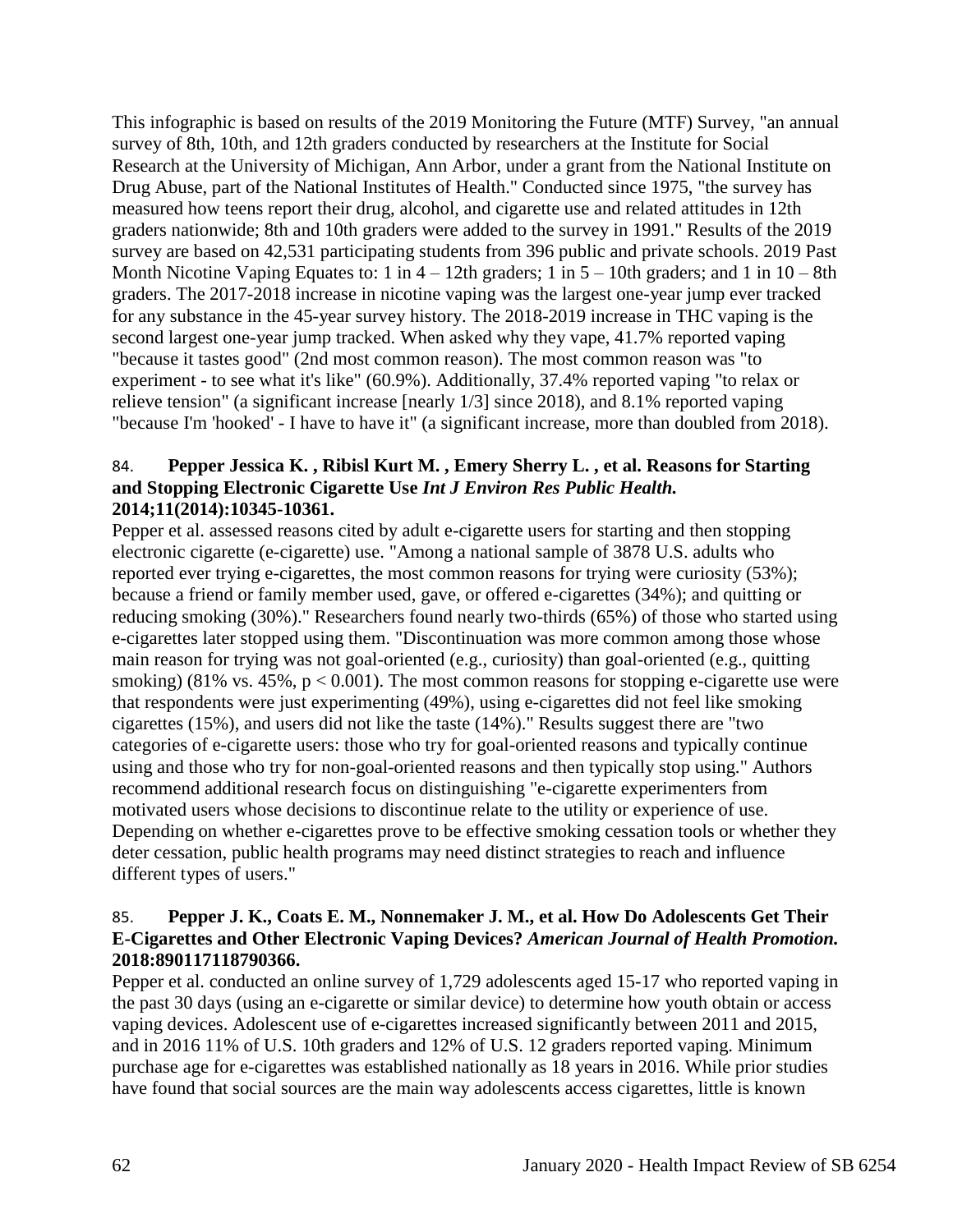about how adolescents access e-cigarettes and other devices. Approximately half of respondents reported smoking cigarettes in the past 30 days, and one-third of respondents reported using other tobacco products in the past 30 days. They found that 78.2% of adolescents surveyed owned their own vaping device, with 32.2% purchasing their device online and 22.3% purchasing it in a vapor shop or lounge. Sources varied significantly by sex, race/ethnicity, and poly tobacco use. In addition, 72.8% reporting using someone else's vaping device in the past 30 days, with 80.5% who borrowed stating that they borrowed from a friend. Adolescents were more likely to borrow a vaping device if they vaped more often, did now own their own, vaped in social situations, or had been refused purchase. The authors suggested that, "social sources might be even more important for vaping than for smoking cigarettes; cigarette smokers likely get cigarettes from other people only when they do not possess their own, but vapers use others' devices even when they have their own."

### 86. **Meyers M. J., Delucchi K., Halpern-Felsher B. Access to Tobacco Among California High School Students: The Role of Family Members, Peers, and Retail Venues.** *Journal of Adolescent Health.* **2017;61(3):385-388.**

Meyers et al. surveyed 772 adolescents in California to determine how they obtain cigarettes, ecigarettes, and hookah. They recruited 9th and 12th grade students from 8 high schools in California to participate in a longitudinal study related to tobacco access, perceptions, social norms, marketing, and use. In general, 32.7% of students reported using hookah, 28.7% reported using e-cigarettes, and 19.2% reported using cigarettes. Approximately 55% of respondents reporting getting their tobacco products from peers, and "adolescents [were] significantly more likely to obtain hookah, e-cigarettes, and cigarettes from a friend than any of the other sources addressed." Of students who purchased tobacco products, students were significantly more likely to purchase e-cigarettes or hookah from a smoke shop than any other retailer. The authors found that, "9.3% of participants under the age of 18 reported purchasing tobacco products themselves...thus, despite legislation banning the sale to minors, [adolescents and young adults] continue to directly purchase tobacco products at alarming rates." However, this survey was completed before California enacted their Tobacco 21 law.

## 87. **McCabe Sean Esteban , West Brady T. , McCabe Vita V. . Associations Between Early Onset of E-cigarette Use and Cigarette Smoking and Other Substance Use Among US Adolescents: A National Study.** *Nicotine & tobacco research : official journal of the Society for Research on Nicotine and Tobacco.* **2017;20(8):923-930.**

McCabe et al. examined the associations between early onset of e-cigarette use and cigarette smoking and other substance use behaviors among US adolescents. Researchers analyzed data collected as part of the 2015 Monitoring the Future study. A nationally representative sample of 2,299 US high school seniors attending public and private high schools completed a selfadministered questionnaire during the spring of their senior year. Results showed, "A higher percentage of adolescents who began using e-cigarettes in ninth grade or earlier (early onset) were found to report current and lifetime cigarette smoking and other substance use relative to those individuals who never used e-cigarettes or those who began using e-cigarettes later in the 12th grade." Specifically, "approximately  $69.6\%$  (SE = 8.1) of those who initiated e-cigarette use at grade 9 or earlier reported any cigarette smoking as compared to  $46.5\%$  (SE = 6.4) of the respondents who initiated e-cigarettes in 12th grade and  $14.8\%$  (SE = 1.5) of those respondents who never used e-cigarettes." Moreover, "Multivariate logistic regression analyses indicated that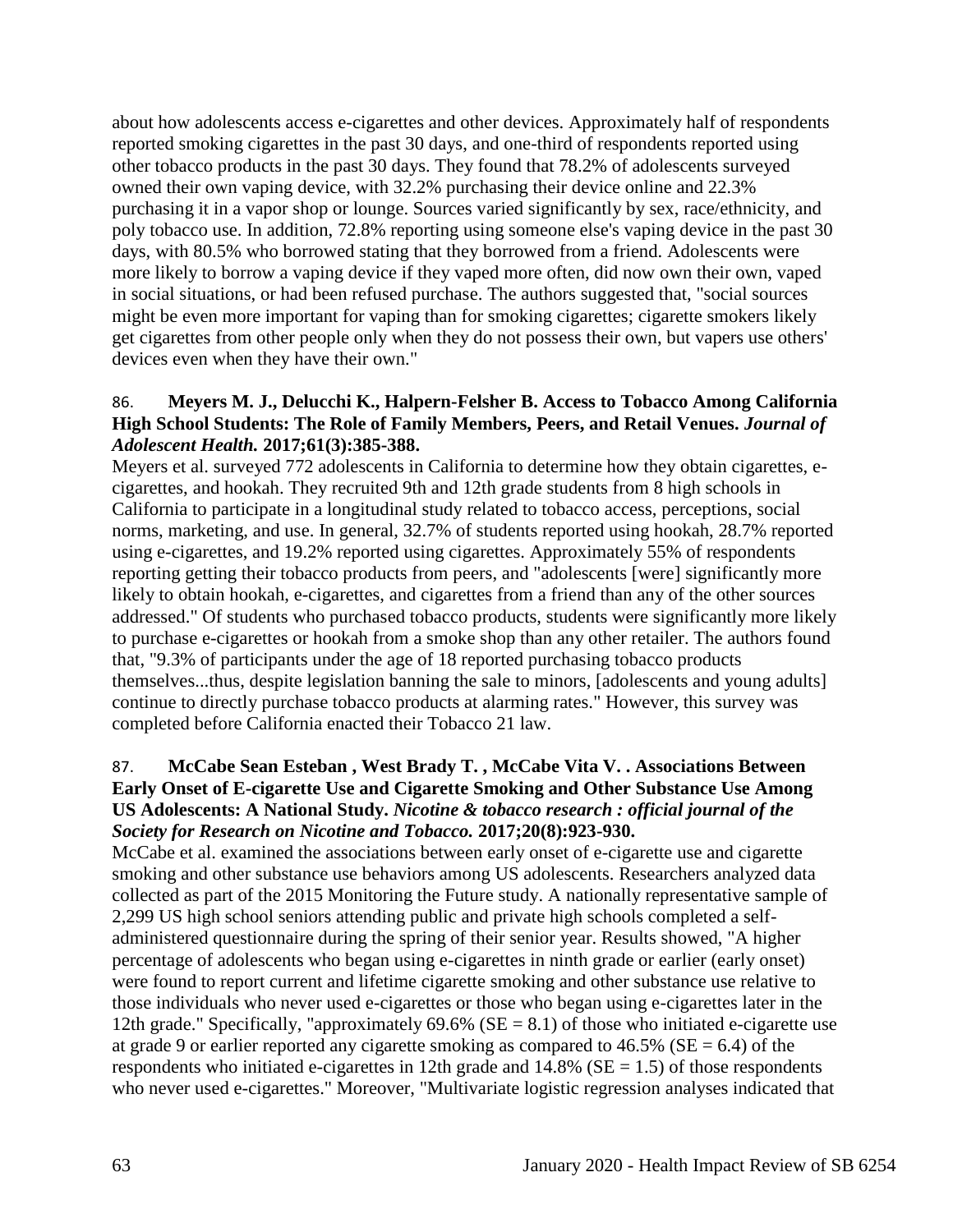the adjusted odds of alcohol use, cigarette smoking, marijuana use, nonmedical prescription drug use, and other illicit drug use among early onset e-cigarette users were significantly greater than those for individuals never having used e-cigarettes (adjusted odds ratios [AORs] ranged 9.5– 70.6, p < .001)." Researchers note that although "these associations were significant for both experimental and frequent e-cigarette users, the effects of early onset were stronger among frequent e-cigarette users." Additionally, "the odds of these substance use behaviors (except alcohol) among early onset e-cigarette users were also significantly greater than the odds for later onset e-cigarette users (AORs ranged  $2.8-4.1$ ,  $p < .05$ )." Authors conclude, "In the present study, early onset of e-cigarette use was significantly associated with increased odds of cigarette smoking and other substance use behaviors."

## 88. **Petersen Angela, Myers Mark G. , Tully Lyric, et al. Polytobacco use among young adult smokers: prospective association with cigarette consumption.** *Tobacco Control.*  **2020;2020(29):43-48.**

Petersen et al. conducted this prospective study to examine changes in multiple tobacco product use over time and associations with cigarette smoking quantity. Authors cite evidence that "While other tobacco products, such as e-cigarettes and hookah, may not lead to nicotine dependence as readily as regular cigarette consumption, there is substantial evidence that repeated exposure induces dependence." Study participants (n=335; 55% male; with a racial/ethnic composition of 39% non-Hispanic white, 25% Asian American, 24% Hispanic/Latino and 11% from other or multiple backgrounds) were 18-24 years old non-daily cigarette smokers living in California. Participants were compensated for their participation. Researchers assessed participants' polytobacco use patterns quarterly for 2 years. "A longitudinal negative binomial regression model indicated that those who used more non-cigarette products also reported greater cigarette quantity. The strength of this relationship increased over time." Additionally, "The pattern held whether or not cigarettes were included in the PTU predictor." The study found, "Participants who used 3+ products reported significantly more cigarettes over time compared with those who used two products ( $z=4.57$ ,  $p<0.001$ ), one product ( $z=8.40$ ,  $p<0.001$ ) and no products ( $z=21.74$ ,  $p<0.001$ )." Similarly, "Refitting the model with two products as the reference indicated that this group smoked significantly more than single product users ( $z = -5.26$ ,  $P < 0.001$ )." Authors conclude, "Findings suggest that individuals who use more tobacco products are at greater risk for increased cigarette smoking and maintaining a multiple product use pattern."

## 89. **Knox B. Increasing the Minimum Legal Sale Age for Tobacco Products to 21.: Campaign for Tobacco-Free Kids; 2016.**

In this report, the author presents an overview of the issues surrounding tobacco use among youth in the United States and outlines potential benefits to increasing the tobacco purchasing age to 21. Key points discussed include the modeling predictions from the 2015 Institute of Medicine report, tobacco company marketing towards youth, the success of raising the minimum drinking age to 21 and lessons learned, as well as the overall benefits to a Tobacco 21 approach.

## 90. **Lydon David M., Wilson Stephen J., Child Amanda, et al. Adolescent brain maturation and smoking: What we know and where we're headed.** *Neuroscience and Biobehavioral Reviews.* **2014;45:323-342.**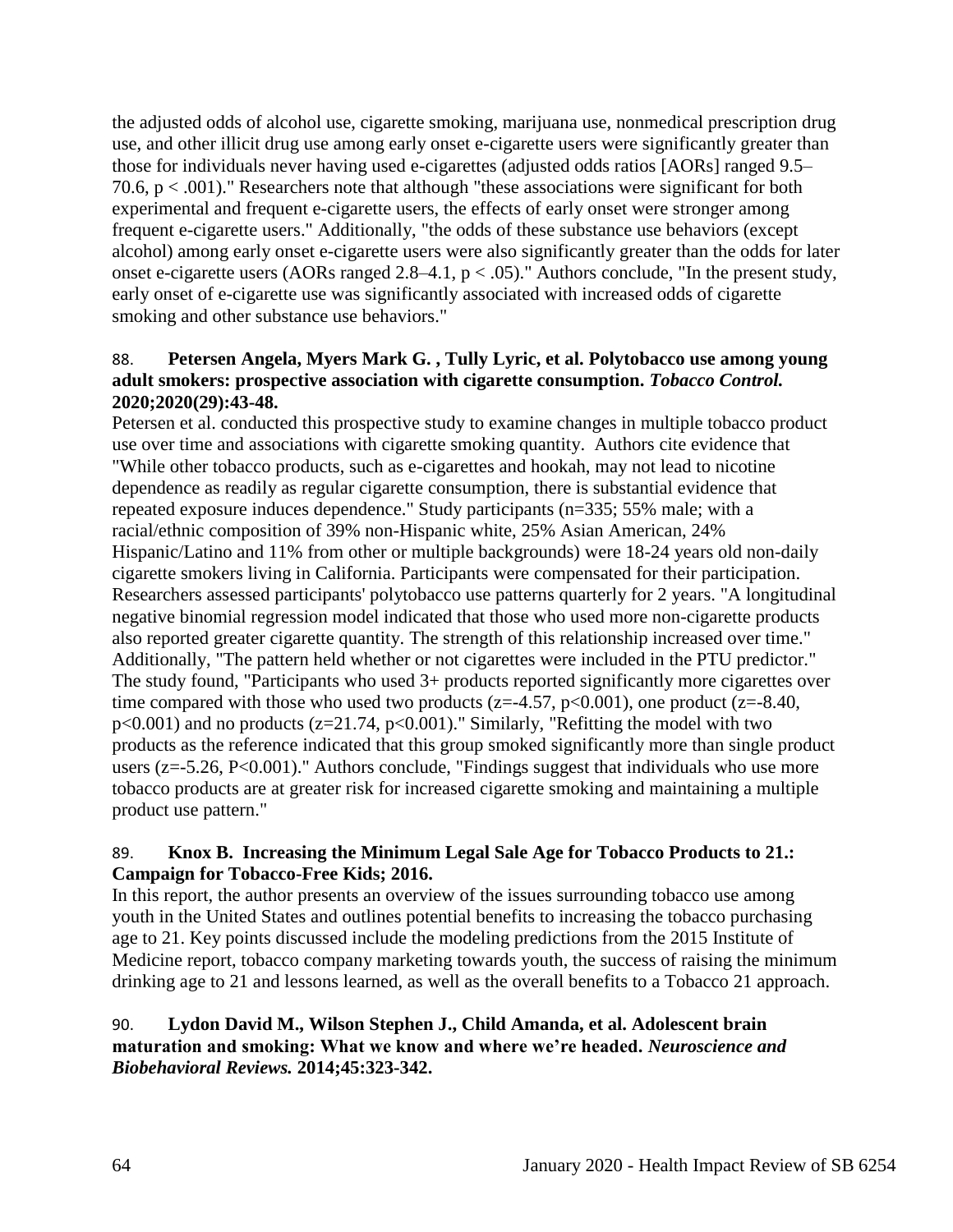Lydon et al. conducted a review of the literature on adolescent brain development and nicotine dependence. They cite evidence that smoking is most likely to be initiated during adolescence and that most adults who smoke daily initiate smoking by 18 years of age. The authors also note that once adolescents begin smoking, they are more likely than adults to continue smoking because they experience heightened positive effects from nicotine and are more susceptible to developing nicotine addiction than adults. Research also indicates that individuals who smoked their first cigarette at a younger age and who had a more pleasant experience are more likely to smoke additional cigarettes. Early-initiation smokers also tend to develop nicotine dependence faster and have higher daily cigarette consumption rates than later-initiation smokers. The authors cite a 1996 study by Breslau and Petterson which found that early smoking onset is associated with decreased likelihood of cessation. The likelihood of quitting was lowest for youth who initiated smoking at 13 or younger, with likelihood of quitting increasing with each year that initiation was delayed for adolescents.

## 91. **Evans-Polce Rebecca , Veliz Phil , Boyd Carol J. , et al. Trends in E-Cigarette, Cigarette, Cigar, and Smokeless Tobacco Use Among US Adolescent Cohorts, 2014–2018.**  *AJPH.* **2019;110(2).**

Evans-Polce et al. examined changes in age of initiation of e-cigarette, cigar, and smokeless tobacco use among adolescents in the U.S. Researchers used data from 5 cohorts of the National Youth Tobacco Survey (2014-2018; n=26,662). Results show, "In 2014, 8.8% of lifetime ecigarette users initiated use at 14 years or younger, as compared with 28.6% of lifetime ecigarette users in 2018." Meanwhile, the age of initiation for cigarettes, cigars, and smokeless tobacco did not change significantly among lifetime users of each of these products. Authors conclude, "U.S. adolescents are initiating e-cigarette use at younger ages in recent years."

## 92. **Behar R. Z., Wang Y., Talbot P. Comparing the cytotoxicity of electronic cigarette fluids, aerosols and solvents.** *Tob Control.* **2017;27(3):325-333.**

Behar et al. evaluated the cytotoxicity of e-cigarette refill fluids and corresponding aerosol as well as propylene glycol and glycerin (common solvents) using three different types of human cells. Overall, they found that various brands and flavors of e-cigarette fluids are cytotoxic. The authors conducted a previous study evaluating the cytotoxicity of chemicals used to flavor ecigarette refill fluids. That study found that, "cinnamon-flavoured products were particularly cytotoxic, and cinnamaldehyde was identified as the most potent additive in these fluids. We also reported that cinnamaldehyde is widely used in refill fluids, including popular fruity and sweet flavours, and that it produces adverse effects on cells at doses that do not cause cell death." Other studies have also shown that cherry-flavored products (benzaldehyde) and chocolate-flavored products (2,5-dimethyprazine) are potentially harmful. They also cite other research showing that e-cigarette use has numerous health effects, including respiratory, cardiac, and digestive system effects, unintentional and intentional poisonings, and injuries due to explosion. They also stated that in vitro studies have found that e-cigarettes can cause cell inflammation, apoptosis, and DNA damage. In this study, the authors evaluated 36 e-cigarette refill fluids representing a range of brands and flavors. Fluids testing included tobacco-flavored, propylene glycol, vegetable glycerin, and pure nicotine liquid. In addition, the authors produced corresponding aerosols using a smoking machine. The fluids and aerosols were tested using three types of cells. Human pulmonary fibroblasts are a cell type that is first exposed to inhaled aerosol and are involved in the development of lung diseases. Lung epithelial cells are cells commonly used in toxicological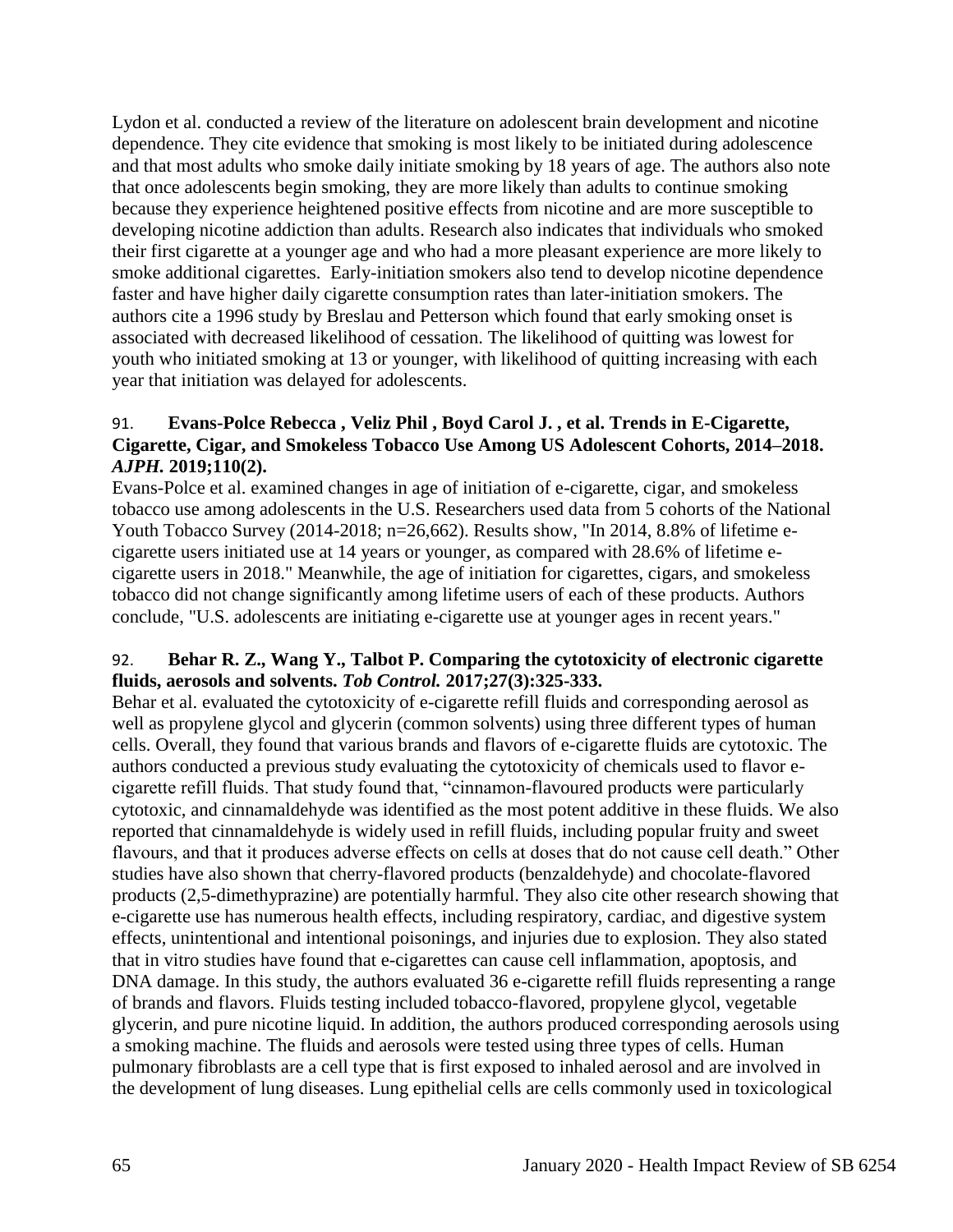inhalation testing. Pluripotent human embryonic stem cells were also used to approximate potential impacts to human embryos. All of the tests included dose-response experiments. The authors found that 34 of the 35 products were significantly more toxic at high concentrations than at low concentrations. Creamy/buttery, mint/menthol, tobacco, and fruit flavoring categories were the most potent. The six most potent flavorings were in the creamy/buttery category and included flavorings like Swiss Dark, Butterfinger, Caramel, and Butterscotch. In general, the embryonic stem cells were more sensitive to e-cigarette fluids and aerosols than adult lung cells. Overall, 54% (19 products) were cytotoxic in both the fluid and aerosol form; 23% (8 products) were cytotoxic in the aerosol form but not the fluid form; and 3% (1 product) were cytotoxic in the fluid form but not the aerosol form. Twenty percent (7 products) were found to be noncytotoxic in both the fluid and aerosol form. In addition, refills containing glycerin were the most cytotoxic, and 91% of glycerin-based refill fluids were cytotoxic when aerosolized. Vegetable glycerin alone was also cytotoxic when aerosolized, and was found to be more cytotoxic than propylene glycol alone. The authors noted that many flavoring liquids may be approved for ingestion, but have not been tested for safety of inhalation.

## 93. **Center Washington Poison. Washington Poison Center 2018 Annual Data Report: Nicotine. 2018.**

In 2018, the Washington Poison Center addressed 483 cases of nicotine exposure, including 353 cases of nicotine exposure among 0-5 year olds. 87% of exposures were due to ingestion, and included gastrointestinal, neurological, respiratory, ocular, cardiovascular, and dermal symptoms. Washington Poison Center also addressed 136 cases specific to e-cigarettes, including 77 cases among 0-5 year olds, 2 cases among 6-12 year olds, 23 cases among 13-20 year olds, 26 cases among 21-59 year olds, and 1 case among 60 years and older.

# 94. **IOM. Public health implications of raising the minimum age of legal access to tobacco products. Washington D.C.: The National Academies Press; 2015.**

The Tobacco Control Act of 2009 directed the Food and Drug Administration (FDA) to convene a panel of experts to conduct a study on the health impacts of raising the minimum purchase age for tobacco products and submit a report to Congress. The FDA contracted with the Institute of Medicine (IOM) to convene a committee to examine the existing literature and use modeling to predict the likely impacts of increasing the minimum purchase age to 21 or 25 years of age. The committee concluded in their report that increasing the minimum purchase and possession age for tobacco products would likely prevent or delay initiation of tobacco use by adolescents and young adults and therefore also lead to a "substantial reduction in smoking-related mortality." The authors also concluded that while (for a purchase age of 21) 18 to 20 year olds would be affected, the largest reduction in tobacco initiation would likely be among 15 to 17 year olds. They note that increasing the purchase age to 19 would likely have a modest impact on decreasing tobacco access to minors compared to increasing the age to 21. The authors cite evidence that younger age of smoking initiation is associated with heavier smoking later in life, a higher likelihood of continuing to smoke through the lifespan, and increased risk of adverse health outcomes. The report also summarizes the literature on the effect of tobacco purchase, use, and possession (PUP) laws. A 2008 study conducted in California by Rogers et al. found that in the previous 12 months, across all 249 enforcement agencies statewide, an average of 24.1 citations were issued per agency. A study by Gottlieb et al. also found that African-American and Hispanic students were significantly more likely than their White counterparts to receive a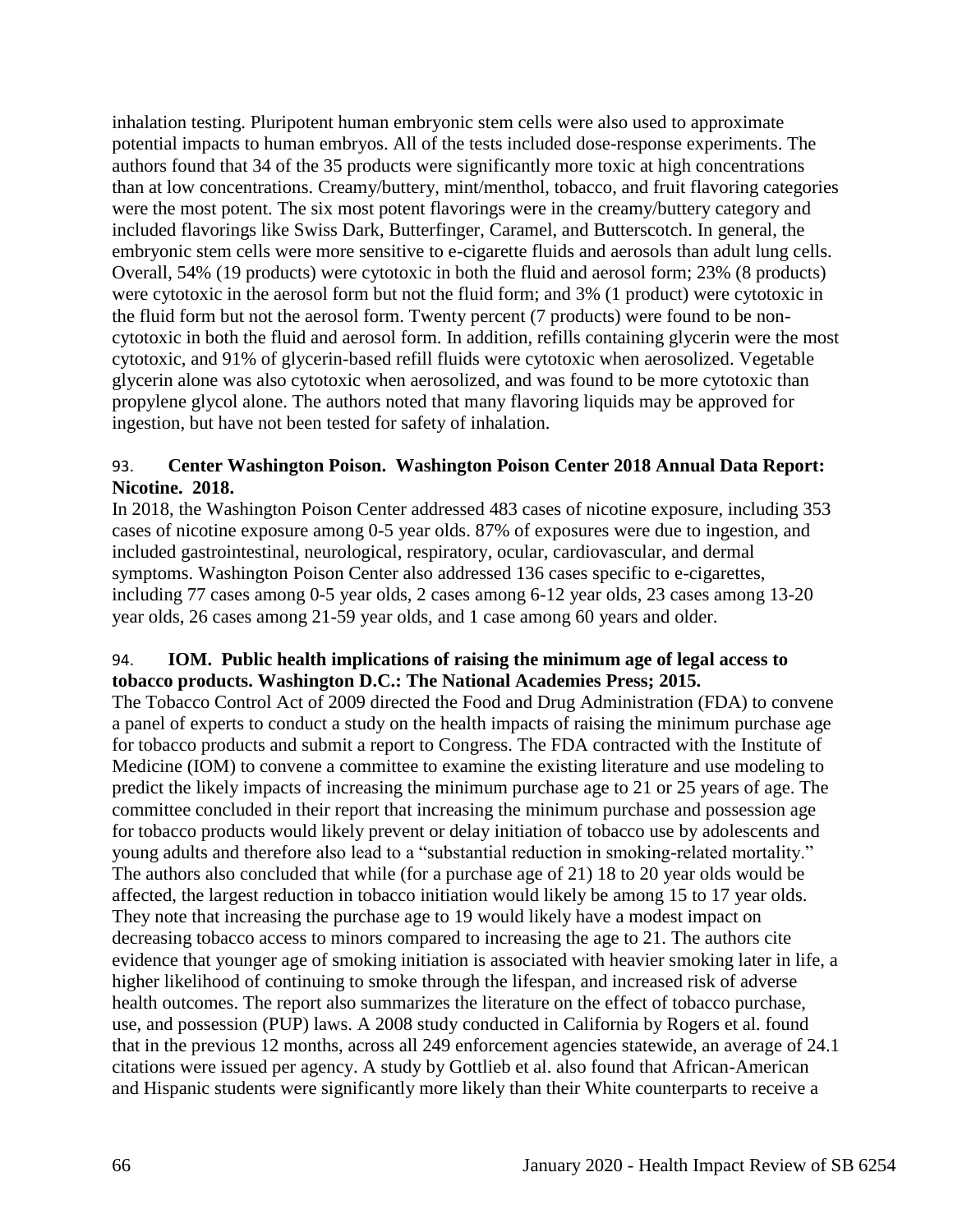PUP citation. Jason et al. (2007b) found that youth who were fined for PUP violations were more likely than youth in a tobacco prevention education program to reduce or quit tobacco use. However Gottlieb et al. (2004) found that receiving a PUP citation was only associated with reduced smoking intention in some of the sample schools. The committee conducted modeling (informed by the existing scientific literature) and estimated that raising the tobacco purchase age to 21 would lead to the following reductions in tobacco initiation: 15% (range: 12.5-18%) reduction for those under 15 years of age, 25% (range: 20.8-30%) reduction for those 15-17 years, 15% (range 12.5-18%) reduction for those 18-20 years. Their modeling predicts that with an age 21 minimum, by 2040-2059 there would be 0.2-0.8% reduction in deaths (8.2-9.9% by 2080-2099); 0.5% reduction in years of life lost (9.3% by 2080-2099); 0.3% reduction in lung cancer deaths (10.5% by 2080-2099); 12.2% reduction in low birth weight cases; 13% reduction in pre-term birth cases; and 18.5% reduction in sudden infant death syndrome (SIDS) cases.

## 95. **Caporale A., Langham M.C., Guo W., et al. Acute Effects of Electronic Cigarette Aerosol Inhalation on Vascular Function Detected at Quantitative MRI.** *Radiology.*  **2019;00:1-10.**

Caporale et al. provided background research about each component of e-cigarettes, including the solvents, metals generated by the heating elements, and flavorants. They noted that, "the basic constituents of e-liquids, primarily propylene glycol and glycerol, can form irritant acetals even at room temperature and carcinogens at typical working device temperatures." The heating elements produce fine and ultrafine metal particles that have been shown to cause nose, throat, and respiratory irritation, lung inflammation, and nervous system damage. Caporale et al. conducted a prospective study with 31 healthy, adult non-smokers (aged 18 to 35) to determine the impact of smoking nicotine-free e-cigarettes. Participants had healthy BMI ranges, no history of smoking, and no obvious cardiovascular or neurovascular disease. Participants underwent an MRI before and after smoking 16 inhalations of nicotine-free e-cigarettes containing propylene glycol, glycerol, and flavor. They measured, "peripheral hyperemia in response to cuff-induced ischemia, cerebrovascular reactivity in response to breath hold, aortic pulse wave velocity, and an indicator of aortic stiffness." Overall, after vaping, they found, "reductions after vaping in luminal flow-mediated dilation (-3.2 of 9.4; -34%; P<.001), reactive hyperemia peak velocity (- 9.9 of 56.6 cm/sec; -18%; P< .001), and acceleration (-3.9 of 15.1 cm/sec2; -26%; P<.001) as representative of macrovascular alterations; a reduction in precuff occlusion Svo2 (-13 OF 65 %hBO2; -20%, P<0.001), which indicated transient microvascular impairment; a marginal increase in aortic pulse wave velocity (0.19 of 6.05 m/sec/ 3%; P=.05), which suggested aortic stiffening; and no statistically significant alterations in cerebrovascular reactivity measured by breath-hold index." The authors noted that they did not determine whether the effects were due to the solvent, flavor, or thermal degradation.

## 96. **Erythropel H.C., Davis L.M., de Winter T.M., et al. Flavorant-Solvent Reaction Products and Menthol in JUUL E-Cigarettes and Aerosol.** *American Journal of Preventive Medicine.* **2019;57(3):425-427.**

Erythropel et al. examined the composition of JUUL aerosol. They evaluated 8 flavors of JUUL brand e-cigarettes to evaluate the reaction between vanillin flavoring and propylene glycol, glycerol, menthol, and nicotine benzoate to understand how common JUUL components may interact. JUUL products contain higher concentrations of nicotine than other e-cigarette brands (5% versus 0.3%-2.4%) because they use nicotine benzoate salt that "is perceived as more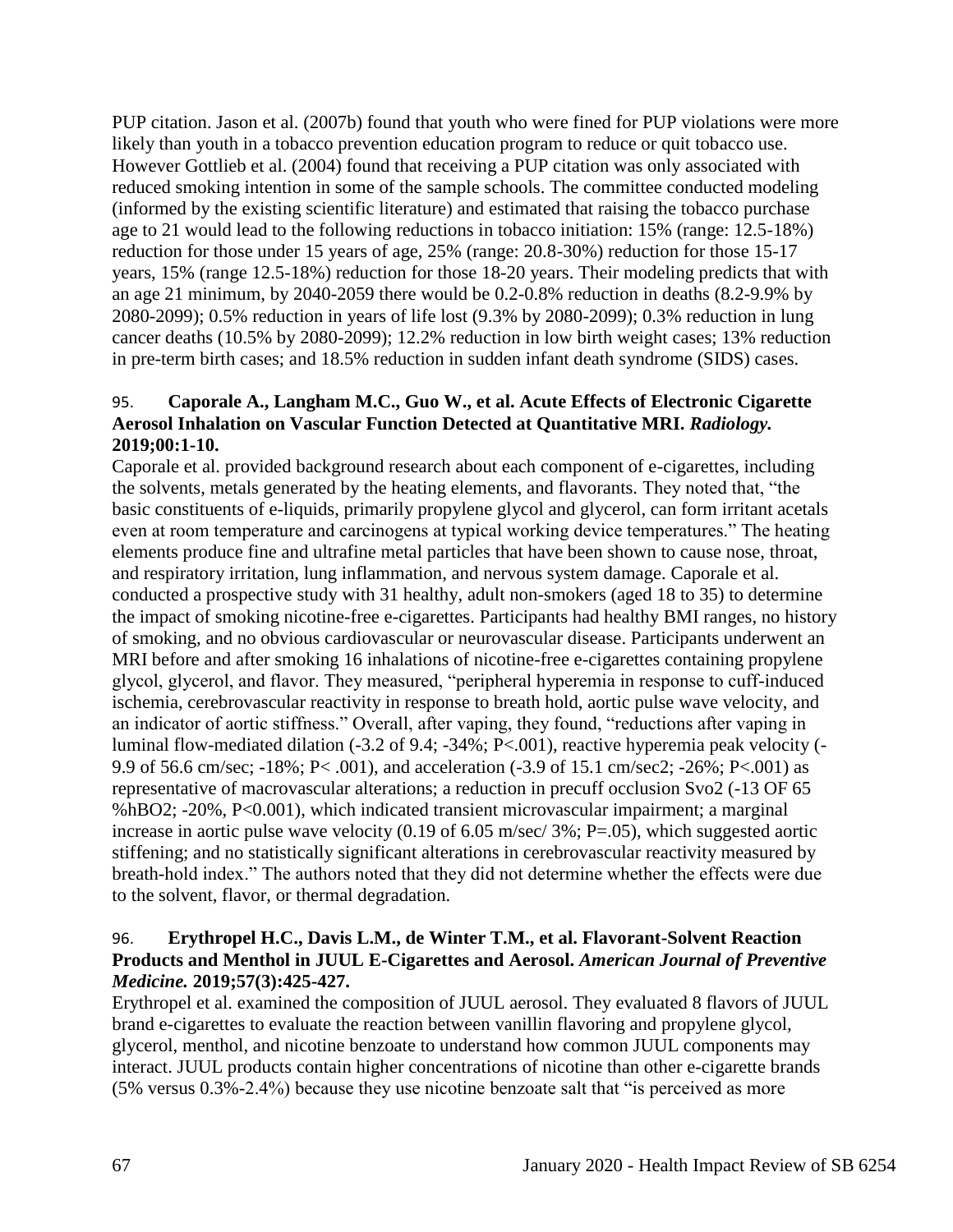satisfactory and less harsh" than other products. The authors analyzed e-liquids and used a vaping machine to capture aerosol for analysis. They found that JUUL aerosols include quantities of nicotine similar to cigarettes and levels of acetals known to cause irritation and contribute to inflammation. They explained that, "the average vanillin puff concentration was 101 mg/m3. In comparison, chronic inhalational exposure to vanillin in occupational environments is limited to 10 mg/m3, raising the question of what long-term effects regular inhalation of vanillin at such doses and frequency (200 puffs/pod) might have." They also found levels of menthol in JUUL products (some of which are not labeled as containing menthol) at levels known to increase nicotine intake.

## 97. **Kosmider L., Sobczak A., Prokopowicz A., et al. Cherry-flavoured electronic cigarettes expose users to the inhalation irritant, benzaldehyde.** *Thorax.* **2016;71(4):376- 377.**

Kosmider et al. tested 145 e-cigarette products for the presence of benzaldehyde, a common ingredient in fruit flavored e-cigarettes and a chemical known to cause respiratory irritation in animal and occupational studies. They tested e-liquid aerosols for the presence of benzaldehyde and compared levels from 30 puffs with levels from one combustible cigarette as well as with levels predicted to be inhaled occupationally during an 8 hour work shift. The authors detected benzaldehyde in 108 out of 145 e-cigarette products, most commonly in cherry-flavored products. At levels found, 30 puffs of e-cigarettes flavored with benzaldehyde were higher than doses inhaled from conventional cigarettes and more than 1000 times lower than occupational exposures. The authors noted, "although many flavourings used in e-cigarettes are generally recognized as safe when used in food products, concerns have been raised about the potential inhalation toxicity of these chemicals." There is a lack of data about the long-term health impacts of inhaling chemicals used in e-cigarette flavorings.

#### 98. **Omaiye E. E., McWhirter K. J., Luo W., et al. High-Nicotine Electronic Cigarette Products: Toxicity of JUUL Fluids and Aerosols Correlates Strongly with Nicotine and Some Flavor Chemical Concentrations.** *Chem Res Toxicol.* **2019;32(6):1058-1069.**

Omaiye et al. evaluated the flavor chemical concentrations and nicotine concentrations of the eight pre-filled JUUL e-cigarette pods available on the market (i.e., Cool Mint, Classic Menthol, Mango, Fruit Medley, Cool Cucumber, Crème Brulee, Classic Tobacco, and Virginia Tobacco). The authors tested concentrations in the vape fluid before puffing, after puffing, and in the corresponding aerosol. Overall, JUUL pods contain solvents, flavor chemicals, and varying concentrations of nicotine. Among the eight flavored pods, the authors identified 59 different flavor chemicals. The concentration of flavor chemicals in JUUL pods ranged from 0.2-15.6 mg/mL, with the highest concentrations of menthol, vanillin, and ethyl maltol. The nicotine concentration of JUUL pods was significantly higher than other e-cigarette products. Most products had nicotine concentrations between 1.6-34.3 mg/mL; JUUL pods had nicotine concentrations between 59.2-66.7 mg/mL. This concentration is also higher than in a pack of cigarettes (40 mg/pack). The transfer of flavor chemicals from the e-liquid to the corresponding aerosol was over 50%, and the transfer of nicotine was between 56%-75%. The authors also found that JUUL fluids were cytotoxic for all pod flavors. All of the pod fluids were found to by cytotoxic to lung epithelial cells. Most were cytotoxic at 0.2% to 1.8% concentration, with a maximum effect at 10% concentration. Corresponding aerosols were also cytotoxic, and were cytotoxic at levels lower than observed with fluids with maximum effect at 0.2%- 1.8%. Omaiye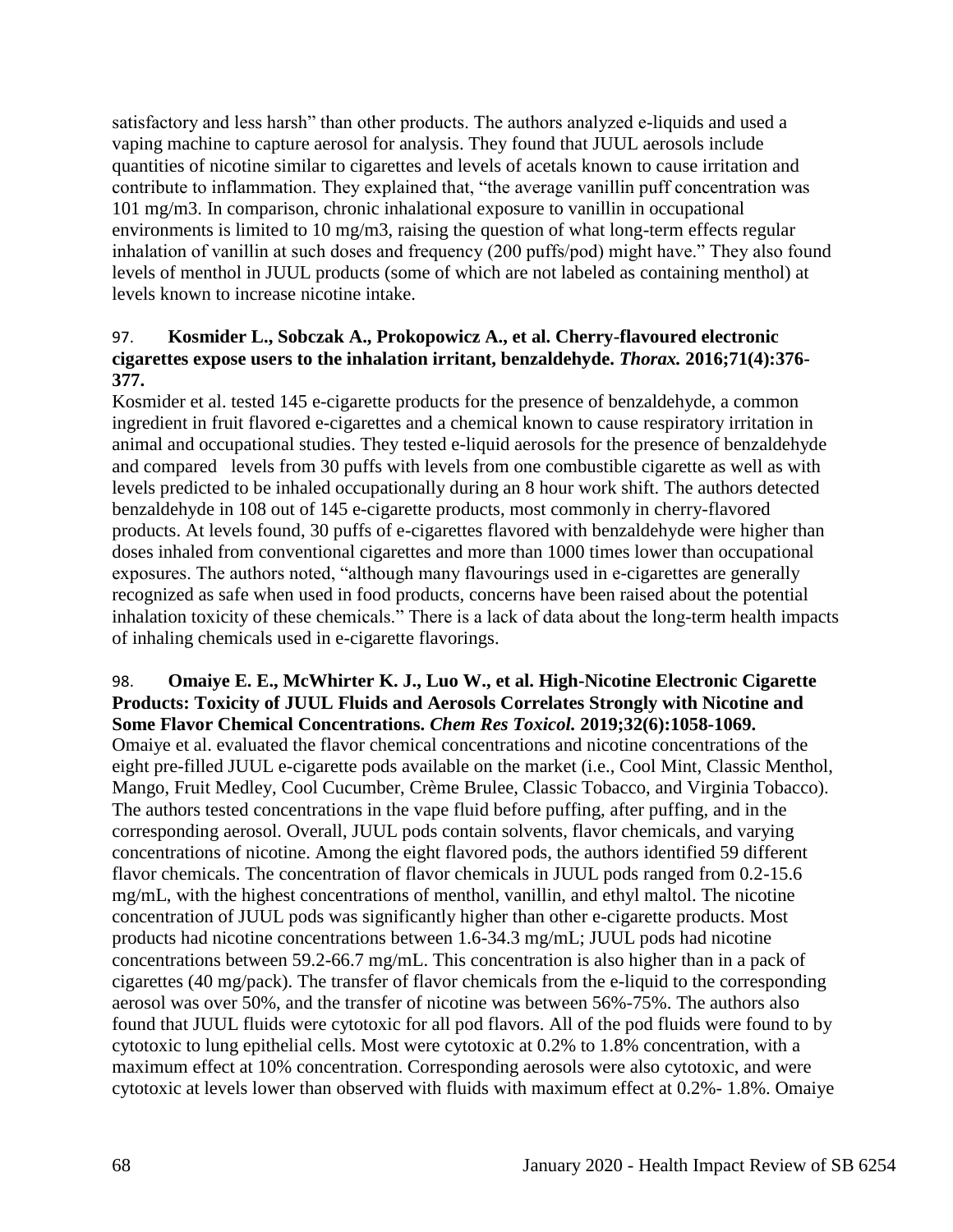et al. also tried to determine the relative contribution of nicotine, total flavor chemicals, and individual flavor chemicals to cytotoxicity. They found that nicotine concentration most closely aligned with cytotoxicity. However, the correlation between cytotoxicity and all components was statistically significant. The authors concluded that, "our data clearly identify a [sic] concern related to the high nicotine concentration in JUUL products, i.e., the potential for high levels of nicotine, as well as flavor chemicals such as ethyl maltol, to damage or even kill cells at the concentrations used in JUUL pods."

## 99. **Widely used e-cigarette flavoring impairs lung function [press release]. 2018.**

In this press release, the American Thoracic Society summarizes recent research by Clapp et al. entitled, "The E-cigarette Flavoring Cinnamaldehyde Suppresses Mitochondrial Function and Transiently Impairs Cilia Beat Frequency in Human Bronchial Epithelial Cells." The study found that a single exposure to cinnamaldehyde in e-cigarettes impairs lung function. In the press release, the authors state that, "'our data suggest that when used in e-cigarettes cinnamaldehyde, like toxic aldehydes in cigarette smoke, significantly disrupts normal cell physiology in ways that may have implications for the development and exacerbation of respiratory disease...our finding that cinnamaldehyde impairs normal airway cilia motility is significant because it demonstrates that a common, food-safe flavoring agent, in the context of e-cigarette use, is capable of dysregulating a critical anti-bacterial defense system in the lungs.'" The authors note that flavoring agents, while safe for ingestion, may not be safe for inhalation. In addition, since flavoring agents are used in high concentrations in e-cigarettes, individuals may be exposed to higher doses of the agent. Authors state, "'The two principles of toxicology- 'The Dose Makes the Poison' and 'The Route of Exposure Affects Toxicity'- clearly apply here.'"

## 100. **Sherwood C. L., Boitano S. Airway epithelial cell exposure to distinct e-cigarette liquid flavorings reveals toxicity thresholds and activation of CFTR by the chocolate flavoring 2,5-dimethypyrazine.** *Respir Res.* **2016;17(1):57.**

Sherwood and Boitano evaluated the impact of e-liquid flavoring chemicals on bronchial epithelial cells, which "provide the first line of defense against inhaled particulates, pathogens, and toxicants." They found that 5 out of 7 flavoring chemicals were cytotoxic and produced effects consistent with cell death. Vanillin and 2,5-dimethylprazine, used to provide chocolate flavoring, also compromised cell function at subcytotoxic levels. Very low concentrations (0.02%) of 2,5-dimethylprazine "induced distinct cellular impedance changes indicative of a cellular signaling event." This type of reaction, "alters the capability of airway epithelial cells to respond to signaling molecules key in the proper functioning of airway cell physiology."

#### 101. **Bayly J.E., Bernat D., Porter L., et al. Secondhand Exposure to Aerosols from Electronic Nicotine Delivery Systems and Asthma Exacerbations Among Youth With Asthma.** *CHEST.* **2018;Ahead of print.**

Bayly et al. analyzed data from the 2016 Florida Youth Tobacco Survey to determine whether there was a relationship between secondhand exposure to aerosol from electronic nicotine delivery systems (ENDS) and asthma exacerbation among youth with asthma. They examined survey responses for youth aged 11 to 17 years old from middle and high schools in Florida. Overall, approximately one-third of youth reported secondhand exposure to ENDS aerosols. The authors found that secondhand exposure to aerosol from ENDS was significantly associated with higher odds of asthma attacks among youth with asthma  $(p < 0.01$ ; OR 1.27, 95% CI 1.11-1.47).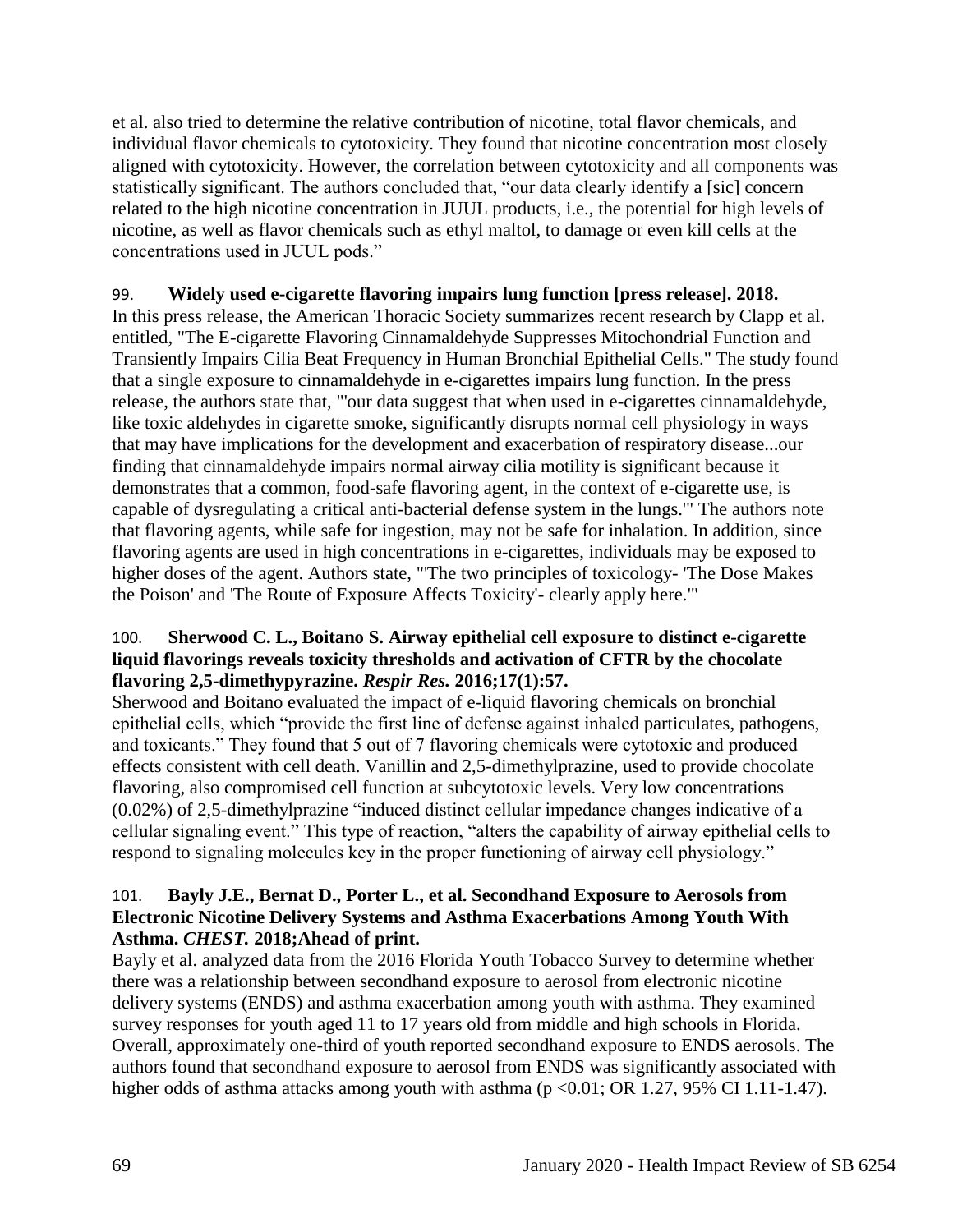The authors concluded that, "secondhand exposure to ENDS aerosols may be related to asthma symptoms in youth...future research is necessary to evaluate the longitudinal relationship between secondhand ENDS aerosol exposure and asthma control."

102. **Schier J.G. et al. Severe Pulmonary Disease Associated with Electronic-Cigarette-Product Use-- Interim Guidance.** *Morbidity and Mortality Weekly Report.* **2019;68:2-4.** On September 6, 2019, Centers for Disease Control and Prevention issued interim guidance related to the outbreak of severe pulmonary disease associated with e-cigarette use. This Morbidity and Mortality Weekly Report states that, "based on available information, the disease is likely caused by an unknown chemical exposure; no single product or substance is conclusively linked to the disease…until a definitive cause is known, persons should consider not using e-cigarettes." In addition, "e-cigarette products should never be used by youths, young adults, pregnant women, or by adults who do not currently use tobacco products. Adult smokers who are attempting to quit should use evidence-based smoking cessation treatments, including counseling and FDA-approved medications." They note that most patients have presented with hypoxemia, which has progressed to acute or subacute respiratory failure, requiring some patients to receive oxygen, intubation, or mechanical ventilation. Case studies with 53 patients in Illinois and Wisconsin, 6 patients in Utah, and 5 patients in North Carolina, have found that all patients, "have had abnormal radiographic findings, including infiltrates on chest radiograph and ground glass opacities on chest computed tomography scan." Ground glass opacities refers to findings showing a filling of air spaces or a thickening or collapse of lung alveoli. The authors explained that, "no consistent e-cigarette product, substance, or additive has been identified in all cases, nor has any one product or substance been conclusively linked to pulmonary disease in patients." All patients have used vapor products containing THC, nicotine, or both.

# 103. **Davidson K. et al. Outbreak of Electornic-Cigarette-Associate Acute Lipoid Pneumonia-- North Carolina, July-August 2019.** *Morbidity and Mortality Weekly Report, Centers for Disease Control and Prevention.* **2019;68:1-3.**

In this Morbidity and Mortality Weekly Report case study, Davidson et al. describe cases associated with the acute lipoid pneumonia outbreak in North Carolina. Five patients presented at two hospitals between July and August 2019. All five patients were 18-35 years old and had used e-cigarettes products containing THC purchased on the street. They experienced symptoms, including dyspnea, nausea, vomiting, abdominal discomfort, fever, tachypnea, hypoxemia, and bilateral lung infiltrates. All five patients were hospitalized for respiratory failure, and all patients survived. All five patients tested negative for bacterial pathogens, influenza, mycoplasma, and legionella and were not responsive to antibiotics. The authors explained that, "one potential explanation for acute lipoid pneumonia among these patients is that aerosolized oils inhaled from e-cigarettes deposited within their distal airways and alveoli, inciting a local inflammatory response that impaired vital gas exchange. Lipoid pneumonia has long been described from aspiration of oil into the lungs and has been associated with e-cigarette use in some case reports." The authors also noted that the optimal treatment course and the long-term impacts of lipoid pneumonia are unknown.

# 104. **QxQ Analysis: Cigarette Use by Race/Ethnicity, Sexual Orientation, and Gender Identity. Looking Glass Analytics; 2018. [http://www.askhys.net/Analyzer.](http://www.askhys.net/Analyzer) Accessed September 2019.**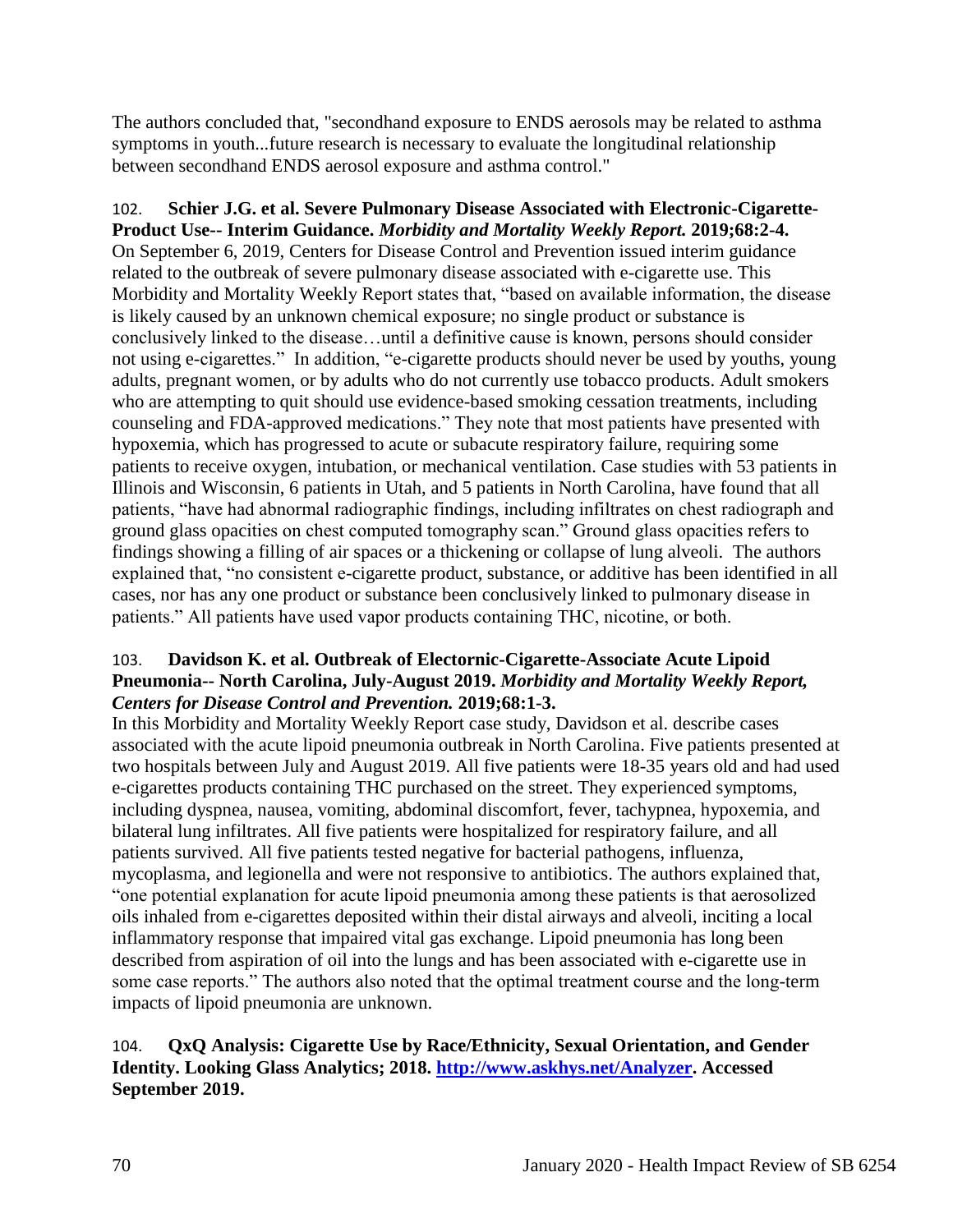Washington State Healthy Youth Survey data from 2018 indicate that among 8th grade respondents American Indian/Alaskan Native (AI/AN) students (5.8% [95% CI 2.9-8.5%) and black students (5.0% [95% CI 2.4-7.6%]) reported higher smoking rates than their Asian or Asian American, Native Hawaiian or other Pacific Islander (Asian/NHOPI) (1.8% [95% CI 0.9- 2.7%]), white (2.2% [95% CI 1.5-2.9%)], and Hispanic peers (3.4% [95% CI 2.4-4.4%]). Among 10th grade respondents, black students (6.0% [95% CI 4.0-8.0%]), Hispanic/Latino students (6.0% [95% CI 4.7-7.3%]), and students of more than one or other race/ethnicity (6.4% [95% CI 4.9-7.9%]) reported higher smoking rates than their peers. Generally, the percent of students who had reported smoking at all in the past 30 days was highest among 12 grade respondents. AI/AN (10.5% [95% CI 4.2-16.8%]) respondents and those who selected more than one or other race/ethnicity (10.2% [95% CI 7.4-13%]) reported higher cigarette smoking rates than their peers with 9.5% (95% CI 7.7-11.3%) of white youth smoking. These data suggest that in Washington State, AI/AN, black, and multi or other racial/ethnic youth have disparately high rates of current cigarette use. It is important to note that the current race/ethnicity categories aggregate diverse subpopulations into one category—so disparities within these categories may be masked. For example, API subpopulations likely have very different smoking rates but they are aggregated into one category so these differences may be missed. Students from the subsample of schools who participate in the extended form version of the Healthy Youth Survey also answered questions about their sexual orientation. Eighth grade respondents who identified as lesbian, gay, or bisexual were more likely to report smoking cigarettes at all in the last 30 days (5.3% [95% CI 3.2-7.4%]) than their peers who identified as straight (1.9% [95% CI 1.3-2.5%]). This disparity also existed among 10th graders (10.8% [95% CI 8.4-13.2%] vs. 3.7% [95% CI 3.1-4.3%]) and 12 graders (16.0% [95% CI 11.9-20.1%] vs. 5.9% [95% CI 4.8-7.0%]). A similar disparity exists across grade levels for students who report either questioning their sexual orientation or who feel something else (besides gay, lesbian, bisexual, or straight) fits better. Finally, the Healthy Youth Survey also asks students about their gender identity. Eighth grade data were suppressed due to fewer than 5 responses in at least one category. Among 10th grade respondents who identified as transgender were more likely to report smoking cigarettes at all in the last 30 days (22.4% [95% CI 12.6-32.2%]) than their peers who identified as cisgender female (4.3% [95% CI 3.2-5.4%]) or cisgender male (4.4% [95% CI 3.6-5.2%]). This disparity also existed among 12th graders (transgender students: 37.3% [95% CI 20.9-53.7%] vs. cisgender female 5.5% [95% CI 3.9- 7.1%] or cisgender male (7.9% [95% CI 6.0-9.8%]). Similar disparities exists across grade levels for students who report questioning/not sure of my gender identity, something else fits better, and who selected more than one response.

## 105. **Chaiton M. O., Nicolau I., Schwartz R., et al. Ban on menthol-flavoured tobacco products predicts cigarette cessation at 1 year: a population cohort study.** *Tob Control.*  **2019.**

Chaiton et al. conducted a population cohort study to analyze the long-term impact of a menthol ban in Ontario, Canada, on smoking behavior. Authors cited evidence from the FDA's scientific evaluation that "menthol has a physiological impact on smoking that increases initiation and progression to regular cigarette smoking, increases nicotine dependence and decreases smoking cessation success." Menthol sales account for 5% of the cigarette sale market in Canada, while in the U.S. menthol cigarettes account for 35% of the market. The FDA also noted younger populations, women, and black Americans were more likely to smoke menthol cigarettes--which "perfectly matched the targeted marketing strategies employed by the tobacco industry." Similar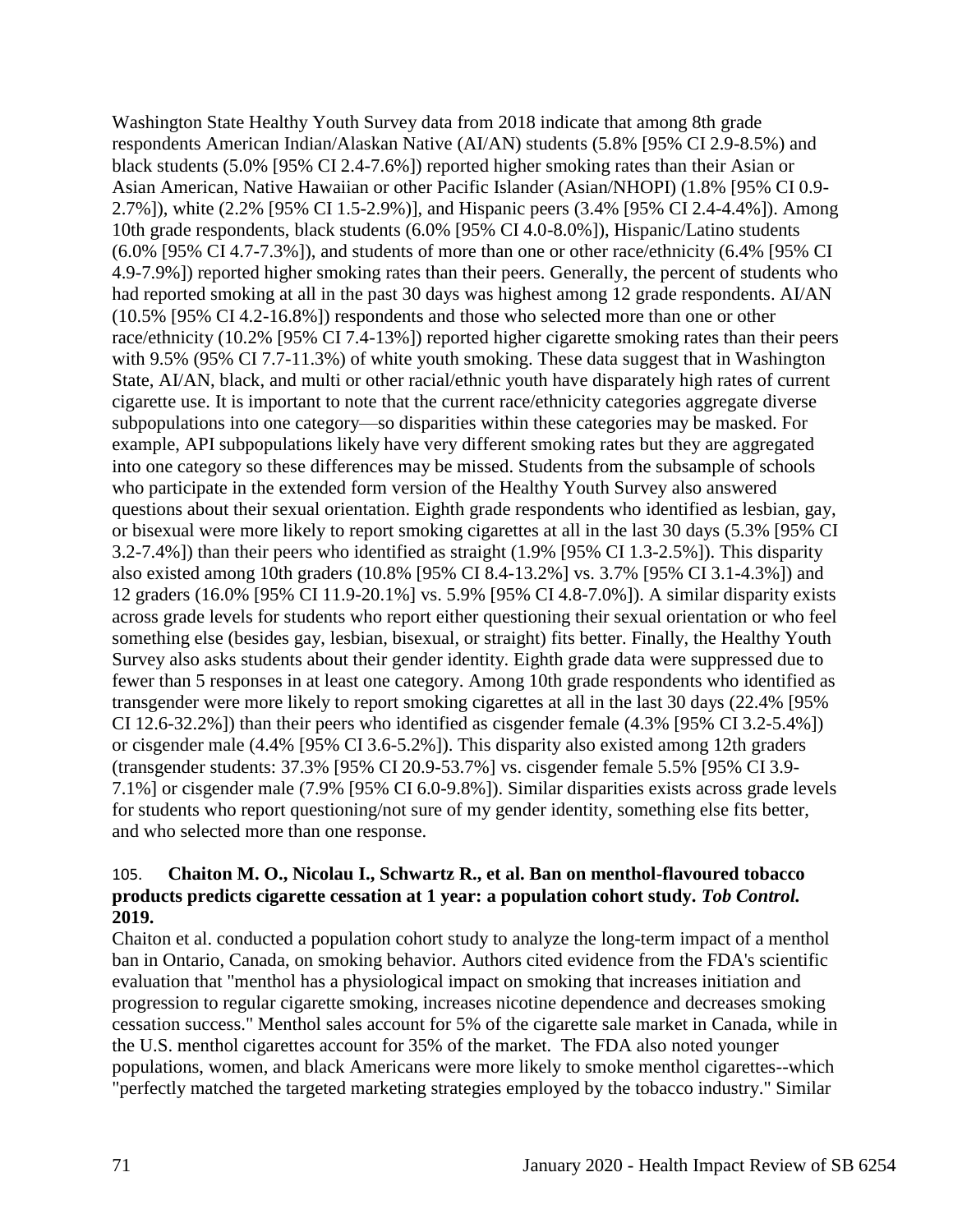to the U.S., a considerable number of Canadian youth report smoking menthol cigarettes. "According to the 2010–2011 Canadian Youth Smoking Survey, as many as 32% of current cigarette smokers used menthol cigarettes, and in the 2012–2013 iteration, almost 15% of students from grades 10–12 reported using [flavored] tobacco (including menthol products)." Baseline survey results were collected before the menthol ban (September-December 2016) and follow-up surveys were conducted 1 year after the implementation of the ban (January-August 2018). Participants included residents of Ontario, Canada, ages 16 years and older who reported current smoking (past 30 days) at baseline and completed a follow-up survey. Of participants, 58% were female; 84% were over age 30 years; 83% were white; 71% had more than a high school degree; 39% smoked from 11-20 cigarettes a day; and 10% were non-daily smokers. Researchers assessed past year use of menthol cigarettes prior to the ban and current use of menthol and non-menthol cigarettes following the ban. Researchers evaluated "quitting" as the primary outcome and "quit attempts" as a secondary outcome. Quit attempts were defined as "self-reporting making a serious quit attempt since the beginning of the menthol cigarette ban in January 2017." Additionally, all those who reported not smoking at follow-up were considered to have made a quit attempt. The use of e-cigarettes or cigars since the ban was also assessed. Of participants with complete data (n=913), 21% (187) reported smoking menthol cigarettes daily, 46% (420) reported smoking menthol cigarettes occasionally, and 34% (306) were non-menthol cigarette smokers. "Daily and occasional menthol smokers were more likely to be female, nonwhite and have more than a high school education than non-menthol smokers." The highest percentage of young adult (i.e., 16 to 29 years of age) smokers was seen among those who smoked menthol cigarettes occasionally. "At follow-up, 0.3% of the non-menthol smokers at baseline, 5% of the occasional menthol users and 22% of the daily menthol users reported purchasing menthol cigarettes after the ban  $(p<0.001)$ . The primary source for purchasing menthol cigarettes was on First Nation Reserves, but this purchasing pattern did not increase over time among prior daily menthol smokers (short-term follow-up: 21%; long-term follow-up: 21%)." This is consistent with previous research findings that "25% of menthol smokers claim that they would find some way to purchase menthol cigarettes despite a ban." Among the overall study sample, 19% of baseline smokers reported successfully quitting smoking, and 56% reported making a quit attempt after the ban. Quit rates reported by non-menthol smokers were "consistent with a previous population-representative longitudinal studies of quit rates in Ontario (8.9% sustained self-reported quit rate)." Meanwhile, "[d]aily menthol smokers had significantly higher rate of reporting having quit smoking after the ban (adjusted rate ratio [AAR] 1.62; 95% CI 1.08 to 2.42) compared with non-menthol smokers, controlling for smoking and demographic characteristics." Daily menthol smokers were also more likely to have tried to quit than nonmenthol smokers (AAR 1.25; 95% CI 1.03-1.50), after adjustment. Both findings were statistically significant ( $p<0.05$ ). Sensitivity analyses, which included those who did not complete the follow-up survey  $(N=1,738)$  as having continued smoking did not change the significance of results "nor did it greatly alter the magnitude of estimates." Study results found that "menthol smokers who intended to substitute with other means had substantial levels of quitting behavior." Specifically, "20% of occasional menthol smokers and 24% of daily menthol smokers reported quitting in the long terms, which exceeded what was predicted by smokers at baseline." Moreover, findings suggested an increased rate of quitting 1 year following Ontario's ban on the sale of menthol tobacco products. However, the impact was observed in older but not younger adults. Authors postulated that "the difference may be due to younger adults not having a brand preference and switching to other tobacco or nicotine products." Authors noted a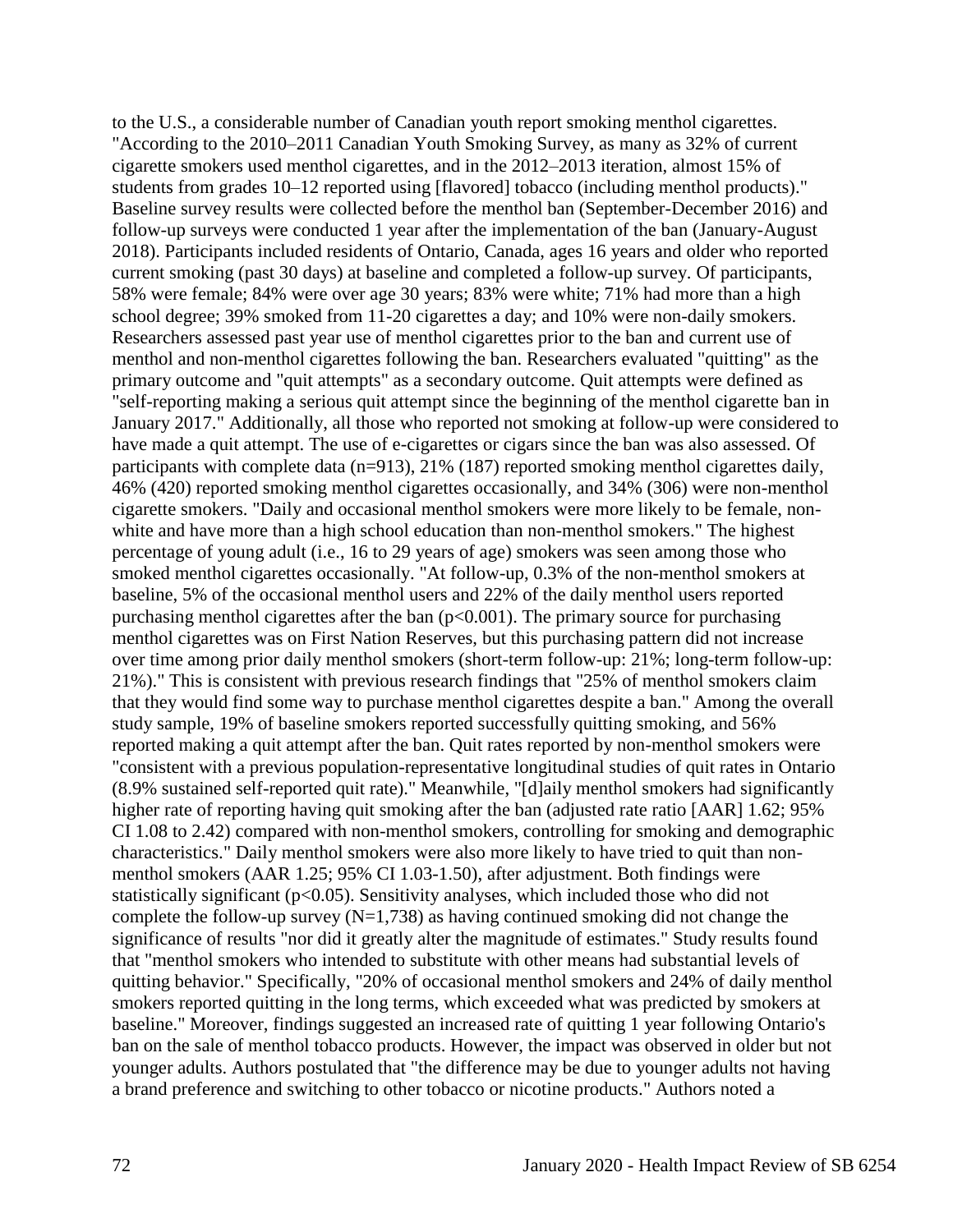combustible tobacco menthol ban would be more impactful for at-risk subpopulations of youth and young adults if there was less availability of other flavored tobacco or nicotine products. Finally, there was no public education campaigns informing the public of the menthol ban, and the ban was implemented without noticeable controversy. Authors conclude that "[C]onsidering that menthol smokers may be more nicotine dependent and have reduced cessation success, our findings that daily menthol smokers were significantly more likely to reporting smoking cessation relative to non-menthol smokers after the ban suggest that the menthol ban could have tremendous public health impact at the population level in Canada and in other jurisdictions as well from an overall reduced level of cigarette smoking."

## 106. **Christenson T., Weisser, J. Health of Washington State Report: Tobacco Use. Washington State Department of Health; 2015.**

Combined 2012-2014 Behavioral Risk Factor Surveillance System (BRFSS) data indicate that AI/AN adults in Washington have significantly higher rates of current cigarette use than their white, black, Hispanic/Latino, and Asian counterparts. Cigarette use also decreased significantly as educational attainment or income increased. This report also indicates that smoking rates among gay, lesbian, and bisexual respondents were significantly higher than for their straight counterparts. These BRFSS data and 2014 Healthy youth survey data also show that smoking prevalence is highest in late adolescence and early adulthood, peaking among 25-34 years old for men and women. Pregnancy Risk Assessment Monitoring System (PRAMS) data from 2010- 2012 indicate that the smoking rates among pregnant women before and during pregnancy are highest among mothers younger than 20 (36% [95% CI 28-45%]). Thirty-two percent of mothers age 20-24 also reported smoking before and during pregnancy (95% CI 27-37%) compared to 9% (95% CI 6-12%) of mothers 35 years or older. These data also indicate that smoking before pregnancy is highest among AI/AN (50% [95% CI 45-55%]) and low-income mothers. Because women often are not aware that they are pregnant until several weeks into their pregnancy, the smoking rates in the months leading up to pregnancy can have an important impact on fetal development and growth.

## 107. **San Mateo County, CA. Data USA 2018; Available at:**

## **[https://datausa.io/profile/geo/san-mateo-county-ca/.](https://datausa.io/profile/geo/san-mateo-county-ca/) Accessed September, 2019.**

Data USA is a collaboration by Deloitte, Datawheel, and Professor Cesar Hidalgo at the MIT Media Lab and Director of Collective Learning. It presents public US Government data from multiple data sources. Analysts accessed 2017 median household income data for San Mateo County, San Francisco County, and California.

#### 108. **Villanti Andrea C , Mowery Paul D , Delnevo Cristine D , et al. Changes in the prevalence and correlates of menthol cigarette use in the USA, 2004–2014.** *Tobacco Control.*  **2016;25:ii14-ii20.**

Villanti et al. analyzed National Survey on Drug Use and Health data from 2004 to 2014 to estimate the prevalence of menthol cigarette use among persons aged  $\geq$ 12 years. Researchers used self-reported menthol status for selected brands that were either exclusively menthol or non-menthol were adjusted based on retail sales data. Data were then weighted to provide national estimates. The analysis found that "although overall smoking prevalence has decreased, the proportion of past 30-day cigarette smokers using menthol cigarettes was higher (39%) in 2012–2014 compared to 2008–2010 (35%). Youth smokers remain the most likely group to use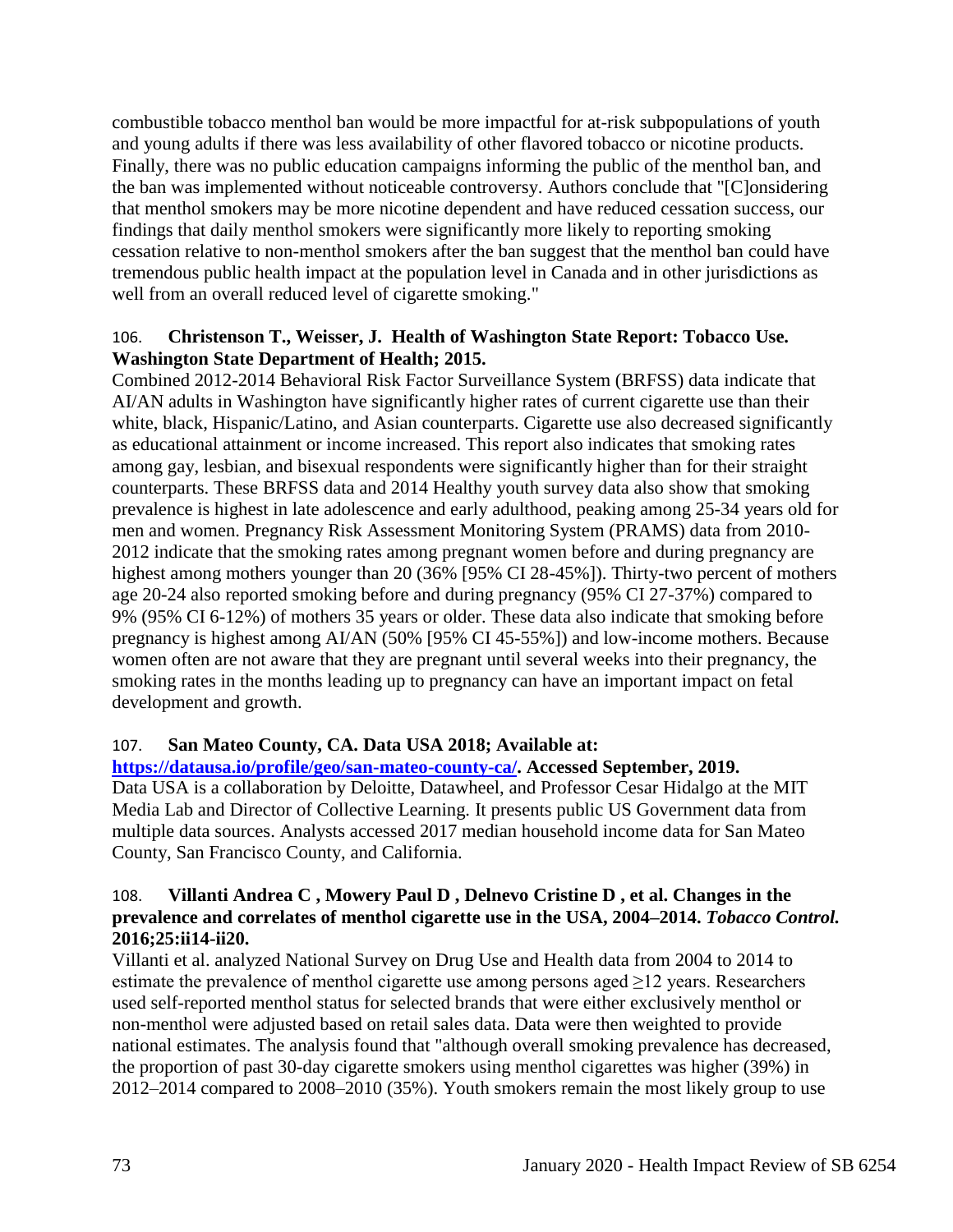menthol cigarettes compared to all other age groups." Moreover, "Menthol cigarette prevalence exceeded non-menthol cigarette prevalence in youth and young adult smokers in 2014." Estimates showed menthol cigarette prevalence increased in white, Asian, and Hispanic smokers since 2010. Authors concluded, "The youngest smokers are most likely to use menthol cigarettes."

# 109. **Villanti A. C., Collins L. K., Niaura R. S., et al. Menthol cigarettes and the public health standard: a systematic review.** *BMC Public Health.* **2017;17(1):983.**

Villanti et al. conducted this systematic review to update the evidence synthesis regarding the role of menthol in initiation, dependence, and cessation. Researchers ran a search for peerreviewed literature on menthol cigarettes (through May 9, 2017) using PubMed and reviewed the National Cancer Institute's Bibliography of Literature on Menthol and Tobacco and the FDA's 2011 report and 2013 addendum for additional publications. "Included articles addressing initiation, dependence, and cessation were synthesized based on study design and quality, consistency of evidence across populations and over time, coherence of findings across studies, and plausibility of the findings [...] Eighty-two studies on menthol cigarette initiation ( $n = 46$ ), dependence  $(n = 14)$ , and cessation  $(n = 34)$  were included." Authors found, "Large, representative studies show an association between menthol and youth smoking that is consistent in magnitude and direction." Additionally, "One longitudinal and eight cross-sectional studies demonstrate that menthol smokers report increased nicotine dependence compared to nonmenthol smokers." Finally, "Ten studies support the temporal relationship between menthol and reduced smoking cessation, as they measure cessation success at follow-up." Overall, authors concluded "The strength and consistency of the associations in these studies support that the removal of menthol from cigarettes is likely to reduce youth smoking initiation, improve smoking cessation outcomes in adult smokers, and in turn, benefit public health."

# 110. **Tobacco is a social justice issue: Racial and ethnic minorities. Washington, DC: Truth Initiative; 2017.**

This article from the Truth Initiative provides an overview of how tobacco use disproportionately affects marginalized populations. In particular, the article focuses on how the tobacco industry has targeted communities of color by capitalizing on culture (e.g., community press and traditions) and establishing a clear presence in communities of color. For example, "a 2011 review concluded that *Ebony* magazine was almost 10 times more likely than *People* magazine to contain advertisements for menthol cigarettes." Moreover, a 2013 study found "black children were three times more likely to recognize advertisements for Newport, the most popular menthol brand among that group, than other children." Tobacco companies have also sponsored cultural activities (e.g., events related to Black History Month, Asian/Pacific American Heritage Month, and Hispanic Heritage Month). Point-of-sale promotions, density of tobacco display ads inside and outside of stores, and cheaper prices for menthol cigarettes in predominantly black communities, have all contributed to disparities.

111. **Gardiner Philip, McGruder Carol. Adopt Citywide Restriction on the Sale of Menthol and all Other Flavored Tobacco Products, Including Flavored E-Juices in the City of New York. In: Health NYCCCo, ed: The African American Tobacco Control Leadership Council; 2019.**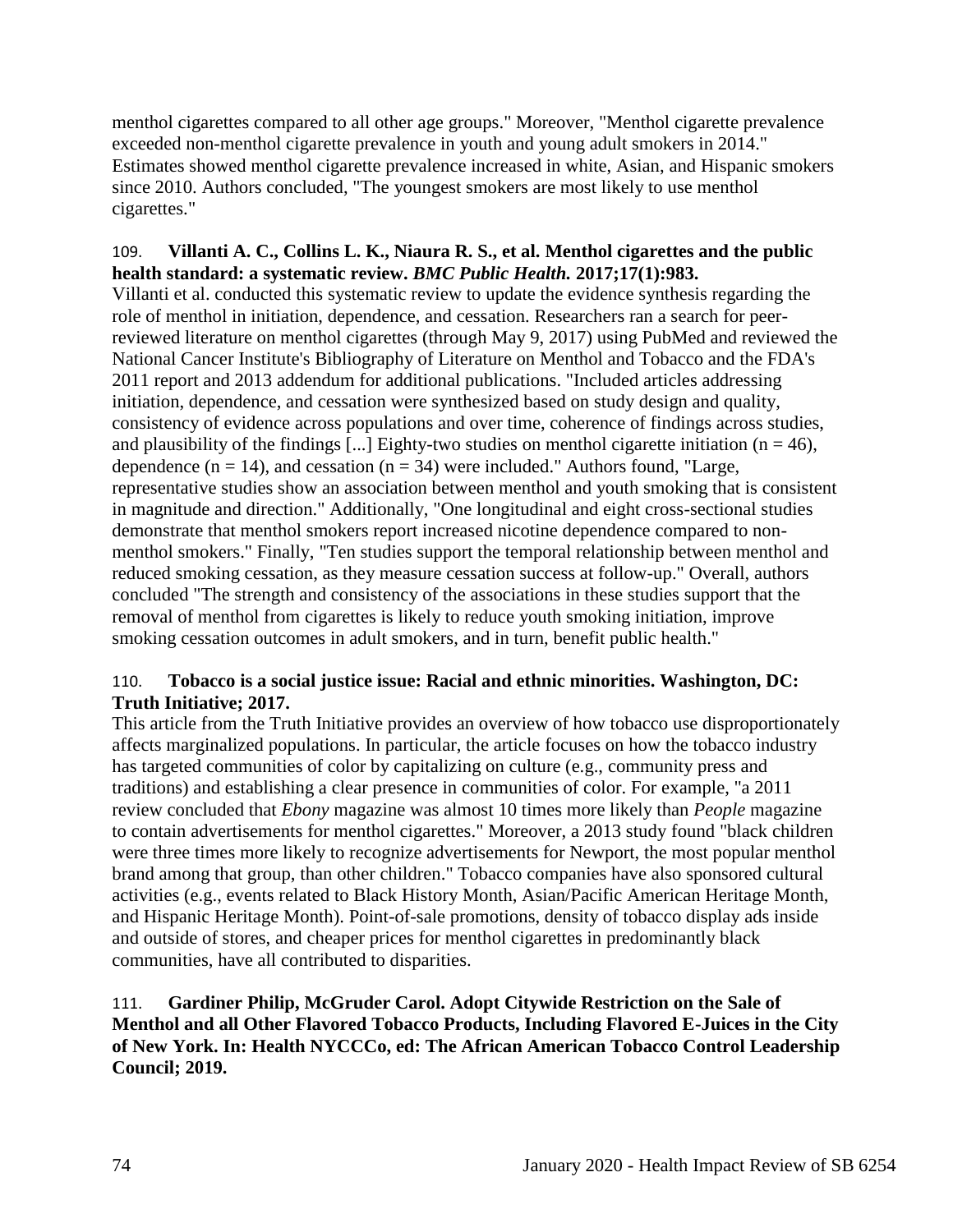This letter from the African American Tobacco Control Leadership Council (AATCLC) to the New York City Council Committee on Health highlights the rising use of menthol cigarettes in the face of decreasing non-flavored tobacco cigarettes. Co-chairs Gardiner and McGruder cite evidence which shows that menthol cigarettes are increasingly being used among Latino, Black, and White youth and adults. They present menthol smoking data by race/ethnicity to indicate the disproportionate use among communities of color. For example, 85% of African American adult smokers and 94% of Black youth who smoke use menthol products. Additionally, female smokers and smokers within the LGBTQ community are also more likely to use menthol cigarettes. Authors cite evidence that the presence of menthol makes cigarettes harder to quit compared to other cigarettes.

### 112. **Achieving Health Equity in Tobacco Control 8 December 2015 2015.**

This report was a joint publication of a consortium of organizations coordinating efforts around the 50th anniversary of the U.S. Surgeon General's report on smoking and health. Organizations endorsing this report are the African American Tobacco Control Leadership Council; the American Cancer Society; American Heart Association; American Lung Association; Asian Pacific Partners for Empowerment, Advocacy and Leadership (APPEAL); Campaign for TobaccoFree Kids; the Intercultural Cancer Council; LGBT Healthlink at CenterLink: The Community of LGBT Centers; NAATPN, Inc.; National Latino Alliance for Health Equity; the Smoking Cessation Leadership Center; Truth Initiative; and the University of Southern California Keck School of Medicine. While authors acknowledge and celebrate the advancements made since the Surgeon General's initial report, they highlight the persistent gaps in health equity. Authors note that smoking disproportionately affects those most in need including those living in financial poverty, people experiencing homelessness, racial/ethnic minorities, LBGT persons, and those suffering from mental illness and substance use disorders. Authors state, "We need to continue the population based policies and programs that have produced such dramatic results, including results that have benefited many racial and ethnic populations, but also expand efforts that incorporate and embrace fundamental principles of health equity that afford equal treatment of all individuals/groups (horizontal) and provide supplementary support for individuals/groups that are marginalized (vertical)." The report summarized key facts on prevalence, cessation, health effects, and marketing among demographic groups more severely impacted by the tobacco epidemic. Disparities are discussed by socioeconomic status; education level; race/ethnicity; LGBT; mental illness and substance use disorders; and homelessness status.

## 113. **Tobacco in LGBT Communities. Washington, DC: Truth Initiative; 2018.**

This Truth Initiative fact sheet provides an overview of the disproportionate impact tobacco has on the LGBT community. Tobacco companies began advertising in gay press publications in the 1990s. For example, A 1997 industry document stated: "A large percent of Gays and Lesbians are smokers. In order to increase brand share and brand awareness [...] it is imperative to identify new markets with growth potential. Many Gay and Lesbian adult smokers also have a preference for menthol brands." Corporate philanthropy (e.g., donations from Philip Morris to AIDS research and programs) also facilitated access to the LGBT market. "R.J. Reynolds created a marketing strategy called 'Project SCUM' (Sub-Culture Urban Marketing) to boost cigarette sales by targeting gay men and homeless individuals with advertisements and displays placed in communities and stores." The industry also provided free giveaways and hosted "LGBT bar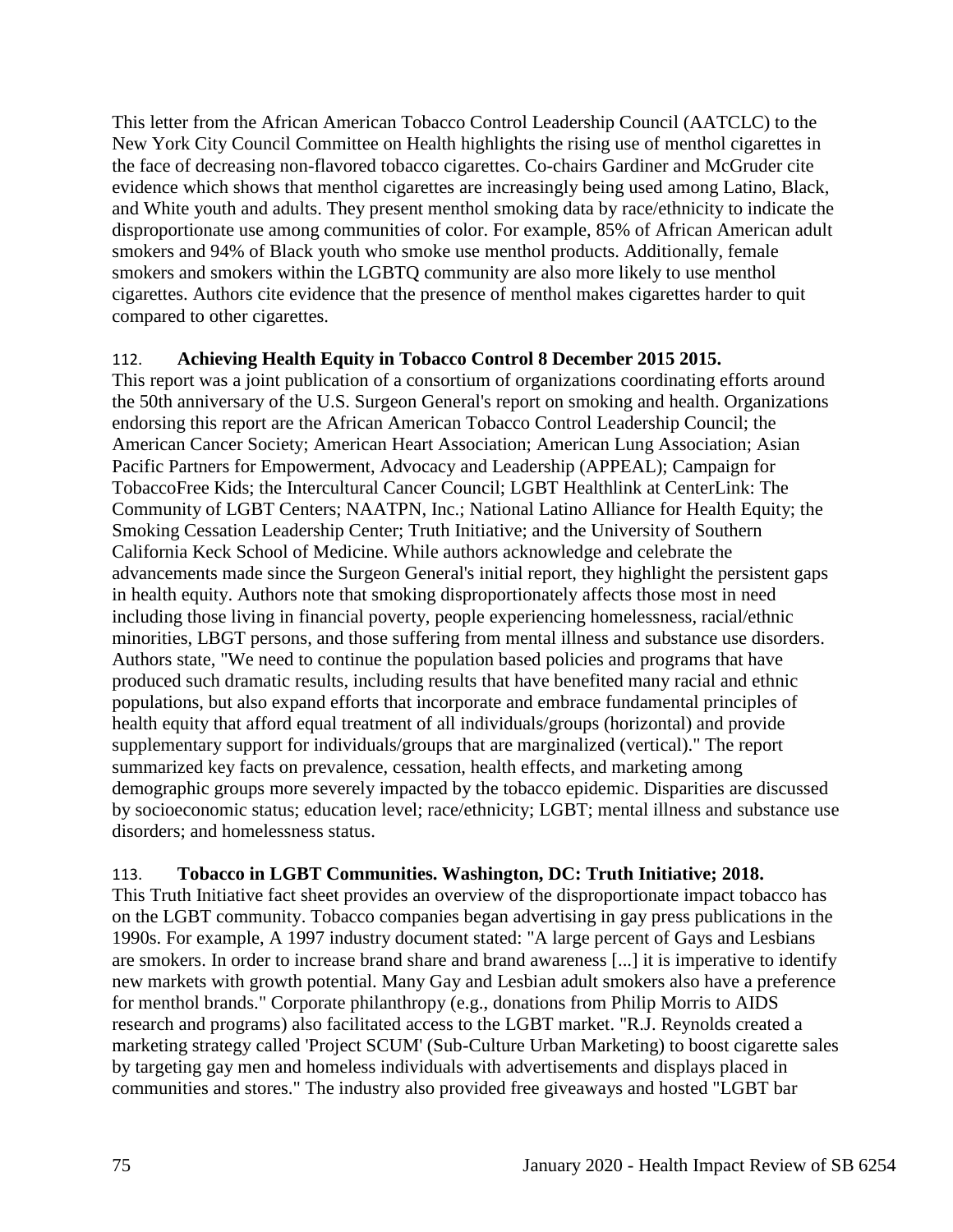nights" featuring specific brands. These tactics contributed to the disproportionately high smoking rates seen today. For example, lesbian, gay, and bisexual adults smoke at rates up to 2.5 times higher than straight adults. Bisexual women are up to 3.5 times more likely to smoke. "LGBT smokers are significantly more likely to smoke menthol cigarettes: more than 36 percent of LGBT smokers report that they usually smoke menthols."

## 114. **Rogers Todd , Feld Ashley , Gammon Doris G , et al. Changes in cigar sales following implementation of a local policy restricting sales of flavoured noncigarette tobacco products.** *Tobacco Control.* **2019:1-8.**

Rogers et al. used non-cigarette tobacco sales data obtained from the Nielsen Company to assess the impact of Providence, Rhode Island's restriction on the retail sale of all non-cigarette tobacco products with a characterizing flavor other than tobacco, menthol, mint or wintergreen. Researchers focused on cigar sales, which comprised 95% of flavored non-cigarette tobacco products sold through conventional tobacco retail outlets (e.g., convenience stores, supermarkets) in Providence. Authors used weekly retail scanner sales data (January 2012 to December 2016). They categorized cigar sales into "products labelled with explicit-flavour (eg, Cherry) or concept-flavour (eg, Jazz) names." Researchers ran regression models to assess changes in sales in Providence and the rest of the state (ROS) before and after policy implementation. Overall, "Average weekly unit sales of flavoured cigars decreased prepolicy to postpolicy by 51% in Providence, while sales increased by  $10\%$  in ROS (both  $p<0.01$ ). The Providence results are due to a 93% reduction in sales of cigars labelled with explicit-flavour names  $(p<0.01)$ , which did not change significantly in ROS." Meanwhile, "sales of cigars labelled with concept-flavour names increased by 74% in Providence and 119% in ROS (both  $p<0.01$ )." In sum, sales of all cigars (flavored and otherwise) decreased by  $31\%$  in Providence ( $p<0.01$ ). Authors detected "some evidence of product substitution and cross-border purchasing." Despite limitations, "the Providence policy had a city-specific impact on retail sales of flavoured cigars, which was attenuated by an increase in sales of concept-flavour named cigars." Authors concluded, "Products with concept-flavour names may avoid enforcement agency detection, and their continued sale undermines the intent of the policy."

## 115. **Chaiton M. O., Schwartz R., Tremblay G., et al. Association of flavoured cigar regulations with wholesale tobacco volumes in Canada: an interrupted time series analysis.**  *Tob Control.* **2019;28(4):457-461.**

Chaiton et al. examined the association of Federal Canadian regulations passed in 2009 addressing flavors (excluding menthol) in small cigars with changes in cigar sales. Researchers analyzed quarterly wholesale unit data as reported to Health Canada (2001 through 2016) using an interrupted time series analysis. They estimated changes in sales of cigars with and without flavor descriptors, adjusted data by seasonal, and assessed changes for each flavor type over time. Results show the Federal flavor regulations were "associated with a reduction in the sales of flavoured cigars by 59 million units (95% CI -86.0 to -32.4)." While increases in sales of cigars with descriptors other than flavors (e.g., color or other ambiguous terms) were observed (9.6 million increase (95% CI -1.3 to 20.5), "the overall level (decline of 49.6 million units (95% CI -73.5 to -25.8) and trend of sales of cigars (6.9 million units per quarter (95% CI -8.1 to -5.7)) declined following the ban." Moreover, sensitivity analysis showed that "there was no substantial difference in effect over time comparing Ontario and British Columbia, suggesting that other provincial tobacco control legislation [enacted in Ontario] was not associated with the changes in